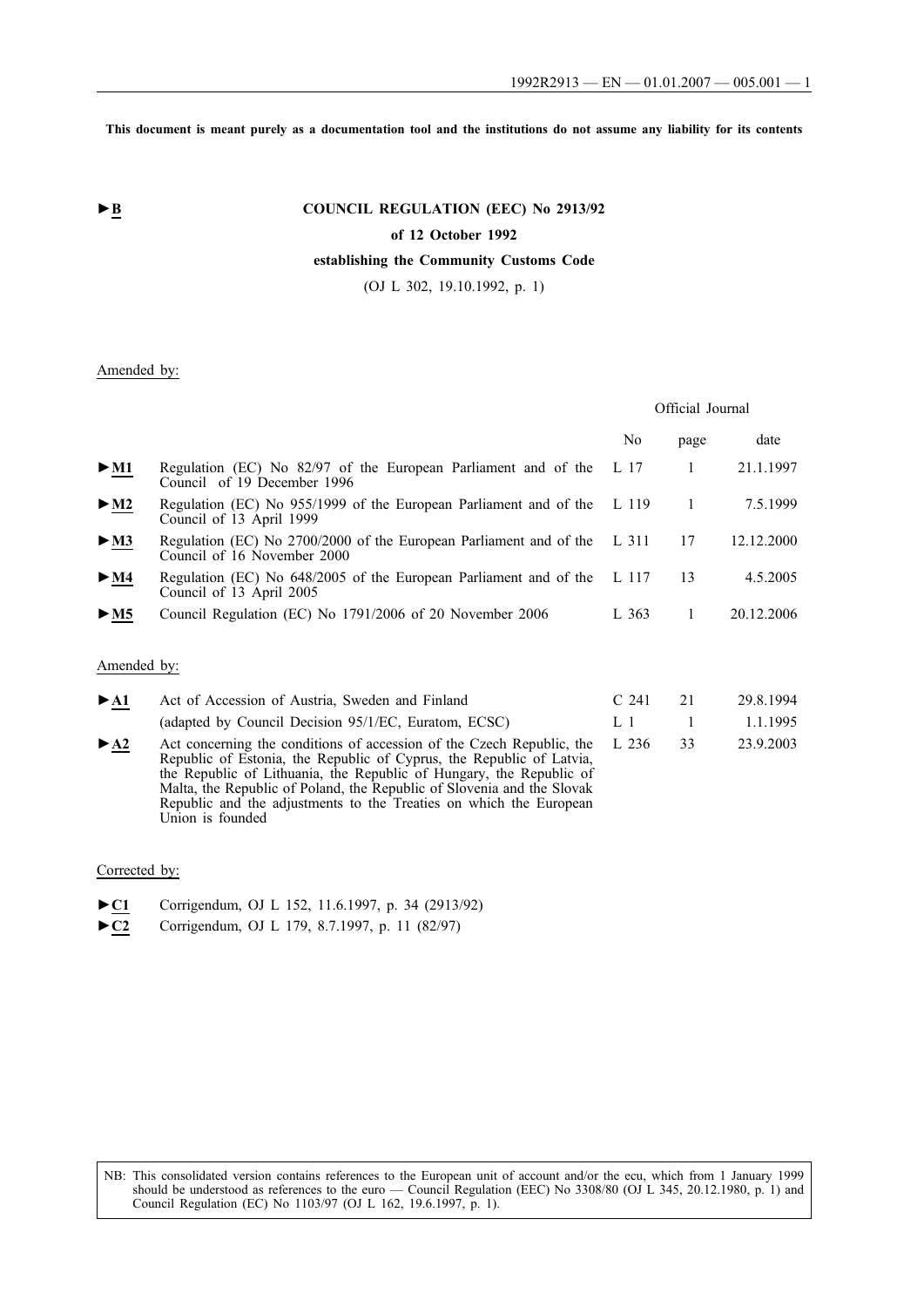### **COUNCIL REGULATION (EEC) No 2913/92**

#### **of 12 October 1992**

### **establishing the Community Customs Code**

THE COUNCIL OF THE EUROPEAN COMMUNITIES,

Having regard to the Treaty establishing the European Economic Community, and in particular Articles 28, 100a and 113 thereof,

Having regard to the proposal from the Commission  $(1)$ ,

In cooperation with the European Parliament  $(2)$ ,

Having regard to the opinion of the Economic and Social Committee (3),

Whereas the Community is based upon a customs union; whereas it is advisable, in the interests both of Community traders and the customs authorities, to assemble in a code the provisions of customs legislation that are at present contained in a large number of Community regulations and directives; whereas this task is of fundamental importance from the standpoint of the internal market;

Whereas such a Community Customs Code (hereinafter called 'the Code') must incorporate current customs legislation; whereas it is, nevertheless, advisable to amend that legislation in order to make it more consistent, to simplify it and to remedy certain omissions that still exist with a view to adopting complete Community legislation in this area;

Whereas, based on the concept of an internal market, the Code must contain the general rules and procedures which ensure the implementation of the tariff and other measures introduced at Community level in connection with trade in goods between the Community and third countries; whereas it must cover, among other things, the implementation of common agricultural and commercial policy measures taking into account the requirements of these common policies;

Whereas it would appear advisable to specify that this Code is applicable without prejudice to specific provisions laid down in other fields; whereas such specific rules may exist or be introduced in the context, *inter alia*, of legislation relating to agriculture, statistics, commercial policy or own resources;

Whereas, in order to secure a balance between the needs of the customs authorities in regard to ensuring the correct application of customs legislation, on the one hand, and the right of traders to be treated fairly, on the other, the said authorities must be granted, *inter alia*, extensive powers of control and the said traders a right of appeal; whereas the implementation of a customs appeals system will require the United Kingdom to introduce new administrative procedures which cannot be effected before 1 January 1995;

Whereas in view of the paramount importance of external trade for the Community, customs formalities and controls should be abolished or at least kept to a minimum;

Whereas it is important to guarantee the uniform application of this Code and to provide, to that end, for a Community procedure which enables the procedures for its implementation to be adopted within a suitable time; whereas a Customs Code Committee should be set up in order to ensure close and effective cooperation between the Member States and the Commission in this field;

<sup>(1)</sup> OJ No C 128, 23.5.1990, p. 1.

<sup>(2)</sup> OJ No C 72, 18.3.1991, p. 176 and Decision of 16 September 1992 (not yet

published in the Official Journal). (3) OJ No C 60, 8.3.1991, p. 5.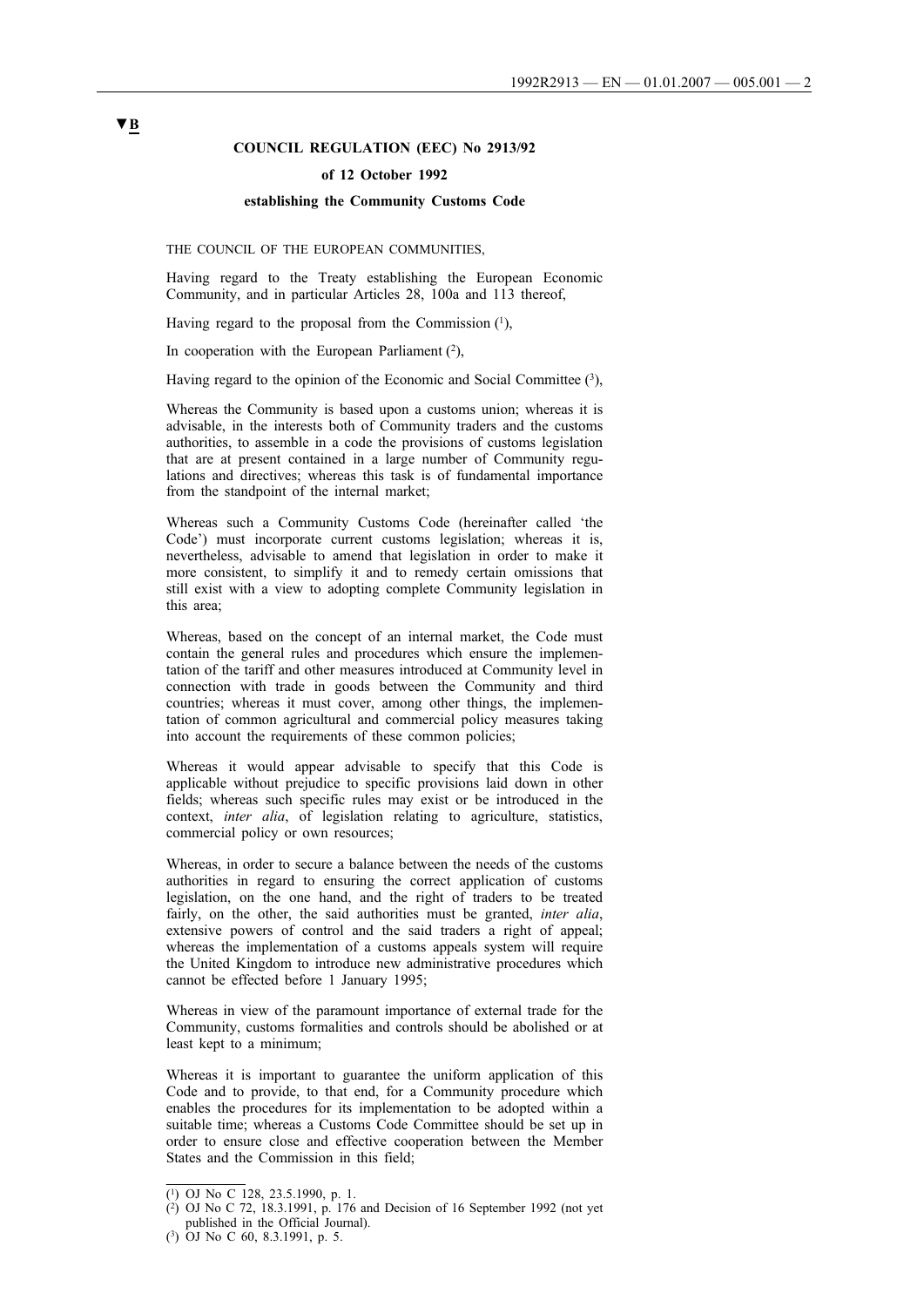Whereas in adopting the measures required to implement this Code, the utmost care must be taken to prevent any fraud or irregularity liable to affect adversely the General Budget of the European Communities,

HAS ADOPTED THIS REGULATION:

### TITLE I

### **GENERAL PROVISIONS**

### CHAPTER 1

### **SCOPE AND BASIC DEFINITIONS**

### *Article 1*

Customs rules shall consist of this Code and the provisions adopted at Community level or nationally to implement them. The Code shall apply, without prejudice to special rules laid down in other fields

- to trade between the Community and third countries,
- to goods covered by the Treaty establishing the European Coal and Steel Community, the Treaty establishing the European Economic Community or the Treaty establishing the European Atomic Energy Community.

#### *Article 2*

1. Save as otherwise provided, either under international conventions or customary practices of a limited geographic and economic scope or under autonomous Community measures, Community customs rules shall apply uniformly throughout the customs territory of the Community.

2. Certain provisions of customs rules may also apply outside the customs territory of the Community within the framework of either rules governing specific fields or international conventions.

#### *Article 3*

### **▼A1**

- 1. The customs territory of the Community shall comprise:
- the territory of the Kingdom of Belgium,
- the territory of the Kingdom of Denmark, except the Faroe Islands and Greenland,
- the territory of the Federal Republic of Germany, except the Island of Heligoland and the territory of Büsingen (Treaty of 23 November 1964 between the Federal Republic of Germany and the Swiss Confederation),
- the territory of the Hellenic Republic,
- the territory of the Kingdom of Spain, except Ceuta and Melilla,

- **▼M1** the territory of the French Republic, except the overseas territories and Saint-Pierre and Miquelon and Mayotte
- **▼A1** the territory of Ireland,
	- the territory of the Italian Republic, except the municipalities of Livigno and Campione d'Italia and the national waters of Lake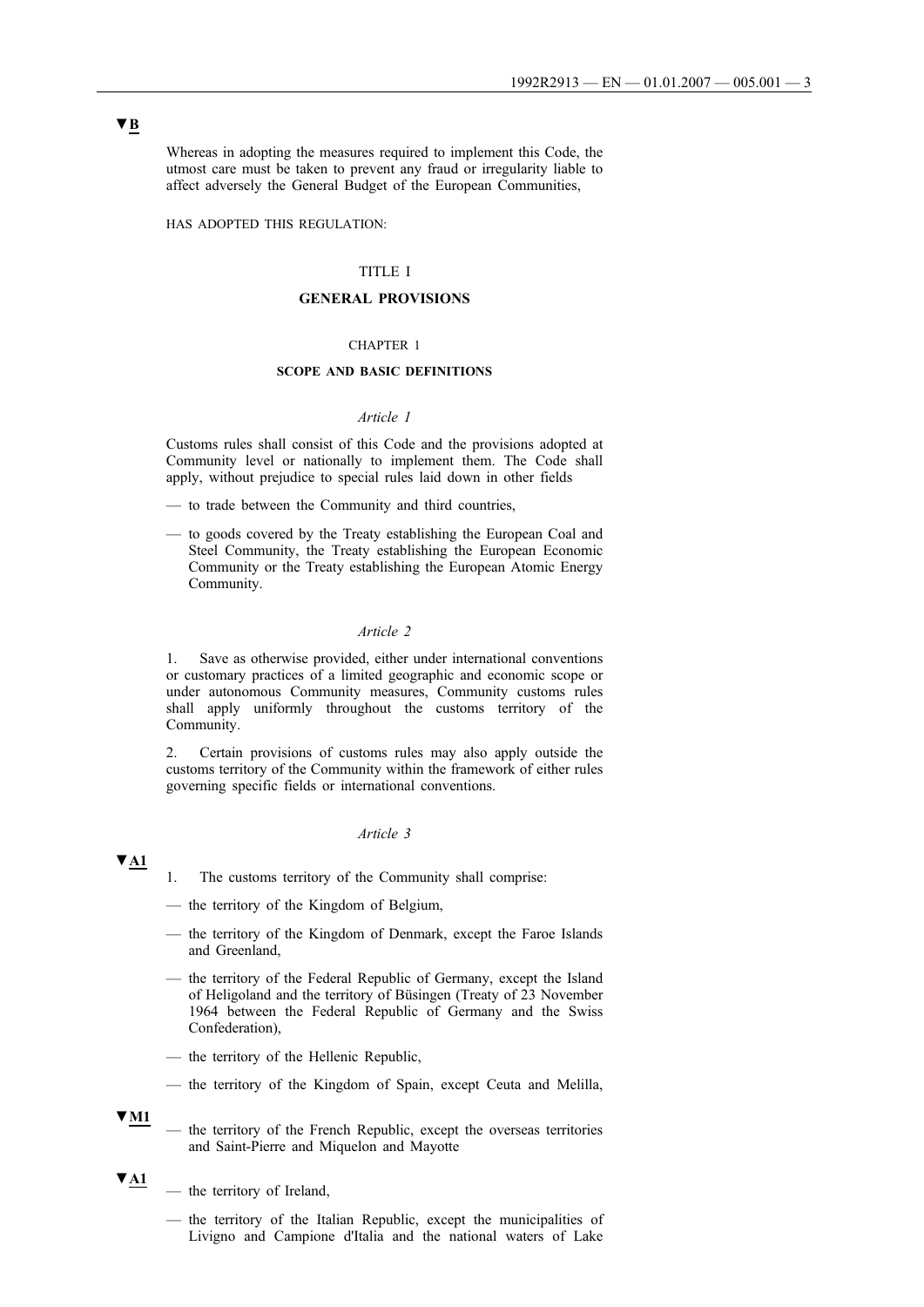Lugano which are between the bank and the political frontier of the area between Ponte Tresa and Porto Ceresio,

- the territory of the Grand Duchy of Luxembourg,
- the territory of the Kingdom of the Netherlands in Europe,
- the territory of the Republic of Austria,
- the territory of the Portuguese Republic,
- **▼M1** the territory of the Republic of Finland,
- **▼A1** the territory of the Kingdom of Sweden,
	- the territory of the United Kingdom of Great Britain and Northern Ireland and of the Channel Islands and the Isle of Man,
- **▼A2** the territory of the Czech Republic,
	- the territory of the Republic of Estonia,
	- the territory of the Republic of Cyprus,
	- the territory of the Republic of Latvia,
	- the territory of the Republic of Lithuania,
	- the territory of the Republic of Hungary,
	- the territory of the Republic of Malta,
	- the territory of the Republic of Poland,
	- the territory of the Republic of Slovenia,
	- the territory of the Slovak Republic,
- 
- **▼M5** the territory of the Republic of Bulgaria,
	- the territory of Romania.

# **▼A2**

2. The following territories situated outside the territory of the Member States shall, taking the conventions and treaties applicable to them into account, be considered to be part of the customs territory of the Community:

(a) FRANCE

The territory of the principality of Monaco as defined in the Customs Convention signed in Paris on 18 May 1963 (Official Journal of the French Republic of 27 September 1963, p. 8679)

(b) CYPRUS

The territory of the United Kingdom Sovereign Base Areas of Akrotiri and Dhekelia as defined in the Treaty concerning the Establishment of the Republic of Cyprus, signed in Nicosia on 16 August 1960 (United Kingdom Treaty Series No 4 (1961) Cmnd. 1252).

### **▼B**

3. The customs territory of the Community shall include the territorial waters, the inland maritime waters and the airspace of the Member States, and the territories referred to in paragraph 2, except for the territorial waters, the inland maritime waters and the airspace of those territories which are not part of the customs territory of the Community pursuant to paragraph 1.

#### *Article 4*

For the purposes of this Code, the following definitions shall apply:

# **▼A1**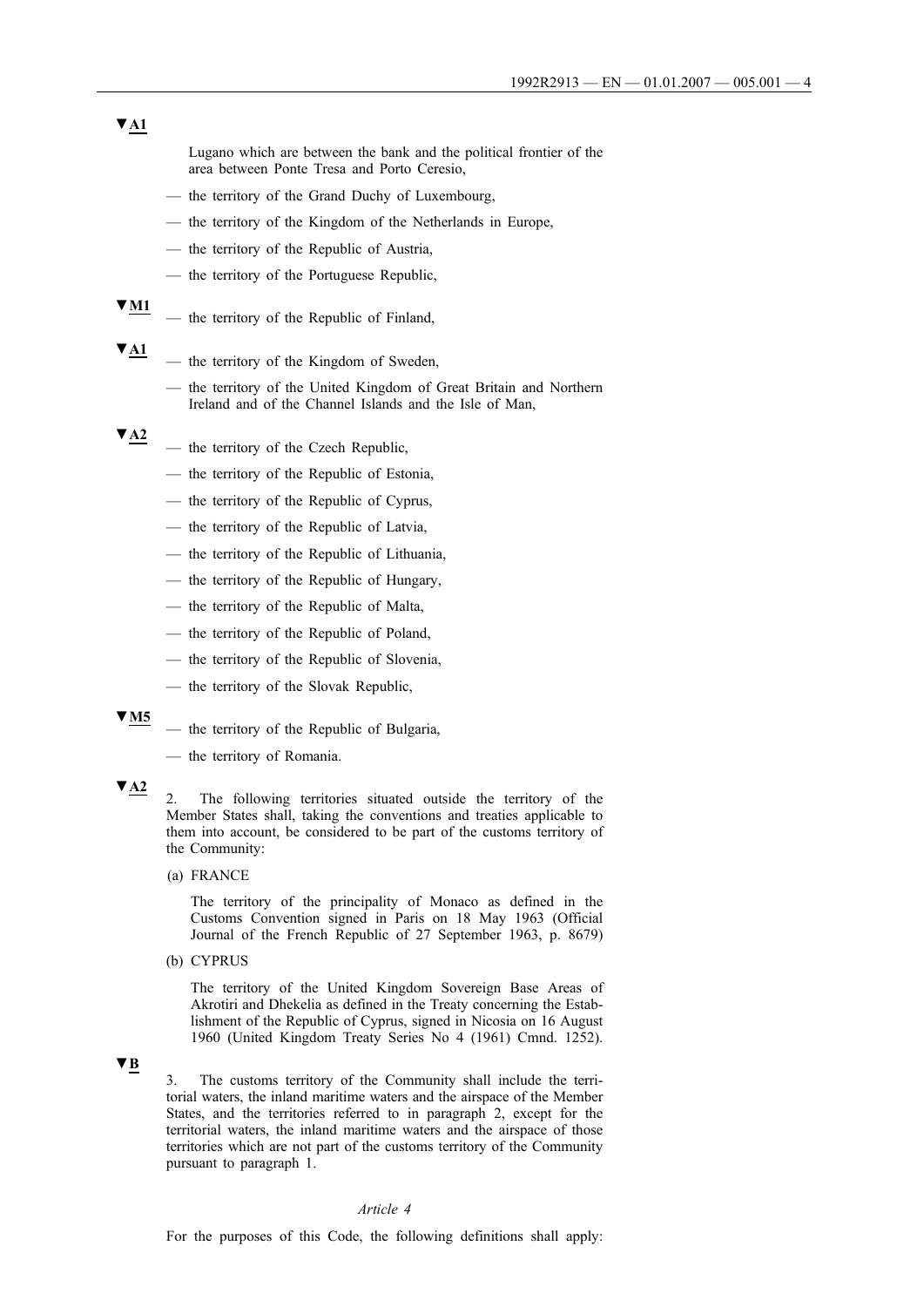- (1) 'Person' means:
	- a natural person,
	- a legal person,
	- where the possibility is provided for under the rules in force, an association of persons recognized as having the capacity to perform legal acts but lacking the legal status of a legal person.
- (2) 'Persons established in the Community' means:
	- $-$  in the case of a natural person, any person who is normally resident there,
	- in the case of a legal person or an association of persons, any person that has in the Community its registered office, central headquarters or a permanent business establishment.
- (3) 'Customs authorities' means the authorities responsible *inter alia* for applying customs rules.
- (4) 'Customs office' means any office at which all or some of the formalities laid down by customs rules may be completed.

**▼M4**

- (4a) 'Customs office of entry' means the customs office designated by the customs authorities in accordance with the customs rules to which goods brought into the customs territory of the Community must be conveyed without delay and at which they will be subject to appropriate risk-based entry controls.
- (4b) 'Customs office of import' means the customs office designated by the customs authorities in accordance with the customs rules where the formalities for assigning goods brought into the customs territory of the Community to a customs-approved treatment or use, including appropriate risk-based controls, are to be carried out.
- (4c) 'Customs office of export' means the customs office designated by the customs authorities in accordance with the customs rules where the formalities for assigning goods leaving the customs territory of the Community to a customs-approved treatment or use, including appropriate risk-based controls, are to be completed.
- (4d) 'Customs office of exit' means the customs office designated by the customs authorities in accordance with the customs rules to which goods must be presented before they leave the customs territory of the Community and at which they will be subject to customs controls relating to the completion of exit formalities, and appropriate risk-based controls.
- (5) 'Decision' means any official act by the customs authorities pertaining to customs rules giving a ruling on a particular case, such act having legal effects on one or more specific or identifiable persons; **►M1** this term covers, *inter alia*, binding information within the meaning of Article 12.  $\blacktriangleleft$
- (6) 'Customs status' means the status of goods as Community or non-Community goods.
- (7) 'Community goods' means goods:

### **▼M1**

**▼B**

— wholly obtained in the customs territory of the Community under the conditions referred to in Article 23 and not incorporating goods imported from countries or territories not forming part of the customs territory of the Community. Goods obtained from goods placed under a suspensive arrangement shall not be deemed to have Community status in cases of special economic importance determined in accordance with the committee procedure,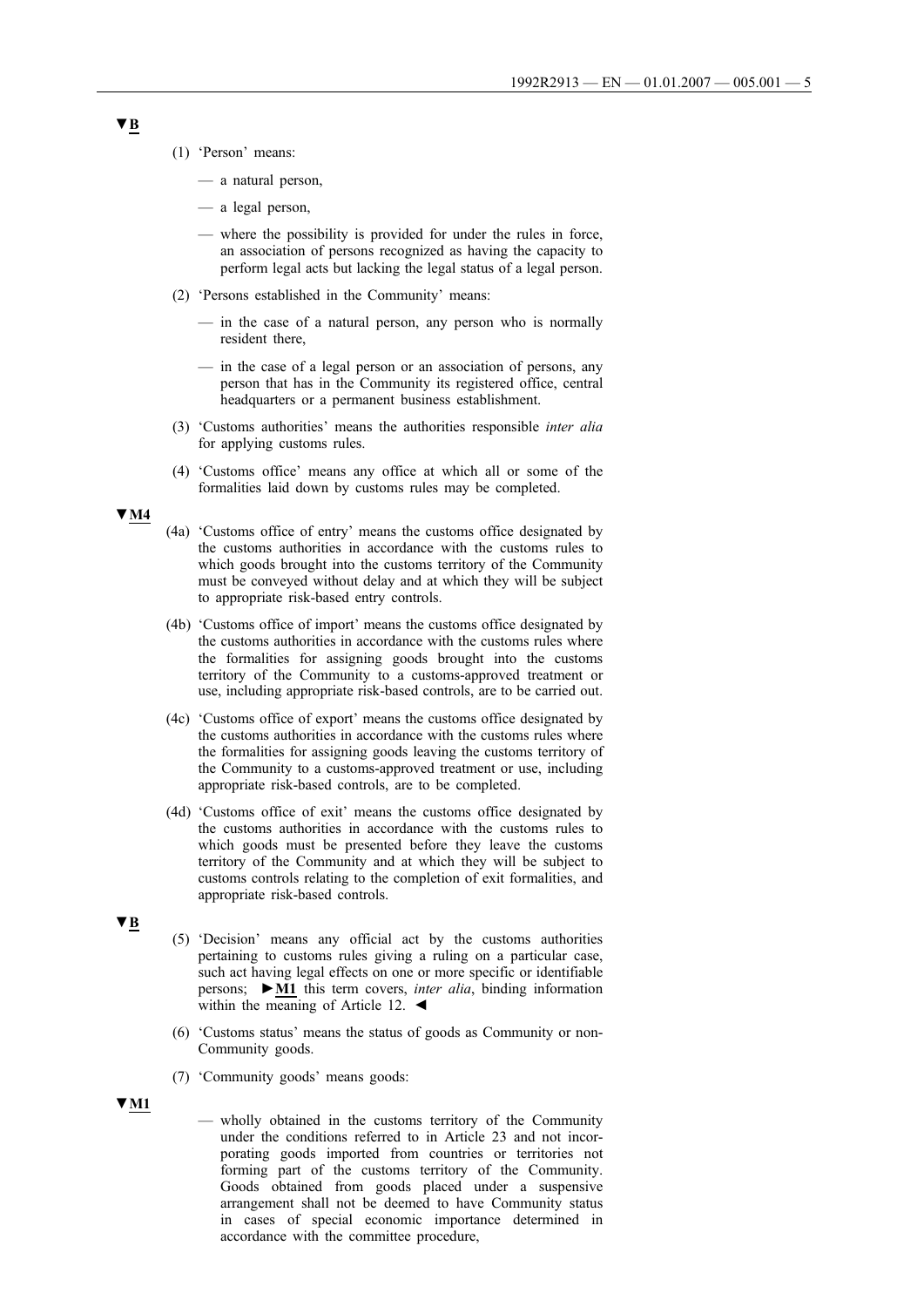- imported from countries or territories not forming part of the customs territory of the Community which have been released for free circulation,
- obtained or produced in the customs territory of the Community, either from goods referred to in the second indent alone or from goods referred to in first and second indents.
- (8) 'Non-Community goods' means goods other than those referred to in subparagraph 7.

Without prejudice to Articles 163 and 164, Community goods shall lose their status as such when they are actually removed from the customs territory of the Community.

- (9) 'Customs debt' means the obligation on a person to pay the amount of the import duties (customs debt on importation) or export duties (customs debt on exportation) which apply to specific goods under the Community provisions in force.
- (10) 'Import duties' means:
	- customs duties and charges having an effect equivalent to customs duties payable on the importation of goods,
	- **►M1** \_\_\_\_\_\_\_\_\_\_ ◄ import charges introduced under the common agricultural policy or under the specific arrangements applicable to certain goods resulting from the processing of agricultural products.
- (11) 'Export duties' means:
	- customs duties and charges having an effect equivalent to customs duties payable on the exportation of goods,
	- **►M1** \_\_\_\_\_\_\_\_\_\_ ◄ export charges introduced under the common agricultural policy or under the specific arrangements applicable to certain goods resulting from the processing of agricultural products.
- (12) 'Debtor' means any person liable for payment of a customs debt.
- (13) 'Supervision by the customs authorities' means action taken in general by those authorities with a view to ensuring that customs rules and, where appropriate, other provisions applicable to goods subject to customs supervision are observed.

# **▼M4**

(14) 'Customs controls' means specific acts performed by the customs authorities in order to ensure the correct application of customs rules and other legislation governing the entry, exit, transit, transfer and end-use of goods moved between the customs territory of the Community and third countries and the presence of goods that do not have Community status; such acts may include examining goods, verifying declaration data and the existence and authenticity of electronic or written documents, examining the accounts of undertakings and other records, inspecting means of transport, inspecting luggage and other goods carried by or on persons and carrying out official inquiries and other similar acts.

# **▼B**

- (15) 'Customs-approved treatment or use of goods' means:
	- (a) the placing of goods under a customs procedure;
	- (b) their entry into a free zone or free warehouse;
	- (c) their re-exportation from the customs territory of the Community;
	- (d) their destruction;
	- (e) their abandonment to the Exchequer.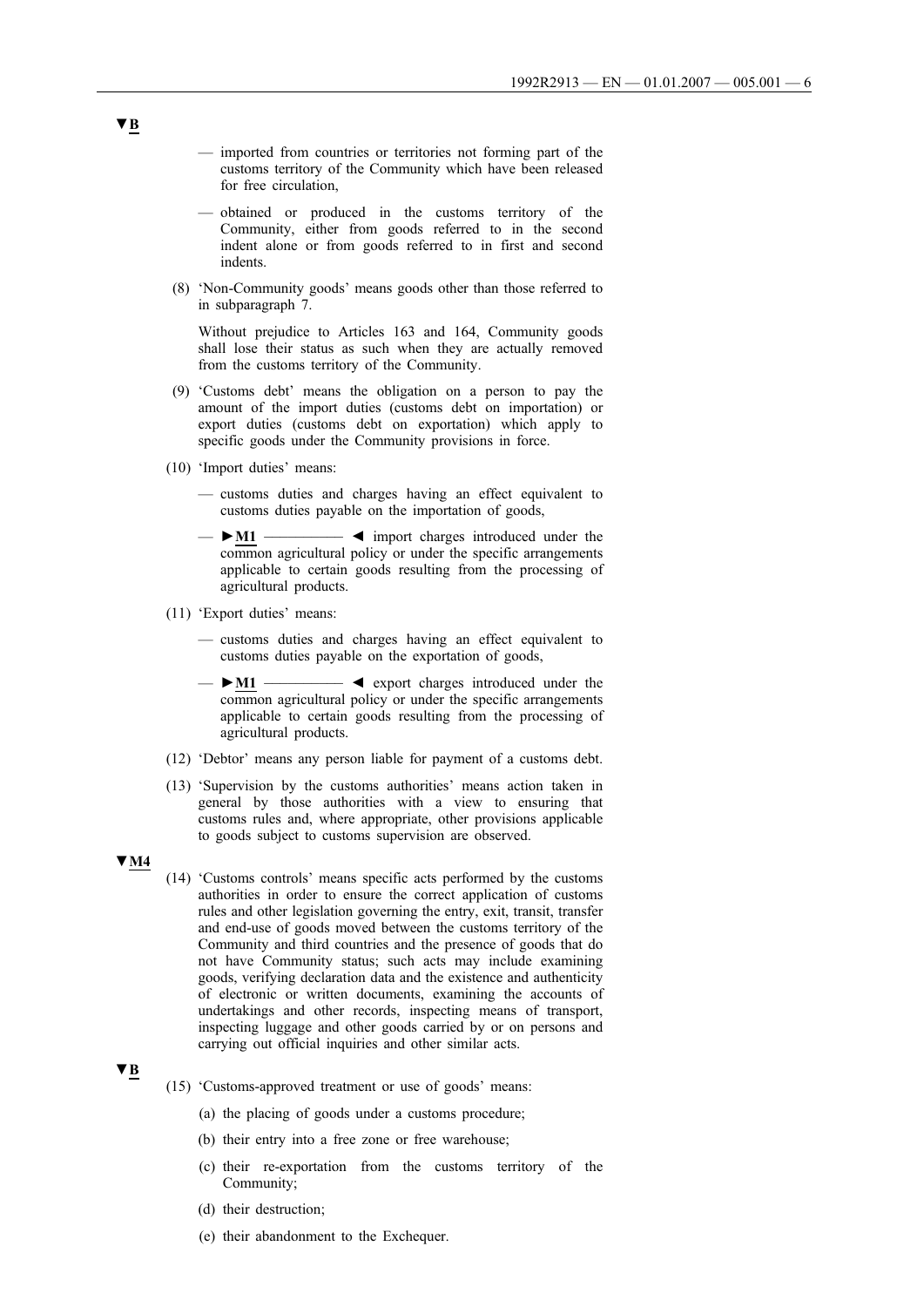- (16) 'Customs procedure' means:
	- (a) release for free circulation;
	- (b) transit;
	- (c) customs warehousing;
	- (d) inward processing;
	- (e) processing under customs control;
	- (f) temporary admission;
	- (g) outward processing;
	- (h) exportation.
- (17) 'Customs declaration' means the act whereby a person indicates in the prescribed form and manner a wish to place goods under a given customs procedure.
- (18) 'Declarant' means the person making the customs declaration in his own name or the person in whose name a customs declaration is made.
- (19) 'Presentation of goods to customs' means the notification to the customs authorities, in the manner laid down, of the arrival of goods at the customs office or at any other place designated or approved by the customs authorities.
- (20) 'Release of goods' means the act whereby the customs authorities make goods available for the purposes stipulated by the customs procedure under which they are placed.
- (21) 'Holder of the procedure' means the person on whose behalf the customs declaration was made or the person to whom the rights and obligations of the abovementioned person in respect of a customs procedure have been transferred.
- (22) 'Holder of the authorization' means the person to whom an authorization has been granted.
- (23) 'Provisions in force' means Community or national provisions.

#### **▼M3**

(24) Committee procedure means either the procedure referred to in Articles 247 and 247a, or in Articles 248 and 248a.

# **▼M4**

- (25) 'Risk' means the likelihood of an event occurring, in connection with the entry, exit, transit, transfer and end-use of goods moved between the customs territory of the Community and third countries and the presence of goods that do not have Community status, which
	- prevents the correct application of Community or national measures, or
	- compromises the financial interests of the Community and its Member States, or
	- poses a threat to the Community's security and safety, to public health, to the environment or to consumers.
- (26) 'Risk management' means the systematic identification of risk and implementation of all measures necessary for limiting exposure to risk. This includes activities such as collecting data and information, analysing and assessing risk, prescribing and taking action and regular monitoring and review of the process and its outcomes, based on international, Community and national sources and strategies.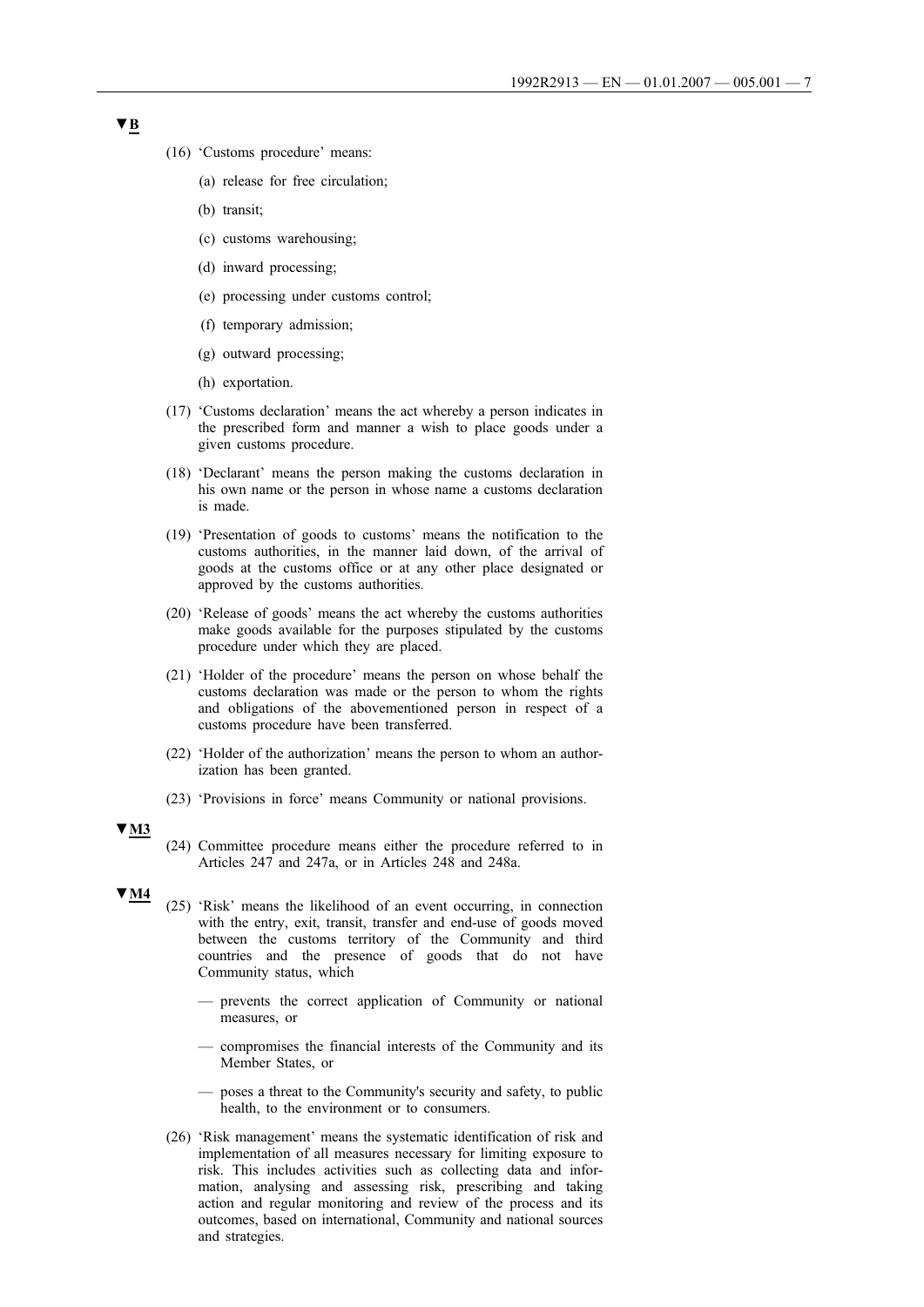#### CHAPTER 2

### **SUNDRY GENERAL PROVISIONS RELATING IN PARTICULAR TO THE RIGHTS AND OBLIGATIONS OF PERSONS WITH REGARD TO CUSTOMS RULES**

#### Section 1

#### **Right of representation**

### *Article 5*

1. Under the conditions set out in Article 64 (2) and subject to the provisions adopted within the framework of Article 243 (2) (b), any person may appoint a representative in his dealings with the customs authorities to perform the acts and formalities laid down by customs rules.

- 2. Such representation may be:
- direct, in which case the representative shall act in the name of and on behalf of another person, or
- indirect, in which case the representatives shall act in his own name but on behalf of another person.
- A Member State may restrict the right to make customs declarations:
- by direct representation, or
- by indirect representation,

so that the representative must be a customs agent carrying on his business in that country's territory.

Save in the cases referred to in Article  $64$  (2) (b) and (3), a representative must be established within the Community.

4. A representative must state that he is acting on behalf of the person represented, specify whether the representation is direct or indirect and be empowered to act as a representative.

A person who fails to state that he is acting in the name of or on behalf of another person or who states that he is acting in the name of or on behalf of another person without being empowered to do so shall be deemed to be acting in his own name and on his own behalf.

5. The customs authorities may require any person stating that he is acting in the name of or on behalf of another person to produce evidence of his powers to act as a representative.

### **▼M4**

### Section 1A

#### **Authorised economic operators**

#### *Article 5a*

1. Customs authorities, if necessary following consultation with other competent authorities, shall grant, subject to the criteria provided for in paragraph 2, the status of 'authorised economic operator' to any economic operator established in the customs territory of the Community.

An authorised economic operator shall benefit from facilitations with regard to customs controls relating to security and safety and/or from simplifications provided for under the customs rules.

The status of authorised economic operator shall, subject to the rules and conditions laid down in paragraph 2, be recognised by the customs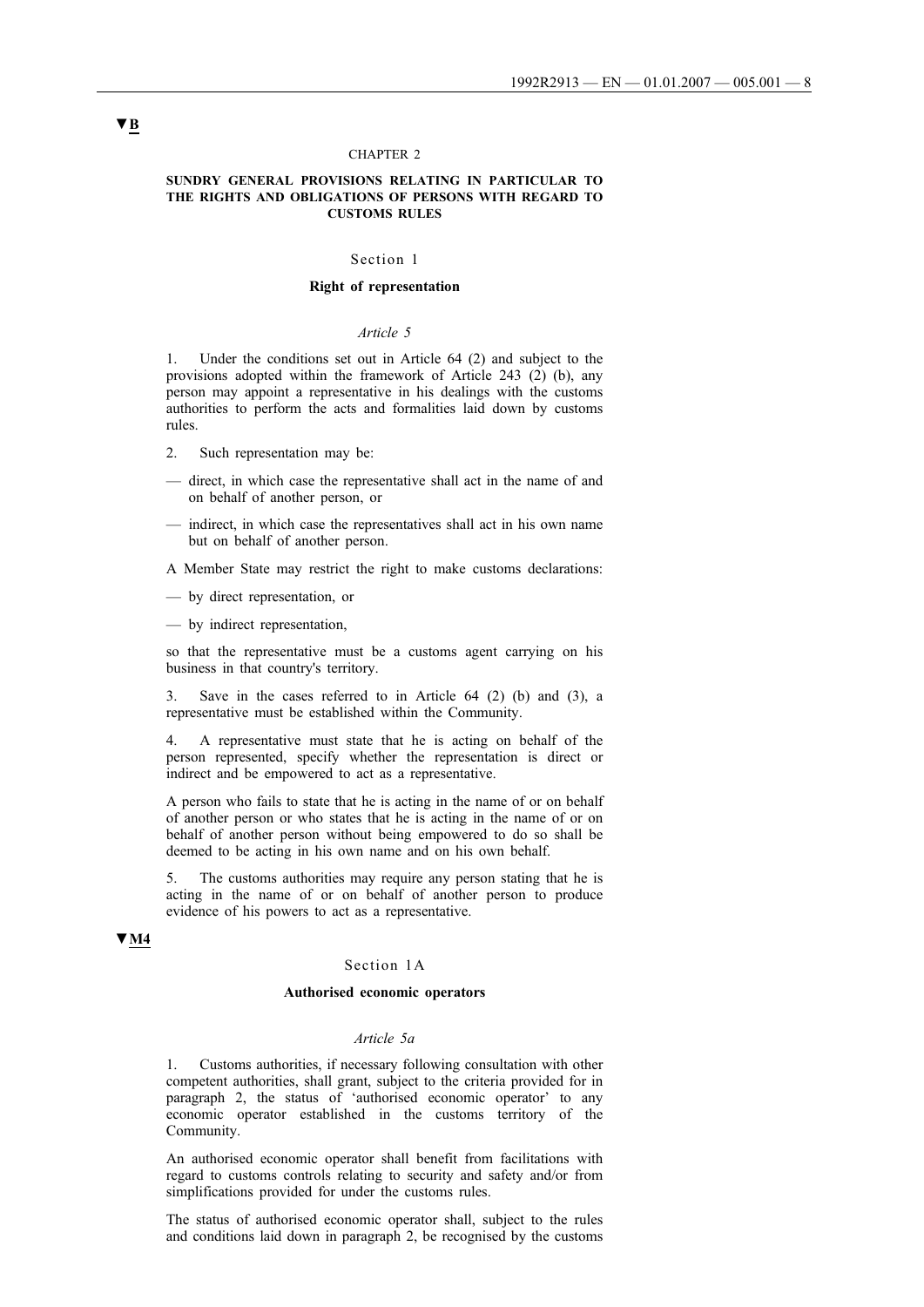authorities in all Member States, without prejudice to customs controls. Customs authorities shall, on the basis of the recognition of the status of authorised economic operator and provided that the requirements relating to a specific type of simplification provided for in Community customs legislation are fulfilled, authorise the operator to benefit from that simplification.

2. The criteria for granting the status of authorised economic operator shall include:

- an appropriate record of compliance with customs requirements,
- a satisfactory system of managing commercial and, where appropriate, transport records, which allows appropriate customs controls,
- where appropriate, proven financial solvency, and
- where applicable, appropriate security and safety standards.

The committee procedure shall be used to determine the rules:

- for granting the status of authorised economic operator,
- for granting authorisations for the use of simplifications,
- for establishing which customs authority is competent to grant such status and authorisations,
- for the type and extent of facilitations that may be granted in respect of customs controls relating to security and safety, taking into account the rules for common risk management,
- for consultation with, and provision of information to, other customs authorities;

and the conditions under which:

- an authorisation may be limited to one or more Member States,
- the status of authorised economic operator may be suspended or withdrawn, and
- the requirement of being established in the Community may be waived for specific categories of authorised economic operator, taking into account, in particular, international agreements.

### **▼B**

#### Section 2

### **Decisions relating to the application of customs rules**

### *Article 6*

1. Where a person requests that the customs authorities take a decision relating to the application of customs rules that person shall supply all the information and documents required by those authorities in order to take a decision.

2. Such decision shall be taken and notified to the applicant at the earliest opportunity.

Where a request for a decision is made in writing, the decision shall be made within a period laid down in accordance with the existing provisions, starting on the date on which the said request is received by the customs authorities. Such a decision must be notified in writing to the applicant.

However, that period may be exceeded where the customs authorities are unable to comply with it. In that case, those authorities shall so inform the applicant before the expiry of the abovementioned period, stating the grounds which justify exceeding it and indicating the further

# **▼M4**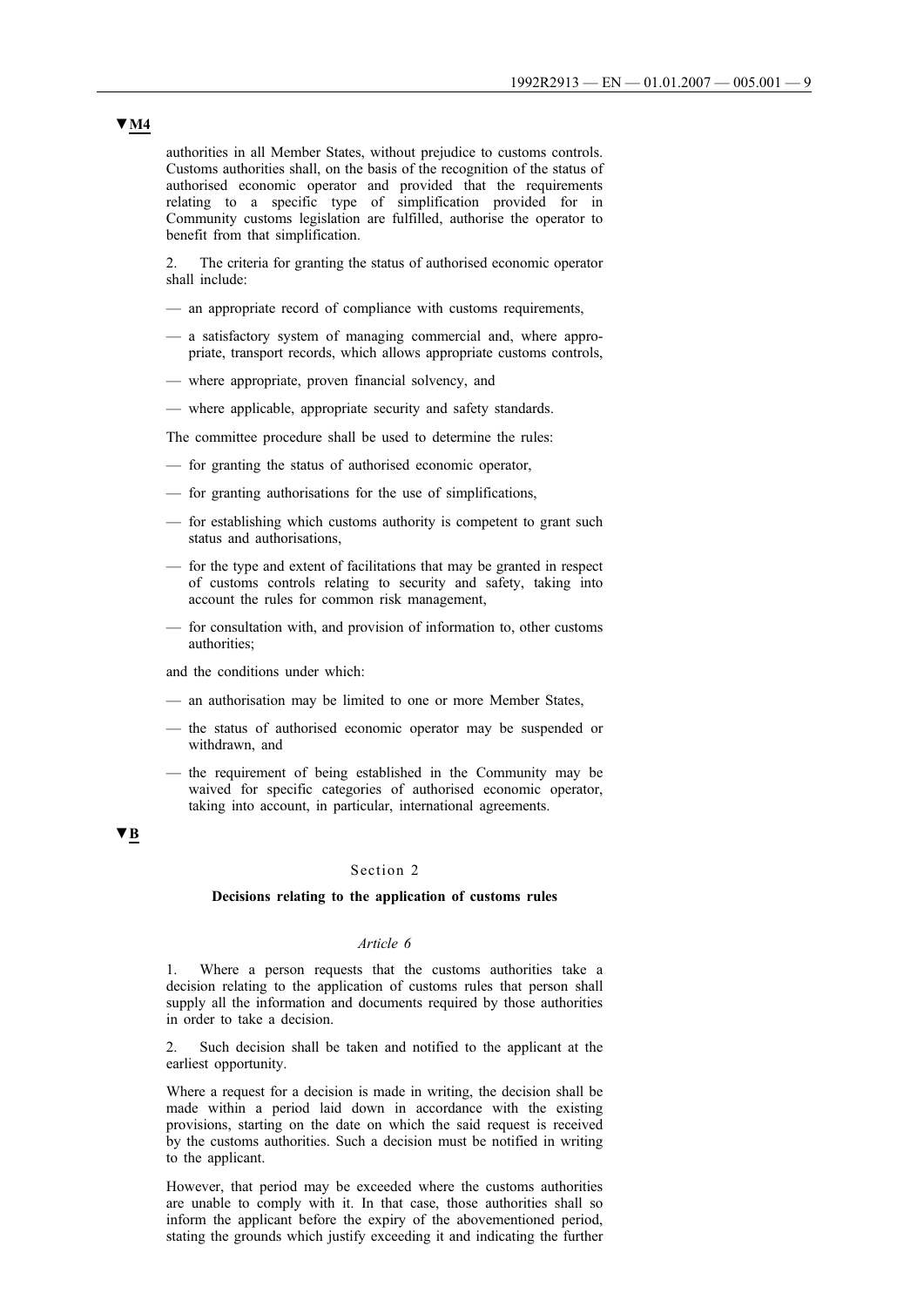period of time which they consider necessary in order to give a ruling on the request.

3. Decisions adopted by the customs authorities in writing which either reject requests or are detrimental to the persons to whom they are addressed shall set out the grounds on which they are based. They shall refer to the right of appeal provided for in Article 243.

4. Provision may be made for the first sentence of paragraph 3 to apply likewise to other decisions.

### *Article 7*

Save in the cases provided for in the second subparagraph of Article 244, decisions adopted shall be immediately enforceable by customs authorities.

### *Article 8*

1. A decision favourable to the person concerned shall be annulled if it was issued on the basis of incorrect or incomplete information and:

- the applicant knew or should reasonably have known that the information was incorrect or incomplete, and
- such decision could not have been taken on the basis of correct or complete information.

2. The persons to whom the decision was addressed shall be notified of its annulment.

3. Annulment shall take effect from the date on which the annulled decision was taken.

#### *Article 9*

1. A decision favourable to the person concerned, shall be revoked or amended where, in cases other than those referred to in Article 8, one or more of the conditions laid down for its issue were not or are no longer fulfilled.

2. A decision favourable to the person concerned may be revoked where the person to whom it is addressed fails to fulfil an obligation imposed on him under that decision.

3. The person to whom the decision is addressed shall be notified of its revocation or amendment.

4. The revocation or amendment of the decision shall take effect from the date of notification. However, in exceptional cases where the legitimate interests of the person to whom the decision is addresed so require, the customs authorities may defer the date when revocation or amendment takes effect.

### *Article 10*

Articles 8 and 9 shall be without prejudice to national rules which stipulate that decisions are invalid or become null and void for reasons unconnected with customs legislation.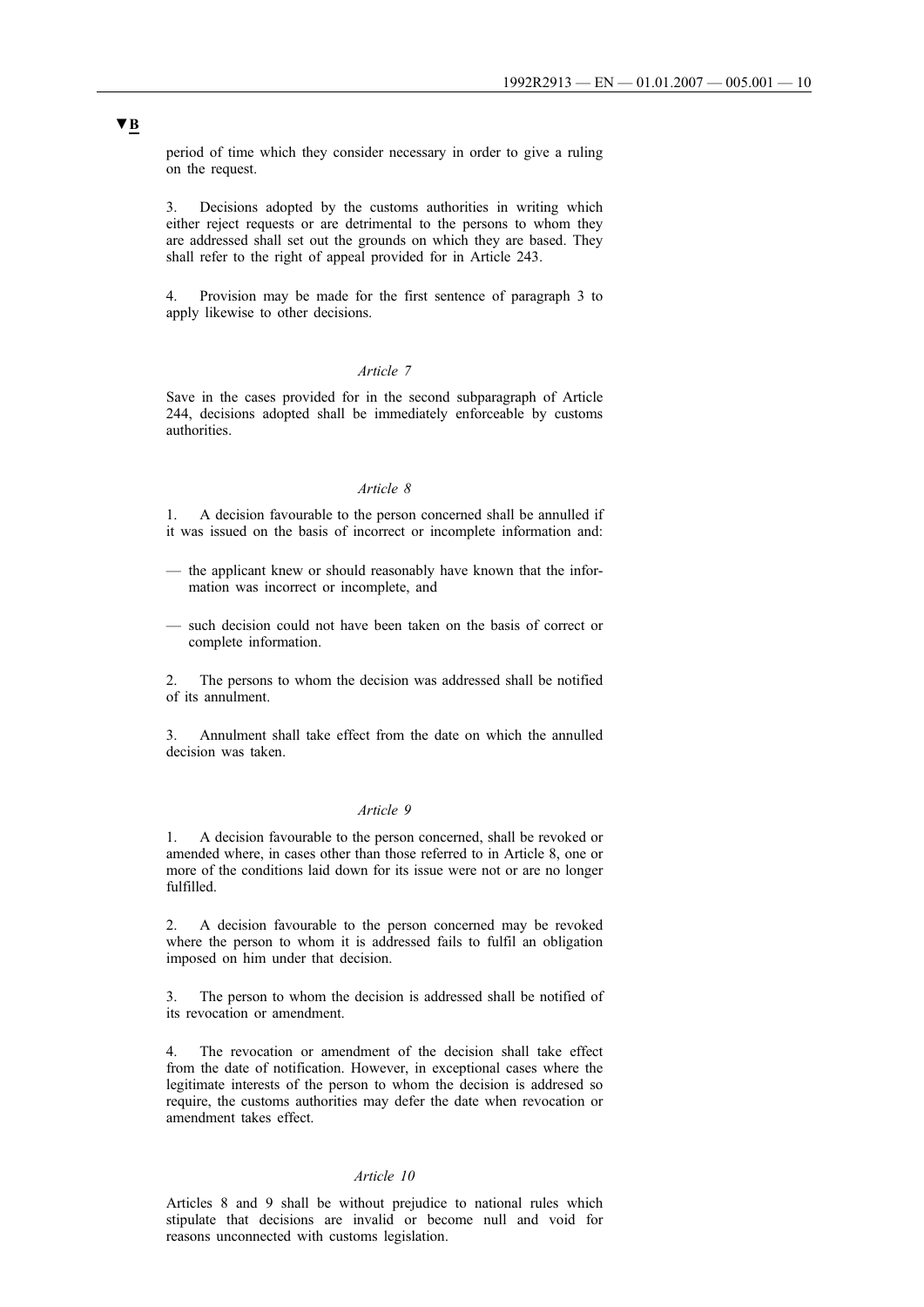#### Section 3

### **Information**

#### *Article 11*

1. Any person may request information concerning the application of customs legislation from the customs authorities.

Such a request may be refused where it does not relate to an import or export operation actually envisaged.

2. The information shall be supplied to the applicant free of charge. However, where special costs are incurred by the customs authorities, in particular as a result of analyses or expert reports on goods, or the return of the goods to the applicant, he may be charged the relevant amount.

# **▼M1**

#### *Article 12*

1. The customs authorities shall issue binding tariff information or binding origin information on written request, acting in accordance with the committee procedure.

2. Binding tariff information or binding origin information shall be binding on the customs authorities as against the holder of the information only in respect of the tariff classification or determination of the origin of goods.

Binding tariff information or binding origin information shall be binding on the customs authorities only in respect of goods on which customs formalities are completed after the date on which the information was supplied by them.

In matters of origin, the formalities in question shall be those relating to the application of Articles 22 and 27.

- 3. The holder of such information must be able to prove that:
- for tariff purposes: the goods declared correspond in every respect to those described in the information,
- for origin purposes: the goods concerned and the circumstances determining the acquisition of origin correspond in every respect to the goods and the circumstances described in the information.

4. Binding information shall be valid for a period of six years in the case of tariffs and three years in the case of origin from the date of issue. By way of derogation from Article 8, it shall be annulled where it is based on inaccurate or incomplete information from the applicant.

- 5. Binding information shall cease to be valid:
- (a) in the case of tariff information:
	- (i) where a regulation is adopted and the information no longer conforms to the law laid down thereby;
	- (ii) where it is no longer compatible with the interpretation of one of the nomenclatures referred to in Article 20 (6):
		- at Community level, by reason of amendments to the explanatory notes to the combined nomenclature or by a judgment of the Court of Justice of the European Communities,
		- at international level, by reason of a classification opinion or an amendment of the explanatory notes to the Nomenclature of the Harmonized Commodity Description and Coding System, adopted by the World Customs Organi-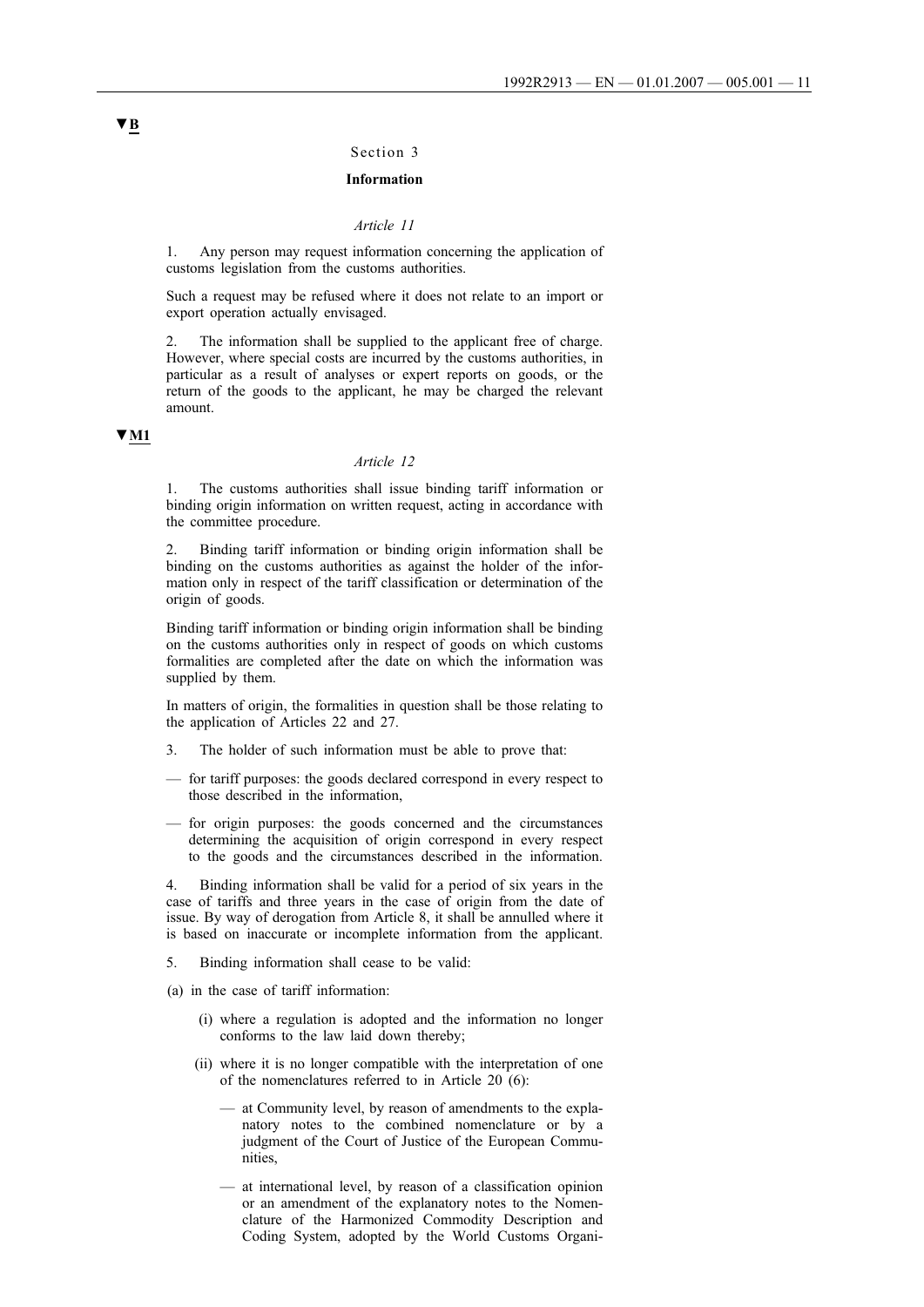zation established in 1952 under the name 'the Customs Cooperation Council';

(iii) where it is revoked or amended in accordance with Article 9, provided that the revocation or amendment is notified to the holder.

The date on which binding information ceases to be valid for the cases cited in (i) and (ii)shall be the date of publication of the said measures or, in the case of international measures, the date of the Commission communication in the 'C' series of the *Official Journal of the European Communities*;

- (b) in the case of origin information:
	- (i) where a regulation is adopted or an agreement is concluded by the Community and the information no longer conforms to the law thereby laid down;
	- (ii) where it is no longer compatible with:
		- at Community level, the explanatory notes and opinions adopted for the purposes of interpreting the rules or with a judgment of the Court of Justice of the European Communities,
		- at international level, the Agreement on Rules of Origin established in the World Trade Organization (WTO) or with the explanatory notes or an origin opinion adopted for the interpretation of that Agreement;
	- (iii) where it is revoked or amended in accordance with Article 9, provided that the holder has been informed in advance.

The date on which binding information ceases to be valid for the cases referred to in (i) and (ii) shall be the date indicated when the abovementioned measures are published or, in the case of international measures, the date shown in the Commission communication in the 'C' series of the *Official Journal of the European Communities*.

6. The holder of binding information which ceases to be valid  $\blacktriangleright$  **C2** pursuant to paragraph 5 (a) (ii) or (iii) or (b) (ii) or (iii)  $\blacktriangleleft$ may still use that information for a period of six months from the date of publication or notification, provided that he concluded binding contracts for the purchase or sale of the goods in question, on the basis of the binding information, before that measure was adopted. However, in the case of products for which an import, export or advance-fixing certificate is submitted when customs formalities are carried out, the period of six months is replaced by the period of validity of the certificate.

In the case of paragraph 5 (a) (i) and b (i), the Regulation or agreement may lay down a period within which the first subparagraph shall apply.

7. The classification or determination of origin in binding information may by applied, on the conditions laid down in paragraph 6, solely for the purpose of:

- determining import or export duties,
- calculating export refunds and any other amounts granted for imports or exports as part of the common agricultural policy,
- using import, export or advance-fixing certificates which are submitted when formalities are carried out for acceptance of the customs declaration concerning the goods in question, provided that such certificates were issued on the basis of the information concerned.

In addition, in exceptional cases where the smooth operation of the arrangements laid down under the common agricultural policy may be

# **▼M1**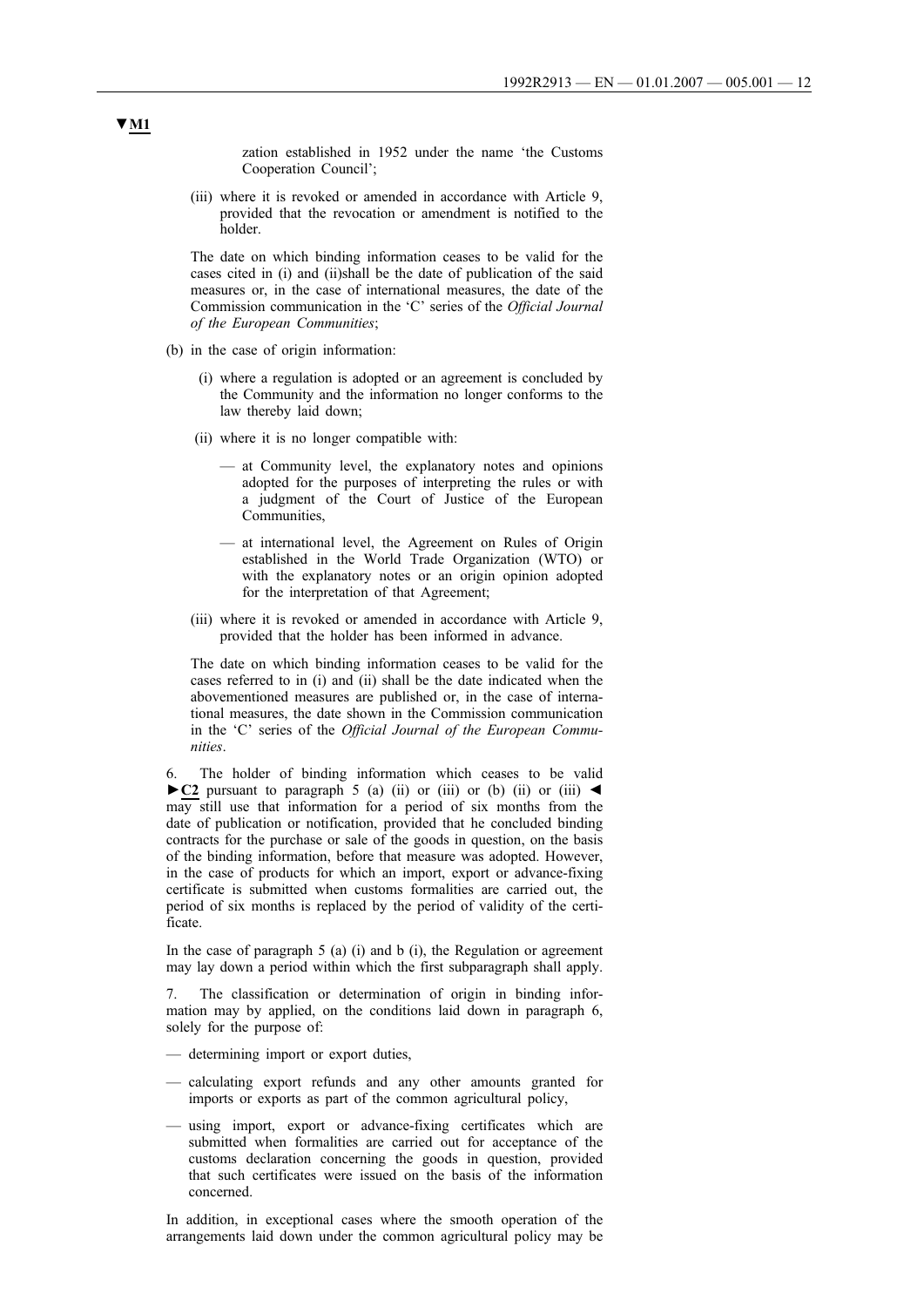# **▼M1**

jeopardized, it may be decided to derogate from paragraph 6, in accordance with the procedure laid down in Article 38 of Council Regulation No 136/66/EEC of 22 September 1966 on the establishment of a common organization of the market in oils and fats  $(1)$  and in the corresponding Articles in other regulations on the common organization of markets.

### Section 4

### **Other provisions**

**▼M4**

**▼B**

### *Article 13*

1. Customs authorities may, in accordance with the conditions laid down by the provisions in force, carry out all the controls they deem necessary to ensure that customs rules and other legislation governing the entry, exit, transit, transfer and end-use of goods moved between the customs territory of the Community and third countries and the presence of goods that do not have Community status are correctly applied. Customs controls for the purpose of the correct application of Community legislation may be carried out in a third country where an international agreement provides for this.

2. Customs controls, other than spot-checks, shall be based on risk analysis using automated data processing techniques, with the purpose of identifying and quantifying the risks and developing the necessary measures to assess the risks, on the basis of criteria developed at national, Community and, where available, international level.

The committee procedure shall be used for determining a common risk management framework, and for establishing common criteria and priority control areas.

Member States, in cooperation with the Commission, shall establish a computer system for the implementation of risk management.

3. Where controls are performed by authorities other than the customs authorities, such controls shall be performed in close coordination with the customs authorities, wherever possible at the same time and place.

4. In the context of the controls provided for in this Article, customs and other competent authorities, such as veterinary and police authorities, may communicate data received, in connection with the entry, exit, transit, transfer and end-use of goods moved between the customs territory of the Community and third countries and the presence of goods that do not have Community status, between each other and to the customs authorities of the Member States and to the Commission where this is required for the purposes of minimising risk.

Communication of confidential data to the customs authorities and other bodies (e.g. security agencies) of third countries shall be allowed only in the framework of an international agreement and provided that the data protection provisions in force, in particular Directive 95/46/EC of the European Parliament and of the Council of 24 October 1995 on the protection of individuals with regard to the processing of personal data and on the free movement of such data  $(2)$  and Regulation (EC) No 45/2001 of the European Parliament and of the Council of 18 December 2000 on the protection of individuals with regard to the processing of personal data by the Community institutions and bodies and on the free movement of such data  $(3)$  are respected.

 $(1)$  OJ No 172, 30.9.1966, p. 3025/66. Regulation as last amended by Regulation (EC) No 3290/94 (OJ No L 349, 31.12.1994, p. 105).

<sup>(2)</sup> OJ L 281, 23.11.1995, p. 31. Directive as amended by Regulation (EC) No 1882/2003 (OJ L 284, 31.10.2003, p. 1)

<sup>(3)</sup> OJ L 8, 12.1.2001, p. 1.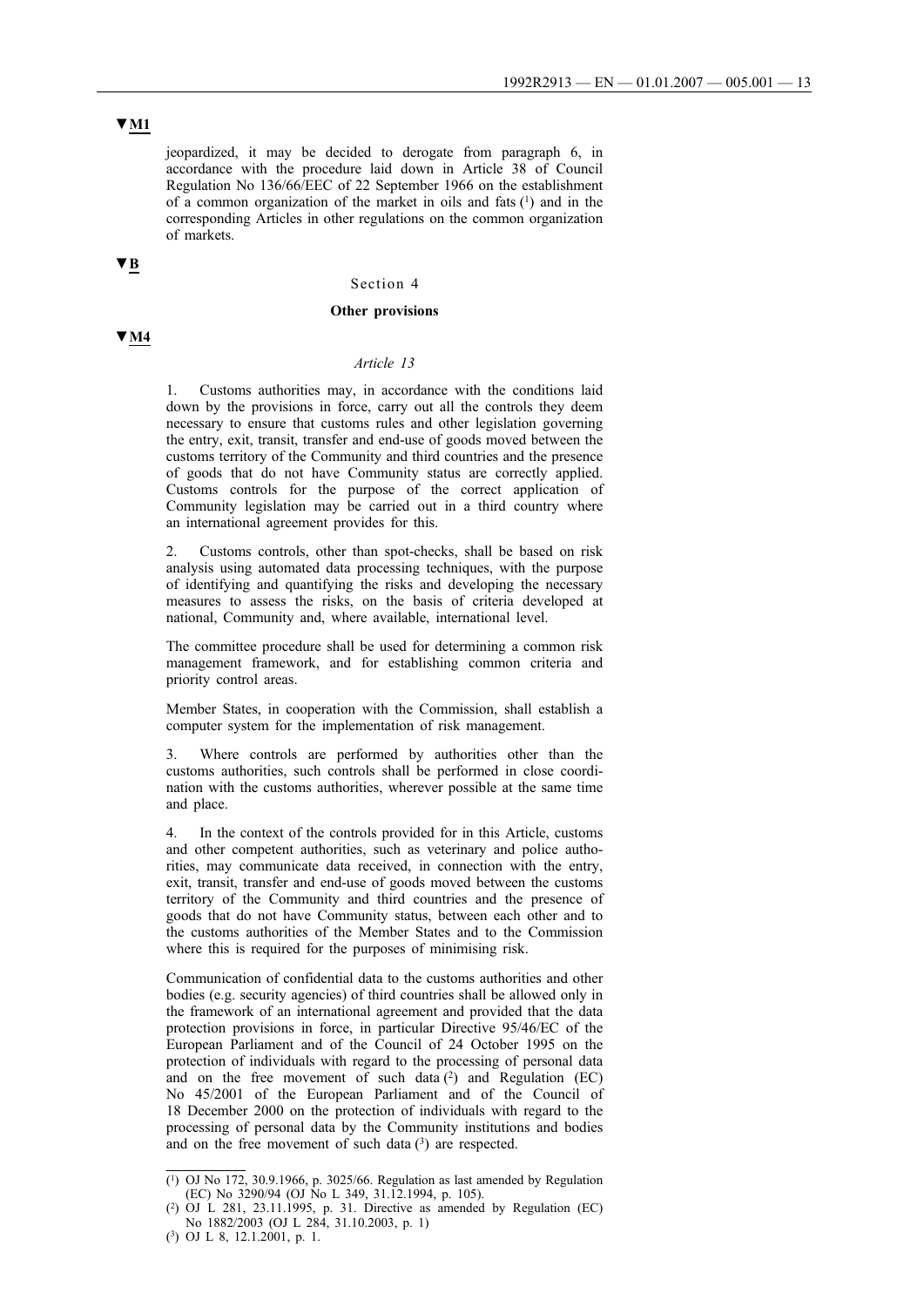For the purposes of applying customs legislation, any person directly or indirectly involved in the operations concerned for the purposes of trade in goods shall provide the customs authorities whith all the requisite documents and information, irrespective of the medium used, and all the requisite assistance at their request and by any time limit prescribed.

# **▼M4**

### *Article 15*

All information which is by nature confidential or which is provided on a confidential basis shall be covered by the duty of professional secrecy. It shall not be disclosed by the competent authorities without the express permission of the person or authority providing it. The communication of information shall, however, be permitted where the competent authorities are obliged to do so pursuant to the provisions in force, particularly in connection with legal proceedings. Any disclosure or communication of information shall fully comply with prevailing data protection provisions, in particular Directive 95/46/EC and Regulation (EC) No 45/2001.

### **▼B**

### *Article 16*

The persons concerned shall keep the documents referred to in Article 14 for the purposes of **►M4** customs controls ◄, for the period laid down in the provisions in force and for at least three calendar years, irrespective of the medium used. That period shall run from the end of the year in which:

- (a) in the case of goods released for free circulation in circumstances other than those referred to in (b) or goods declared for export, from the end of the year in which the declarations for release for free circulation or export are accepted;
- (b) in the case of goods released for free circulation at a reduced or zero rate of import duty on account of their end-use, from the end of the year in which they cease to be subject to customs supervision;
- (c) in the case of goods placed under another customs procedure, from the end of the year in which the customs procedure concerned is completed;
- (d) in the case of goods placed in a free zone or free warehouse, from the end of the year on which they leave the undertaking concerned.

Without prejudice to the provisions of Article 221 (3), second sentence, where a check carried out by the customs authorities in respect of a customs debt shows that the relevant entry in the accounts has to be corrected, the documents shall be kept beyond the time limit provided for in the first paragraph for a period sufficient to permit the correction to be made and checked.

### *Article 17*

Where a period, date or time limit is laid down pursuant to customs legislation for the purpose of applying legislation, such period shall not be extended and such date or time limit shall not be deferred unless specific provision is made in the legislation concerned.

### **▼M1**

### *Article 18*

1. The value of the ecu in national currencies to be applied for the purposes of determining the tariff classification of goods and import duties shall be fixed once a month. The rates to be used for this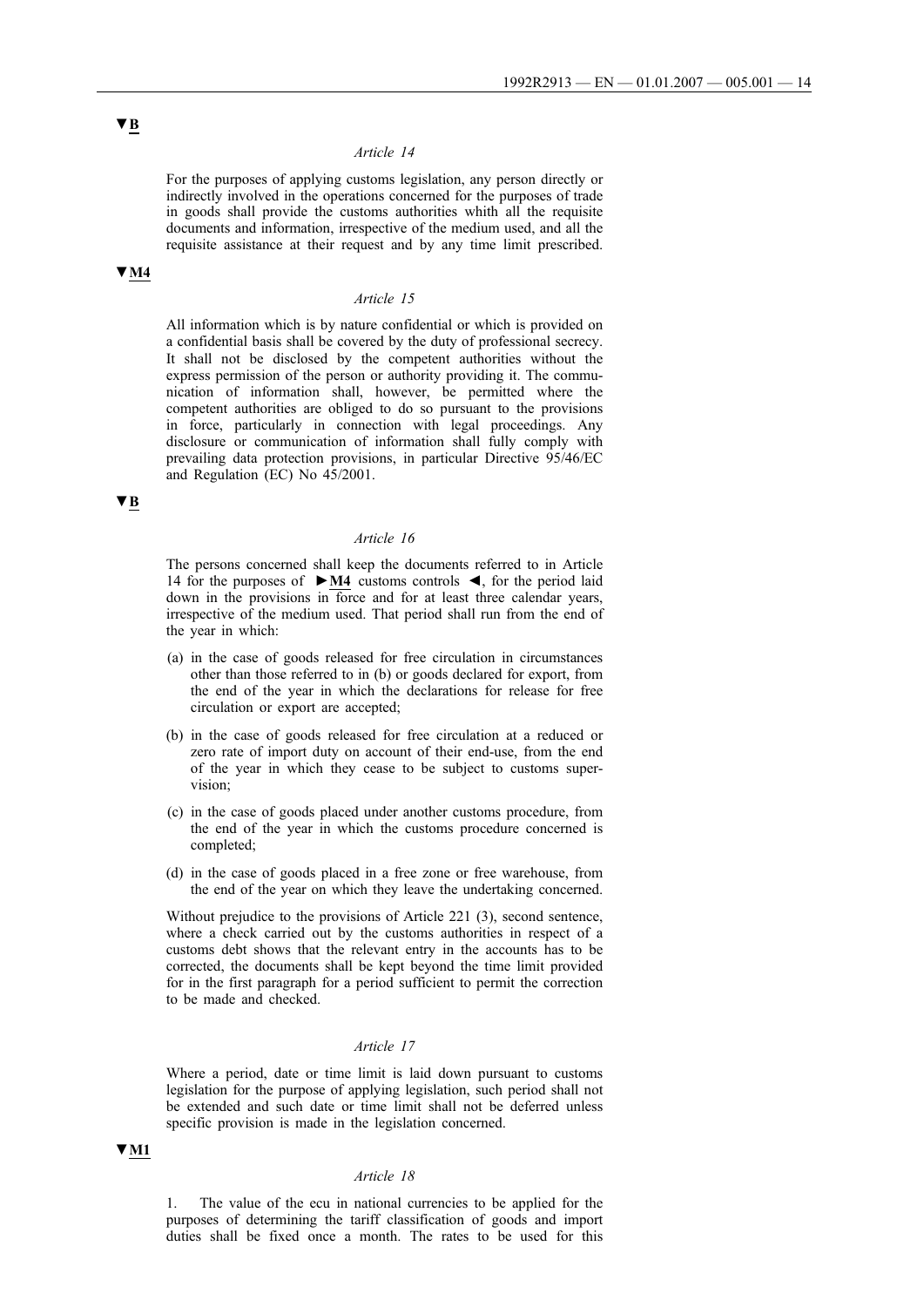conversion shall be those published in the *Official Journal of the European Communities* on the penultimate working day of the month. Those rates shall apply throughout the following month.

However, where the rate applicable at the start of the month differs by more than 5 % from that published on the penultimate working day before the 15th of that same month, the latter rate shall apply from the 15th until the end of the month in question.

2. The value of the ecu in national currencies to be applied within the framework of customs legislation in cases other than those referred to in paragraph 1 shall be fixed once a year. The rates to be used for this conversion shall be those published in the *Official Journal of the European Communities* on the first working day of October, with effect from 1 January of the following year. If no rate is available for a particular national currency, the rate applicable to that currency shall be that obtaining on the last day for which a rate was published in the *Official Journal of the European Communities*.

3. The customs authorities may round up or down the sum resulting from the conversion into their national currency of an amount expressed in ecus for purposes other than determining the tariff classification of goods or import or export duties.

The rounded-off amount may not differ from the original amount by more than 5 %.

The customs authorities may retain unchanged the national-currency value of an amount expressed in ecus if, at the time of the annual adjustment provided for in paragraph 2, the conversion of that amount, prior to the abovementioned rounding-off, results in a variation of less than 5 % in the national-currency value or a reduction in that value.

### **▼B**

### *Article 19*

The procedure of the Committee shall be used to determine in which cases and under which conditions the application of customs legislation may be simplified.

#### TITLE II

### **FACTORS ON THE BASIS OF WHICH IMPORT DUTIES OR EXPORT DUTIES AND THE OTHER MEASURES PRESCRIBED IN RESPECT OF TRADE IN GOODS ARE APPLIED**

#### CHAPTER 1

#### **CUSTOMS TARIFF OF THE EUROPEAN COMMUNITIES AND TARIFF CLASSIFICATION OF GOODS**

#### *Article 20*

1. Duties legally owed where a customs debt is incurred shall be based on the Customs Tariff of the European Communities.

The other measures prescribed by Community provisions governing specific fields relating to trade in goods shall, where appropriate, be applied according to the tariff classification of those goods.

3. The Customs Tariff of the European Communities shall comprise:

(a) the combined nomenclature of goods;

(b) any other nomenclature which is wholly or partly based on the combined nomenclature or which adds any subdivisions to it, and

# **▼M1**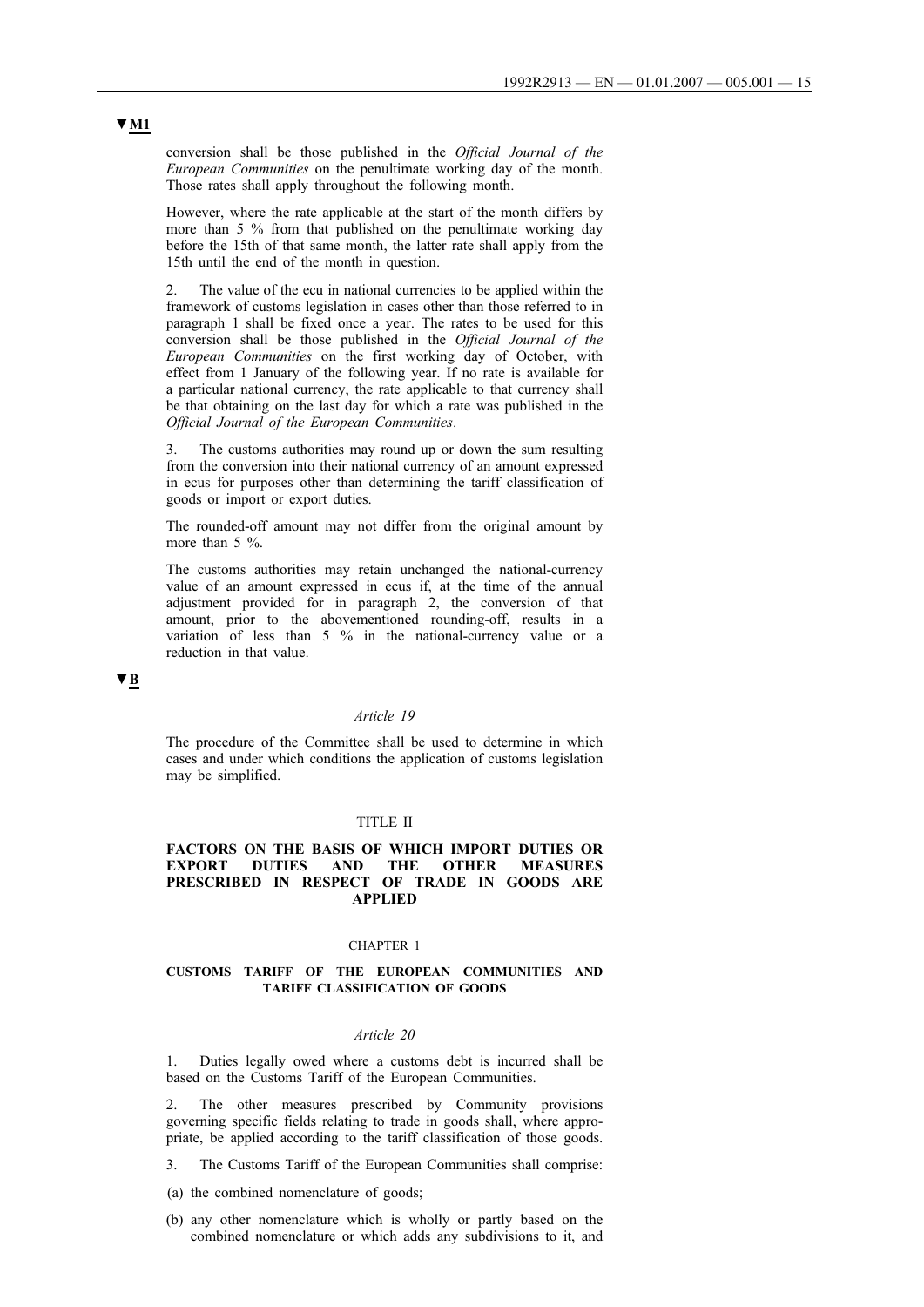which is established by Community provisions governing specific fields with a view to the application of tariff measures relating to trade in goods;

- (c) the rates and other items of charge normally applicable to goods covered by the combined nomenclature as regards:
	- customs duties; and,
	- **►M1** \_\_\_\_\_\_\_\_\_\_ ◄ import charges laid down under the common agricultural policy or under the specific arrangements applicable to certain goods resulting from the processing of agricultural products.
- (d) the preferential tariff measures contained in agreements which the Community has concluded with certain countries or groups of countries and which provide for the granting of preferential tariff treatment;
- (e) preferential tariff measures adopted unilaterally by the Community in respect of certain countries, groups of countries or territories;
- (f) autonomous suspensive measures providing for a reduction in or relief from import duties chargeable on certain goods;
- (g) other tariff measures provided for by other Community legislation.

Without prejudice to the rules on flat-rate charges, the measures referred to in paragraph 3 (d), (e) and (f) shall apply at the declarant's request instead of those provided for in subparagraph (c) where the goods concerned fulfil the conditions laid down by those firstmentioned measures. An application may be made after the event provided that the relevant conditions are fulfilled.

Where application of the measures referred to in paragraph 3 (d), (e) and (f) is restricted to a certain volume of imports, it shall cease:

- (a) in the case of tariff quotas, as soon as the stipulated limit on the volume of imports is reached;
- (b) in the case of tariff ceilings, by ruling of the Commission.

6. The tariff classification of goods shall be the determination, according to the rules in force, of:

- (a) the subheading of the combined nomenclature or the subheading of any other nomenclature referred to in paragraph 3 (b); or
- (b) the subheading of any other nomenclature which is wholly or partly based on the combined nomenclature or which adds any subdivisions to it, and which is established by Community provisions governing specific fields with a view to the application of measures other than tariff measures relating to trade in goods,

under which the aforesaid goods are to be classified.

### *Article 21*

1. The favourable tariff treatment from which certain goods may benefit by reason of their nature or end-use shall be subject to conditions laid down in accordance with the committee procedure. Where an authorization is required Articles 86 and 87 shall apply.

2. For the purposes of paragraph 1, the expression 'favourable tariff treatment' means a reduction in or suspension of an import duty as referred to in Article 4 (10), even within the framework of a tariff quota.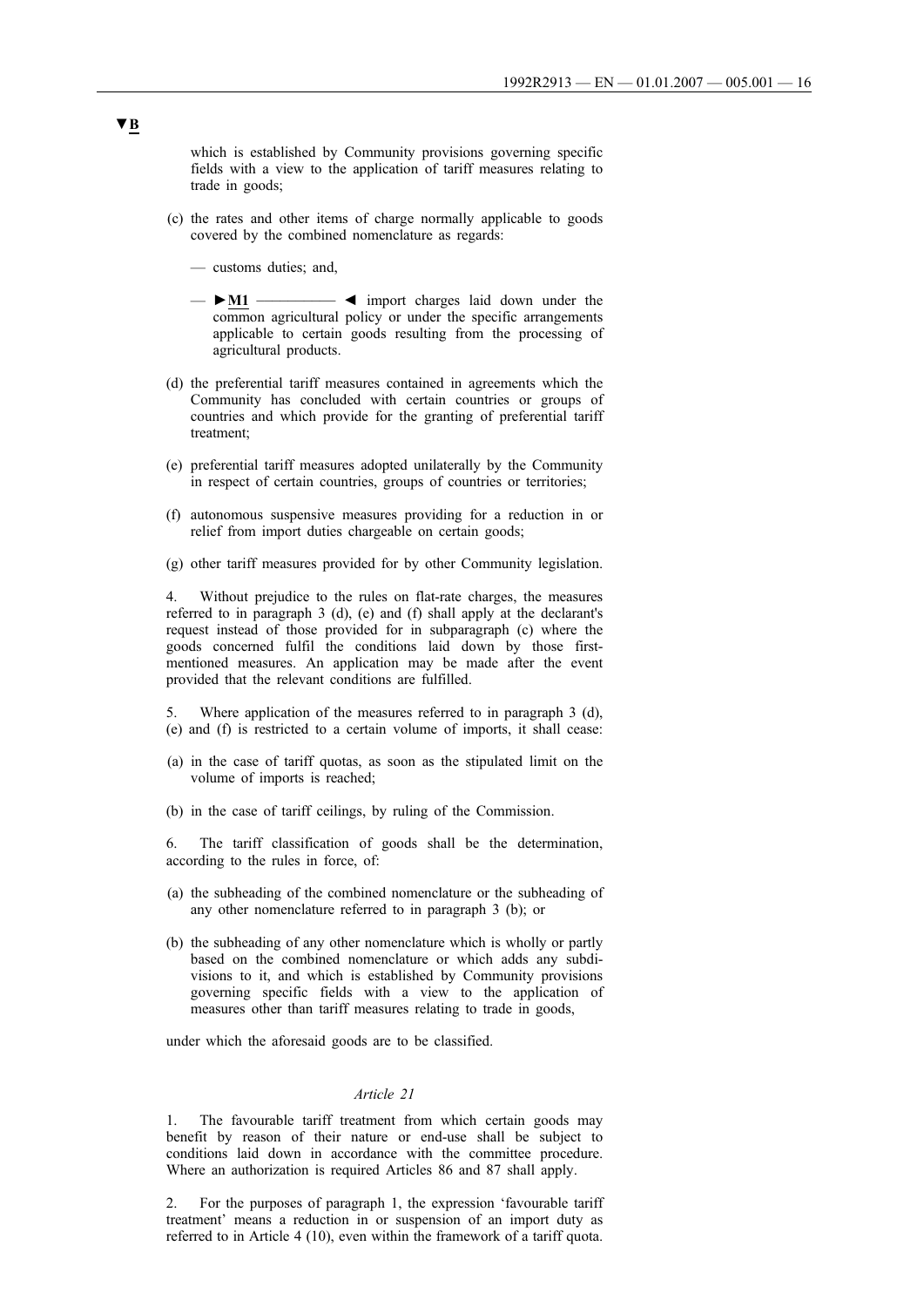### CHAPTER 2

### **ORIGIN OF GOODS**

#### Section 1

### **Non-preferential origin**

### *Article 22*

Articles 23 to 26 define the non-preferential origin of goods for the purposes of:

- (a) applying the Customs Tariff of the European Communities with the exception of the measures referred to in Article 20 (3) (d) and (e);
- (b) applying measures other than tariff measures established by Community provisions governing specific fields relating to trade in goods;
- (c) the preparation and issue of certificates of origin.

### *Article 23*

1. Goods originating in a country shall be those wholly obtained or produced in that country.

- 2. The expression 'goods wholly obtained in a country' means:
- (a) mineral products extracted within that country;
- (b) vegetable products harvested therein;
- (c) live animals born and raised therein;
- (d) products derived from live animals raised therein;
- (e) products of hunting or fishing carried on therein;
- (f) products of sea-fishing and other products taken from the sea outside a country's territorial sea by vessels registered or recorded in the country concerned and flying the flag of that country;
- (g) goods obtained or produced on board factory ships from the products referred to in subparagraph (f) originating in that country, provided that such factory ships are registered or recorded in that country and fly its flag;
- (h) products taken from the seabed or subsoil beneath the seabed outside the territorial sea provided that that country has exclusive rights to exploit that seabed or subsoil;
- (i) waste and scrap products derived from manufacturing operations and used articles, if they were collected therein and are fit only for the recovery of raw materials;
- (j) goods which are produced therein exclusively from goods referred to in subparagraphs (a) to (i) or from their derivatives, at any stage of production.

3. For the purposes of paragraph 2 the expression 'country' covers that country's territorial sea.

#### *Article 24*

Goods whose production involved more than one country shall be deemed to originate in the country where they underwent their last, substantial, economically justified processing or working in an undertaking equipped for that purpose and resulting in the manufacture of a new product or representing an important stage of manufacture.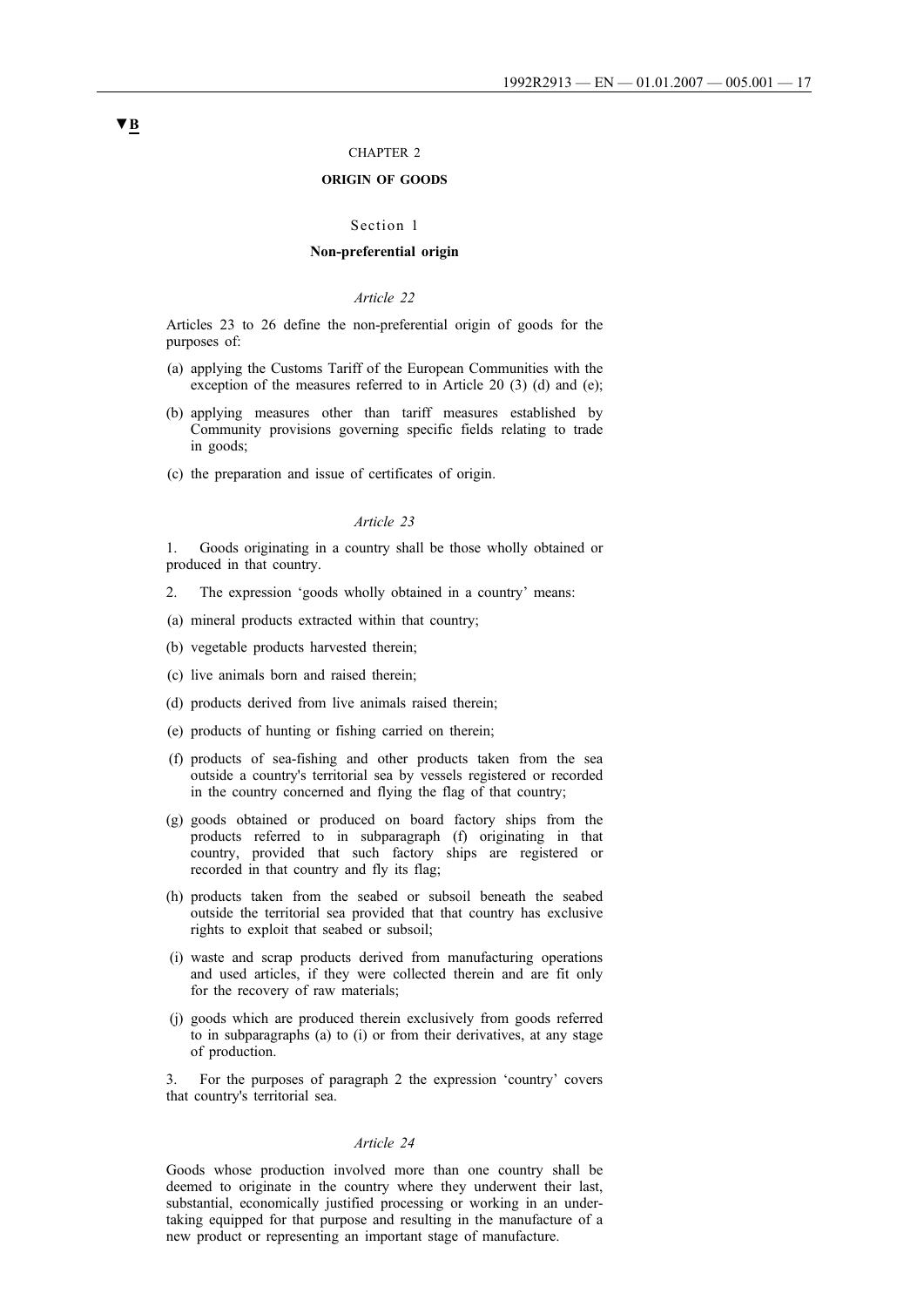Any processing or working in respect of which it is established, or in respect of which the facts as ascertained justify the presumption, that its sole object was to circumvent the provisions applicable in the Community to goods from specific countries shall under no circumstances be deemed to confer on the goods thus produced the origin of the country where it is carried out within the meaning of Article 24.

#### *Article 26*

1. Customs legislation or other Community legislation governing specific fields may provide that a document must be produced as proof of the origin of goods.

2. Notwithstanding the production of that document, the customs authorities may, in the event of serious doubts, require any additional proof to ensure that the indication of origin does comply with the rules laid down by the relevant Community legislation.

#### Section 2

### **Preferential origin of goods**

### *Article 27*

The rules on preferential origin shall lay down the conditions governing acquisition of origin which goods must fulfil in order to benefit from the measures referred to in Article 20(3)(d)or (e).

Those rules shall:

- (a) in the case of goods covered by the agreements referred to in Article 20 (3) (d), be determined in those agreements;
- (b) in the case of goods benefitting from the preferential tariff measures referred to in Article 20 (3) (e), be determined in accordance with the committee procedure.

#### CHAPTER 3

## **VALUE OF GOODS FOR CUSTOMS PURPOSES**

#### *Article 28*

The provisions of this Chapter shall determine the customs value for the purposes of applying the Customs Tariff of the European Communities and non-tariff measures laid down by Community provisions governing specific fields relating to trade in goods.

### *Article 29*

1. The customs value of imported goods shall be the transaction value, that is, the price actually paid or payable for the goods when sold for export to the customs territory of the Community, adjusted, where necessary, in accordance with Articles 32 and 33, provided:

- (a) that there are no restrictions as to the disposal or use of the goods by the buyer, other than restrictions which:
	- are imposed or required by a law or by the public authorities in the Community,
	- limit the geographical area in which the goods may be resold, or
	- do not substantially affect the value of the goods;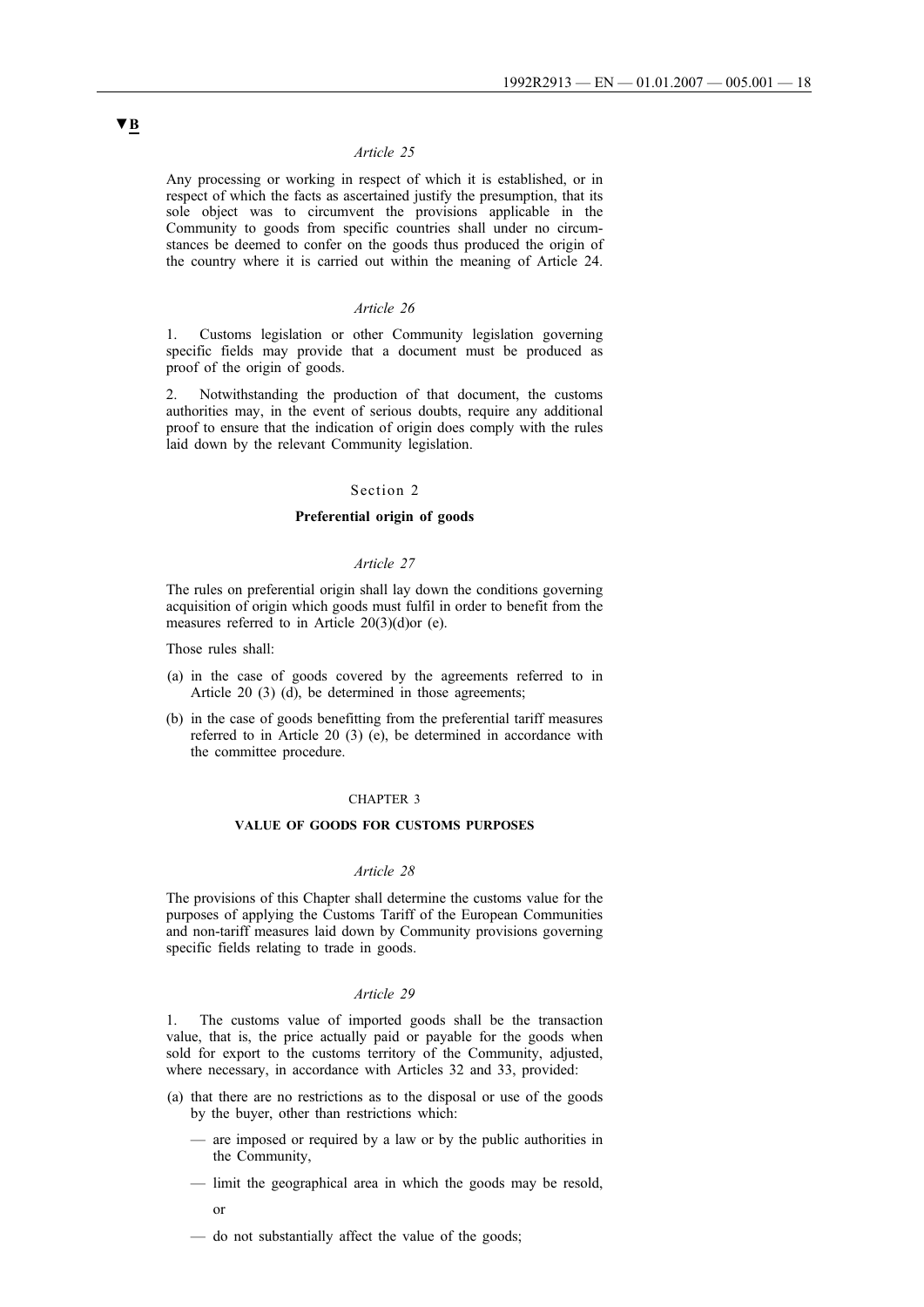- (b) that the sale or price is not subject to some condition or consideration for which a value cannot be determined with respect to the goods being valued;
- (c) that no part of the proceeds of any subsequent resale, disposal or use of the goods by the buyer will accrue directly or indirectly to the seller, unless an appropriate adjustment can be made in accordance with Article 32; and
- (d) that the buyer and seller are not related, or, where the buyer and seller are related, that the transaction value is acceptable for customs purposes under paragraph 2.
- 2. (a) In determining whether the transaction value is acceptable for the purposes of paragraph 1, the fact that the buyer and the seller are related shall not in itself be sufficient grounds for regarding the transaction value as unacceptable. Where necessary, the circumstances surrounding the sale shall be examined and the transaction value shall be accepted provided that the relationship did not influence the price. If, in the light of information provided by the declarant or otherwise, the customs authorities have grounds for considering that the relationship influenced the price, they shall communicate their grounds to the declarant and he shall be given a reasonable opportunity to respond. If the declarant so requests, the communication of the grounds shall be in writing.
	- (b) In a sale between related persons, the transaction value shall be accepted and the goods valued in accordance with paragraph 1 wherever the declarant demonstrates that such value closely approximates to one of the following occurring at or about the same time:
		- (i) the transaction value in sales, between buyers and sellers who ar not related in any particular case, of identical or similar goods for export to the Community;
		- (ii) the customs value of identical or similar goods, as determined under Article 30 (2) (c);
		- (iii) the customs value of identical or similar goods, as determined under Article 30 (2) (d).

In applying the foregoing tests, due account shall be taken of demonstrated differences in commercial levels, quantity levels, the elements enumerated in Article 32 and costs incurred by the seller in sales in which he and the buyer are not related and where such costs are not incurred by the seller in sales in which he and the buyer are related.

- (c) The tests set forth in subparagraph (b) are to be used at the initiative of the declarant and only for comparison purposes. Substitute values may not be established under the said subparagraph.
- 3. (a) The price actually paid or payable is the total payment made or to be made by the buyer to or for the benefit of the seller for the imported goods and includes all payments made or to be made as a condition of sale of the imported goods by the buyer to the seller or by the buyer to a third party to satisfy an obligation of the seller. The payment need not necessarily take the form of a transfer of money. Payment may be made by way of letters of credit or negotiable instrument and may be made directly or indirectly.
	- (b) Activities, including marketing activities, undertaken by the buyer on his own account, other than those for which an adjustment is provided in Article 32, are not considered to be an indirect payment to the seller, even though they might be regarded as of benefit to the seller or have been undertaken by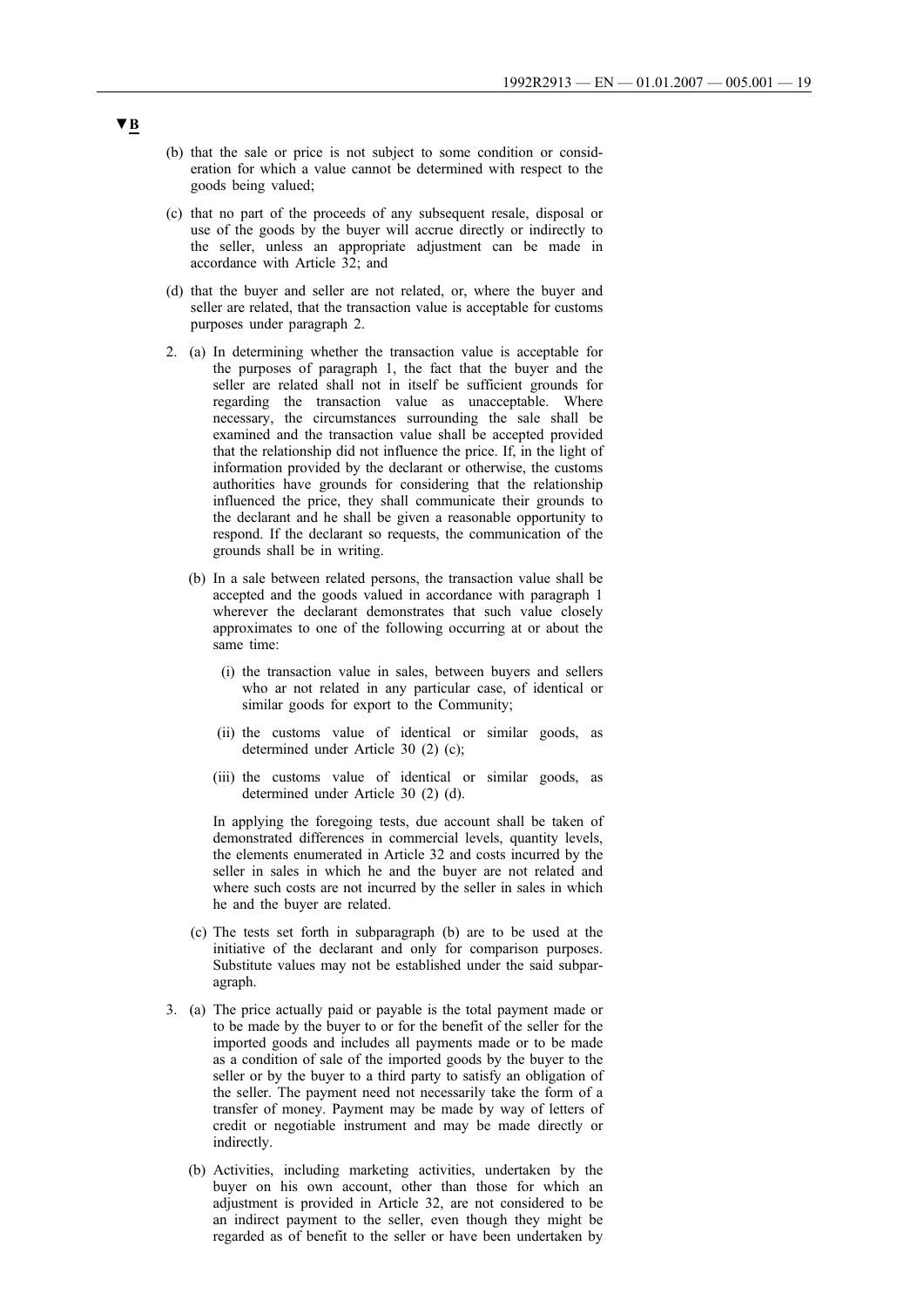agreement with the seller, and their cost shall not be added to the price actually paid or payable in determining the customs value of imported goods.

#### *Article 30*

1. Where the customs value cannot be determined under Article 29, it is to be determined by proceeding sequentially through subparagraphs (a), (b), (c) and (d) of paragraph 2 to the first subparagraph under which it can be determined, subject to the proviso that the order of application of subparagraphs (c) and (d) shall be reversed if the declarant so requests; it is only when such value cannot be determined under a particular subparagraph that the provisions of the next subparagraph in a sequence established by virtue of this paragraph can be applied.

- 2. The customs value as determined under this Article shall be:
- (a) the transaction value of identical goods sold for export to the Community and exported at or about the same time as the goods being valued;
- (b) the transaction value of similar goods sold for export to the Community and exported at or about the same time as the goods being valued;
- (c) the value based on the unit price at which the imported goods for identical or similar imported goods are sold within the Community in the greatest aggregate quantity to persons not related to the sellers;
- (d) the computed value, consisting of the sum of:
	- the cost or value of materials and fabrication or other processing employed in producing the imported goods,
	- an amount for profit and general expenses equal to that usually reflected in sales of goods of the same class or kind as the goods being valued which are made by producers in the country of exportation for export to the Community,
	- the cost or value of the items referred to in Article 32 (1) (e).

3. Any further conditions and rules for the application of paragraph 2 above shall be determined in accordance with the committee procedure.

#### *Article 31*

1. Where the customs value of imported goods cannot be determined under Articles 29 or 30, it shall be determined, on the basis of data available in the Community, using reasonable means consistent with the principles and general provisions of:

- the agreement on implementation of Article VII of the General Agreement on Tariffs and Trade **►M1** of 1994 ◄
- Article VII of the General Agreement on Tariffs and Trade **►M1** of 1994 ◄
- the provisions of this chapter.

2. No customs value shall be determined under paragraph 1 on the basis of:

- (a) the selling price in the Community of goods produced in the Community;
- (b) a system which provides for the acceptance for customs purposes of the higher of two alternative values;
- (c) the price of goods on the domestic market of the country of exportation;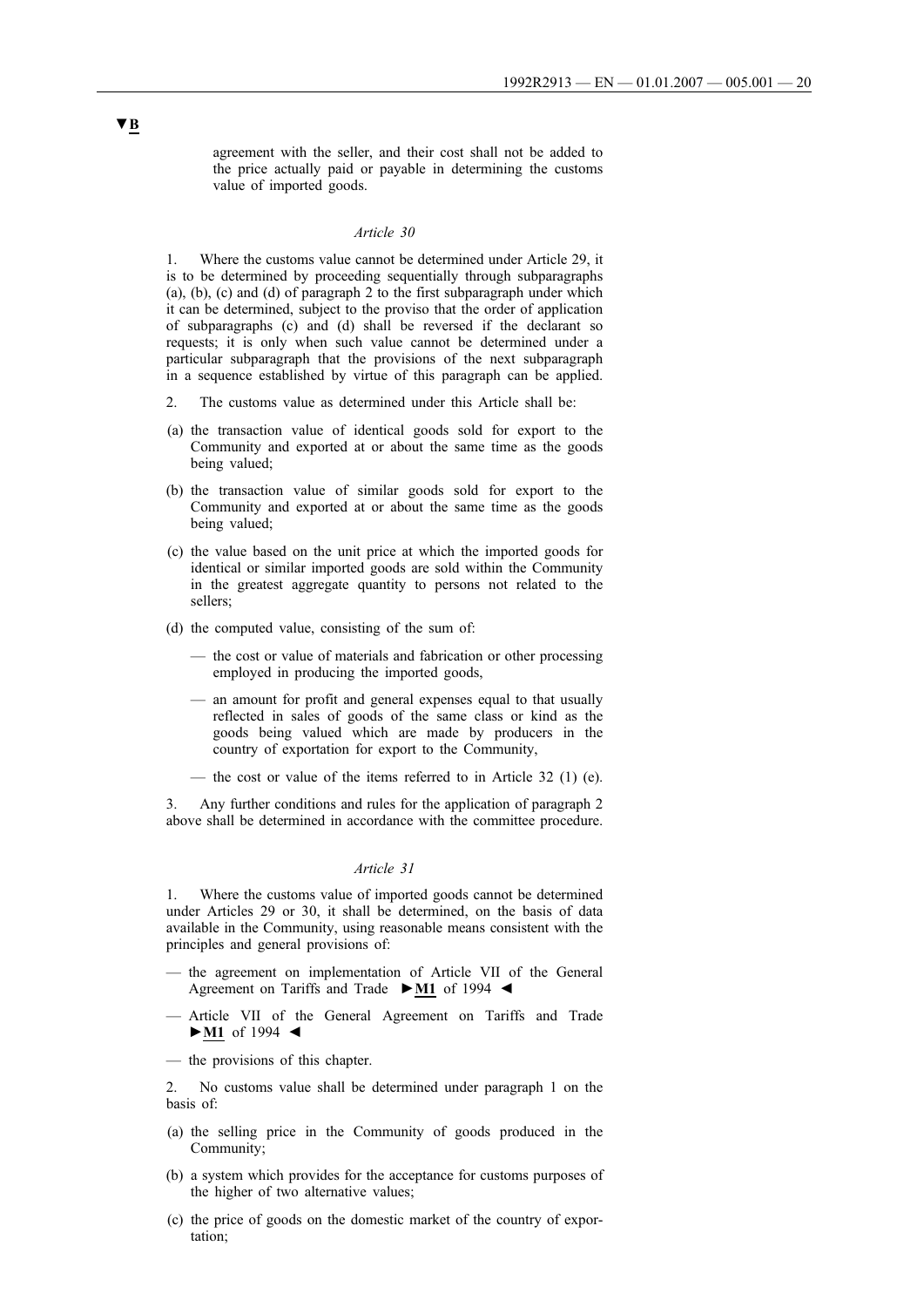- (d) the cost of production, other than computed values which have been determined for identical or similar goods in accordance with Article 30 (2) (d);
- (e) prices for export to a country not forming part of the customs territory of the Community;
- (f) minimum customs values; or
- (g) arbitrary or fictitious values.

1. In determining the customs value under Article 29, there shall be added to the price actually paid or payable for the imported goods:

- (a) the following, to the extent that they are incurred by the buyer but are not included in the price actually paid or payable for the goods:
	- (i) commissions and brokerage, except buying commissions,
	- (ii) the cost of containers which are treated as being one, for customs purposes, with the goods in question,
	- (iii) the cost of packing, whether for labour or materials;
- (b) the value, apportioned as appropriate, of the following goods and services where supplied directly or indirectly by the buyer free of charge or at reduced cost for use in connection with the production and sale for export of the imported goods, to the extent that such value has not been included in the price actually paid or payable:
	- (i) materials, components, parts and similar items incorporated in the imported goods,
	- (ii) tools, dies, moulds and similar items used in the production of the imported goods,
	- (iii) materials consumed in the production of the imported goods,
	- (iv) engineering, development, artwork, design work, and plans and sketches undertaken elsewhere than in the Community and necessary for the production of the imported goods;
- (c) royalties and licence fees related to the goods being valued that the buyer must pay, either directly or indirectly, as a condition of sale of the goods being valued, to the extent that such royalties and fees are not included in the price actually paid or payable;
- (d) the value of any part of the proceeds of any subsequent resale, disposal or use of the imported goods that accrues directly or indirectly to the seller;
- (e) (i) the cost of transport and insurance of the imported goods, and
	- (ii) loading and handling charges associated with the transport of the imported goods

to the place of introduction into the customs territory of the Community.

2. Additions to the price actually paid or payable shall be made under this Article only on the basis of objective and quantifiable data.

3. No additions shall be made to the price actually paid or payable in determining the customs value except as provided in this Article.

In this Chapter, the term 'buying commissions' means fees paid by an importer to his agent for the service of representing him in the purchase of the goods being valued.

5. Notwithstanding paragraph 1 (c):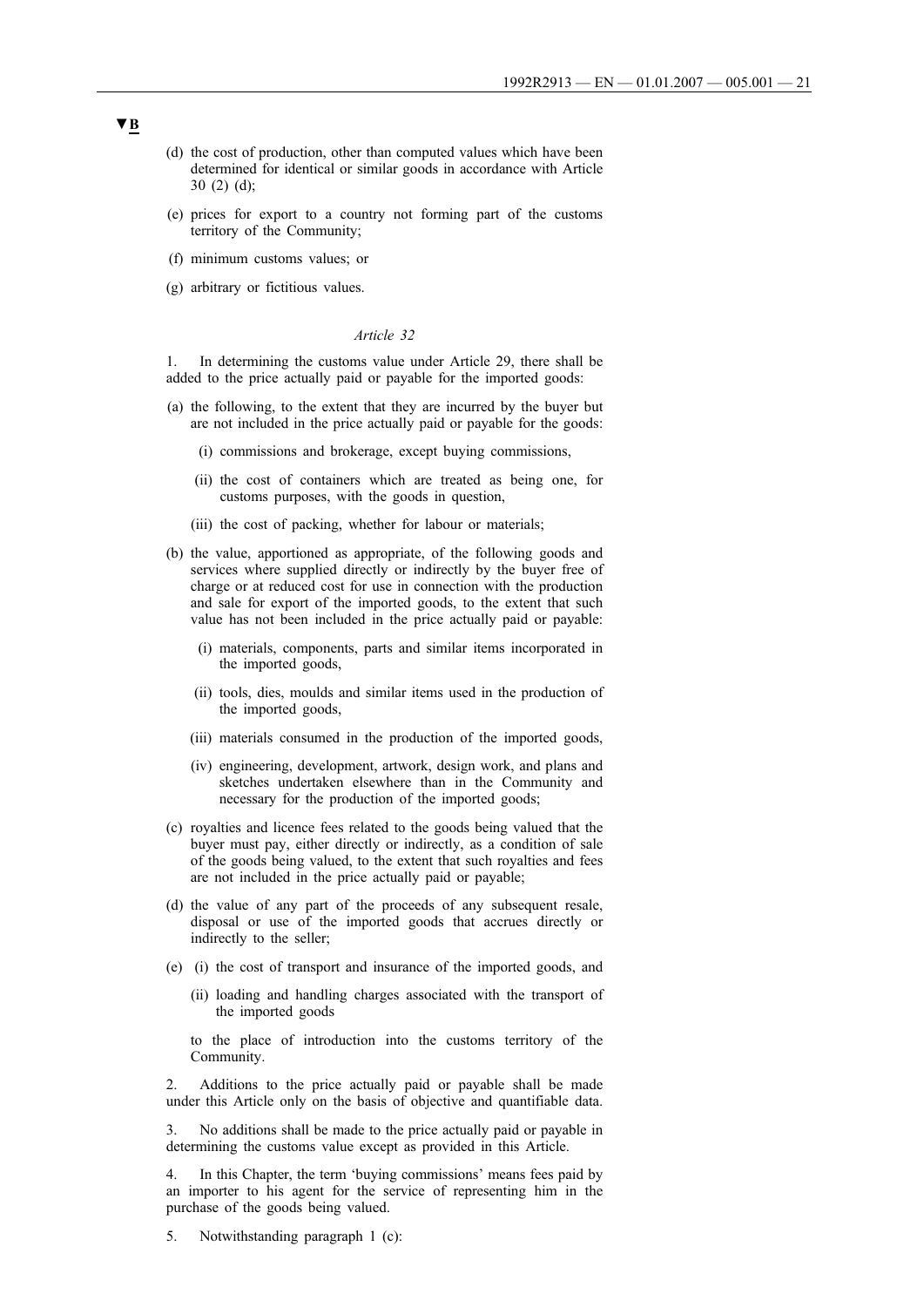- (a) charges for the right to reproduce the imported goods in the Community shall not be added to the price actually paid or payable for the imported goods in determining the customs value; and
- (b) payments made by the buyer for the right to distribute or resell the imported goods shall not be added to the price actually paid or payable for the imported goods if such payments are not a condition of the sale for export to the Community of the goods.

1. Provided that they are shown separately from the price actually paid or payable, the following shall not be included in the customs value:

- (a) charges for the transport of goods after their arrival at the place of introduction into the customs territory of the Community;
- (b) charges for construction, erection, assembly, maintenance or technical assistance, undertaken after importation of imported goods such as industrial plant, machinery or equipment;
- (c) charges for interest under a financing arrangement entered into by the buyer and relating to the purchase of imported goods, irrespective of whether the finance is provided by the seller or another person, provided that the financing arrangement has been made in writing and where required, the buyer can demonstrate that:
	- such goods are actually sold at the price declared as the price actually paid or payable, and
	- the claimed rate of interest does not exceed the level for such transactions prevailing in the country where, and at the time when, the finance was provided;
- (d) charges for the right to reproduce imported goods in the Community;
- (e) buying commissions;
- (f) import duties or other charges payable in the Community by reason of the importation or sale of the goods.

#### *Article 34*

Specific rules may be laid down in accordance with the procedure of the committee to determine the customs value of carrier media for use in data processing equipment and bearing data or instructions.

#### *Article 35*

#### **▼M3**

Where factors used to determine the customs value of goods are expressed in a currency other than that of the Member State where the valuation is made, the rate of exchange to be used shall be that duly published by the authorities competent in the matter.

### **▼B**

Such rate shall reflect as effectively as possible the current value of such currency in commercial transactions in terms of the currency of such Member State and shall apply during such period as may be determined in accordance with the procedure of the committee.

Where such a rate does not exist, the rate of exchange to be used shall be determined in accordance with the procedure of the committee.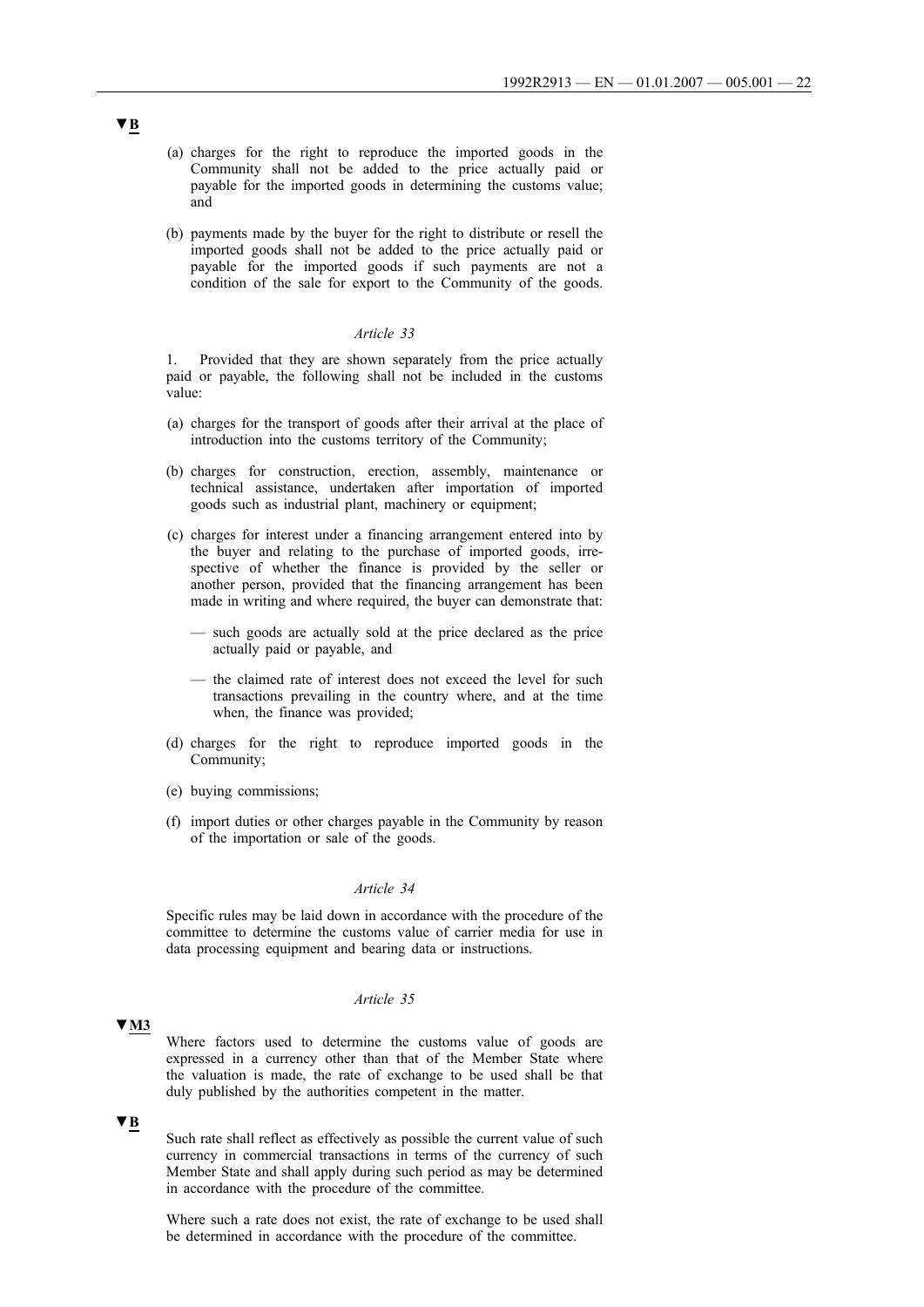The provisions of this chapter shall be without prejudice to the specific provisions regarding the determination of the value for customs purposes of goods released for free circulation after being assigned a different customs-approved treatment or use.

2. By way of derogation from Articles 29, 30 and 31, the customs value of perishable goods usually delivered on consignment may, at the request of the declarant, be determined under simplified rules drawn up for the whole Community in accordance with the committee procedure.

#### TITLE III

### **PROVISIONS APPLICABLE TO GOODS BROUGHT INTO THE CUSTOMS TERRITORY OF THE COMMUNITY UNTIL THEY ARE ASSIGNED A CUSTOMS-APPROVED TREATMENT OR USE**

### CHAPTER 1

### **ENTRY OF GOODS INTO THE CUSTOMS TERRITORY OF THE COMMUNITY**

### **▼M4**

### *Article 36a*

1. Goods brought into the customs territory of the Community shall be covered by a summary declaration, with the exception of goods carried on means of transport only passing through the territorial waters or the airspace of the customs territory without a stop within this territory.

2. The summary declaration shall be lodged at the customs office of entry.

Customs authorities may allow the summary declaration to be lodged at another customs office, provided that this office immediately communicates or makes available electronically the necessary particulars to the customs office of entry.

Customs authorities may accept, instead of the lodging of the summary declaration, the lodging of a notification and access to the summary declaration data in the economic operator's computer system.

The summary declaration shall be lodged before the goods are brought into the customs territory of the Community.

- The committee procedure shall be used to establish:
- the time limit by which the summary declaration is to be lodged before the goods are brought into the customs territory of the Community,
- the rules for exceptions from, and variations to, the time limit referred to in the first indent, and
- the conditions under which the requirement for a summary declaration may be waived or adapted,

in accordance with the specific circumstances and for particular types of goods traffic, modes of transport and economic operators and where international agreements provide for special security arrangements.

#### *Article 36b*

1. The committee procedure shall be used to establish a common data set and format for the summary declaration, containing the particulars necessary for risk analysis and the proper application of customs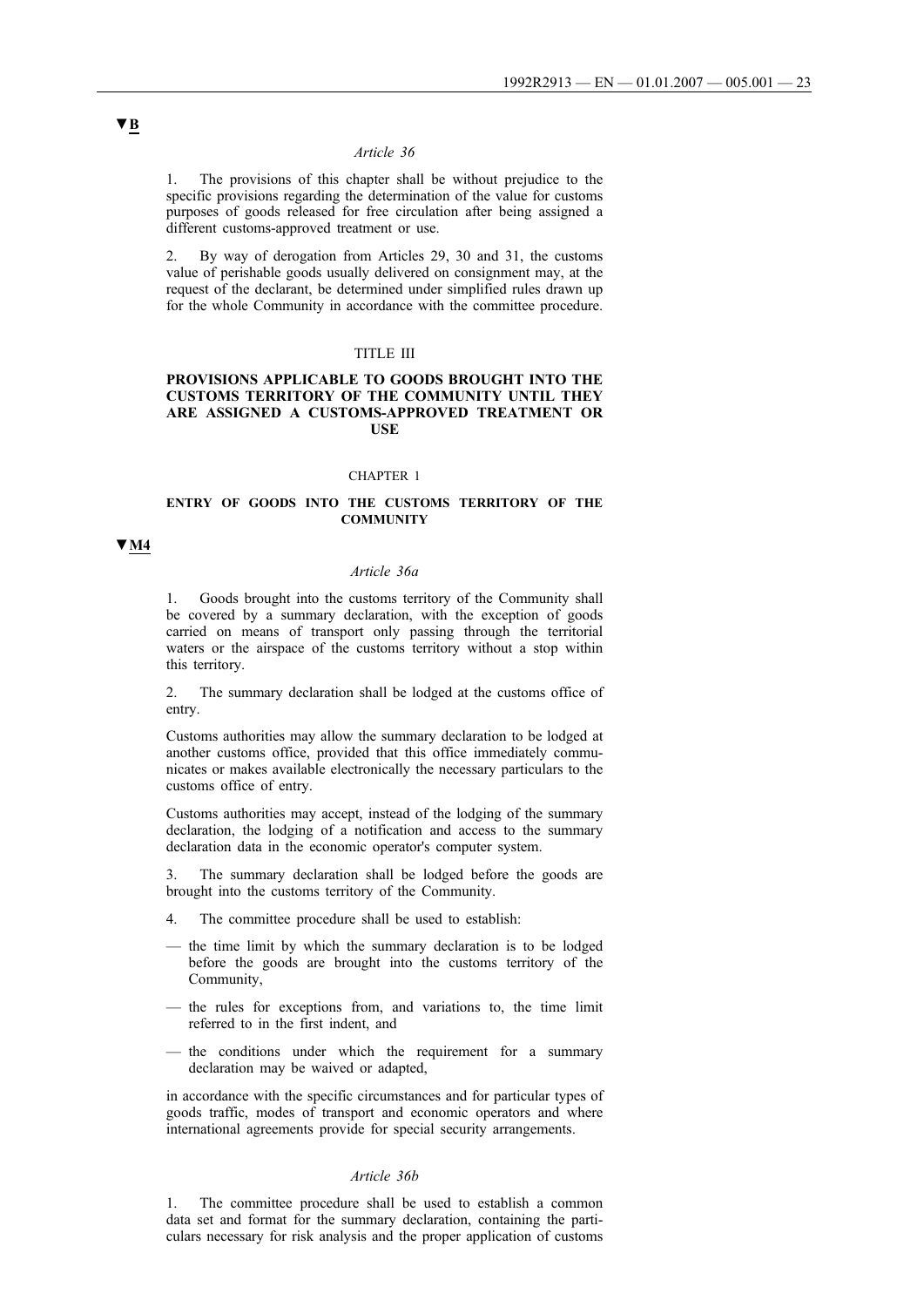controls, primarily for security and safety purposes, using, where appropriate, international standards and commercial practices.

2. The summary declaration shall be made using a data processing technique. Commercial, port or transport information may be used, provided that it contains the necessary particulars.

Customs authorities may accept paper-based summary declarations in exceptional circumstances, provided that they apply the same level of risk management as that applied to summary declarations made using a data processing technique.

3. The summary declaration shall be lodged by the person who brings the goods, or who assumes responsibility for the carriage of the goods into the customs territory of the Community.

4. Notwithstanding the obligation of the person referred to in paragraph 3, the summary declaration may be lodged instead by:

- (a) the person in whose name the person referred to in paragraph 3 acts; or
- (b) any person who is able to present the goods in question or to have them presented to the competent customs authority; or
- (c) a representative of one of the persons referred to in paragraph 3 or points (a) or (b).

5. The person referred to in paragraphs 3 and 4 shall, at his request, be authorised to amend one or more particulars of the summary declaration after it has been lodged. However, no amendment shall be possible after the customs authorities:

- (a) have informed the person who lodged the summary declaration that they intend to examine the goods; or
- (b) have established that the particulars in questions are incorrect; or
- (c) have allowed the removal of the goods.

#### *Article 36c*

1. The customs office of entry may waive the lodging of a summary declaration in respect of goods for which, before expiry of the time limit referred to in Article 36a(3) or (4), a customs declaration is lodged. In such case, the customs declaration shall contain at least the particulars necessary for a summary declaration and, until such time as the former is accepted in accordance with Article 63, it shall have the status of a summary declaration.

Customs authorities may allow the customs declaration to be lodged at a customs office of import different from the customs office of entry, provided that this office immediately communicates or makes available electronically the necessary particulars to the customs office of entry.

2. Where the customs declaration is lodged other than by use of data processing technique, the customs authorities shall apply the same level of risk management to the data as that applied to customs declarations made using a data processing technique.

### **▼B**

### *Article 37*

1. Goods brought into the customs territory of the Community shall, from the time of their entry, be subject to customs supervision. They may be subject to **►M4** customs controls ◄ in accordance with the provisions in force.

2. They shall remain under such supervision for as long as necessary to determine their customs status, if appropriate, and in the case of non-

# **▼M4**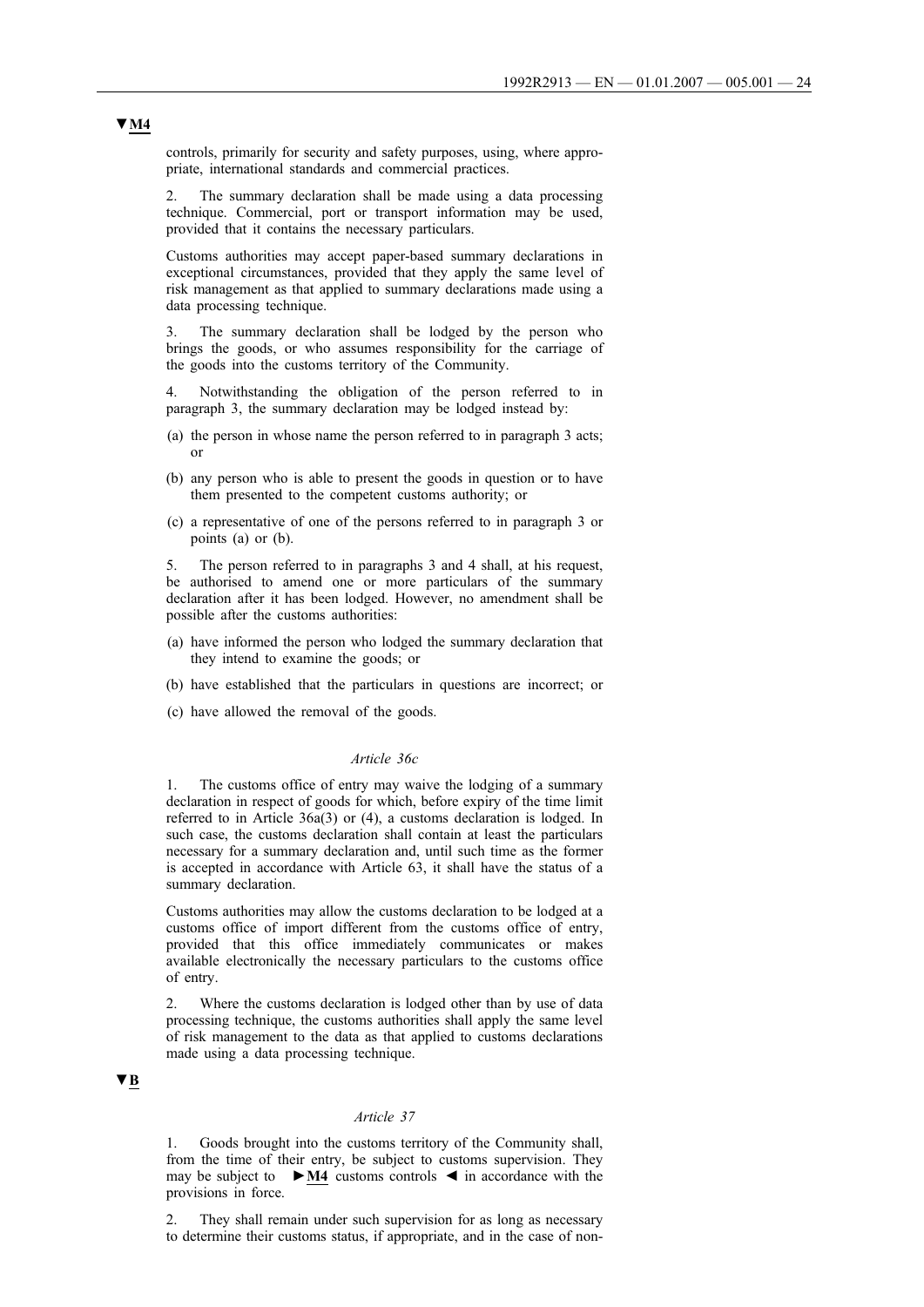Community goods and without prejudice to Article 82 (1), until their customs status is changed, they enter a free zone or free warehouse or they are re-exported or destroyed in accordance with Article 182.

#### *Article 38*

1. Goods brought into the customs territory of the Community shall be conveyed by the person bringing them into the Community without delay, by the route specified by the customs authorities and in accordance with their instructions, if any:

- (a) to the customs office designated by the customs authorities or to any other place designated or approved by those authorities; or,
- (b) to a free zone, if the goods are to be brought into that free zone direct:
	- by sea or air, or
	- by land without passing through another part of the customs territory of the Community, where the free zone adjoins the land frontier between a Member State and a third country.

2. Any person who assumes responsibility for the carriage of goods after they have been brought into the customs territory of the Community, *inter alia* as a result of transhipment, shall become responsible for compliance with the obligation laid down in paragraph 1.

3. Goods which, although still outside the customs territory of the Community, may be subject to **►M4** customs controls by ◄ a Member State under the provisions in force, as a result of *inter alia* an agreement concluded between that Member State and a third country, shall be treated in the same way as goods brought into the customs territory of the Community.

4. Paragraph 1 (a) shall not preclude implementation of any provisions in force with respect to tourist traffic, frontier traffic, postal traffic or traffic of negligible economic importance, on condition that customs supervision and customs control possibilities are not thereby jeopardized.

# **▼M4**

5. Paragraphs 1 to 4 and Articles 36a to 36c and 39 to 53 shall not apply to goods which temporarily leave the customs territory of the Community while moving between two points in that territory by sea or air, provided that the carriage is effected by a direct route and by regular air or shipping services without a stop outside the customs territory of the Community.

# **▼B**

6. Paragraph 1 shall not apply to goods on board vessels or aircraft crossing the territorial sea or airspace of the Member States without having as their destination a port or airport situated in those Member States.

#### *Article 39*

1. Where, by reason of unforeseeable circumstances or force majeure, the obligation laid down in Article 38 (1) cannot be complied with, the person bound by that obligation or any other person acting in his place shall inform the customs authorities of the situation without delay. Where the unforeseeable circumstances or force majeure do not result in total loss of the goods, the customs authorities shall also be informed of their precise location.

2. Where, by reason of unforeseeable circumstances or force majeure, a vessel or aircraft covered by Article 38 (6) is forced to put into port or land temporarily in the customs territory of the Community and the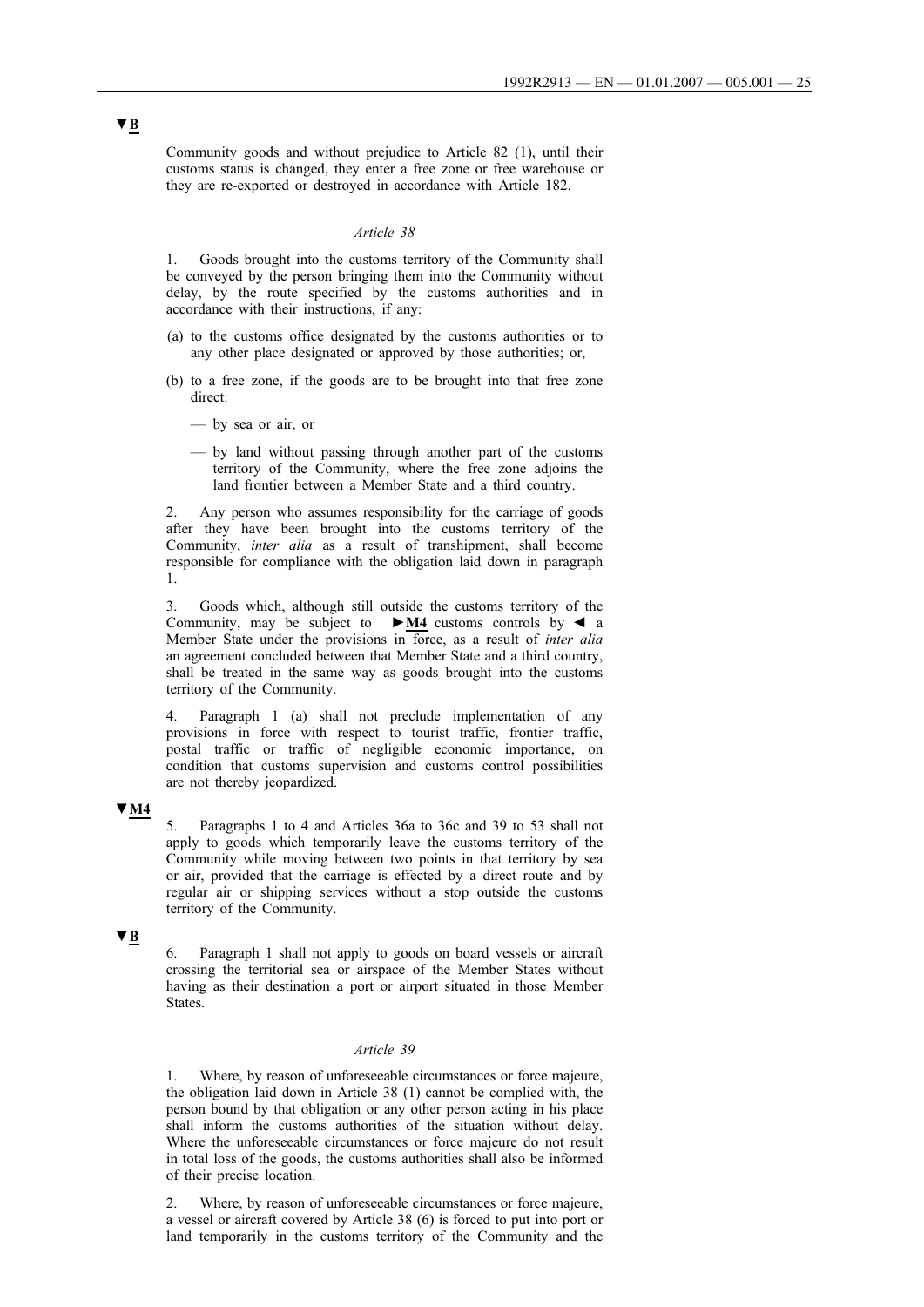obligation laid down in Article 38 (1) cannot be complied with, the person bringing the vessel or aircraft into the customs territory of the Community or any other person acting in his place shall inform the customs authorities of the situation without delay.

3. The customs authorities shall determine the measures to be taken in order to permit customs supervision of the goods referred to in paragraph 1 as well as those on board a vessel or aircraft in the circumstances specified in paragraph 2 and to ensure, where appropriate, that they are subsequently conveyed to a customs office or other place designated or approved by the authorities.

### CHAPTER 2

#### **PRESENTATION OF GOODS TO CUSTOMS**

### **▼M4**

#### *Article 40*

Goods entering the customs territory of the Community shall be presented to customs by the person who brings them into that territory or, if appropriate, by the person who assumes responsibility for carriage of the goods following such entry, with the exception of goods carried on means of transport only passing through the territorial waters or the airspace of the customs territory of the Community without a stop within this territory. The person presenting the goods shall make a reference to the summary declaration or customs declaration previously lodged in respect of the goods.

# **▼B**

### *Article 41*

Article 40 shall not preclude the implementation of rules in force relating to goods:

- (a) carried by travellers;
- (b) placed under a customs procedure but not presented to customs.

#### *Article 42*

Goods may, once they have been presented to customs, and with the permission of the customs authorities, be examined or samples may be taken, in order that they may be assigned a customs-approved treatment or use. Such permission shall be granted, on request, to the person authorized to assign the goods such treatment or use.

#### CHAPTER 3

### **▼M4**

### **UNLOADING OF GOODS PRESENTED TO CUSTOMS**

 $\overline{\phantom{a}}$ 

# **▼B**

#### *Article 46*

1. Goods shall be unloaded or transhipped from the means of transport carrying them solely with the permission of the customs authorities in places designated or approved by those customs authorities.

However, such permission shall not be required in the event of the imminent danger necessitating the immediate unloading of all or part of the goods. In that case, the customs authorities shall be informed accordingly forthwith.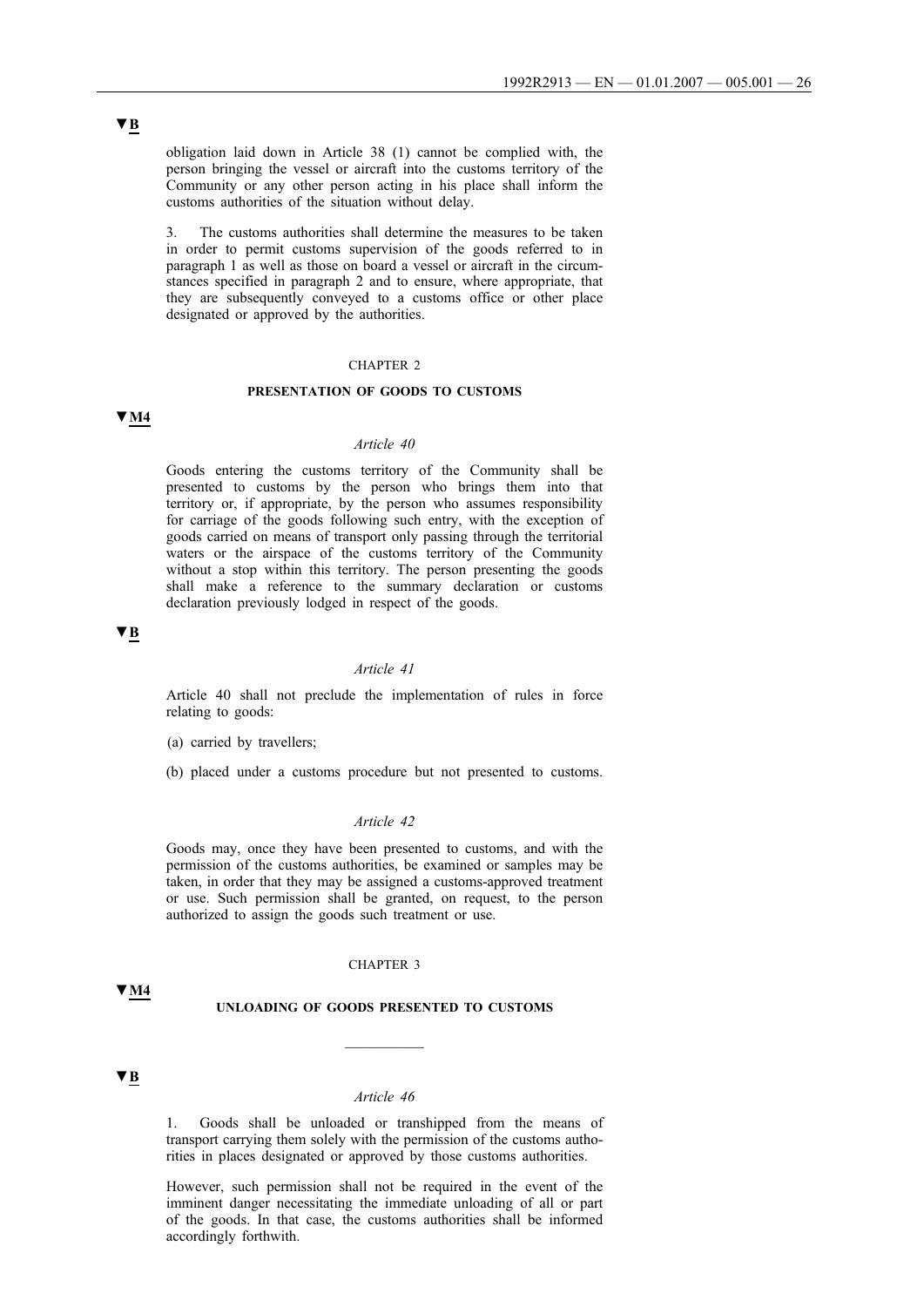2. For the purpose of inspecting goods and the means of transport carrying them, the customs authorities may at any time require goods to be unloaded and unpacked.

#### *Article 47*

Goods shall not be removed from their original position without the permission of the customs authorities.

#### CHAPTER 4

### **OBLIGATION TO ASSIGN GOODS PRESENTED TO CUSTOMS A CUSTOMS-APPROVED TREATMENT OR USE**

#### *Article 48*

Non-Community goods presented to customs shall be assigned a customs-approved treatment or use authorized for such non-Community goods.

#### *Article 49*

Where goods are covered by a summary declaration, the formalities necessary for them to be assigned a customs-approved treatment or use must be carried out within:

- (a) 45 days from the date on which the summary declaration is lodged in the case of goods carried by sea;
- (b) 20 days from the date on which the summary declaration is lodged in the case of goods carried otherwise than by sea.

2. Where circumstances so warrant, the customs authorities may set a shorter period or authorize an extension of the periods referred to in paragraph 1. Such extension shall not, however, exceed the genuine requirements which are justified by the circumstances.

#### CHAPTER 5

### **TEMPORARY STORAGE OF GOODS**

#### *Article 50*

Until such time as they are assignated a customs-approved treatment or use, goods presented to customs shall, following such presentation, have the status of goods in temporary storage. Such goods shall hereinafter be described as 'goods in temporary storage'.

#### *Article 51*

1. Goods in temporary storage shall be stored only in places approved by the customs authorities under the conditions laid down by those authorities.

2. The customs authorities may require the person holding the goods to provide security with a view to ensuring payment of any customs debt which may arise under Articles 203 or 204.

### *Article 52*

Without prejudice to the provisions of Article 42, goods in temporary storage shall be subject only to such forms of handling as are designed to ensure their preservation in an unaltered state without modifying their appearance or technical characteristics.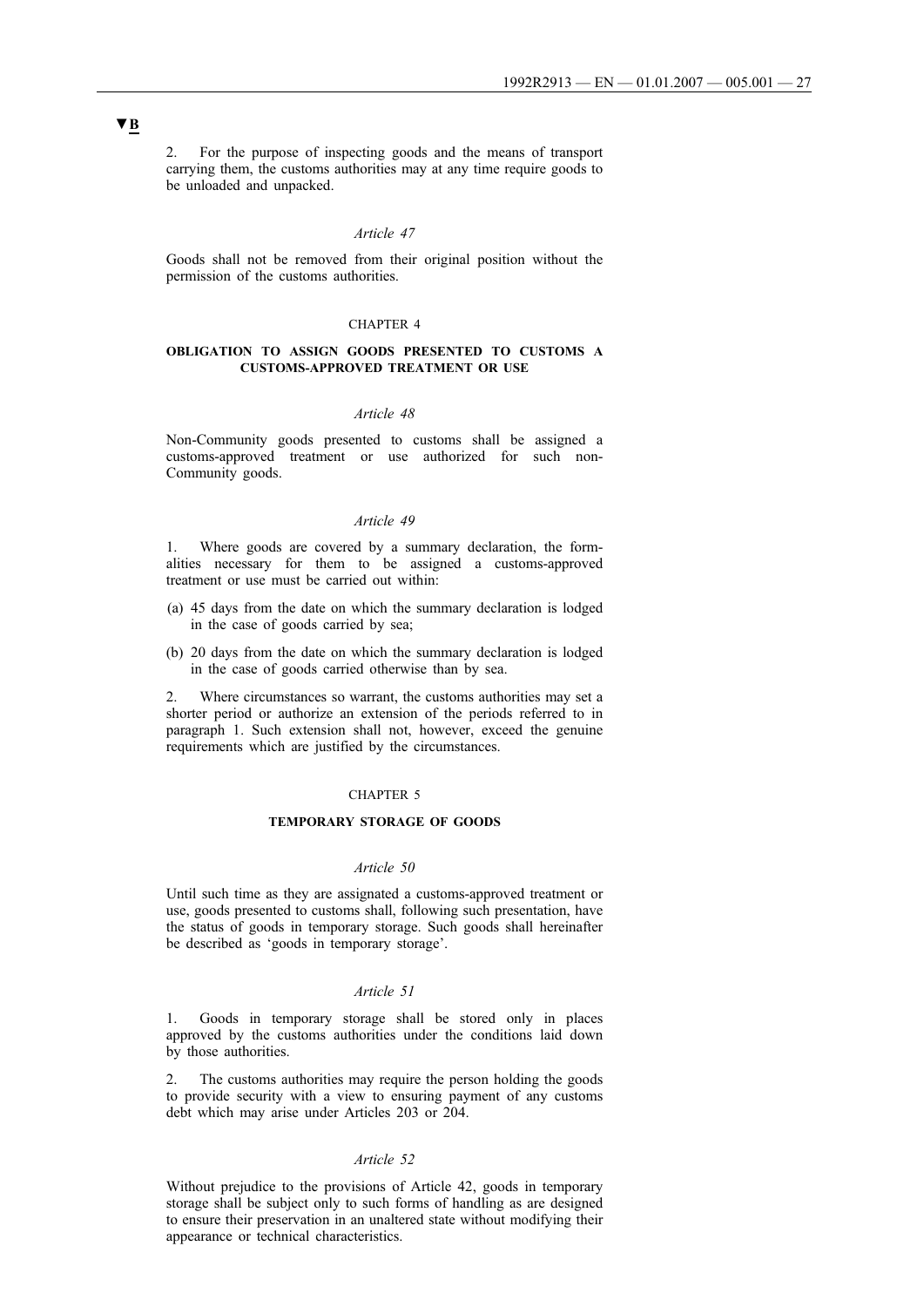1. The customs authorities shall without delay take all measures necessary, including the sale of the goods, to regularize the situation of goods in respect of which the formalities necessary for them to be assigned a customs-approved treatment or use are not initiated within the periods determined in accordance with Article 49.

The customs authorities may, at the risk and expense of the person holding them, have the goods in question transferrred to a special place, which is under their supervision, until the situation of the goods is regularized.

#### CHAPTER 6

### **PROVISIONS APPLICABLE TO NON-COMMUNITY GOODS WHICH HAVE MOVED UNDER A TRANSIT PROCEDURE**

### *Article 54*

Article 38, with the exception of paragraph 1 (a) thereof, and Articles 39 to 53 shall not apply when goods already placed under a transit procedure are brought into the customs territory of the Community.

### *Article 55*

Once non-Community goods which have moved under a transit procedure reach their destination in the customs territory of the Community and have been presented to customs in accordance with the rules governing transit, Article **►M1** 42 ◄ to 53 shall apply.

#### CHAPTER 7

#### **OTHER PROVISIONS**

### *Article 56*

Where the circumstances so require, the customs authorities may have goods presented to customs destroyed. The customs authorities shall inform the holder of the goods accordingly. The costs of destroying the goods shall be borne by the holder.

#### *Article 57*

Where customs authorities find that goods have been brought unauthorized into the customs territory of the Community or have been withheld from customs surveillance, they shall take any measures necessary, including sale of the goods, in order to regularize their situation.

### TITLE IV

### **CUSTOMS-APPROVED TREATMENT OR USE**

### CHAPTER 1

### **GENERAL**

#### *Article 58*

1. Save as otherwise provided, goods may at any time, under the conditions laid down, be assigned any customs-approved treatment or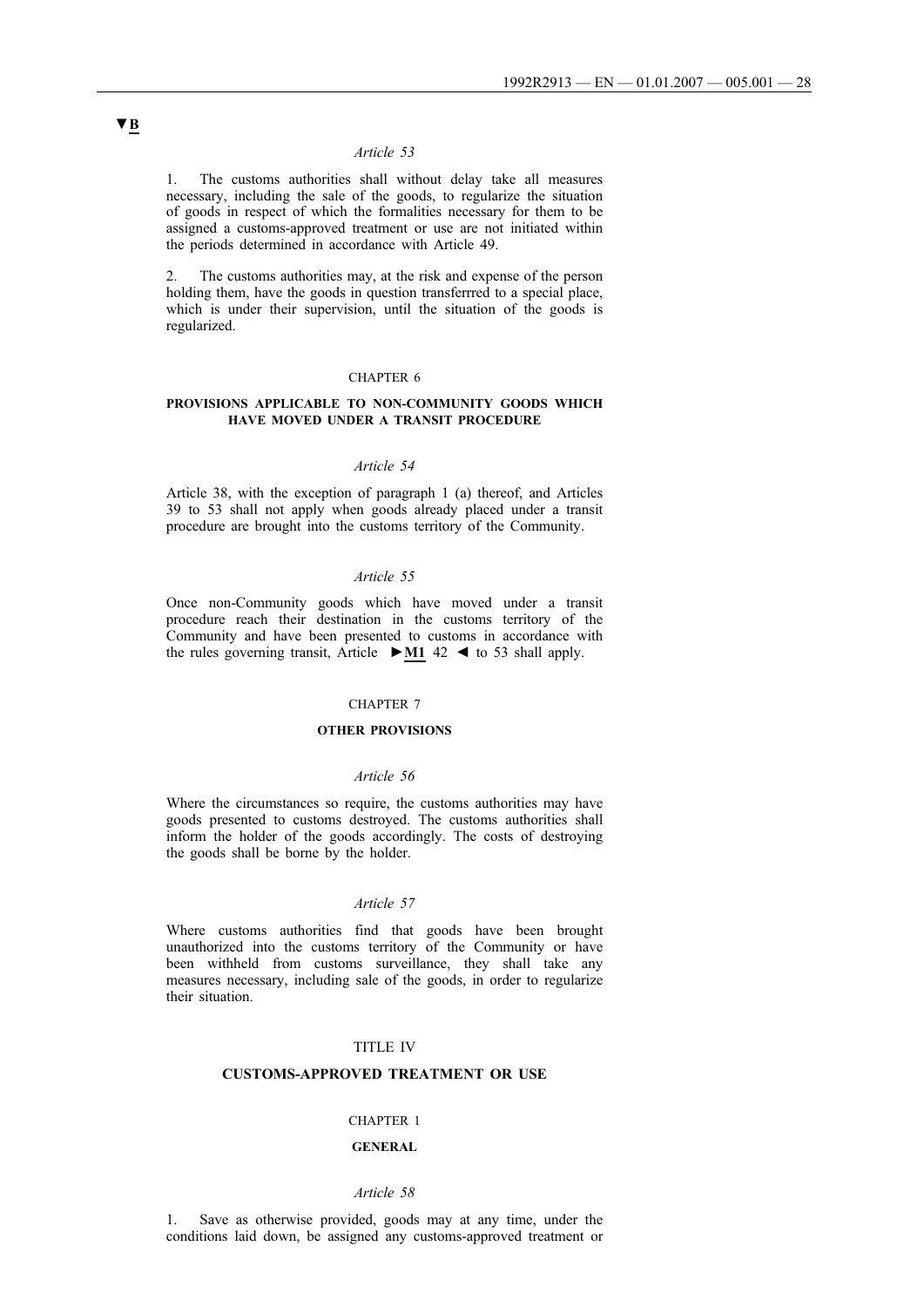use irrespective of their nature or quantity, or their country of origin, consignment or destination.

2. Paragraph 1 shall not preclude the imposition of prohibitions or restrictions justified on grounds of public morality, public policy or public security, the protection of health and life of humans, animals or plants, the protection of national treasures possessing artistic, historic or archaeological value or the protection of industrial and commercial property.

### CHAPTER 2

### **CUSTOMS PROCEDURES**

### Section 1

#### **Placing of goods under a customs procedure**

### *Article 59*

1. All goods intended to be placed under a customs procedure shall be covered by a declaration for that customs procedure.

2. Community goods declared for an export, outward processing, transit or customs warehousing procedure shall be subject to customs supervision from the time of acceptance of the customs declaration until such time as they leave the customs territory of the Community or are destroyed or the customs declaration is invalidated.

#### *Article 60*

Insofar as Community customs legislation lays down no rules on the matter, Member States shall determine the competence of the various customs offices situated in their territory, account being taken, where applicable, of the nature of the goods and the customs procedure under which they are to be placed.

#### *Article 61*

The customs declaration shall be made:

- (a) in writing; or
- (b) using a data-processing technique where provided for by provisions laid down in accordance with the committee procedure or where authorized by the customs authorities; or
- (c) by means of a normal declaration or any other act whereby the holder of the goods expresses his wish to place them under a customs procedure, where such a possibility is provided for by the rules adopted in accordance with the committee procedure.

### A. **Declarations in writing**

### I. Normal procedure

#### *Article 62*

1. Declarations in writing shall be made on a form corresponding to the official specimen prescribed for that purpose. They shall be signed and contain all the particulars necessary for implementation of the provisions governing the customs procedure for which the goods are declared.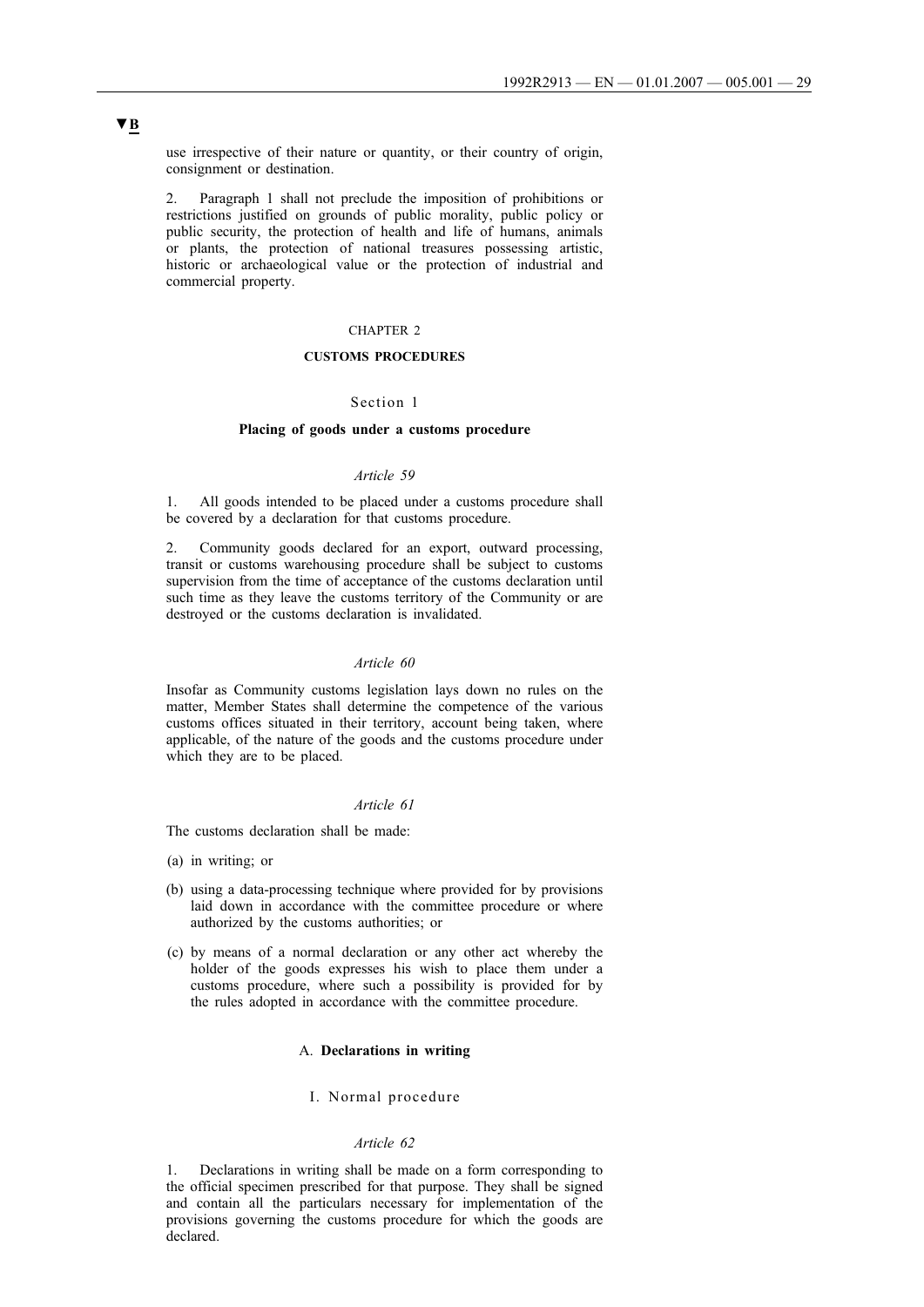2. The declaration shall be accompanied by all the documents required for implementation of the provisions governing the customs procedure for which the goods are declared.

#### *Article 63*

Declarations which comply with the conditions laid down in Article 62 shall be accepted by the customs authorities immediately, provided that the goods to which they refer are presented to customs.

#### *Article 64*

Subject to Article 5, a customs declaration may be made by any person who is able to present the goods in question or to have them presented to the competent customs authority, together with all the documents which are required to be produced for the application of the rules governing the customs procedure in respect of which the goods were declared.

- 2. However,
- (a) where acceptance of a customs declaration imposes particular obligations on a specific person, the declaration must be made by that person or on his behalf;
- (b) the declarant must be established in the Community.

However, the condition regarding establishment in the Community shall not apply to persons who:

- make a declaration for transit or temporary importation;
- declare goods on an occasional basis, provided that the customs authorities consider this to be justified.

3. Paragraph 2 (b) shall not preclude the application by the Member States of bilateral agreements concluded with third countries, or customary practices having similar effect, under which nationals of such countries may make customs declarations in the territory of the Member States in question, subject to reciprocity.

### *Article 65*

The declaration shall, at his request, be authorized to amend one or more of the particulars of the declaration after it has been accepted by customs. The amendment shall not have the effect of rendering the declaration applicable to goods other than those it originally covered.

However, no amendment shall be permitted where authorization is requested after the customs authorities:

- (a) have informed the declarant that they intend to examine the goods; or,
- (b) have established that the particulars in question are incorrect; or,
- (c) have released the goods.

#### *Article 66*

1. The customs authorities shall, at the request of the declarant, invalidate a declaration already accepted where the declarant furnishes proof that goods were declared in error for the customs procedure covered by that declaration or that, as a result of special circumstances, the placing of the goods under the customs procedure for which they were declared is no longer justified.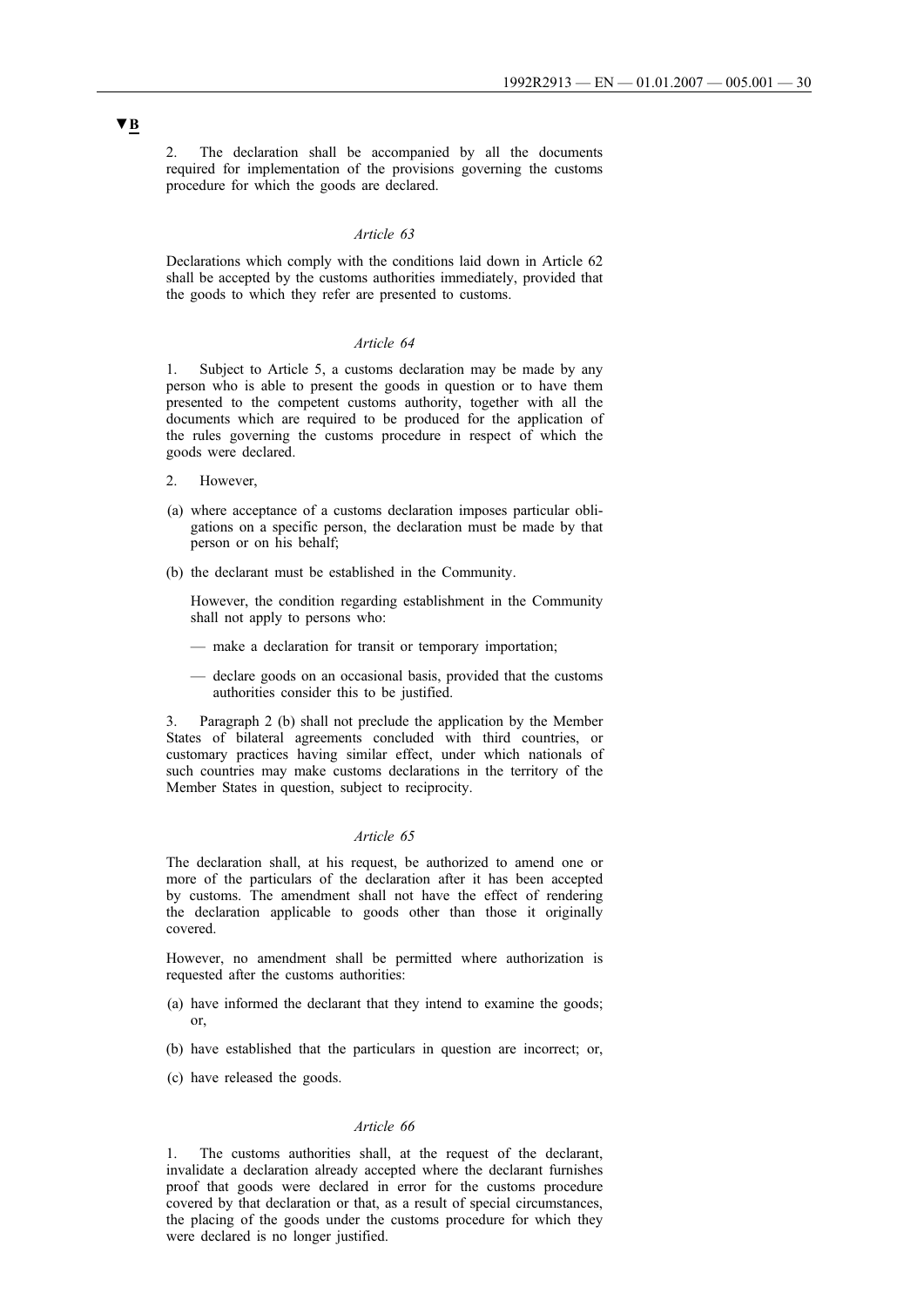Nevertheless, where the customs authorities have informed the declarant of their intention to examine the goods, a request for invalidation of the declaration shall not be accepted until after the examination has taken place.

2. The declaration shall not be invalidated after the goods have been released, expect in cases defined in accordance with the committee procedure.

3. Invalidation of the declaration shall be without prejudice to the application of the penal provisions in force.

### *Article 67*

Save as otherwise expressly provided, the date to be used for the purposes of all the provisions governing the customs procedure for which the goods are declared shall be the date of acceptance of the declaration by the customs authorities.

#### *Article 68*

For the verification of declarations which they have accepted, the customs authorities may:

- (a) examine the documents covering the declaration and the documents accompanying it. The customs authorities may require the declarant to present other documents for the purpose of verifying the accuracy of the particulars contained in the declaration;
- (b) examine the goods and take samples for analysis or for detailed examination.

### *Article 69*

1. Transport of the goods to the places where they are to be examined and samples are to be taken, and all the handling necessitated by such examination or taking of samples, shall be carried out by or under the responsibility of the declarant. The costs incurred shall be borne by the declarant.

The declarant shall be entitled to be present when the goods are examined and when samples are taken. Where they deem it appropriate, the customs authorities shall require the declarant to be present or represented when the goods are examined or samples are taken in order to provide them with the assistance necessary to facilitate such examination or taking of samples.

3. Provided that samples are taken in accordance with the provisions in force, the customs authorities shall not be liable for payment of any compensation in respect thereof but shall bear the costs of their analysis or examination.

### *Article 70*

1. Where only part of the goods covered by a declaration are examined, the results of the partial examination shall be taken to apply to all the goods covered by that declaration.

However, the declarant may request a further examination of the goods if he considers that the results of the partial examination are not valid as regards the remainder of the goods declared.

2. For the purposes of paragraph 1, where a declaration form covers two or more items, the particulars relating to each item shall be deemed to constitute a separate declaration.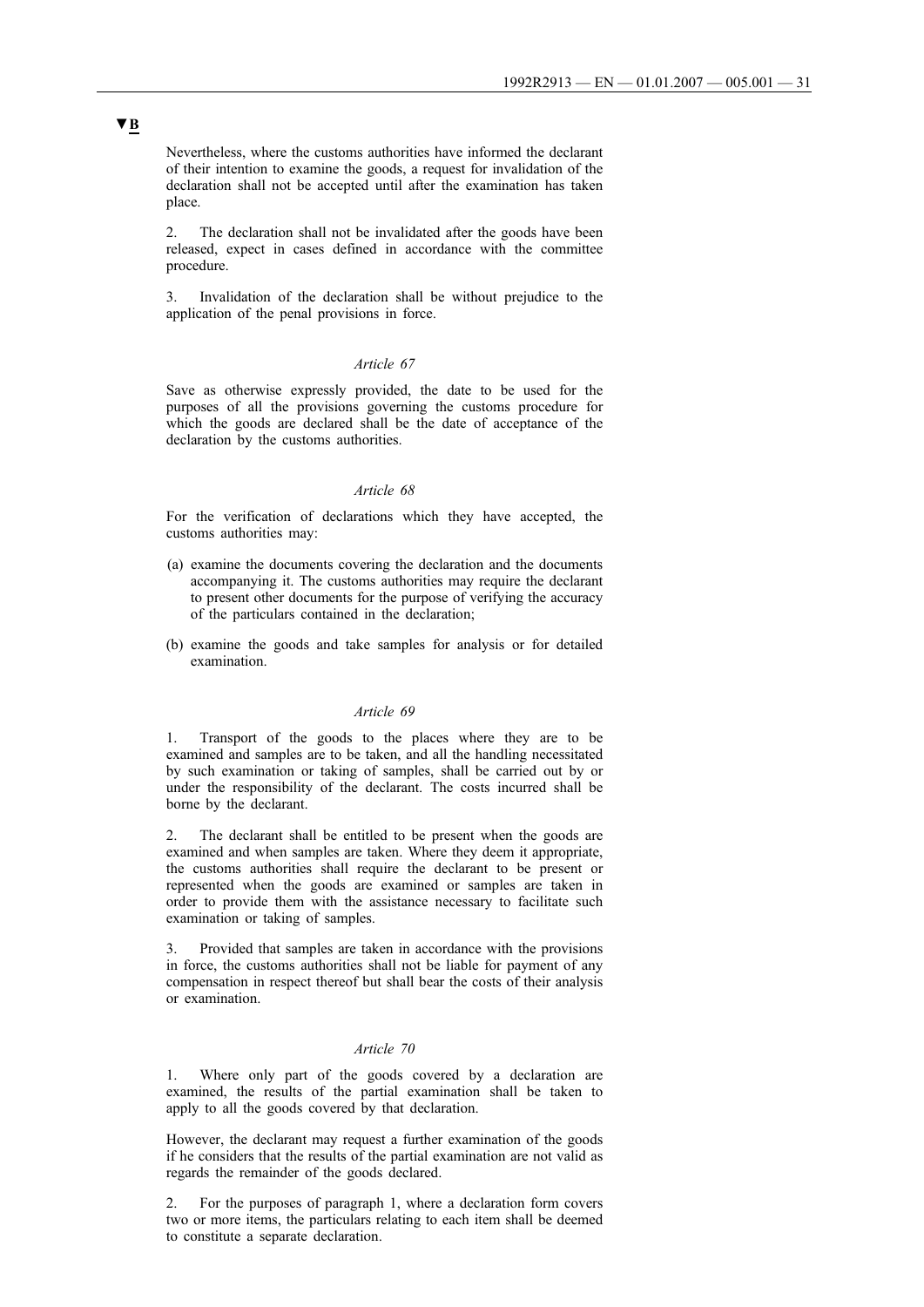The results of verifying the declaration shall be used for the purposes of applying the provisions governing the customs procedure under which the goods are placed.

Where the declaration is not verified, the provisions referred to in paragraph 1 shall be applied on the basis of the particulars contained in the declaration.

### *Article 72*

1. The customs authorities shall take the measures necessary to identify the goods where identification is required in order to ensure compliance with the conditions governing the customs procedure for which the said goods have been declared.

2. Means of identification affixed to the goods or means of transport shall be removed or destroyed only by the customs authorities or with their permission unless, as a result of unforeseeable circumstances or force majeure, their removal or destruction is essential to ensure the protection of the goods or means of transport.

#### *Article 73*

1. Without prejudice to Article 74, where the conditions for placing the goods under the procedure in question are fulfilled and provided the goods are not subject to any prohibitive or restrictive measures, the customs authorities shall release the goods as soon as the particulars in the declaration have been verified or accepted without verification. The same shall apply where such verification cannot be completed within a reasonable period of time and the goods are no longer required to be present for verification purposes.

2. All the goods covered by the same declaration shall be released at the same time.

For the purposes of this paragraph, where a declaration form covers two or more items, the particulars relating to each item shall be deemed to constitute a separate declaration.

### *Article 74*

1. Where acceptance of a customs declaration gives rise to a customs debt, the goods covered by the declaration shall not be released unless the customs debt has been paid or secured. However, without prejudice to paragraph 2, this provision shall not apply to the temporary importation procedure with partial relief from import duties.

2. Where, pursuant to the provisions governing the customs procedure for which the goods are declared, the customs authorities require the provision of a security, the said goods shall not be released for the customs procedure in question until such security is provided.

### *Article 75*

Any necessary measures, including confiscation and sale, shall be taken to deal with goods which:

(a) cannot be released because:

— it has not been possible to undertake or continue examination of the goods within the period pre-scribed by the customs authorities for reasons attributable to the declarant; or,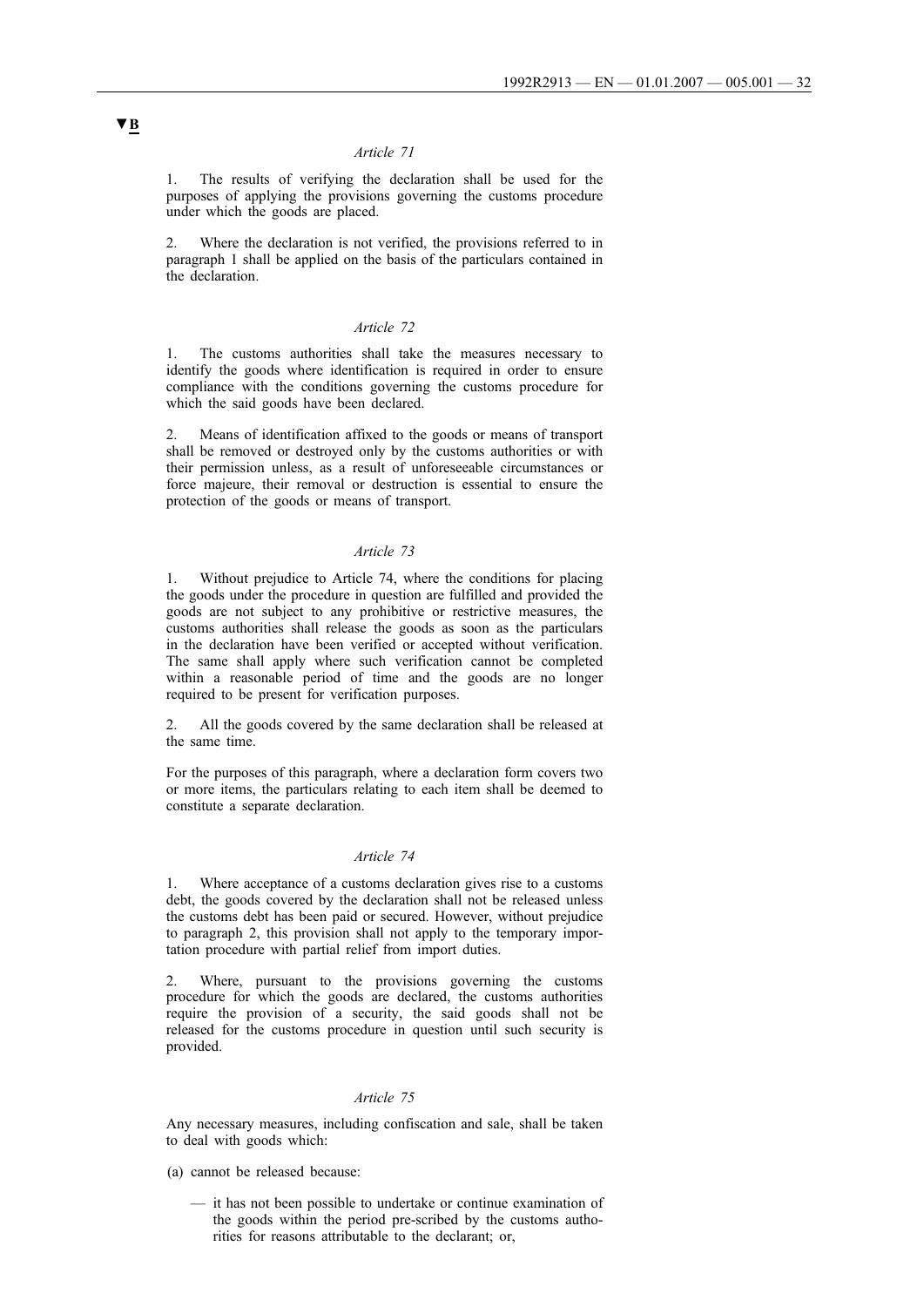- the documents which must be produced before the goods can be placed under the customs procedure requested have not been produced; or,
- payments or security which should have been made or provided in respect of import duties or export duties, as the case may be, have not been made or provided within the period prescribed; or,
- they are subject to bans or restrictions;
- (b) are not removed within a reasonable period after their release.

### II. Simplified procedures

#### *Article 76*

1. In order to simplify completion of formalities and procedures as far as possible while ensuring that operations are conducted in a proper manner, the customs authorities shall, under conditions laid down in accordance with the committee procedure, grant permission for:

- (a) the declaration referred to in Article 62 to omit certain of the particulars referred to in paragraph 1 of that Article for some of the documents referred to in paragraph 2 of that Article not to be attached thereto;
- (b) a commercial or administrative document, accompanied by request for the goods to be placed under the customs procedure in question, to be lodged in place of the declaration referred to in Article 62;
- (c) the goods to be entered for the procedure in question by means of an entry in the records; in this case, the customs authorities may waive the requirement that the declarant presents the goods to customs.

The simplified declaration, commercial or administrative document or entry in the records must contain at least the particulars necessary for identification of the goods. Where the goods are entered in the records, the date of such entry must be included.

2. Except in cases to be determined in accordance with the committee procedure, the declarant shall furnish a supplementary declaration which may be of a general, periodic or recapitulative nature.

3. Supplementary declarations and the simplified declarations referred to in subparagraphs 1 (a), (b) and (c), shall be deemed to constitute a single, indivisible instrument taking effect on the date of acceptance of the simplified declarations; in the cases referred to in subparagraph 1 (c), entry in the records shall have the same legal force as acceptance of the declaration referred to in Article 62.

Special simplified procedures for the Community transit procedure shall be laid down in accordance with the committee procedure.

### B. **Other declarations**

### *Article 77*

**►M3** 1. ◄ Where the customs declaration is made by means of a data-processing technique within the meaning of Article 61 (b), or by an oral declaration or any other act within the meaning of Article 61 (c), Articles 62 to 76 shall apply *mutatis mutandis* without prejudice to the principles set out therein.

2. Where the customs declaration is made by means of a dataprocessing technique, the customs authorities may allow accompanying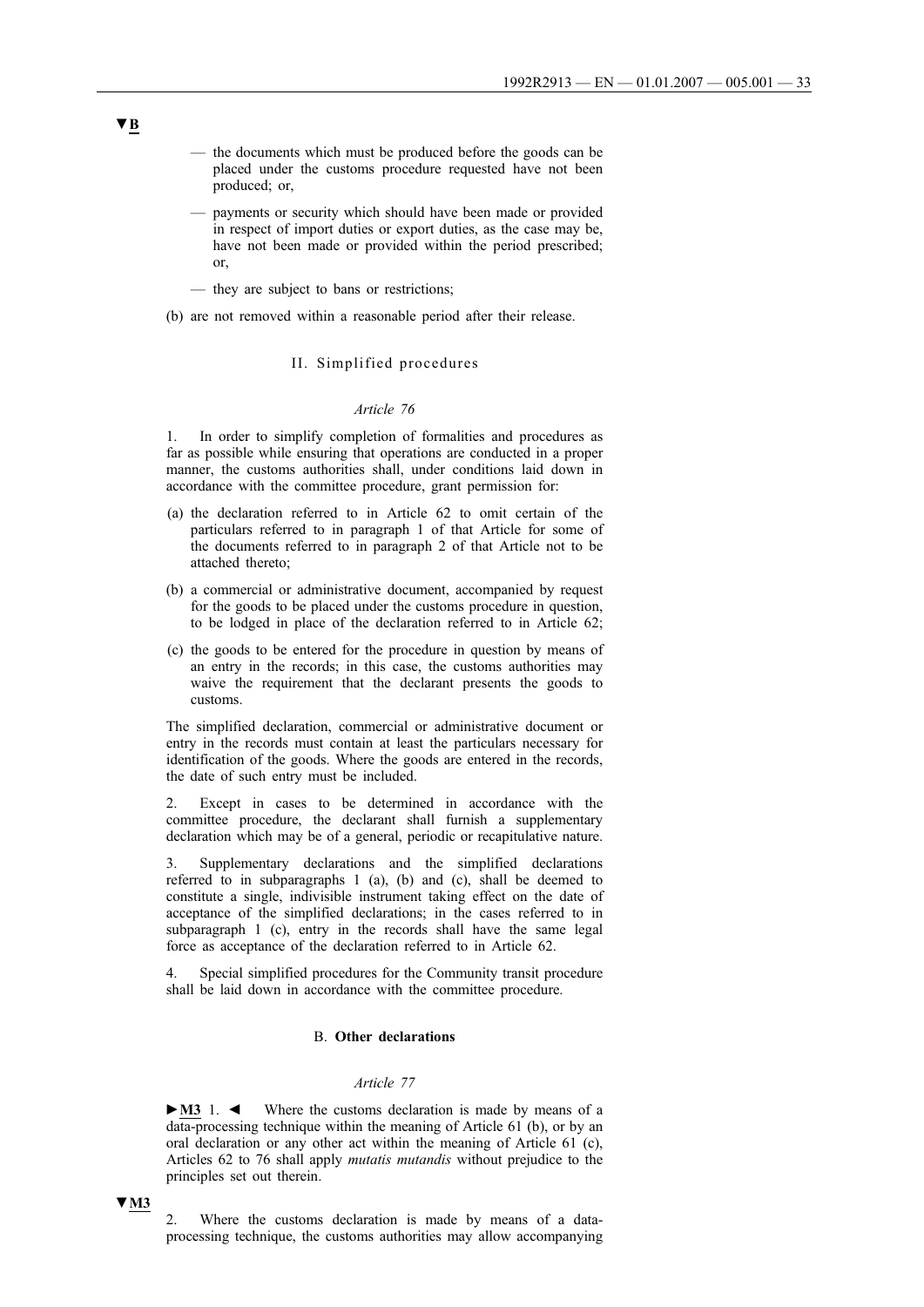documents referred to in Article 62(2) not to be lodged with the declaration. In this case the documents shall be kept at the customs authorities' disposal.

#### C. **Post-clearance examination of declarations**

### *Article 78*

1. The customs authorities may, on their own initiative or at the request of the declarant, amend the declaration after release of the goods.

2. The customs authorities may, after releasing the goods and in order to satisfy themselves as to the accuracy of the particulars contained in the declaration, inspect the commercial documents and data relating to the import or export operations in respect of the goods concerned or to subsequent commercial operations involving those goods. Such inspections may be carried out at the premises of the declarant, of any other person directly or indirectly involved in the said operations in a business capacity or of any other person in possession of the said document and data for business purposes. Those authorities may also examine the goods where it is still possible for them to be produced.

3. Where revision of the declaration or post-clearance examination indicates that the provisions governing the customs procedure concerned have been applied on the basis of incorrect or incomplete information, the customs authorities shall, in accordance with any provisions laid down, take the measures necessary to regularize the situation, taking account of the new information available to them.

### Section 2

### **Release for free circulation**

#### *Article 79*

Release for free circulation shall confer on non-Community goods the customs status of Community goods.

It shall entail application of commercial policy measures, completion of the other formalities laid down in respect of the importation of goods and the charging of any duties legally due.

#### *Article 80*

1. By way of derogation from Article 67, provided that the import duty chargeable on the goods is one of the duties referred to in the first indent of Article 4 (10) and that the rate of duty is reduced after the date of acceptance of the declaration for release for free circulation but before the goods are released, the declarant may request application of the more favourable rate.

2. Paragraph 1 shall not apply where it has not been possible to release the goods for reasons attributable to the declarant alone.

#### *Article 81*

Where a consignment is made up of goods falling within different tariff classifications, and dealing with each of those goods in accordance with its tariff classification for the purpose of drawing up the declaration would entail a burden of work and expense disproportionate to the import duties chargeable, the customs authorities may, at the request of the declarant, agree that import duties be charged on the whole

# **▼M3**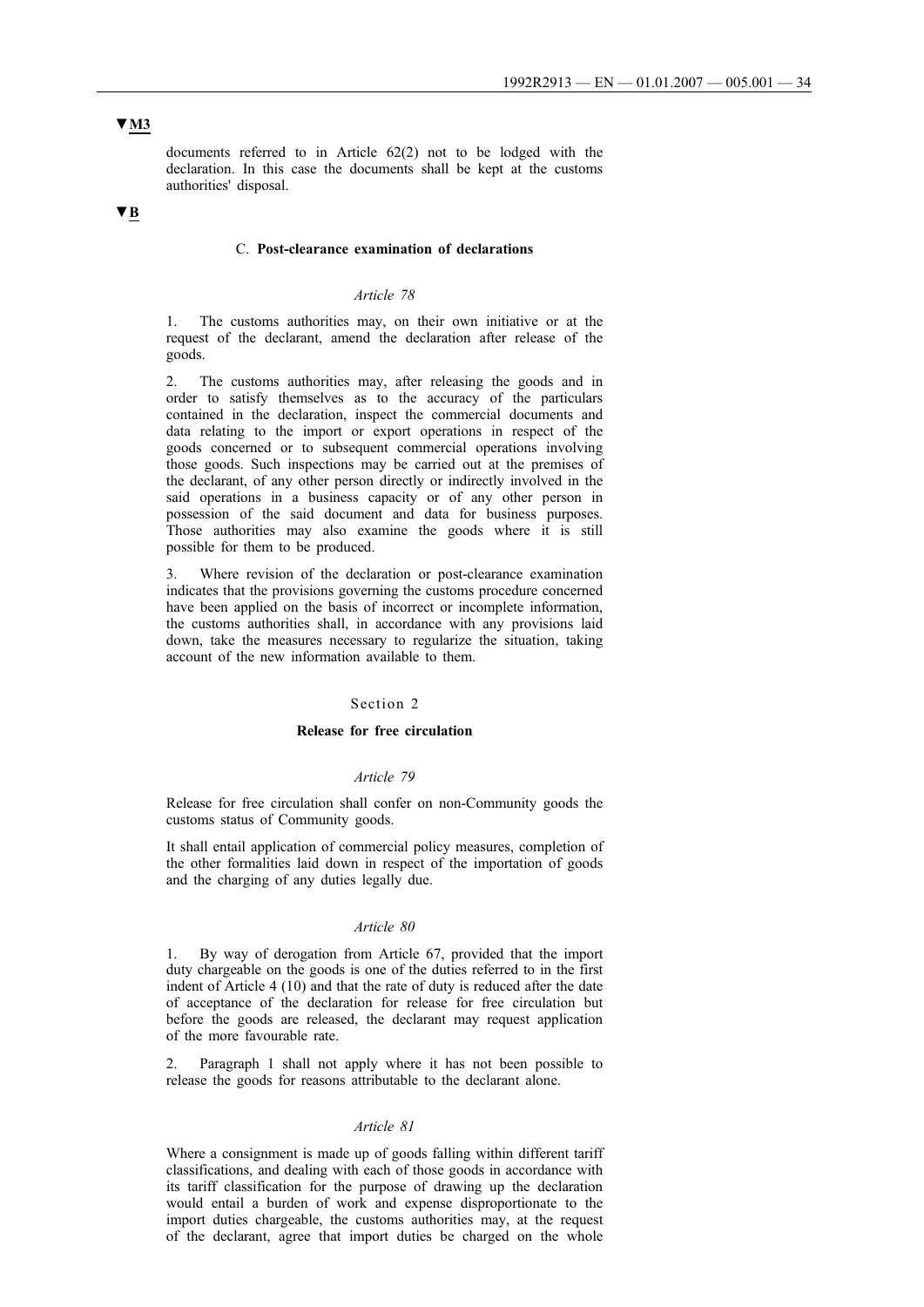consignment on the basis of the tariff classification of the goods which are subject to the highest rate of import duty.

### *Article 82*

1. Where goods are released for free circulation at a reduced or zero rate of duty on account of their end-use, they shall remain under customs supervision. Customs supervision shall end when the conditions laid down for granting such a reduced or zero rate of duty cease to apply, where the goods are exported or destroyed or where the use of the goods for purposes other than those laid down for the application of the reduced or zero rate of duty is permitted subject to payment of the duties due.

2. Articles 88 and 90 shall apply *mutatis mutandis* to the goods referred to in paragraph 1.

#### *Article 83*

Goods released for free circulation shall lose their customs status as Community goods where:

- (a) the declaration for release for free circulation is invalidated after release  $\blacktriangleright$  **M1**  $\longrightarrow$   $\blacktriangleleft$ , or
- (b) the imported duties payable on those goods are repaid or remitted:
	- under the inward processing procedure in the form of the drawback system;

or

- in respect of defective goods or goods which fail to comply with the terms of the contract, pursuant to Article 238; or
- in situations of the type referred to in Article 239 where repayment or remission is conditional upon the goods being exported or re-exported or being assigned an equivalent customs-approved treatment or use.

#### Section 3

### **Suspensive arrangements and customs procedures with economic impact**

#### A. **Provisions common to several procedures**

### *Article 84*

- 1. In Articles 85 to 90:
- (a) where the term 'procedure' is used, it is understood as applying, in the case of non-Community goods, to the following arrangements:
	- external transit;
	- customs warehousing;
	- inward processing in the form of a system of suspension;
	- processing under customs control;
	- temporary importation;
- (b) where the term 'customs procedure with economic impact' is used, it is understood as applying to the following arrangements:
	- customs warehousing;
	- inward processing;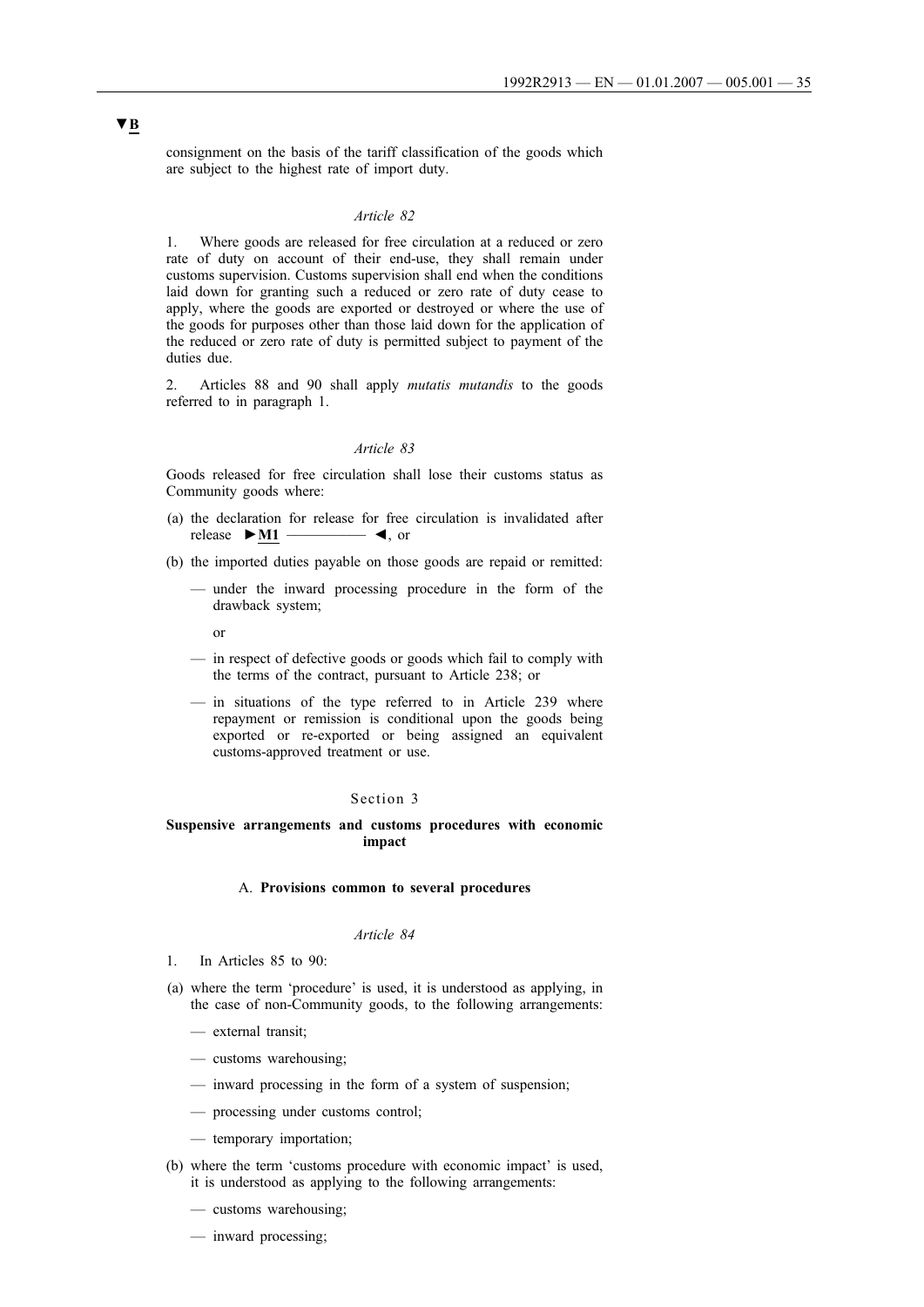- processing under customs control;
- temporary importation;
- outward processing.

2. 'Import goods' means goods placed under a suspensive procedure and goods which, under the inward processing procedure in the form of the drawback system, have undergone the formalities for release for free circulation and the formalities provided for in Article 125.

3. 'Goods in the unaltered state' means import goods which, under the inward processing procedure or the procedures for processing under customs control, have undergone no form of processing.

### *Article 85*

The use of any customs procedure with economic impact shall be conditional upon authorization being issued by the customs authorities.

### *Article 86*

Without prejudice to the additional special conditions governing the procedure in question, the authorization referred to in Article 85 and that referred to in Article 100 (1) shall be granted only:

- to persons who offer every guarantee necessary for the proper conduct of the operations;
- where the customs authorities can supervise and monitor the procedure without having to introduce administrative arrangements disproportionate to the economic needs involved.

### *Article 87*

1. The conditions under which the procedure in question is used shall be set out in the authorization.

2. The holder of the authorization shall notify the customs authorities of all factors arising after the authorization was granted which may influence its continuation or content.

# **▼M1**

#### *Article 87a*

In the cases referred to in the second sentence of the first indent of Article 4 (7), any products or goods obtained from goods placed under a suspensive arrangement shall be considered as being placed under the same arrangement.

### **▼B**

### *Article 88*

The customs authorities may make the placing of goods under a suspensive arrangement conditional upon the provision of security in order to ensure that any customs debt which may be incurred in respect of those goods will be paid.

Special provisions concerning the provision of security may be laid down in the context of a specific suspensive arrangement.

#### *Article 89*

1. A suspensive arrangement with economic impact shall be discharged when a new customs-approved treatment or use is assigned either to the goods placed under that arrangement or to compensating or processed products placed under it.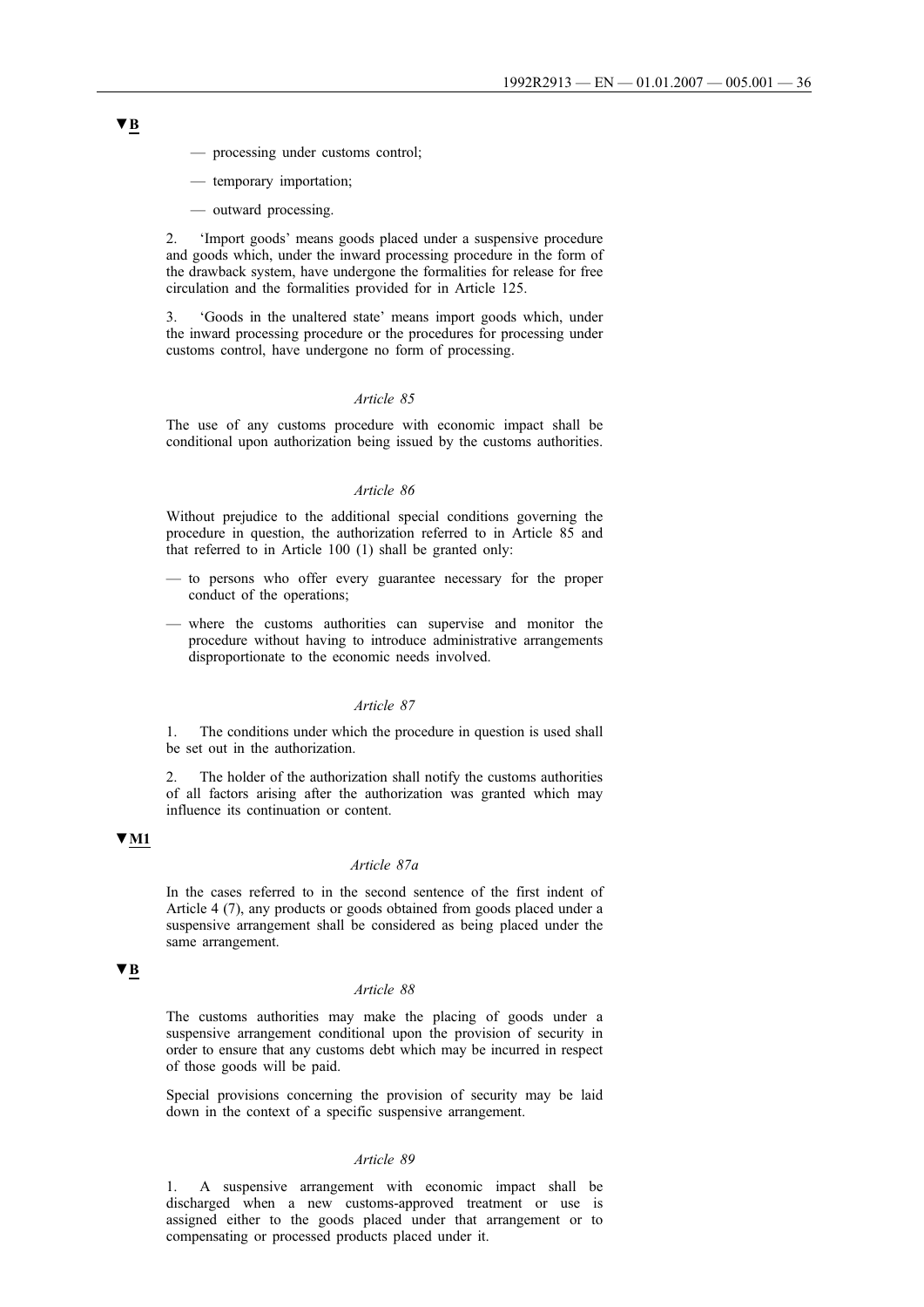2. The customs authorities shall take all the measures necessary to regularize the position of goods in respect of which a procedure has not been discharged under the conditions prescribed.

#### *Article 90*

The rights and obligations of the holder of a customs procedure with economic impact may, on the conditions laid down by the customs authorities, be transferred successively to other persons who fulfil any conditions laid down in order to benefit from the procedure in question.

#### B. **External transit**

## I. General provisions

#### *Article 91*

1. The external transit procedure shall allow the movement from one point to another within the customs territory of the Community of:

(a) non-Community goods, without such goods being subject to import duties and other charges or to commercial policy measures;

# **▼M2**

(b) Community goods, in cases and on conditions determined in accordance with the committee procedure, in order to prevent products covered by or benefiting from export measures from either evading or benefiting unjustifiably from such measures.

# **▼B**

- 2. Movement as referred to in paragraph 1 shall take place:
- (a) under the external Community transit procedure; or
- (b) under cover of a TIR carnet (TIR Convention) provided that such movement:
	- (1) began or is to end outside the Community; or
	- (2) relates to consignments of goods which must be unloaded in the customs territory of the Community and which are conveyed with goods to be unloaded in a third country; or
	- (3) is effected between two points in the Community through the territory of a third country;
- (c) under cover of an ATA carnet **►M1** \_\_\_\_\_\_\_\_\_\_ ◄ used as a transit document; or
- (d) under cover of the Rhine Manifest (Article 9 of the revised Convention for the Navigation of the Rhine); or
- (e) under cover of the form 302 provided for in the Convention between the Parties to the North Atlantic Treaty regarding the Status of their Forces, signed in London on 19 June 1951; or
- (f) by post (including parcel post).

3. The external transit procedure shall apply without prejudice to the specific provisions applicable to the movement of goods placed under a customs procedure with economic impact.

# **▼M2**

## *Article 92*

1. The external transit procedure shall end and the obligations of the holder shall be met when the goods placed under the procedure and the required documents are produced at the customs office of destination in accordance with the provisions of the procedure in question.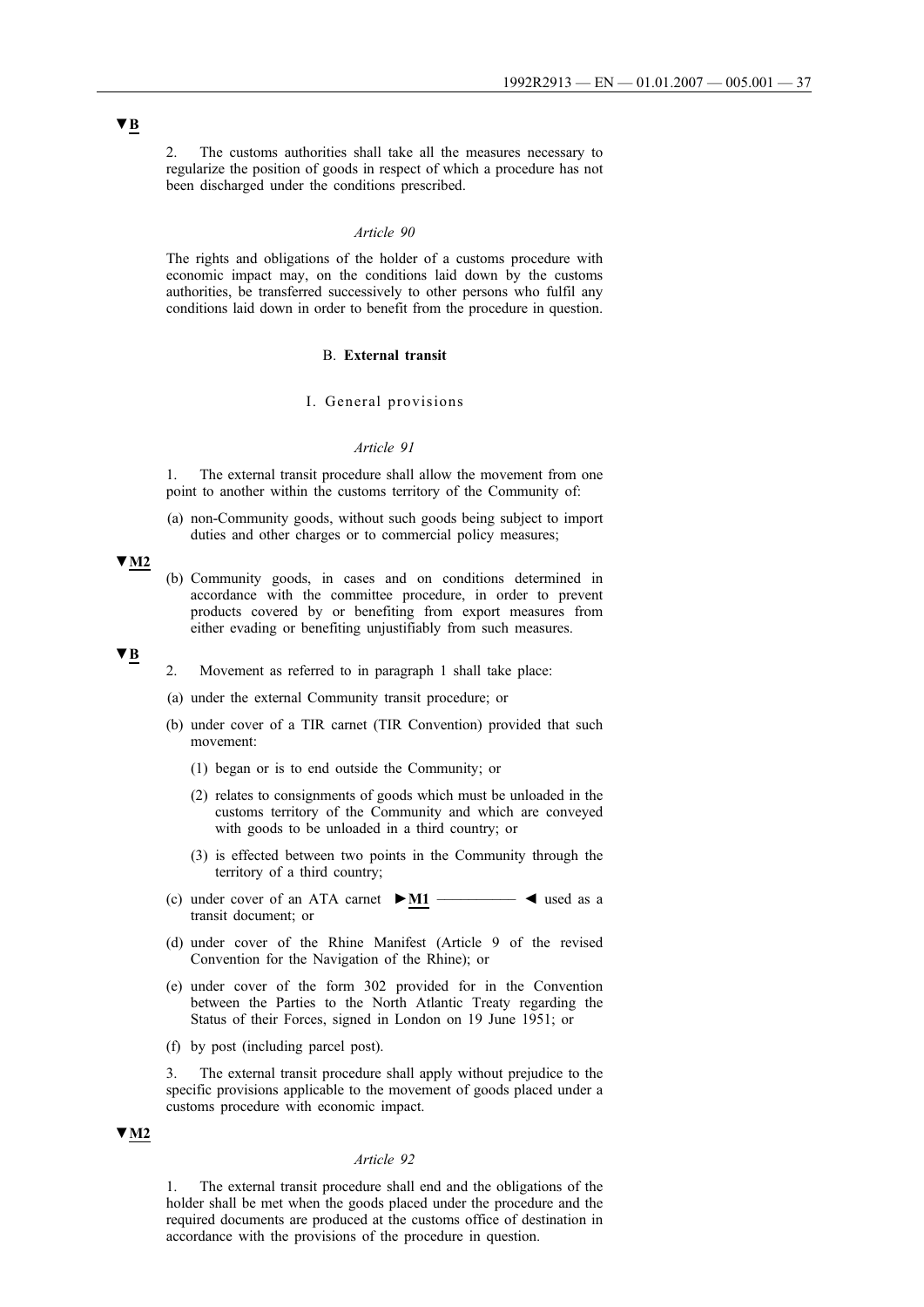2. The customs authorities shall discharge the procedure when they are in a position to establish, on the basis of a comparison of the data available to the office of departure and those available to the customs office of destination, that the procedure has ended correctly.

## **▼B**

II. Specific provisions relating to external Community transit

## *Article 93*

The external Community transit procedure shall apply to goods passing through the territory of a third country only if:

- (a) provision is made to that effect under an international agreement; or
- (b) carriage through that country is effected under cover of a single transport document drawn up in the customs territory of the Community; in such case the operation of that procedure shall be suspended in the territory of the third country.

# **▼M2**

#### *Article 94*

1. The principal shall provide a guarantee in order to ensure payment of any customs debt or other charges which may be incurred in respect of the goods.

- 2. The guarantee shall be either:
- (a) an individual guarantee covering a single transit operation; or
- (b) a comprehensive guarantee covering a number of transit operations where the principal has been authorised to use such a guarantee by the customs authorities of the Member State where he is established.

The authorisation referred to in paragraph  $2(b)$  shall be granted only to persons who:

- (a) are established in the Community;
- (b) are regular users of Community transit procedures or who are known to the customs authorities to have the capacity to fulfil their obligations in relation to these procedures, and
- (c) have not committed serious or repeated offences against customs or tax laws.

4. Persons who satisfy the customs authorities that they meet higher standards of reliability may be authorised to use a comprehensive guarantee for a reduced amount or to have a guarantee waiver. The additional criteria for this authorisation shall include:

- (a) the correct use of the Community transit procedures during a given period;
- (b) cooperation with the customs authorities, and
- (c) in respect of the guarantee waiver, a good financial standing which is sufficient to fulfil the commitments of the said persons.

The detailed rules for authorisations granted under this paragraph shall be determined in accordance with the committee procedure.

5. The guarantee waiver authorised in accordance with paragraph 4 shall not apply to external Community transit operations involving goods which, as determined in accordance with the committee procedure, are considered to present increased risks.

6. In line with the principles underlying paragraph 4, recourse to the comprehensive guarantee for a reduced amount may, in the case of external Community transit, be temporarily prohibited by the

# **▼M2**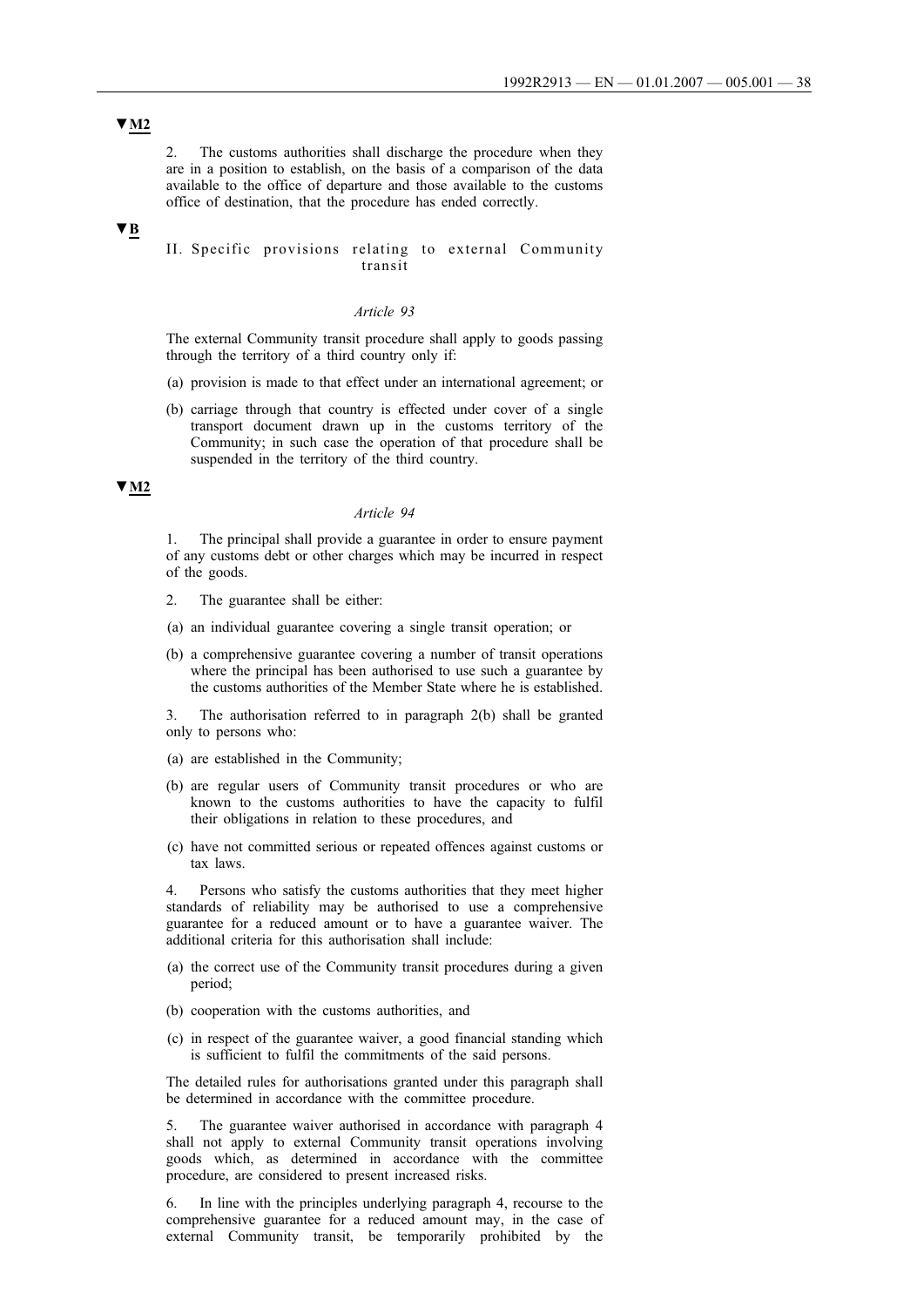committee procedure as an exceptional measure in special circumstances.

7. In line with the principles underlying paragraph 4, recourse to the comprehensive guarantee may, in the case of external Community transit, be temporarily prohibited by the committee procedure in respect of goods which, under the comprehensive guarantee, have been identified as being subject to large-scale fraud.

#### *Article 95*

1. Except in cases to be determined where necessary in accordance with the committee procedure, no guarantee need be furnished for:

- (a) journeys by air;
- (b) the carriage of goods on the Rhine and the Rhine waterways;
- (c) carriage by pipeline;
- (d) operations carried out by the railway companies of the Member States.

2. The cases in which the furnishing of a guarantee in respect of the carriage of goods on waterways other than those referred to in paragraph (b) may be waived shall be determined in accordance with the committee procedure.

# **▼B**

## *Article 96*

The principal shall be the of under the external Community transit procedure. He shall be responsible for:

- (a) production of the goods intact at the customs office of destination by the prescribed time limit and with due observance of the measures adopted by the customs authorities to ensure identification;
- (b) observance of the provisions relating to the Community transit procedure.

2. Notwithstanding the principal's obligations under paragraph 1, a carrier or recipient of goods who accepts goods knowing that they are moving under Community transit shall also be responsible for production of the goods intact at the customs office of destination by the prescribed time limit and with due observance of the measures adopted by the customs authorities to ensure identification.

## **▼M2**

## *Article 97*

1. The detailed rules for the operation of the procedure and the exemptions shall be determined in accordance with the committee procedure.

2. Provided that the implementation of Community measures applying to goods is guaranteed:

- (a) Member States have the right, by bilateral or multilateral arrangement, to establish between themselves simplified procedures consistent with criteria to be set according to the circumstances and applying to certain types of goods traffic or specific undertakings;
- (b) each Member State shall have the right to establish simplified procedures in certain circumstances for goods not required to move in the territory of another Member State.

3. Simplified procedures established under paragraph 2 shall be communicated to the Commission.

# **▼M2**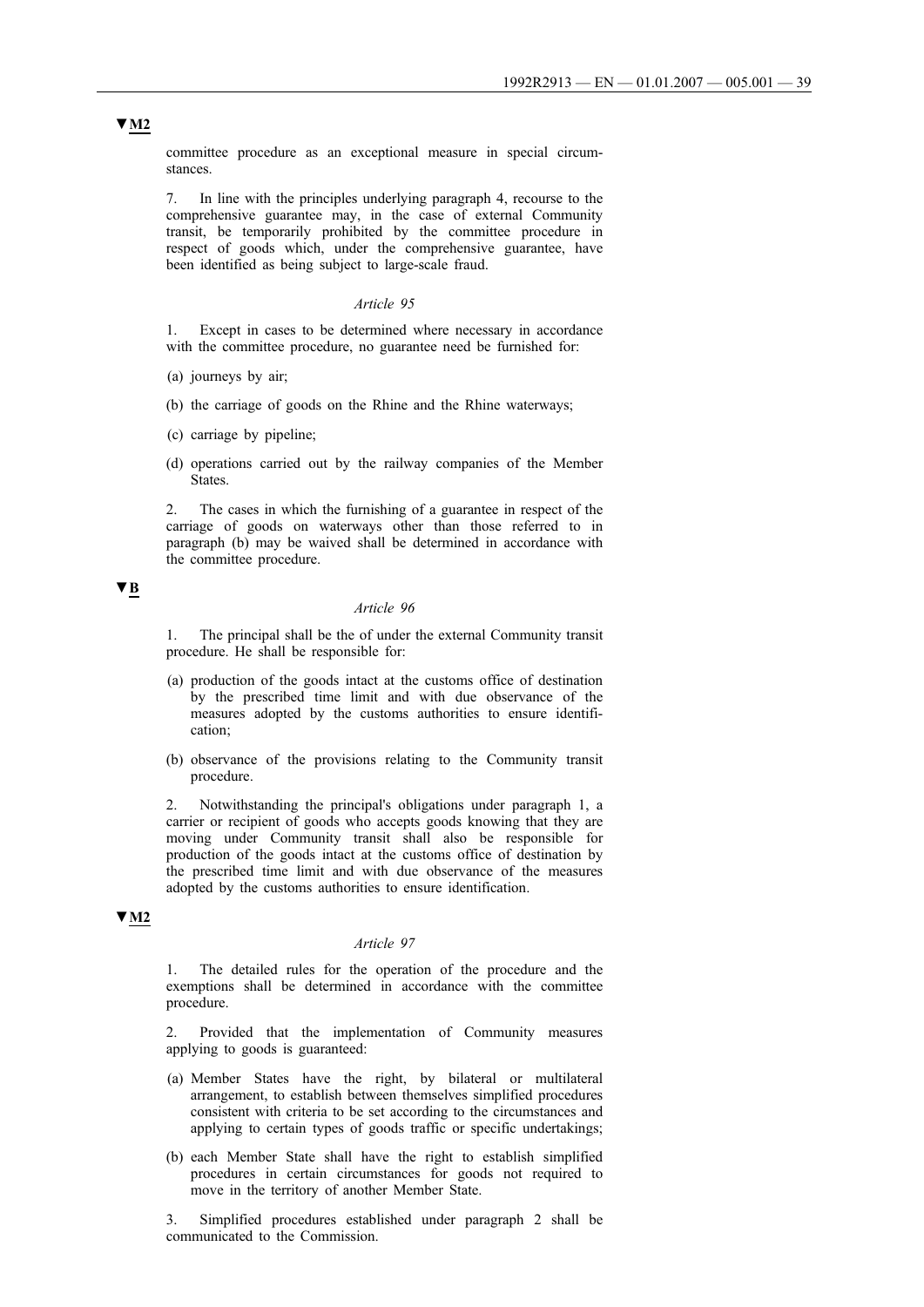## C. **Customs warehouses**

#### *Article 98*

1. The customs warehousing procedure shall allow the storage in a customs warehouse of:

- (a) non-Community goods, without such goods being subject to import duties or commercial policy measures;
- (b) Community goods, where Community legislation governing specific fields provides that their being placed in a customs warehouse shall attract the application of measures normally attaching to the export of such goods.

2. Customs warehouse means any place approved by and under the supervision of the customs authorities where goods may be stored under the conditions laid down.

3. Cases in which the goods referred to in paragraph 1 may be placed under the customs warehousing procedure without being stored in a customs warehouse shall be determined in accordance with the committee procedure.

## *Article 99*

A customs warehouse may be either a public warehouse or a private warehouse.

'Public warehouse' means a customs warehouse available for use by any person for the warehousing of goods;

'private warehouse' means a customs warehouse reserved for the warehousing of goods by the warehousekeeper.

The warehousekeeper is the person authorized to operate the customs warehouse.

The depositer shall be the person bound by the declaration placing the goods under the customs warehousing procedure or to whom the rights and obligations of such a person have been transferred.

#### *Article 100*

1. Operation of a customs warehouse shall be subject to the issue of an authorization by the customs authorities, unless the said authorities operate the customs warehouse themselves.

2. Any person wishing to operate a customs warehouse must make a request in writing containing the information required for granting the authorization, in particular demonstrating that an economic need for warehousing exists. The authorization shall lay down the conditions for operating the customs warehouse.

The authorization shall be issued only to persons established in the Community.

## *Article 101*

The warehousekeeper shall be responsible for:

- (a) ensuring that while the goods are in the customs warehouse they are not removed from customs supervision;
- (b) fulfilling the obligations that arise from the storage of goods covered by the customs warehousing procedure; and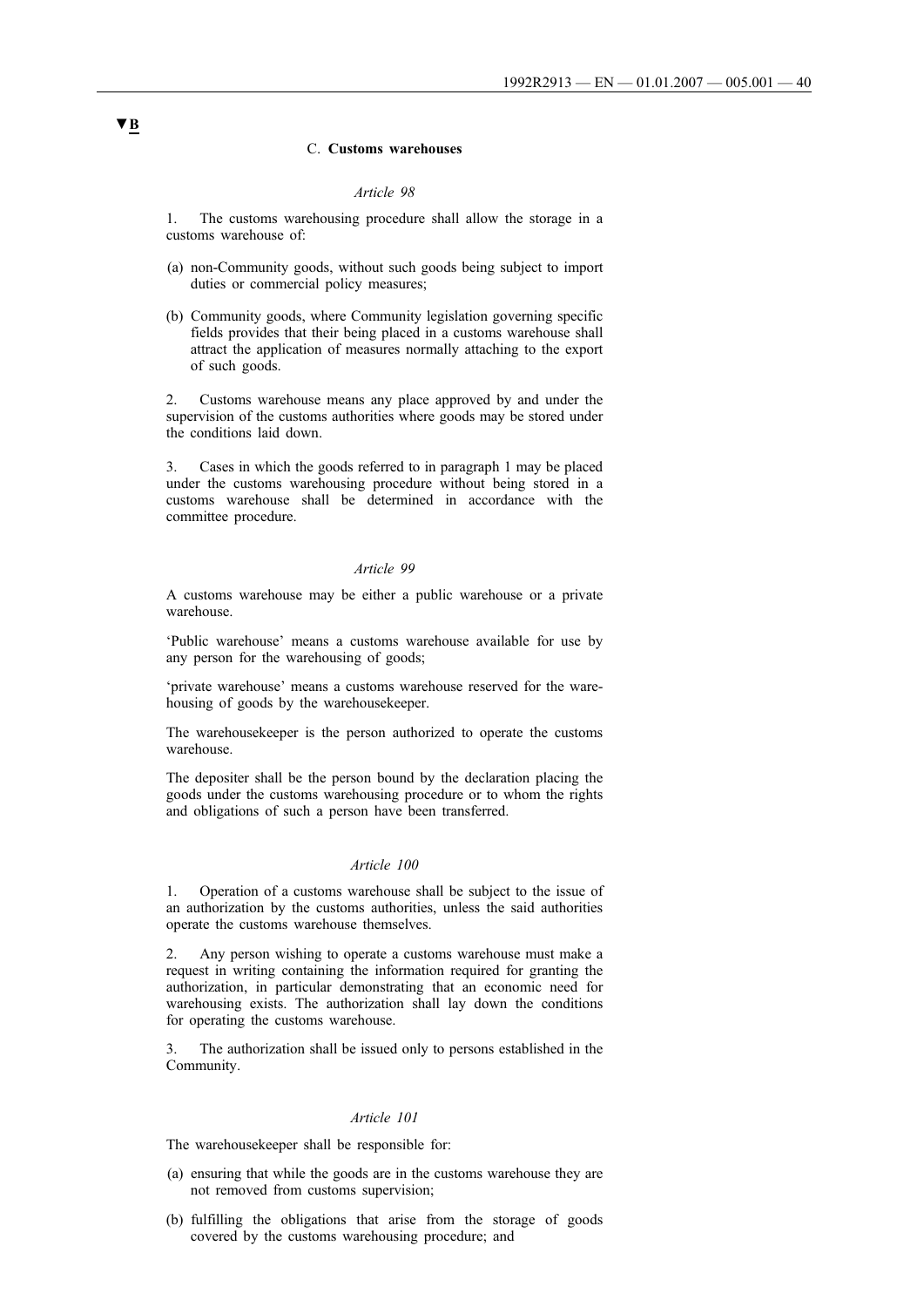(c) complying with the particular conditions specified in the authorization.

# *Article 102*

1. By way of derogation from Article 101, where the authorization concerns a public warehouse, it may provide that the responsibilities referred to in Article 101 (a) and/or (b) devolve exclusively upon the depositor.

The depositor shall at all times be responsible for fulfilling the obligations arising from the placing of goods under the customs warehousing procedure.

# *Article 103*

The rights and obligations of a warehousekeeper may, with the agreement of the customs authorities, be transferred to another person.

## *Article 104*

Without prejudice to Article 88, the customs authorities may demand that the warehousekeeper provide a guarantee in connection with the responsibilities specified in Article 101.

#### *Article 105*

The person designated by the customs authorities shall keep stock records of all the goods placed under the customs warehousing procedure in a form approved by those authorities. Stock records are not necessary where a public warehouse is operated by the customs authorities.

Subject to the application of Article 86 the customs authorities may dispense with stock records where the responsibilities referred to in Article 101 (a) and/or (b) lie exclusively with the depositor and the goods are placed under that procedure on the basis of a written declaration forming part of the normal procedure or an administrative document in accordance with Article 76 (1) (b).

## *Article 106*

1. Where an economic need exists and customs supervision is not adversely affected thereby, the customs authorities may allow:

- (a) Community goods other than those referred to in Article 98 (1) (b) to be stored on the premises of a customs warehouse;
- (b) non-Community goods to be processed on the premises of a customs warehouse under the inward processing procedure, subject to the conditions provided for by that procedure. The formalities which may be dispensed with in a customs warehouse shall be determined in accordance with the committee procedure;
- (c) non-Community goods to be processed on the premises of a customs warehouse under the procedure for processing under customs control, subject to the conditions provided for by that procedure. The formalities which may be dispensed with in a customs warehouse shall be determined in accordance with the committee procedure.

2. In the cases referred to in paragraph 1, the goods shall not be subject to the customs warehousing procedure.

3. The customs authorities may require the goods referred to in paragraph 1 to be entered in the stock records provided for in Article 105.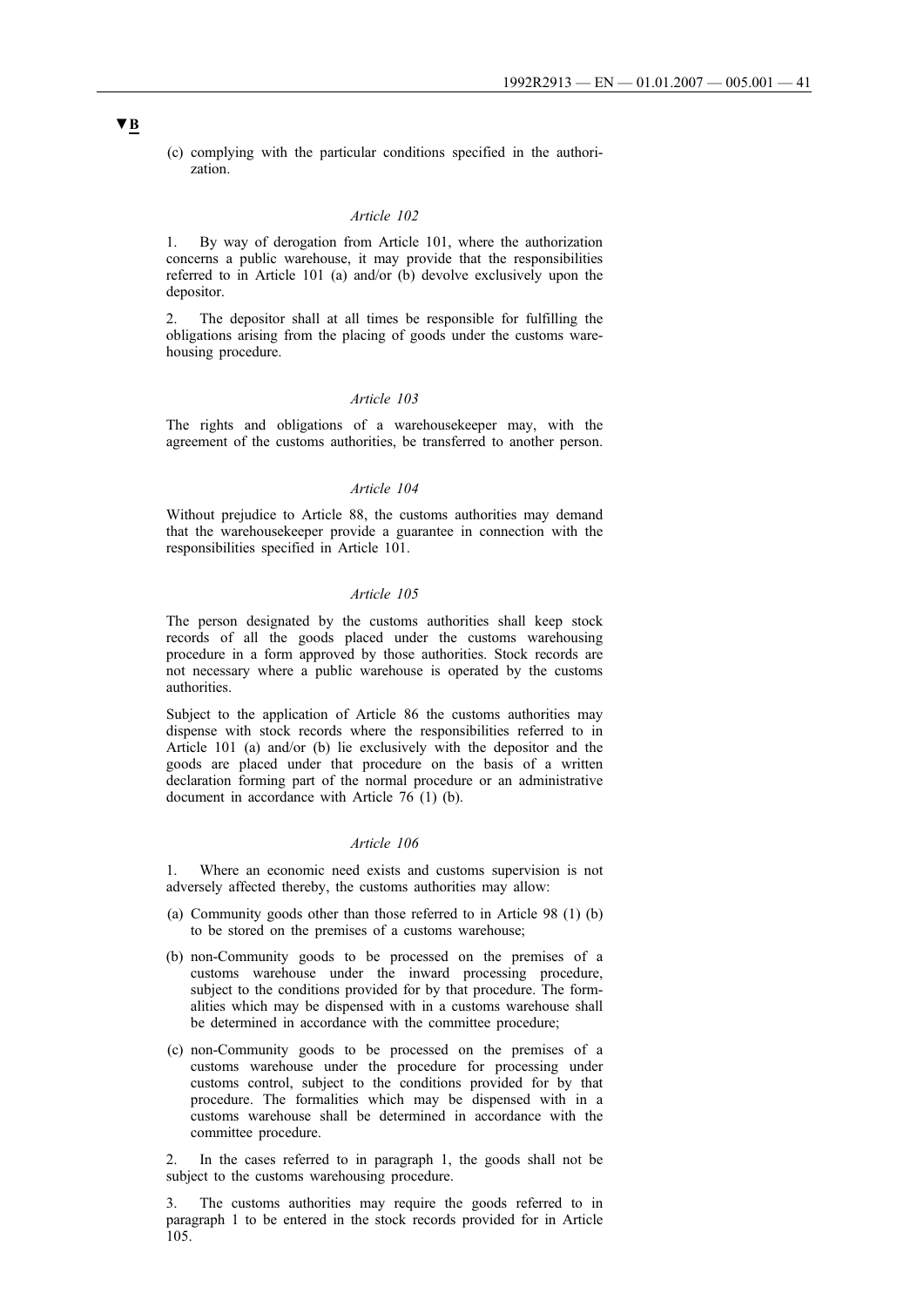Goods placed under the customs warehousing procedure shall be entered in the stock records provided for in Article 105 as soon as they are brought into the customs warehouse.

#### *Article 108*

1. There shall be no limit to the length of time goods may remain under the customs warehousing procedure.

However, in exceptional cases, the customs authorities may set a time limit by which the depositor must assign the goods a new customsapproved treatment or use.

2. Specific time limits for certain goods referred to in Article 98 (1) (b) covered by the common agricultural policy may be laid down in accordance with the committee procedure.

## *Article 109*

1. Import goods may undergo the usual forms of handling intended to preserve them, improve their appearance or marketable quality or prepare them for distribution or resale.

A list of cases in which those forms of handling shall be prohibited for goods covered by the common agricultural policy may be drawn up if this is necessary to ensure the smooth operation of the common organization of markets.

2. Community goods referred to in Article 98 (1) (b) which are placed under the customs warehousing procedure and are covered by the common agricultural policy may undergo only the forms of handling expressly stipulated for such goods.

3. The forms of handling provided for in the first subparagraph of paragraph 1 and in paragraph 2 must be authorized in advance by the customs authorities, which shall lay down the conditions under which they may take place.

The lists of the forms of handling referred to in paragraphs 1 and 2 shall be established in accordance with the committee procedure.

#### *Article 110*

Where circumstances so warrant, goods placed under the customs warehousing procedure may be temporarily removed from the customs warehouse. Such removal must be authorized in advance by the customs authorities, who shall stipulate the conditions on which it may take place.

While they are outside the customs warehouse the goods may undergo the forms of handling referred to in Article 109 on the conditions set out therein.

## *Article 111*

The customs authorities may allow goods placed under the customs warehousing procedure to be transferred from one customs warehouse to another.

### *Article 112*

1. Where a customs debt is incurred in respect of import goods and the customs value of such goods is based on a price actually paid or payable which includes the cost of warehousing and of preserving goods while they remain in the warehouse, such costs need not be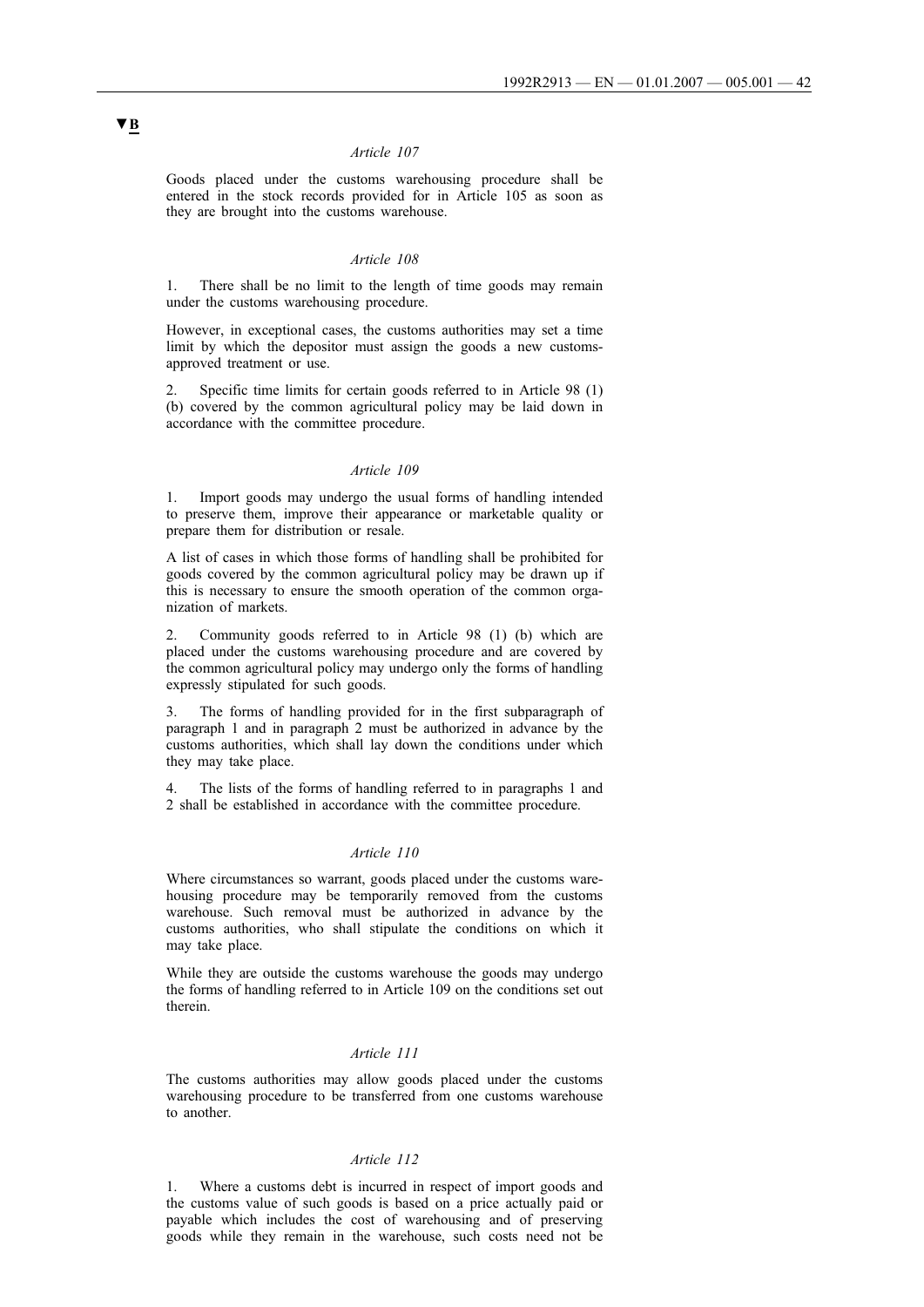included in the customs value if they are shown separately from the price actually paid or payable for the goods.

Where the said goods have undergone the usual forms of handling within the meaning of Article 109, the nature of the goods, the customs value and the quantity to be taken into account in determining the amount of import duties shall, at the request of the declarant, be those which would be taken into account for the goods, at the time referred to in Article 214, if they had not undergone such handling. However, derogations from this provision may be adopted under the committee procedure.

# **▼M1**

3. Where import goods are released for free circulation in accordance with Article 76 (1) (c), the nature of the goods, the customs value and the quantity to be taken into account for the purposes of Article 214 shall be those applicable to the goods at the time when they were placed under the customs-warehousing procedure.

The first subparagraph shall apply provided that the rules of assessment relating to those goods were ascertained or accepted at the time when the goods were placed under the customs-warehousing procedure, unless the declarant requests their application at the time when the customs debt is incurred.

The first subparagraph shall apply without prejudice to a post-clearance examination within the meaning of Article 78.

# **▼B**

## *Article 113*

Community goods referred to in Article 98 (1) (b) which are covered by the common agricultural policy and are placed under the customs warehousing procedure must be exported or be assigned a treatment or use provided for by the Community legislation governing specific fields referred to in that Article.

### D. **Inward processing**

# I. General

#### *Article 114*

1. Without prejudice to Article 115, the inward processing procedure shall allow the following goods to be used in the customs territory of the Community in one or more processing operations:

- (a) non-Community goods intended for re-export from the customs territory of the Community in the form of compensating products, without such goods being subject to import duties or commercial policy measures;
- (b) goods released for free circulation with repayment or remission of the import duties chargeable on such goods if they are exported from the customs territory of the Community in the form of compensating products.
- 2. The following expressions shall have the following meanings:
- (a) suspension system: the inward processing relief arrangements as provided for in paragraph 1 (a);
- (b) drawback system: the inward processing relief arrangements as provided for in paragraph 1 (b);
- (c) processing operations:
	- the working of goods, including erecting or assembling them or fitting them to other goods,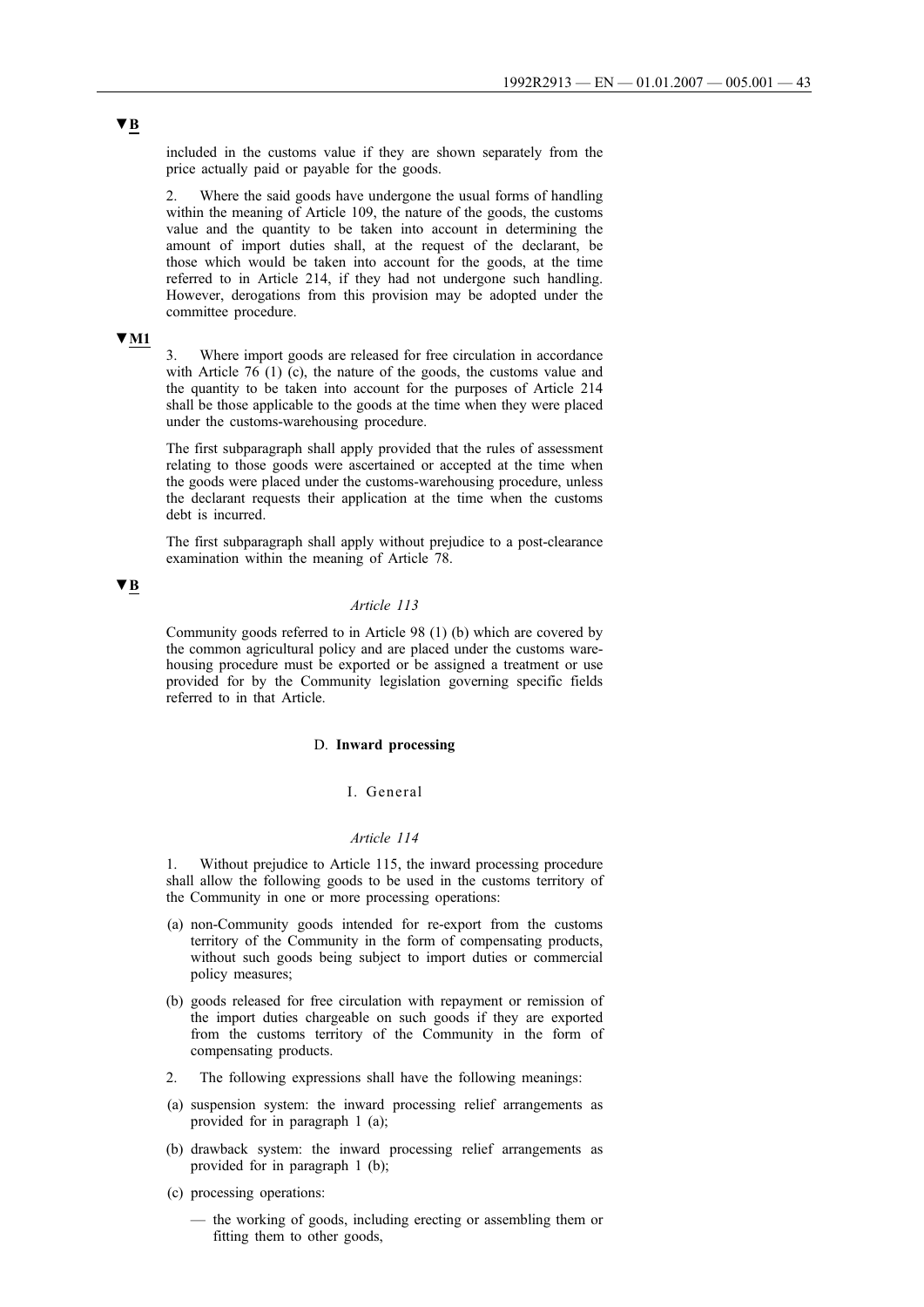— the processing of goods,

and

- the repair of goods, including restoring them and putting them in order;
- the use of certain goods defined in accordance with the committee procedure which are not to be found in the compensating products, but which allow or facilitate the production of those products, even if they are entirely or partially used up in the process;
- (d) compensating products: all products resulting from processing operations;
- (e) equivalent goods: Community goods which are used instead of the import goods for the manufacture of compensating products;
- (f) rate of yield: the quantity or percentage of compensating products obtained from the processing of a given quantity of import goods.

## *Article 115*

1. Where the conditions laid down in paragraph 2 are fulfilled, and subject to paragraph 4, the customs authorities shall allow:

- (a) compensating products to be obtained from equivalent goods;
- (b) compensating products obtained from equivalent goods to be exported from the Community before importation of the import goods.

2. Equivalent goods must be of the same quality and have the same characteristics as the import goods. However, in specific cases determined in accordance with the committee procedure, equivalent goods may be allowed to be at a more advanced stage of manufacture than the import goods.

3. Where paragraph 1 applies, the import goods shall be regarded for customs purposes as equivalent goods and the latter as import goods.

# **▼M3**

4. Measures aimed at prohibiting, imposing certain conditions for or facilitating recourse to paragraph 1 may be adopted in accordance with the committee procedure.

## **▼B**

5. Where paragraph 1 (b) is applied and the compensating products would be liable to export duties if they were not being exported or reexported under an inward processing operation, the holder of the authorization shall provide a security to ensure payment of the duties should the import goods not be imported within the period prescribed.

# II. Grant of the authorization

## *Article 116*

The authorization shall be issued at the request of the person who carries out processing operations or who arranges for them to be carried out.

## *Article 117*

The authorization shall be granted only:

(a) to persons established in the Community. However, the authorization may be granted to persons established outside the Community in respect of imports of a non-commercial nature;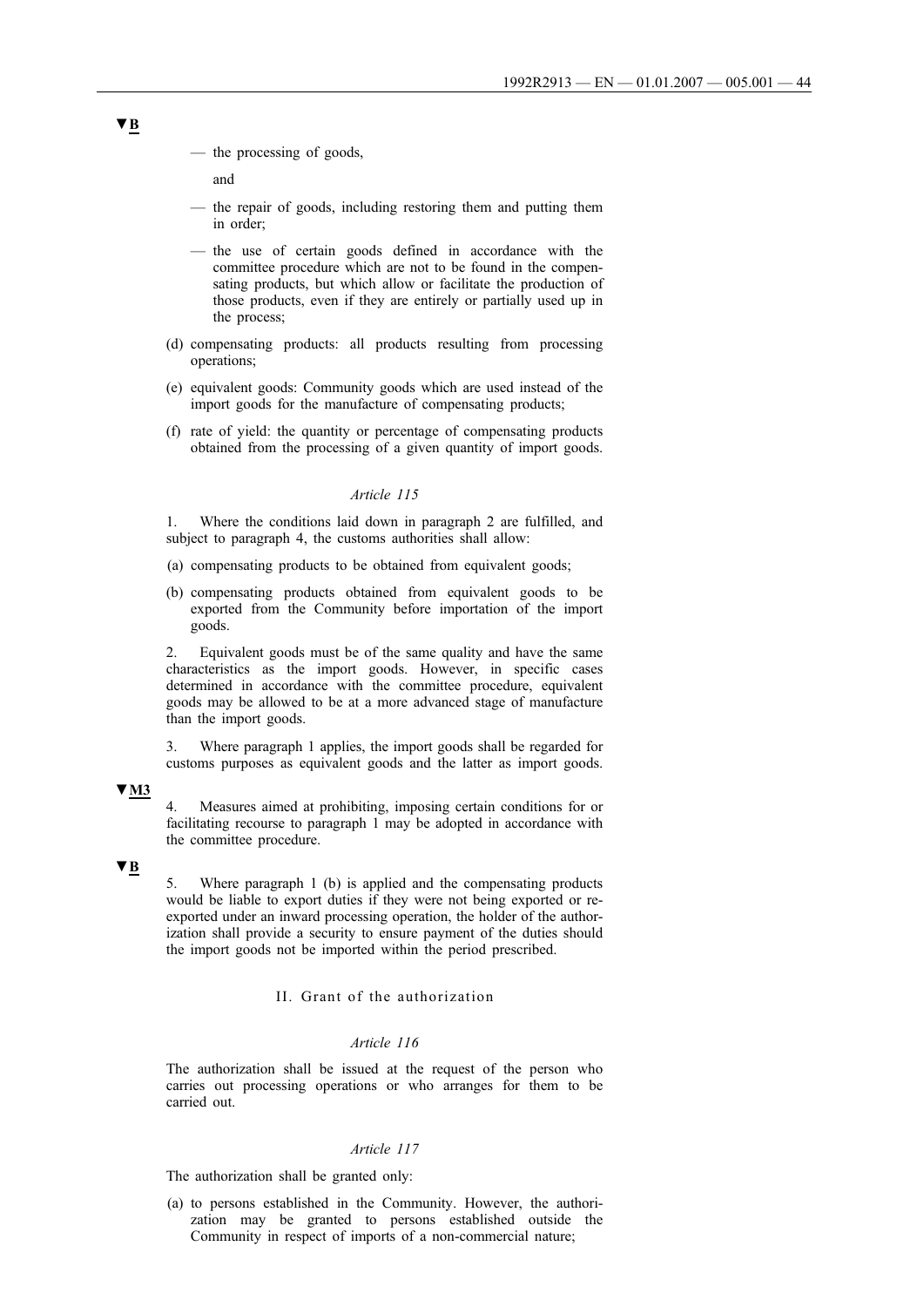- (b) where, without prejudice to the use of the goods referred to in the last indent of Article 114 (2) (c) final indent, the import goods can be identified in the compensating products or, in the case referred to in Article 115, where compliance with the conditions laid down in respect of equivalent goods can be verified;
- (c) where the inward processing procedure can help create the most favo rable conditions for the export or re-export of compensating products, provided that the essential interests of Community producers are not adversely affected (economic conditions). **►M3** The cases in which the economic conditions are deemed to have been fulfilled may be determined in accordance with the committee procedure. ◄

## III. Operation of the procedure

## *Article 118*

The customs authorities shall specify the period within which the compensating products must have been exported or re-exported or assigned another customs-approved treatment or use. That period shall take account of the time required to carry out the processing operations and dispose of the compensating products.

2. The period shall run from the date on which the non-Community goods are placed under the inward processing procedure. The customs authorities may grant an extension on submission of a duly substantiated request by the holder of the authorization.

For reasons of simplification, it may be decided that a period which commences in the course of a calendar month or quarter shall end on the last day of a subsequent calendar month or quarter respectively.

3. Where Article 115 (1) (b) applies, the customs authorities shall specify the period within which the non-Community goods must be declared for the procedure. That period shall run from the date of acceptance of the export declaration, relating to the compensating products obtained from the corresponding equivalent goods.

Specific time limits may be laid down in accordance with the committee procedure for certain processing operations or for certain import goods.

## *Article 119*

1. The customs authorities shall set either the rate of yield of the operation or where appropriate, the method of determining such rate. The rate of yield shall be determined on the basis of the actual circumstances in which the processing operation is, or is to be, carried out.

2. Where circumstances so warrant and, in particular, in the case of processing operation customarily carried out under clearly defined technical conditions involving goods of substantially uniform characteristics and resulting in the production of compensating products of uniform quality, standard rates of yield may be set in accordance with the committee procedure on the basis of actual data previously ascertained.

### *Article 120*

The cases in which and the conditions under which goods in the unaltered state or compensating products shall be considered to have been released for free circulation may be determined in accordance with the committee procedure.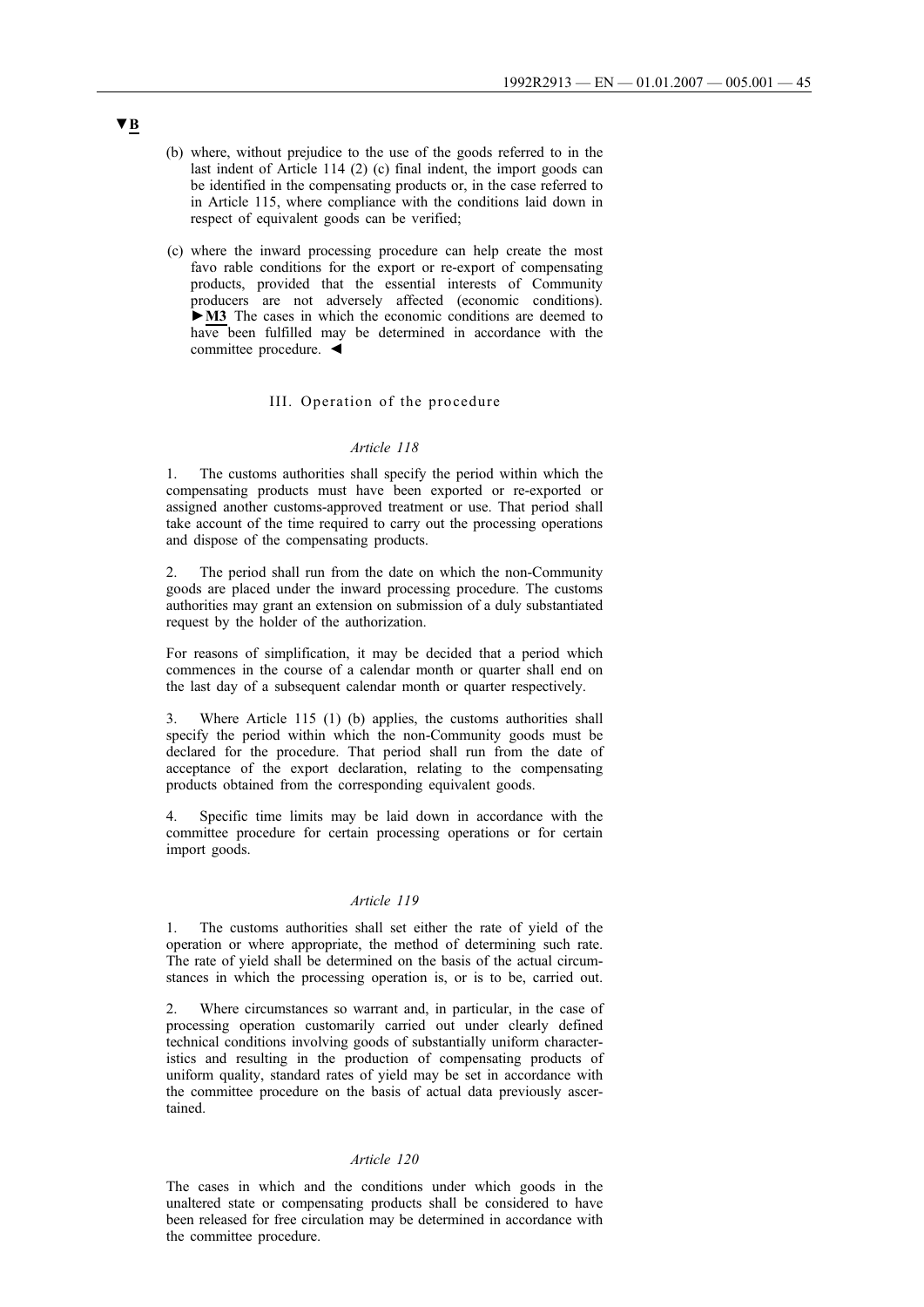Subject to Article 122, where a customs debt is incurred, the amount of such debt shall be determined on the basis of the taxation elements appropriate to the import goods at the time of acceptance of the declaration of placing of these goods under the inward processing procedure.

2. If at the time referred to in paragraph 1 the import goods fulfilled the conditions to quality for preferential tariff treatment within tariff quotas or ceilings, they shall be eligible for any preferential tariff treatment existing in respect of identical goods at the time of acceptance of the declaration of release for free circulation.

# *Article 122*

By way of derogation from Article 121, compensating products:

- (a) shall be subject to the import duties appropriate to them where:
	- they are released for free circulation and appear on the list adopted in accordance with the committee procedure, to the extent that they are in proportion to the exported part of the compensating products not included in that list. However, the holder of the authorization may ask for the duty on those products to be assessed in the manual referred to in Article 121,
	- they are subject to charges established under the common agricultural policy, and provisions adopted in accordance with the committee procedure so provide;
- (b) shall be subject to import duties calculated in accordance with the rules applicable to the customs procedure in question or to free zones or free warehouses where they have been placed under a suspensive arrangement or in a free zone or free warehouse;

However,

- the person concerned may request that duty be assessed in accordance with Article 121;
- in cases where the compensating products have been assigned a customs-approved treatment or use referred to above other than processing under customs control, the amount of the import duty levied shall be at least equal to the amount calculated in accordance with Article 121;
- (c) may be made subject to the rules governing assessment of duty laid down under the procedure for processing under customs control where the import goods could have been placed under that procedure;
- (d) shall enjoy favourable tariff treatment owing to the special use for which they are intended, where provision is made for such treatment in the case of identical imported goods;
- (e) shall be admitted free of import duty where such duty-free provision is made in the case of identical goods imported in accordance with Article 184.
- IV. Processing operations outside the customs territory of the Community

## *Article 123*

1. Some or all of the compensating products or goods in the unaltered state may be temporarily exported for the purpose of further processing outside the customs territory of the Community if the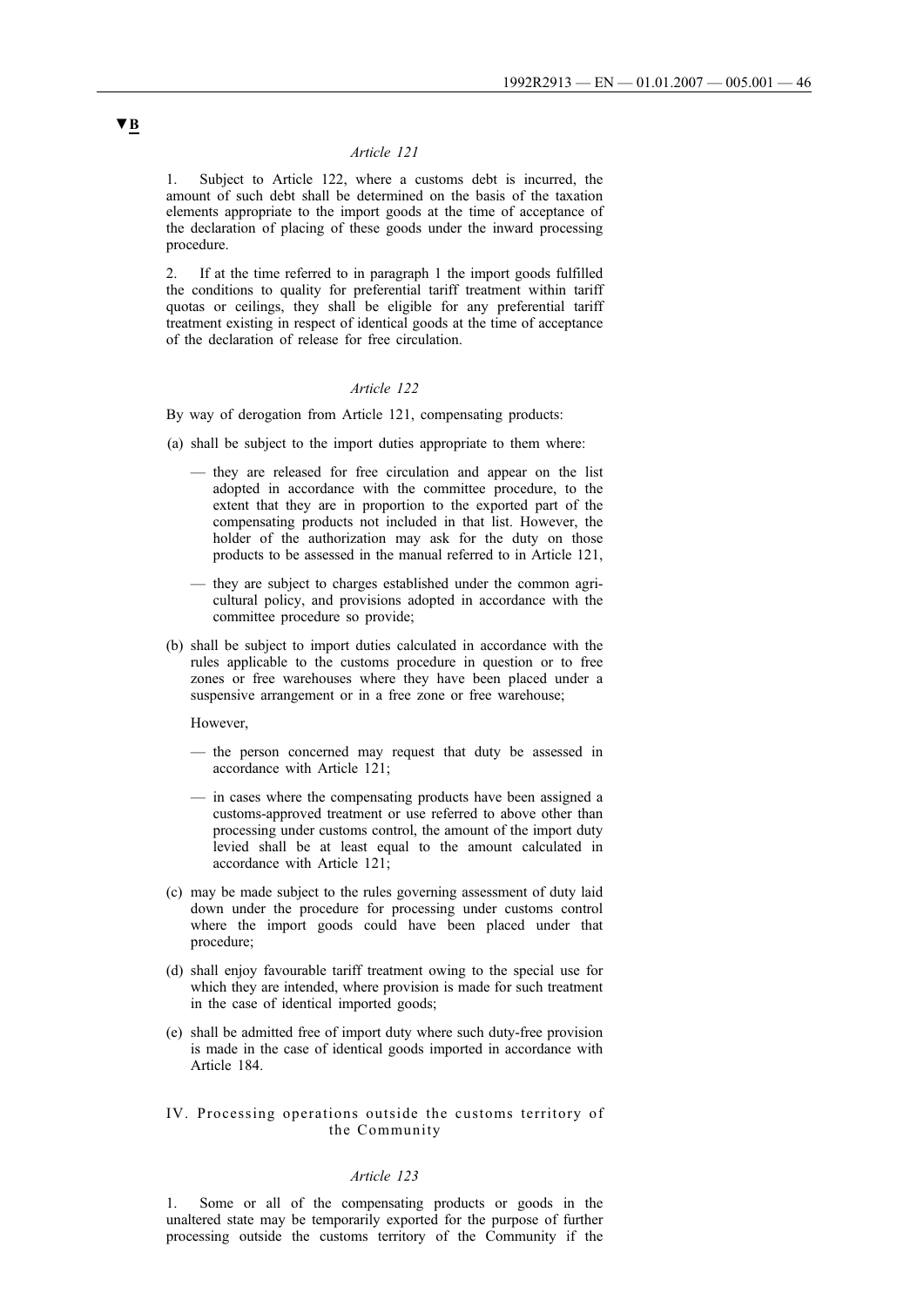customs authority so authorizes, in accordance with the conditions laid down in the outward processing provisions.

2. Where a customs debt is incurred in respect of reimported products, the following shall be charged:

- (a) import duties on the compensating products or goods in the unaltered state referred to in paragraph 1, calculated in accordance with Articles 121 and 122; and
- (b) import duties on products reimported after processing outside the customs territory of the Community, the amount of which shall be calculated in accordance with the provisions relating to the outward processing procedure, on the same conditions as would have applied had the products exported under the latter procedure been released for free circulation before such export took place.

V. Special provisions relating to the drawback system

## **▼M3**

#### *Article 124*

1. The drawback system may be used for all goods. It shall not, however, be usable where, at the time the declaration of release for free circulation is accepted:

- the import goods are subject to quantitative import restrictions,
- a tariff measure within quotas is applied to the import goods,
- the import goods are subject to presentation of an import or export licence or certificate in the framework of the common agricultural policy, or
- an export refund or tax has been set for the compensating products.

2. Moreover, no reimbursement of import duties under the drawback system shall be possible if, at the time the export declaration for the compensating products is accepted, these products are subject to presentation of an import or export licence or certificate in the framework of the common agricultural policy or an export refund or tax has been set for them.

3. Derogations from paragraphs 1 and 2 may be laid down in accordance with the committee procedure.

# **▼B**

## *Article 125*

1. The declaration of release for free circulation shall indicate that the drawback system is being used and shall provide particulars of the authorization.

2. At the request of the customs authorities, the said authorization shall be attached to the declaration of release for free circulation.

## *Article 126*

Under the drawback system, Article 115 (1) (b), (3) and (5), Article 118 (3), Articles 120 and 121, Article 122 (a), second indent, and (c), and Article 129 shall not apply.

### *Article 127*

Temporary exportation of compensating products carried out as provided for in Article 123 (1) shall not be considered to be exportation within the meaning of Article 128 except where such products are not reimported into the Community within the period prescribed.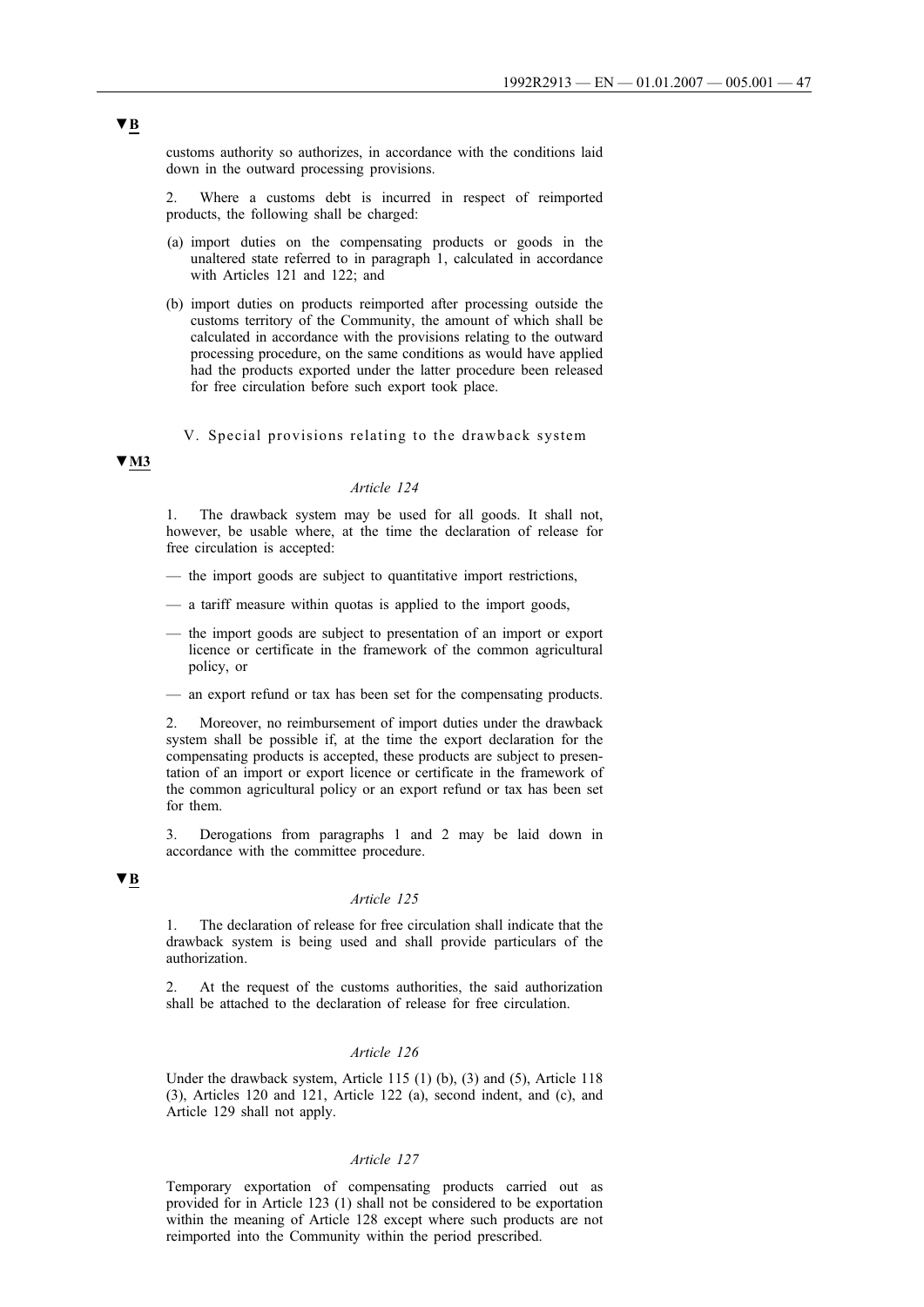**▼M1**

1. The holder of the authorization may ask for the import duty to be repaid or remitted where he can establish to the satisfaction of the customs authorities that import goods released for free circulation under the drawback system in the form of compensating products or goods in the unaltered state have been either:

— exported, or

# **▼B**

— placed, with a view to being subsequently re-exported, under the transit procedure, the customs-warehousing procedure, the temporary importation procedure or the inward-processing procedure (suspensive arrangement), or in a free zone or free warehouse,

provided that all conditions for use of the procedure have also been fulfilled.

2. For the purposes of being assigned a customs-approved treatment or use referred to in the second indent of paragraph 1, compensating products or goods in the unaltered state shall be considered to be non-Community goods.

3. The period within which the application for repayment must be made shall be determined in accordance with the committee procedure.

# **▼M1**

4. Without prejudice to point (b) of Article 122, where compensating products or goods in the unaltered state placed under a customs procedure or in a free zone or free warehouse in accordance with paragraph 1 are released for free circulation, the amount of import duties repaid or remitted shall be considered to constitute the amount of the customs debt.

# **▼B**

5. For the purpose of determining the amount of import duties to be repaid or remitted, the first indent of Article 122 (a) shall apply *mutatis mutandis*.

### VI. Other provisions

## *Article 129*

The inward processing procedure, applying the suspension system shall also apply in order that the compensating products may qualify for exemption from the export duties to which identical products obtained from Community goods instead of import goods would be liable.

## E. **Processing under customs control**

## *Article 130*

The procedure for processing under customs control shall allow non-Community goods to be used in the customs territory of the Community in operations which alter their nature or state, without their being subject to import duties or commercial policy measures, and shall allow the products resulting from such operations to be released for free circulation at the rate of import duty appropriate to them. Such products shall be termed processed products.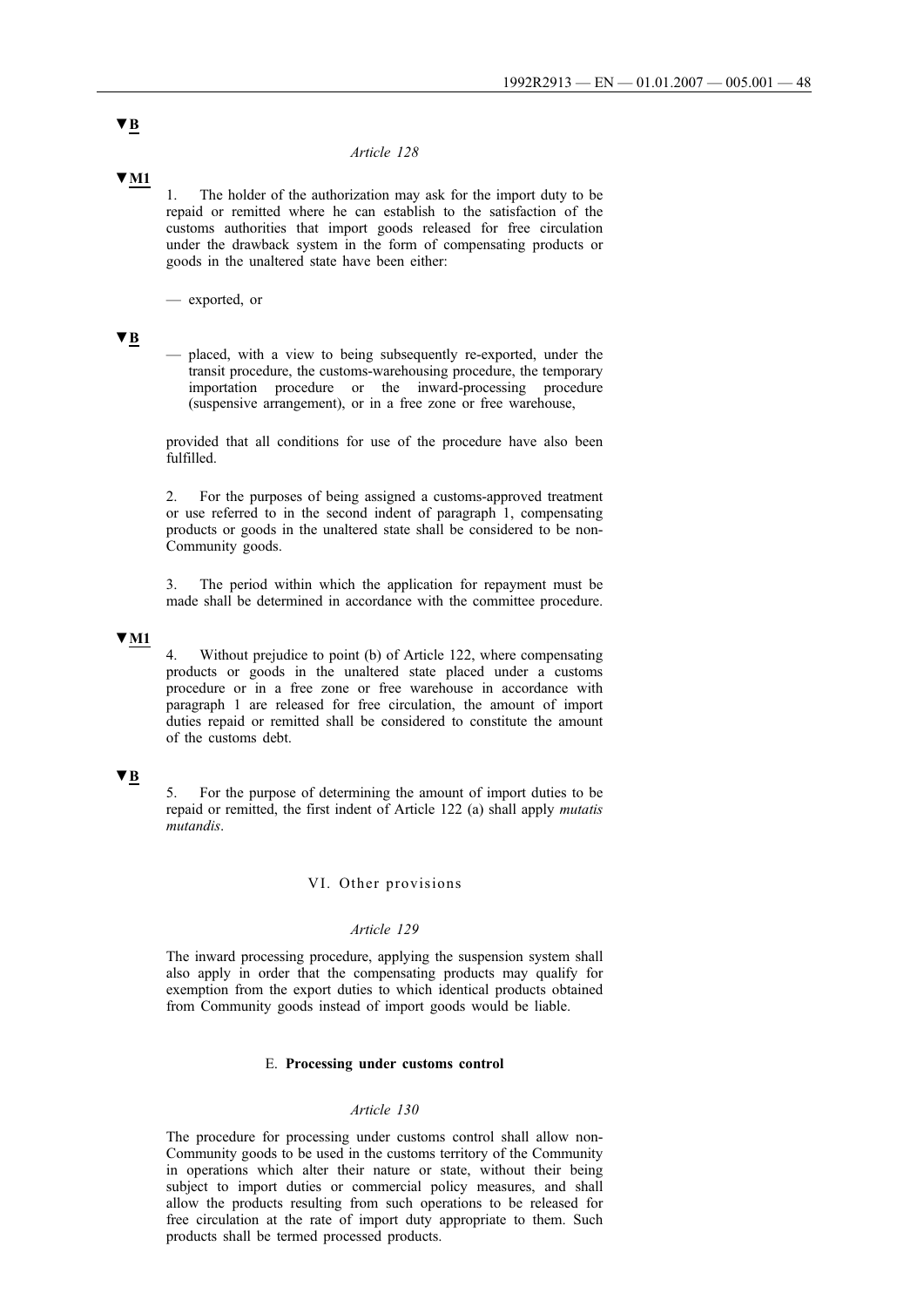The cases in and specific conditions under which the procedure for processing under customs control may be used shall be determined in accordance with the committee procedure.

# **▼B**

### *Article 132*

Authorization for processing under customs control shall be granted at the request of the person who carries out the processing or arranges for it to be carried out.

#### *Article 133*

Authorization shall be granted only:

- (a) to persons established in the Community;
- (b) where the import goods can be identified in the processed products;
- (c) where the goods cannot be economically restored after processing to their description or state as it was when they were placed under the procedure;
- (d) where use of the procedure cannot result in circumvention of the effect of the rules concerning origin and quantitative restrictions applicable to the imported goods;
- (e) where the necessary conditions for the procedure to help create or maintain a processing activity in the Community without adversely affecting the essential interests of Community producers of similar goods (economic conditions) are fulfilled. **►M3** The cases in which the economic conditions are deemed to have been fulfilled may be determined in accordance with the committee procedure. ◄

## *Article 134*

Article 118 (1), (2) and (4) and Article 119 shall apply *mutatis mutandis*.

## *Article 135*

Where a customs debt is incurred in respect of goods in the unaltered state or of products that are at an intermediate stage of processing as compared with that provided for in the authorization, the amount of that debt shall be determined on the basis of the items of charge elements appropriate to the import goods at the time of acceptance of the declaration relating to the placing of the goods under the procedure for processing under customs control.

#### *Article 136*

1. Where the import goods qualified for preferential tariff treatment when they were placed under the procedure for processing under customs control, and such preferential tariff treatment is applicable to products identical to the processed products released for free circulation, the import duties to which the processed products are subject shall be calculated by applying the rate of duty applicable under that treatment.

2. If the preferential tariff treatment referred to in paragraph 1 in respect of the import goods is subject to tariff quotas or tariff ceilings, the application of the rate of duty referred to in paragraph 1 in respect of the processed products shall also be subject to the condition that the said preferential tariff treatment is applicable to the import goods at the time of acceptance of the declaration of release for free circulation. In this case, the quantity of import goods actually used in the manufacture of the processed products released for free circu-

# **▼M3**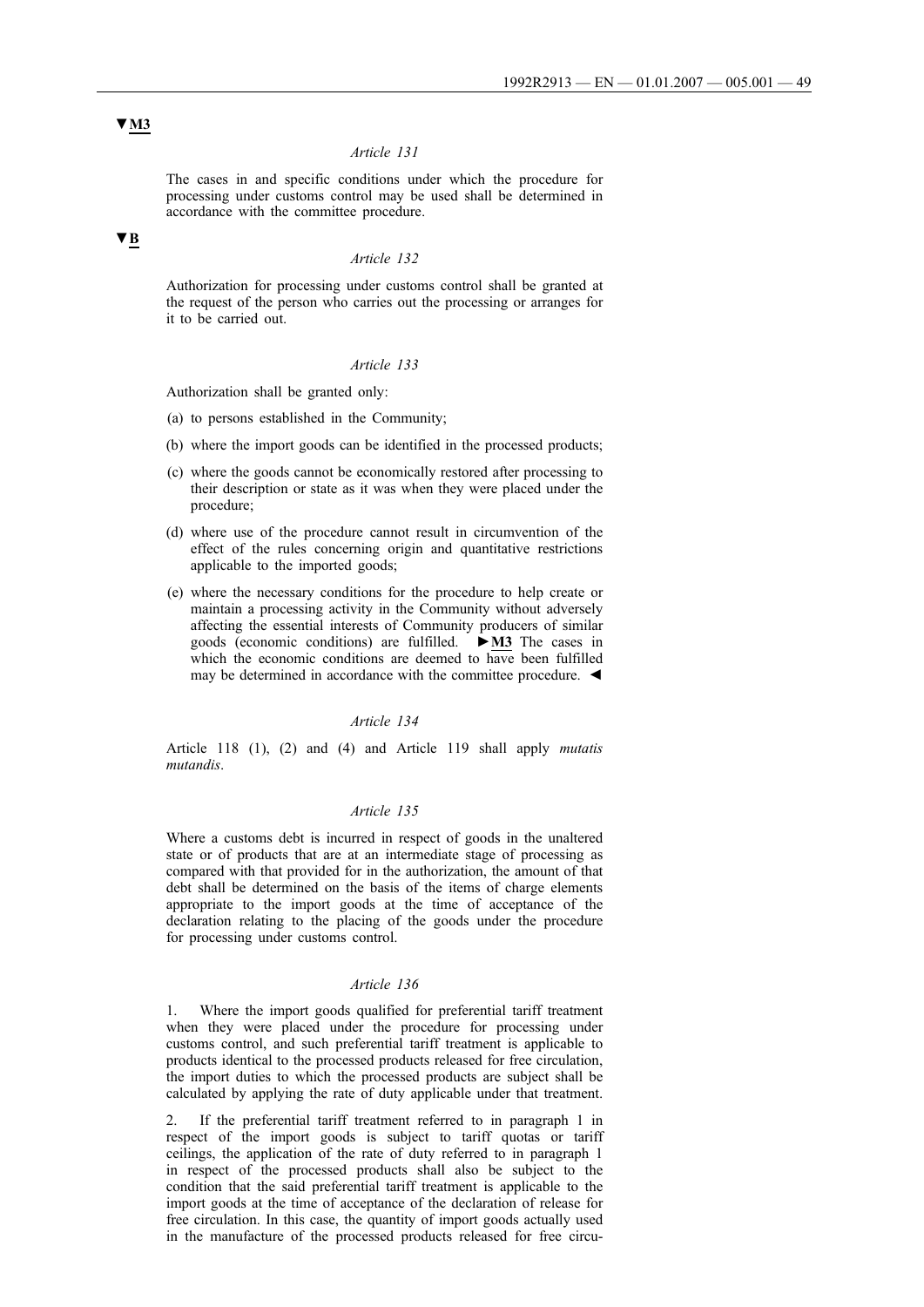lation shall be charged against the tariff quotas or ceilings in force at the time of acceptance of the declaration of release for free circulation and no quantities shall be counted against tariff quotas or ceilings opened in respect of products identical to the processed products.

## F. **Temporary importation**

## *Article 137*

The temporary importation procedure shall allow the use in the customs territory of the Community, with total or partial relief from import duties and without their being subject to commercial policy measures, of non-Community goods intended for re-export without having undergone any change except normal depreciation due to the use made of them.

### *Article 138*

Authorization for temporary importation shall be granted at the request of the person who uses the goods or arranges for them to be used.

#### *Article 139*

The customs authorities shall refuse to authorize use of the temporary importation procedure where it is impossible to ensure that the import goods can be identified.

However, the customs authorities may authorize use of the temporary importation procedure without ensuring that the goods can be identified where, in view of the nature of the goods or of the operations to be carried out, the absence of identification measures is not liable to give rise to any abuse of the procedure.

## *Article 140*

1. The customs authorities shall determine the period within which import goods must have been re-exported or assigned a new customsapproved treatment or use. Such period must be long enough for the objective of authorized use to be achieved.

Without prejudice to the special periods laid down in accordance with Article 141, the maximum period during which goods may remain under the temporary importation procedure shall be 24 months. The customs authorities may, however, determine shorter periods with the agreement of the person concerned.

3. However, where exceptional circumstances so warrant, the customs authorities may, at the request of the person concerned and within reasonable limits, extend the periods referred to in paragraphs 1 and 2 in order to permit the authorized use.

## *Article 141*

The case and the special conditions under which the temporary importation procedure may be used with total relief from import duties shall be determined in accordance with the committee procedure.

# **▼M3**

## *Article 142*

1. Use of the temporary importation procedure with partial relief from import duties shall be granted in respect of goods which are not covered by the provisions adopted in accordance with Article 141 or which are covered by such provisions but do not fulfil all the conditions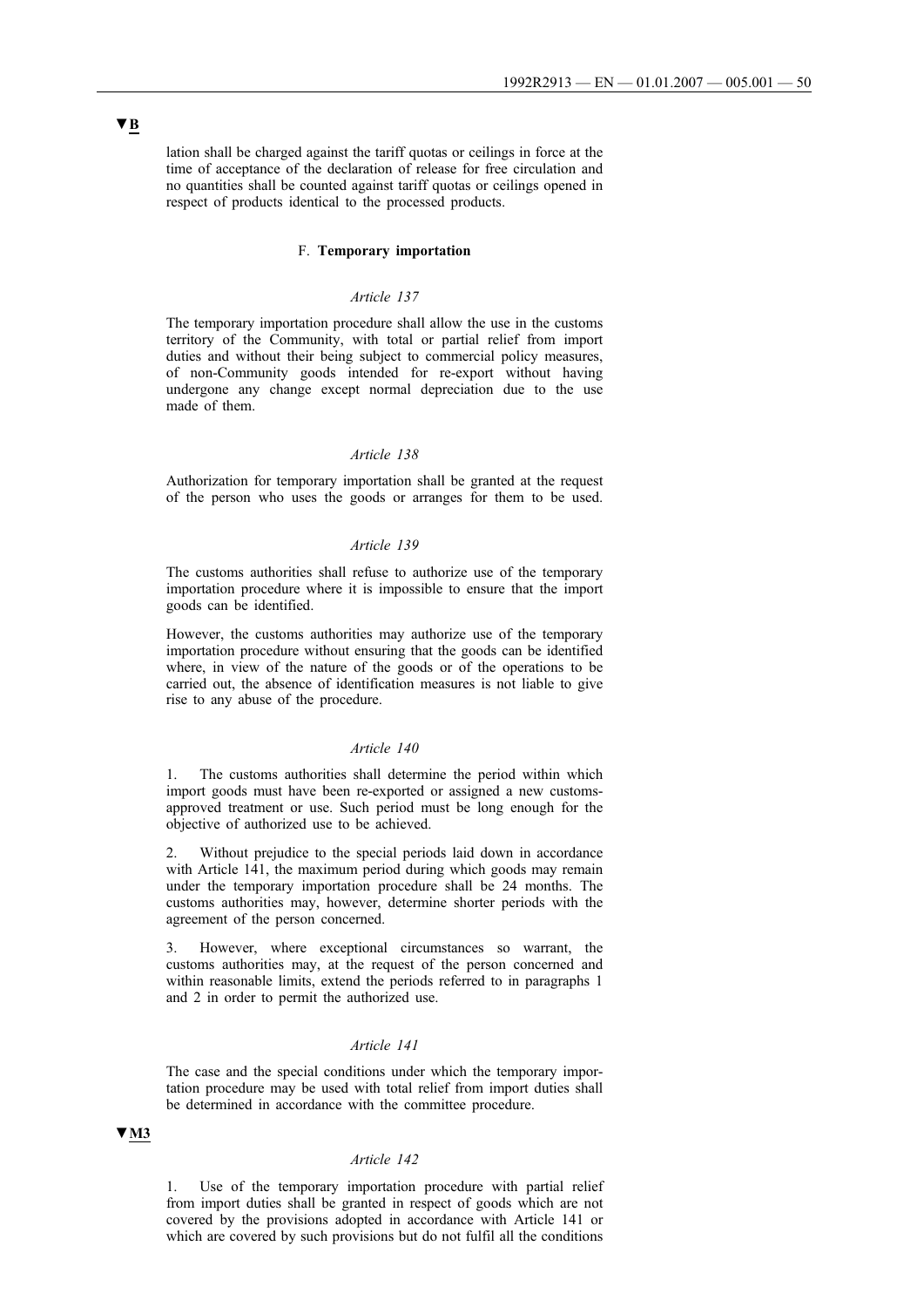# **▼M3**

laid down therein for the grant of temporary importation with total relief.

2. The list of goods in respect of which the temporary importation procedure with partial relief from import duties may not be used and the conditions subject to which the procedure may be used shall be determined in accordance with the committee procedure.

# **▼B**

## *Article 143*

1. The amount of import duties payable in respect of goods placed under the temporary importation procedure with partial relief from import duties shall be set at 3 %, for every month or fraction of a month during which the goods have been placed under the temporary importation procedure with partial relief, of the amount of duties which would have been payable on the said goods had they been released for free circulation on the date on which they were placed under the temporary importation procedure.

2. The amount of import duties to be charged shall not exceed that which would have been charged if the goods concerned had been released for free circulation on the date on which they were placed under the temporary importation procedure, leaving out of account any interest which may be applicable.

3. Transfer of the rights and obligations deriving from the temporary importation procedure pursuant to Article 90 shall not mean that the same relief arrangements must be applied to each of the periods of use to be taken into consideration.

4. Where the transfer referred to in paragraph 3 is made with partial relief for both persons authorized to use the procedure during the same month, the holder of the initial authorization shall be liable to pay the amount of import duties due for the whole of that month.

## *Article 144*

1. Where a customs debt is incurred in respect of import goods, the amount of such debt shall be determined on the basis of the taxation elements appropriate to those goods at the time of acceptance of the declaration of their placing under the temporary importation procedure. However, where the provisions of Article 141 so provide, the amount of the debt shall be determined on the basis of the taxation elements appropriate to the goods in question at the time referred to in Article 214.

2. Where, for a reason other than the placing of goods under the temporary importation procedure with partial relief from import duties, a customs debt is incurred in respect of goods placed under the said procedure, the amount of that debt shall be equal to the difference between the amount of duties calculated pursuant to paragraph 1 and that payable pursuant to Article 143.

## G. **Outward processing**

# I. General

#### *Article 145*

1. The outward processing procedure shall, without prejudice to the provisions governing specific fields relating to the standard exchange system laid down in Articles 154 to 159 or to Article 123, allow Community goods to be exported temporarily from the customs territory of the Community in order to undergo processing operations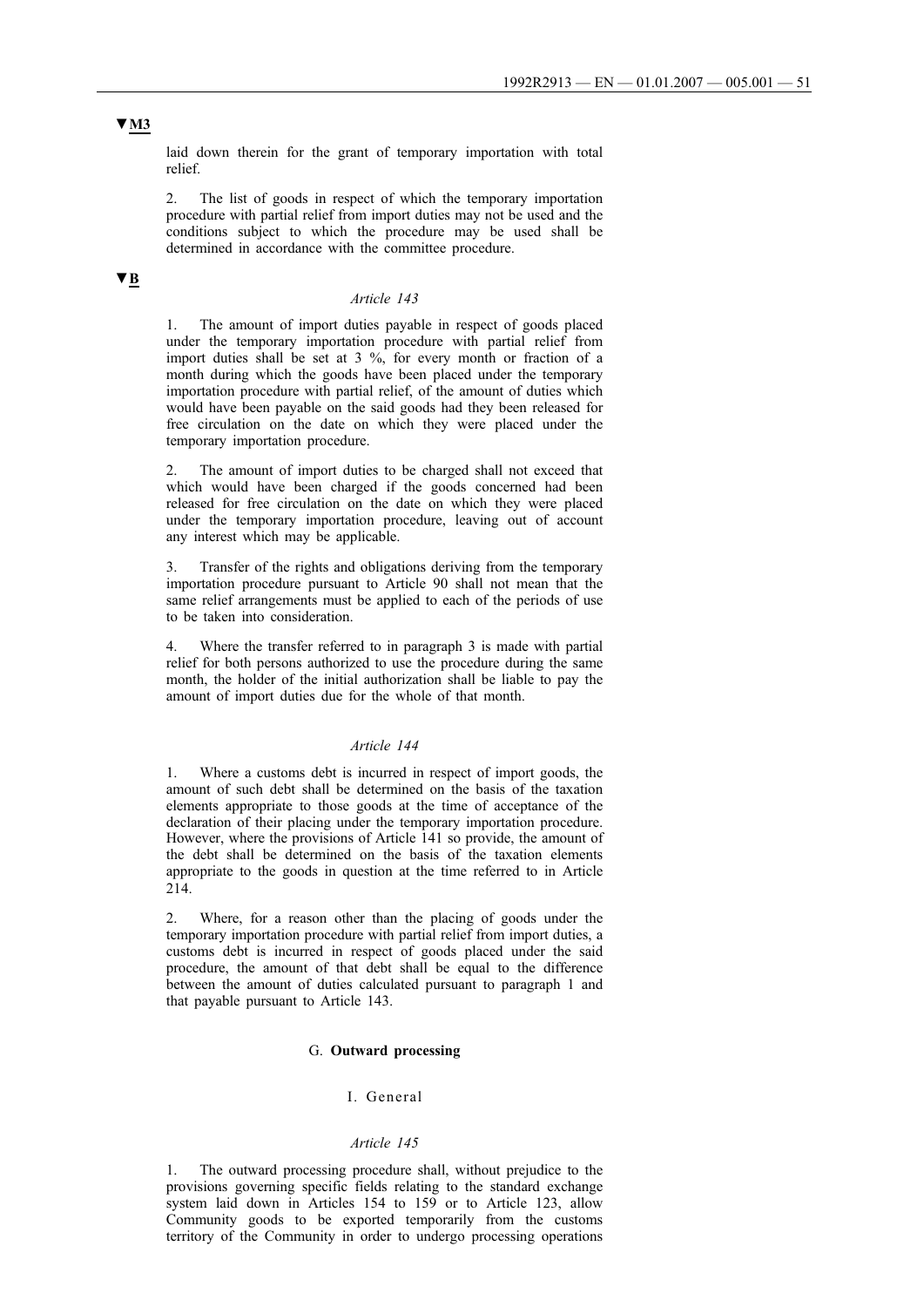and the products resulting from those operations to be released for free circulation with total or partial relief from import duties.

2. Temporary exportation of Community goods shall entail the application of export duties, commercial policy measures and other formalities for the exit of Community goods from the customs territory of the Community.

- 3. The following definitions shall apply:
- (a) 'temporary export goods' means goods placed under the outward processing procedure;
- (b) 'processing operations' means the operations referred to in Article 114 (2) (c), first, second and third indents;
- (c) 'compensating products' means all products resulting from processing operations;
- (d) 'rate of yield' means the quantity or percentage of compensating products obtained from the processing of a given quantity of temporary export goods.

## *Article 146*

1. The outward processing procedure shall not be open to Community goods:

- whose export gives rise to repayment or remission of import duties,
- which, prior to export, were released for free circulation with total relief from import duties by virtue of end use, for as long as the conditions for granting such relief continue to apply,
- whose export gives rise to the granting of export refunds or in respect of which a financial advantage other than such refunds is granted under the common agricultural policy by virtue of the export of the said goods.

2. However, derogations from the second indent of paragraph 1 may be determined in accordance with the committee procedure.

# II. Grant of the authorization

# *Article 147*

1. Authorization to use the outward processing procedure shall be issued at the request of the person who arranges for the processing operations to be carried out.

2. By way of derogation from paragraph 1, authorization to use the outward processing procedure may be granted to another person in respect of goods of Community origin within the meaning of Title II, Chapter 2, Section 1, where the processing operation consists in incorporating those goods into goods obtained outside the Community and imported as compensating products, provided that use of the procedure helps to promote the sale of export goods without adversely affecting the essential interests of Community producers of products identical or similar to the imported compensating products.

The cases in which and the arrangements under which the preceding subparagraph shall apply shall be determined in accordance with the committee procedure.

## *Article 148*

Authorization shall be granted only:

(a) to persons established in the Community;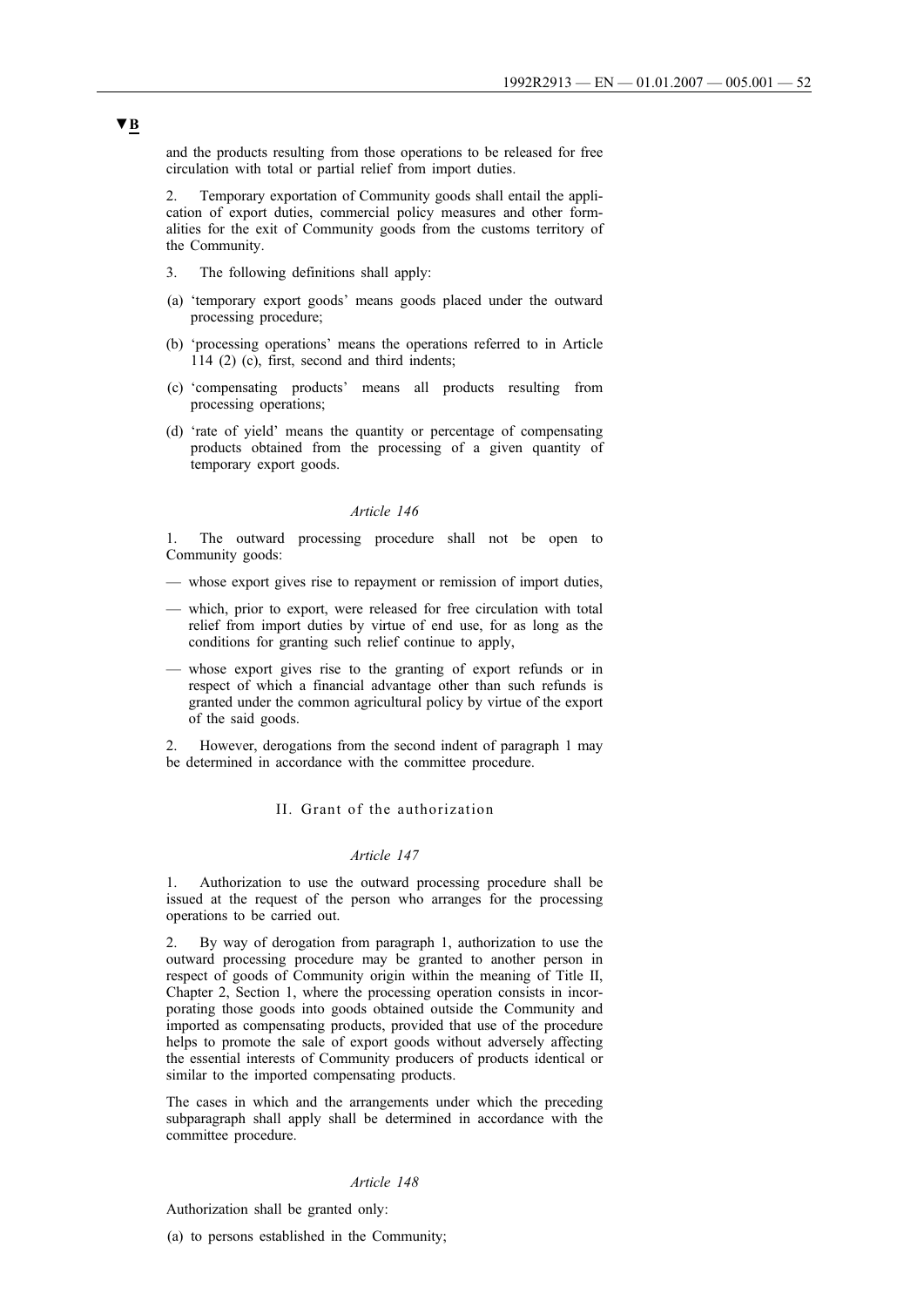(b) where it is considered that it will be possible to establish that the compensating products have resulted from processing of the temporary export goods.

The cases in which derogations from this subparagraph may apply and the conditions under which such derogations shall apply shall be determined in accordance with the committee procedure;

(c) where authorization to use the outward processing procedure is not liable seriously to harm the essential interests of Community processors (economic conditions).

# III. Operation of the procedure

## *Article 149*

1. The customs authorities shall specify the period within which the compensating products must be reimported into the customs territory of the Community. They may extend that period on submission of a duly substantiated request by the holder of the authorization.

2. The customs authorities shall set either the rate of yield of the operation or, where necessary, the method of determining that rate.

## *Article 150*

1. The total or partial relief from import duties provided for in Article 151 (1) shall be granted only where the compensating products are declared for release for free circulation in the name of or on behalf of:

- (a) the holder of the authorization, or
- (b) any other person established in the Community provided that that person has obtained the consent of the holder of the authorization and the conditions of the authorization are fulfilled.

2. The total or partial relief from import duties provided for in Article 151 shall not be granted where one of the conditions or obligations relating to the outward processing procedure is not fulfilled, unless it is established that the failures have no significant effect on the correct operation of the said procedure.

## *Article 151*

1. The total or partial relief from import duties provided for in Article 145 shall be effected by deducting from the amount of the import duties applicable to the compensating products released for free circulation the amount of the import duties that would be applicable on the same date to the temporary export goods if they were imported into the customs territory of the Community from the country in which they underwent the processing operation or last processing operation.

2. The amount to be deducted pursuant to paragraph 1 shall be calculated on the basis of the quantity and nature of the goods in question on the date of acceptance of the declaration placing them under the outward processing procedure and on the basis of the other items of charge applicable to them on the date of acceptance of the declaration relating to the release for free circulation of the compensating products.

The value of the temporary export goods shall be that taken into account for those goods in determining the customs value of the compensating products in accordance with Article 32 (1) (b) (i) or, if the value cannot be determined in that way, the difference between the customs value of the compensating products and the processing costs determined by reasonable means.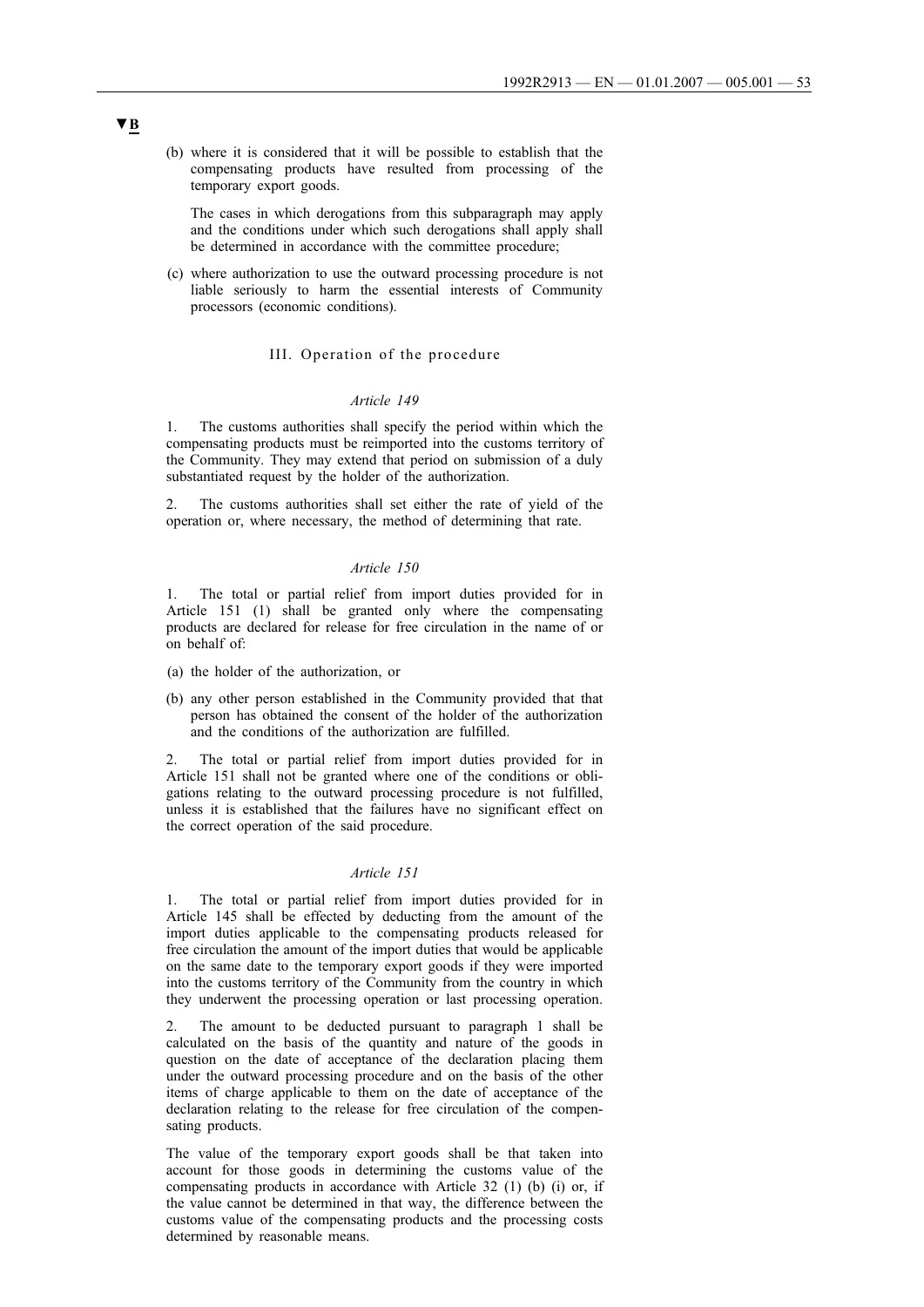However,

- certain charges determined in accordance with the committee procedure shall not be taken into account in calculating the amount to be deducted;
- where, prior to being placed under the outward processing procedure, the temporary export goods were released for free circulation at a reduced rate by virtue of their end use, and for as long as the conditions for granting the reduced rate continue to apply, the amount to be deducted shall be the amount of import duties actually levied when the goods were released for free circulation.

3. Where temporary export goods could qualify on their release for free circulation for a reduced or zero rate of duty by virtue of their end use, that rate shall be taken into account provided that the goods underwent operations consistent with such an end-use in the country where the processing operation or last such operation took place.

Where compensating products qualify for a preferential tariff measure within the meaning of Article 20 (3) (d) or (e) and the measure exists for goods falling within the same tariff classification as the temporary export goods, the rate of import duty to be taken into account in establishing the amount to be deducted pursuant to paragraph 1 shall be that which would apply if the temporary export goods fulfilled the conditions under which that preferential measure may be applied.

5. This Article shall be without prejudice to the application of provisions, adopted or liable to be adopted in the context of trade between the Community and third countries, which provide for relief from import duties in respect of certain compensating products.

#### *Article 152*

1. Where the purpose of the processing operation is the repair of the temporary export goods, they shall be released for free circulation with total relief from import duties where it is established to the satisfaction of the customs authorities that the goods were repaired free of charge, either because of a contractual or statutory obligation arising from a guarantee or because of a manufacturing defect.

2. Paragraph 1 shall not apply where account was taken of the defect at the time when the goods in question were first released for free circulation.

## *Article 153*

Where the purpose of the processing operation is the repair of temporary export goods and such repair is carried out in return for payment, the partial relief from import duties provided for in Article 145 shall be granted by establishing the amount of the duties applicable on the basis of the taxation elements pertaining to the compensating products on the date of acceptance of the declaration of release for free circulation of those products and taking into account as the customs value an amount equal to the repair costs, provided that those costs represent the only consideration provided by the holder of the authorization and are not influenced by any links between that holder and the operator.

### **▼M3**

By way of derogation from Article 151, the committee procedure may be used to determine the cases in and specific conditions under which goods may be released for free circulation following an outwardprocessing operation, with the cost of the processing operation being taken as the basis for assessment for the purpose of applying the Customs Tariff of the European Communities.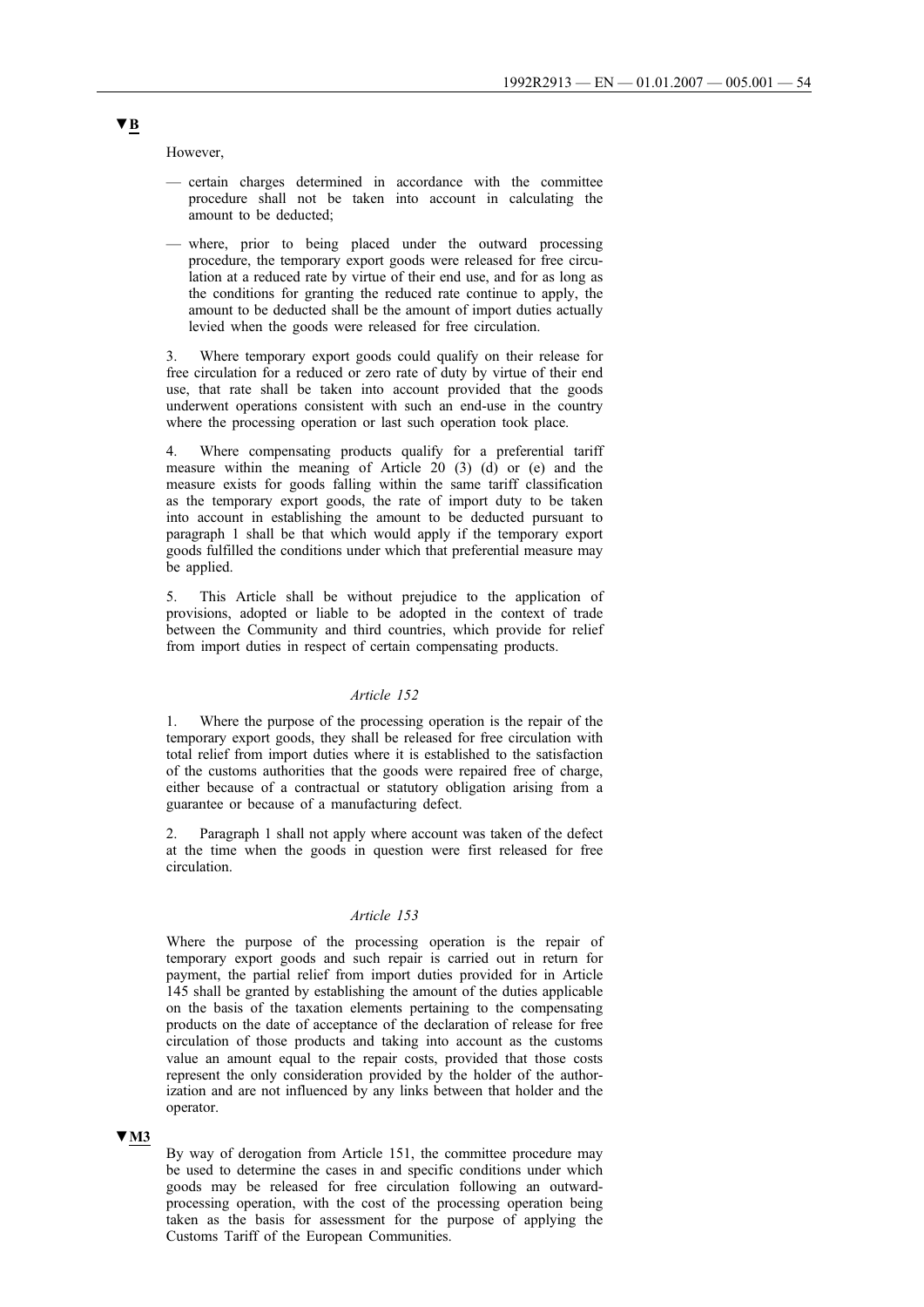## IV. Outward-processing with use of the standard exchange system

## *Article 154*

Under the conditions laid down in this Section IV which are applicable in addition to the preceding provisions, the standard exchange system shall permit an imported product, hereinafter referred to as a 'replacement product', to replace a compensating product.

2. The customs authorities shall allow the standard exchange system to be used where the processing operation involves the repair of Community goods other than those subject to the common agricultural policy or to the specific arrangements applicable to certain goods resulting from the processing of agricultural products.

3. Without prejudice to Article 159, the provisions applicable to compensating products shall also apply to replacement products.

The customs authorities shall, under the conditions they lay down, permit replacement products to be imported before the temporary export goods are exported (prior importation).

In the event of prior importation of a replacement, security shall be provided to cover the amount of the import duties.

## *Article 155*

1. Replacement products shall have the same tariff classification, be of the same commercial quality and possess the same technical characteristics as the temporary export goods had the latter undergone the repair in question.

2. Where the temporary export goods have been used before export, the replacement products must also have been used and may not be new products.

The customs authorities may, however, grant derogations from this rule if the replacement product has been supplied free of charge either because of a contractual or statutory obligation arising from a guarantee or because of a manufacturing defect.

#### *Article 156*

Standard exchange shall be authorized only where it is possible to verify that the conditions laid down in Article 155 are fulfilled.

### *Article 157*

In the case of prior importation, the export goods shall be temporarily exported within a period of two months from the date of acceptance by the customs authorities of the declaration relating to the release of the replacement products for free circulation.

2. However, where exceptional circumstances so warrant, the customs authorities may, at the request of the person concerned, extend within reasonable limits the period referred to in paragraph 1.

### *Article 158*

In the case of prior importation and where Article 151 is applied, the amount to be deducted shall be determined on the basis of the items of charge applicable to the temporary export goods on the date of acceptance of the declaration placing them under the procedure.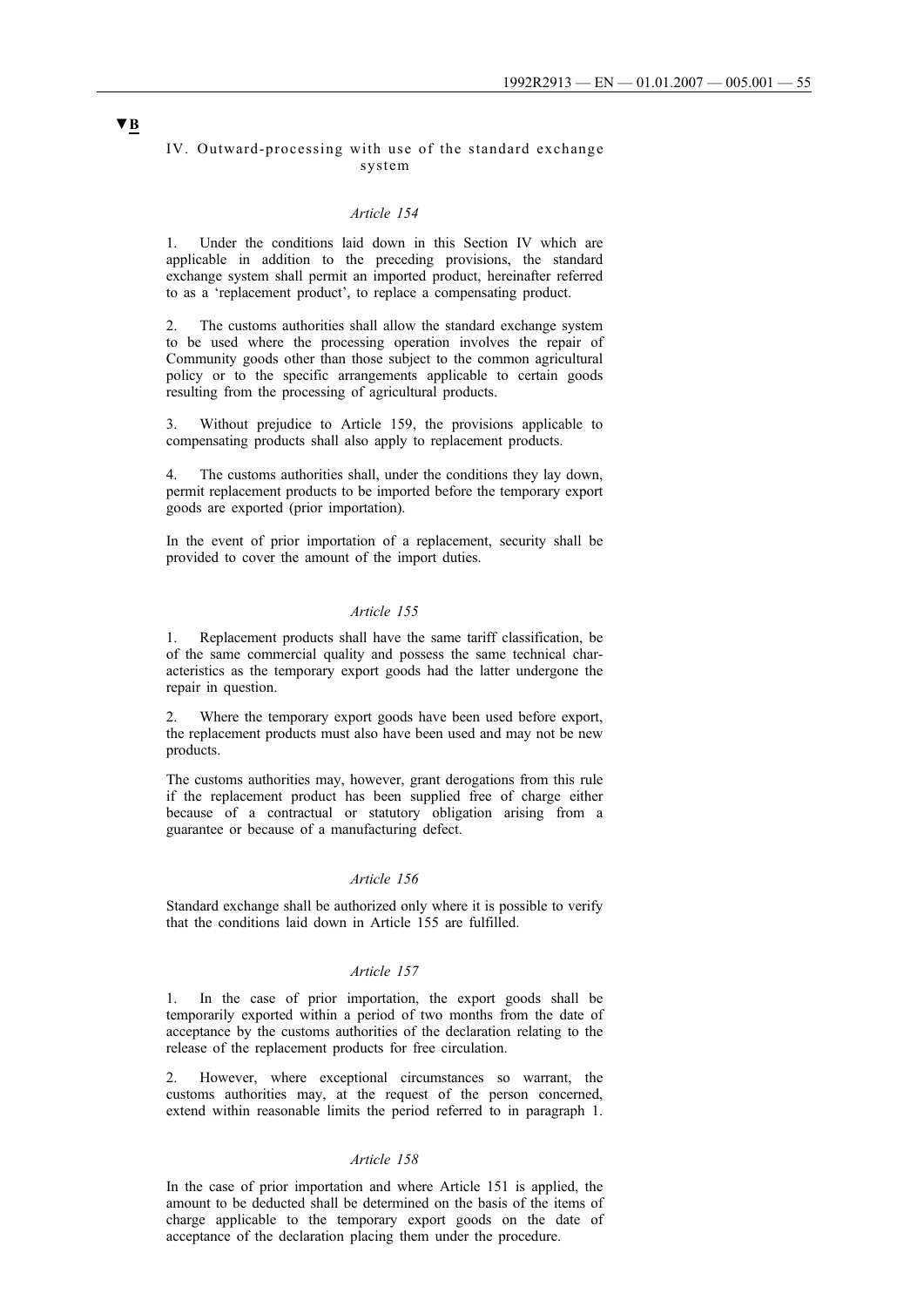Article 147 (2) and Article 148 (b) shall not apply in the context of standard exchange.

# V. Other provision

#### *Article 160*

The procedures provided for within the framework of out-ward processing shall also be applicable for the purposes of implementing non-tariff common commercial policy measures.

## Section 4

## **Export**

# *Article 161*

1. The export procedure shall allow Community goods to leave the customs territory of the Community.

Exportation shall entail the application of exit formalities including commercial policy measures and, where appropriate, export duties.

2. With the exception of goods placed under the out-ward processing procedure or a transit procedure pursuant to Article 163, and without prejudice to Article 164, all Community goods intended for export shall be placed under the export procedure.

3. Goods dispatched to Helgoland shall not be considered to be exports from the customs territory of the Community.

The case in which and the conditions under which goods leaving the customs territory of the Community are not subject to an export declaration shall be determined in accordance with the committee procedure.

5. The export declaration must be lodged at the customs office responsible for supervising the place where the exporter is established or where the goods are packed or loaded for export shipment. Derogations shall be determined in accordance with the committee procedure.

#### *Article 162*

Release for export shall be granted on condition that the goods in question leave the customs territory of the Community in the same condition as when the export declaration was accepted.

## Section 5

### **Internal transit**

### *Article 163*

1. The internal transit procedure shall, under the conditions laid down in paragraphs 2 to 4, allow the movement of Community goods from one point to another within the customs territory of the Community passing through the territory of a third country without any change in their customs status. This provision shall be without prejudice to the application of Article 91 (1) (b).

2. The movement referred to in paragraph 1 may take place either: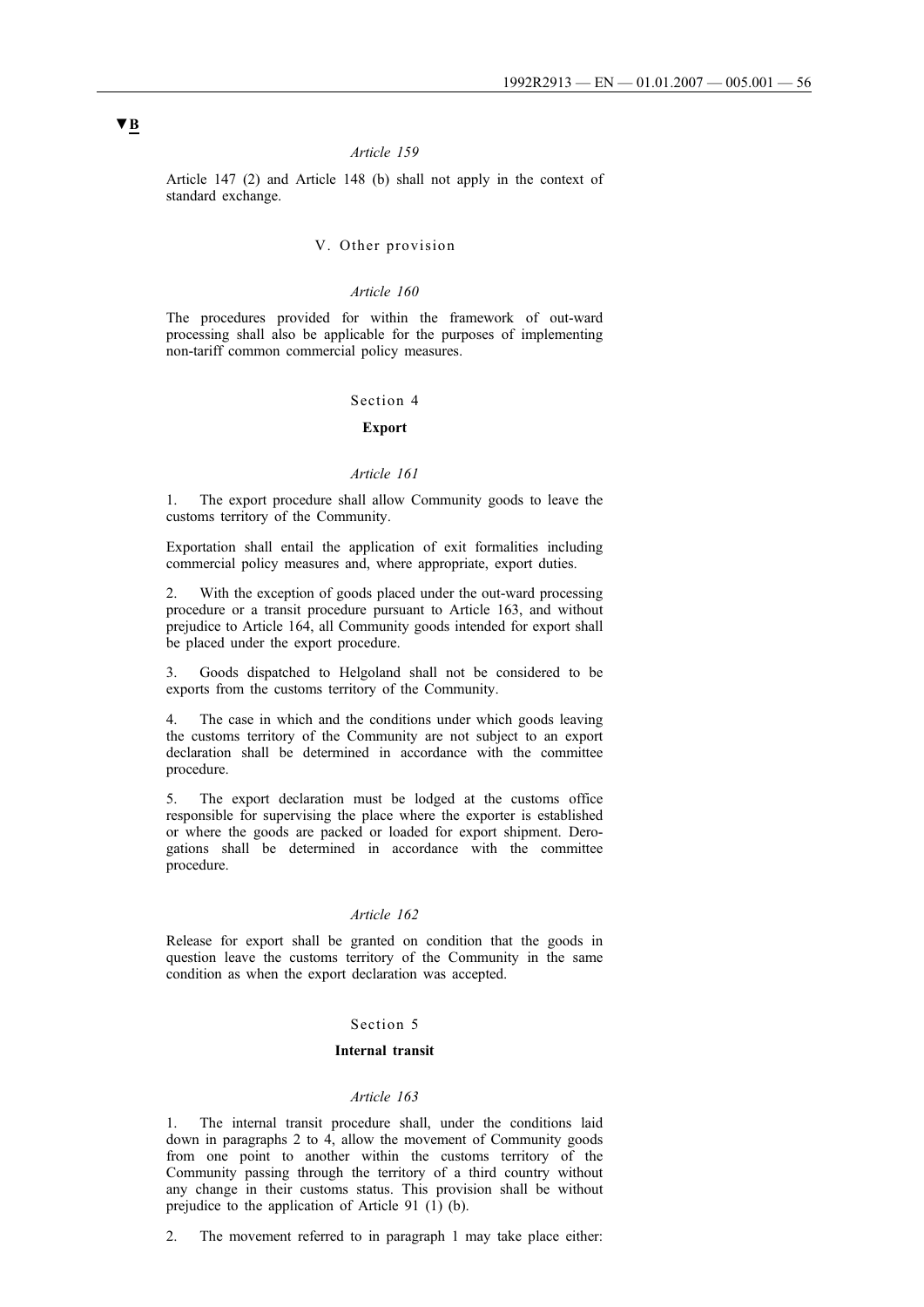- (a) under the internal Community transit procedure, provided that such a possibility is provided for in an international agreement;
- (b) under cover of a TIR carnet (TIR Convention);
- (c) under cover of an ATA carnet **►M1** \_\_\_\_\_\_\_\_\_\_ ◄ used as a transit document;
- (d) under cover of a Rhine Manifest (Article 9 of the Revised Convention for the Navigation of the Rhine);
- (e) under cover of form 302 as provided for in the agreement between the States party to the North Atlantic Treaty on the status of their forces, signed in London on 19 June 1951, or
- (f) by post (including parcel post).

3. In the case referred to in paragraph 2 (a), Articles 92, 94, 95, 96 and 97 shall apply *mutatis mutandis*.

4. In the cases referred to in paragraph 2 (b) to (f) goods shall keep their customs status only if that status is established under the conditions and in the form prescribed by the provisions adopted in accordance with the committee procedure.

#### *Article 164*

The conditions under which Community goods may move, without being subject to a customs procedure, from one point to another within the customs territory of the Community and temporarily out of that territory without alteration of their customs status shall be determined in accordance with the committee procedure.

#### *Article 165*

The internal Community transit procedure shall also apply where a Community provision makes express provision for its application.

## CHAPTER 3

## **OTHER TYPES OF CUSTOMS-APPROVED TREATMENT OR USE**

#### Section 1

## **Free zones and free warehouses**

## A. **General**

#### *Article 166*

Free zones and free warehouses shall be parts of the customs territory of the Community or premises situated in that territory and separated from the rest of it in which:

- (a) Community goods are considered, for the purpose of import duties and commercial policy import measures, as not being on Community customs territory, provided they are not released for free circulation or placed under another customs procedure or used or consumed under conditions other than those provided for in customs regulations;
- (b) Community goods for which such provision is made under Community legislation governing specific fields qualify, by virtue of being placed in a free zone or free warehouse, for measures normally attaching to the export of goods.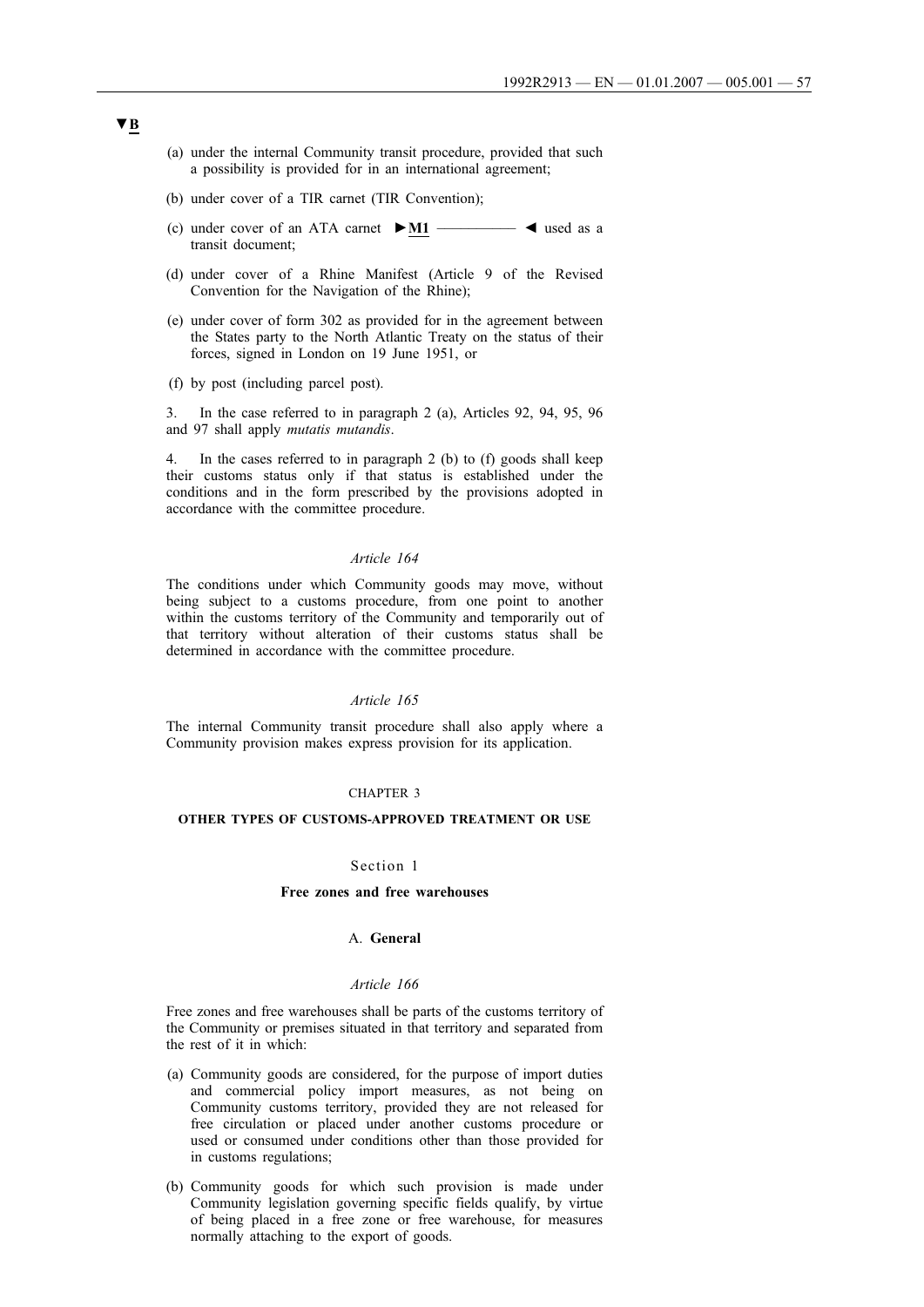Member States may designate parts of the customs territory of the Community as free zones or authorize the establishment of free warehouses.

Member States shall determine the area covered by each zone. Premises which are to be designated as free warehouses must be approved by Member States.

#### **▼M3**

Free zones with the exception of those designated in accordance with Article 168a, shall be enclosed. The Member States shall define the entry and exit points of each free zone or free warehouse.

# **▼B**

4. The construction of any building in a free zone shall require the prior approval of the customs authorities.

## *Article 168*

## **▼M3**

1. The perimeter and the entry and exit points of free zones, except the free zones designated in accordance with Article 168a, and of free warehouses shall be subject to supervision by the customs authorities.

# **▼B**

2. Persons and means of transport entering or leaving a free zone or free warehouse may be subjected to a customs check.

3. Access to a free zone or free warehouse may be denied to persons who do not provide every guarantee necessary for compliance with the rules provided for in this Code.

The customs authorities may check goods entering, leaving or remaining in a free zone or free warehouse. To enable such checks to be carried out, a copy of the transport document, which shall accompany goods entering or leaving, shall be handed to, or kept at the disposal of, the customs authority by any person designated for this purpose by such authorities. Where such checks are required, the goods shall be made available to the customs authorities.

# **▼M3**

### *Article 168a*

1. The customs authorities may designate free zones in which customs checks and formalities shall be carried out and the provisions concerning customs debt applied in accordance with the requirements of the customs warehousing procedure.

Articles 170, 176 and 180 shall not apply to the free zones thus designated.

2. References to free zones in Articles 37, 38 and 205 shall not apply to free zones referred to in paragraph 1.

# **▼B**

## B. **Placing of goods in free zones or free warehouses**

### *Article 169*

Both Community and non-Community goods may be placed in a free zone or free warehouse.

However, the customs authorities may require that goods which present a danger or are likely to spoil other goods or which, for other reasons, require special facilities be placed in premises specially equipped to receive them.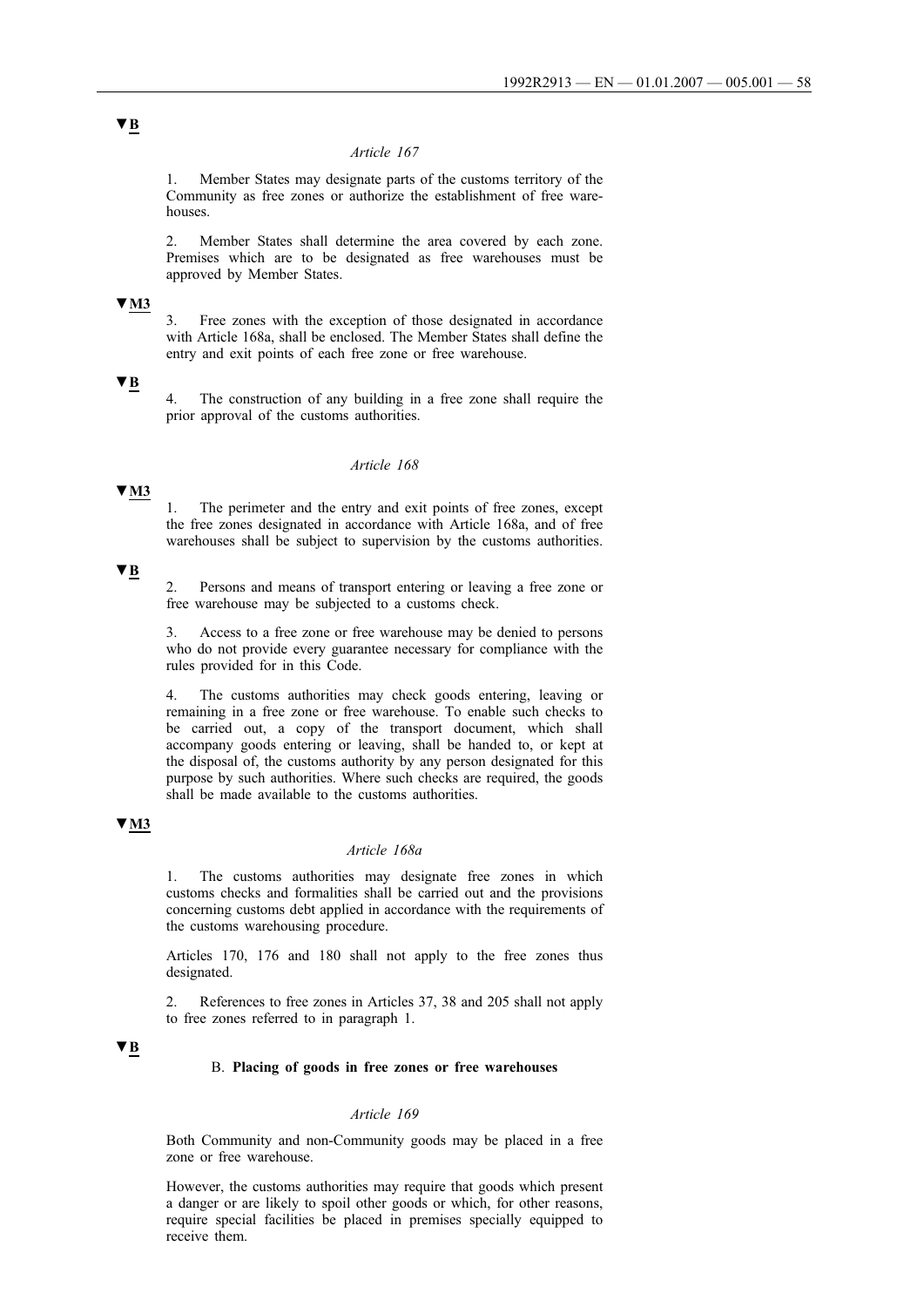1. Without prejudice to Article 168 (4), goods entering a free zone or free warehouse need not be presented to the customs authorities, nor need a customs declaration be lodged.

# **▼M4**

- 2. Goods shall be presented to the customs authorities and undergo the prescribed customs formalities where:
- (a) they have been placed under a customs procedure which is discharged when they enter a free zone or free warehouse; however, where the customs procedure in question permits exemption from the obligation to present goods, such presentation shall not be required;
- (b) they have been placed in a free zone or free warehouse on the basis of a decision to grant repayment or remission of import duties;
- (c) they qualify for the measures referred to in Article 166(b);
- (d) they enter a free zone or free warehouse directly from outside the customs territory of the Community.

## **▼B**

3. Customs authorities may require goods subject to export duties or to other export provisions to be notified to the customs department.

4. At the request of the party concerned, the customs authorities shall certify the Community or non-Community status of goods placed in a free zone or free warehouse.

#### C. **Operation of free zones and free warehouses**

#### *Article 171*

1. There shall be no limit to the length of time goods may remain in free zones or free warehouses.

2. For certain goods referred to in Article 166 (b) which are covered by the common agricultural policy, specific time limits may be imposed in accordance with the committee procedure.

## *Article 172*

1. Any industrial, commercial or service activity shall, under the conditions laid down in this Code, be authorized in a free zone or free warehouse. The carrying on of such activities shall be notified in advance to the customs authorities.

2. The customs authorities may impose certain prohibitions or restrictions on the activities referred to in paragraph 1, having regard to the nature of the goods concerned or the requirements of customs supervision.

3. The customs authorities may prohibit persons who do not provide the necessary guarantees of compliance with the provisions laid down in this Code from carrying on an activity in a free zone or free warehouse.

#### *Article 173*

Non-Community goods placed in a free zone or free warehouse may, while they remain in a free zone or free warehouse:

- (a) be released for free circulation under the conditions laid down by that procedure and by Article 178;
- (b) undergo the usual forms of handling referred to in Article 109 (1) without authorization;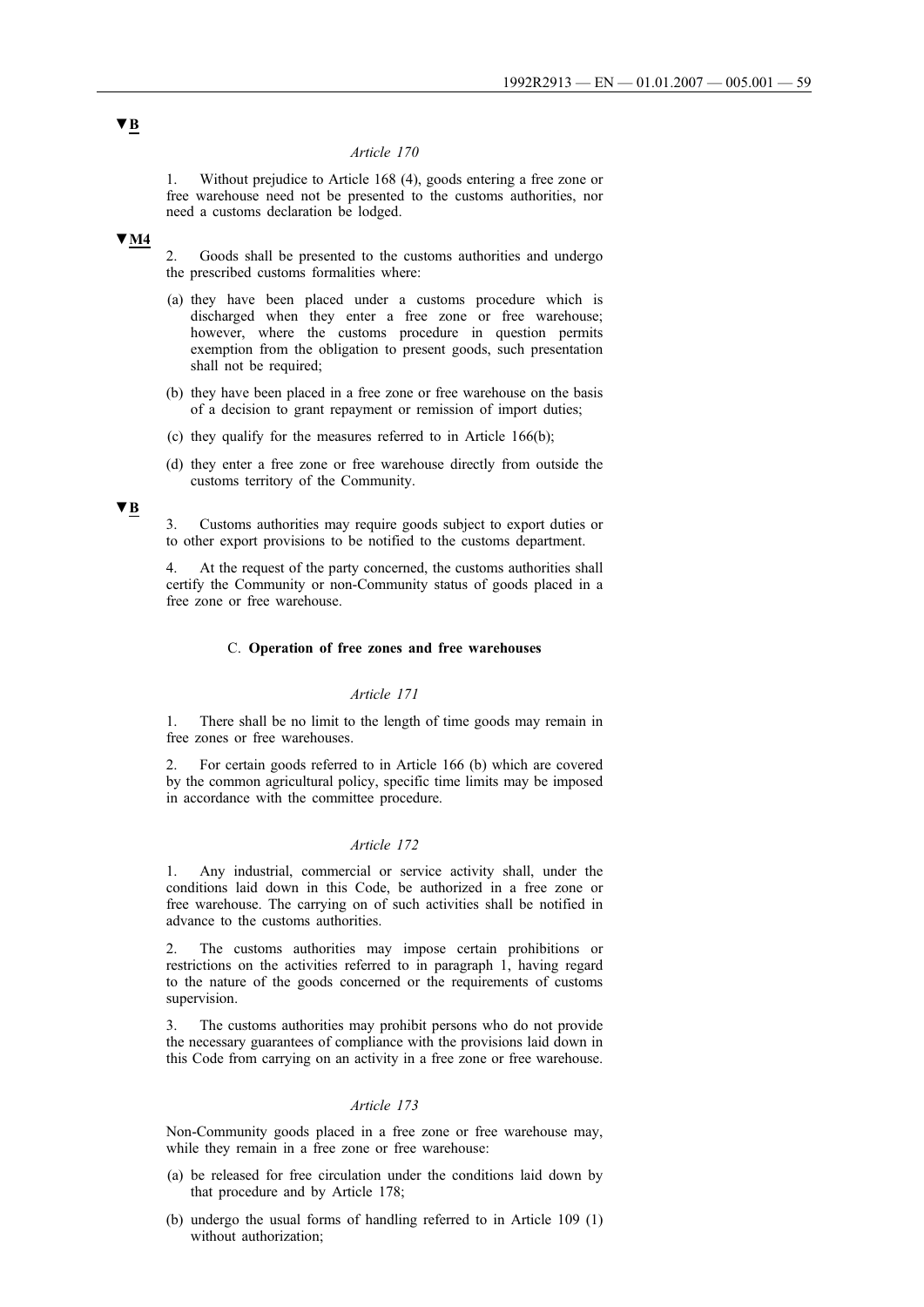(c) be placed under the inward processing procedure under the conditions laid down by that procedure.

However, processing operations within the territory of the old free port of Hamburg, in the free zones of the Canary Islands, Azores, Madeira and overseas departments shall not be subject to economic conditions.

However, with regard to the old free port of Hamburg, if conditions of competition in a specific economic sector in the Community are affected as a result of this derogation, the Council, acting by a qualified majority on a proposal from the Commission, shall decide that economic conditions shall apply to the corresponding economic activity within the territory of the old free port of Hamburg;

- (d) be placed under the procedure for processing under customs control under the conditions laid down by that procedure;
- (e) be placed under the temporary importation procedure under the conditions laid down by that procedure;
- (f) be abandoned in accordance with Article 182;
- (g) be destroyed, provided that the person concerned supplies the customs authorities with all the information they judge necessary.

Where goods are placed under one of the procedures referred to in (c), (d) or (e), the Member States may, in so far as is necessary to take account of the operating and customs supervision conditions of the free zones or free warehouses, adapt the control arrangements laid down.

## *Article 174*

The Community goods referred to in Article 166 (b) which are covered by the common agricultural policy shall under-go only the forms of handling expressly prescribed for such goods in conformity with Article 109 (2). Such handling may be undertaken without authorization.

## *Article 175*

1. Where Articles 173 and 174 are not applied, non-Community goods and the Community goods referred to in Article 166 (b) shall not be consumed or used in free zones or in free warehouses.

2. Without prejudice to the provisions applicable to supplies or stores, where the procedure concerned so provides, paragraph 1 shall not preclude the use or consumption of goods the release for free circulation or temporary importation of which would not entail application of import duties or measures under the common agricultural policy or commercial policy. In that event, no declaration of release for free circulation or temporary importation shall be required.

Such declaration shall, however, be required if such goods are to be charged against a quota or a ceiling.

## *Article 176*

All persons carrying on an activity involving the storage, working or processing, or sale or purchase, of goods in a free zone or free warehouse shall keep stock records in a form approved by the customs authorities. Goods shall be entered in the stock records as soon as they are brought into the premises of such person. The stock records must enable the customs authorities to identify the goods, and must record their movements.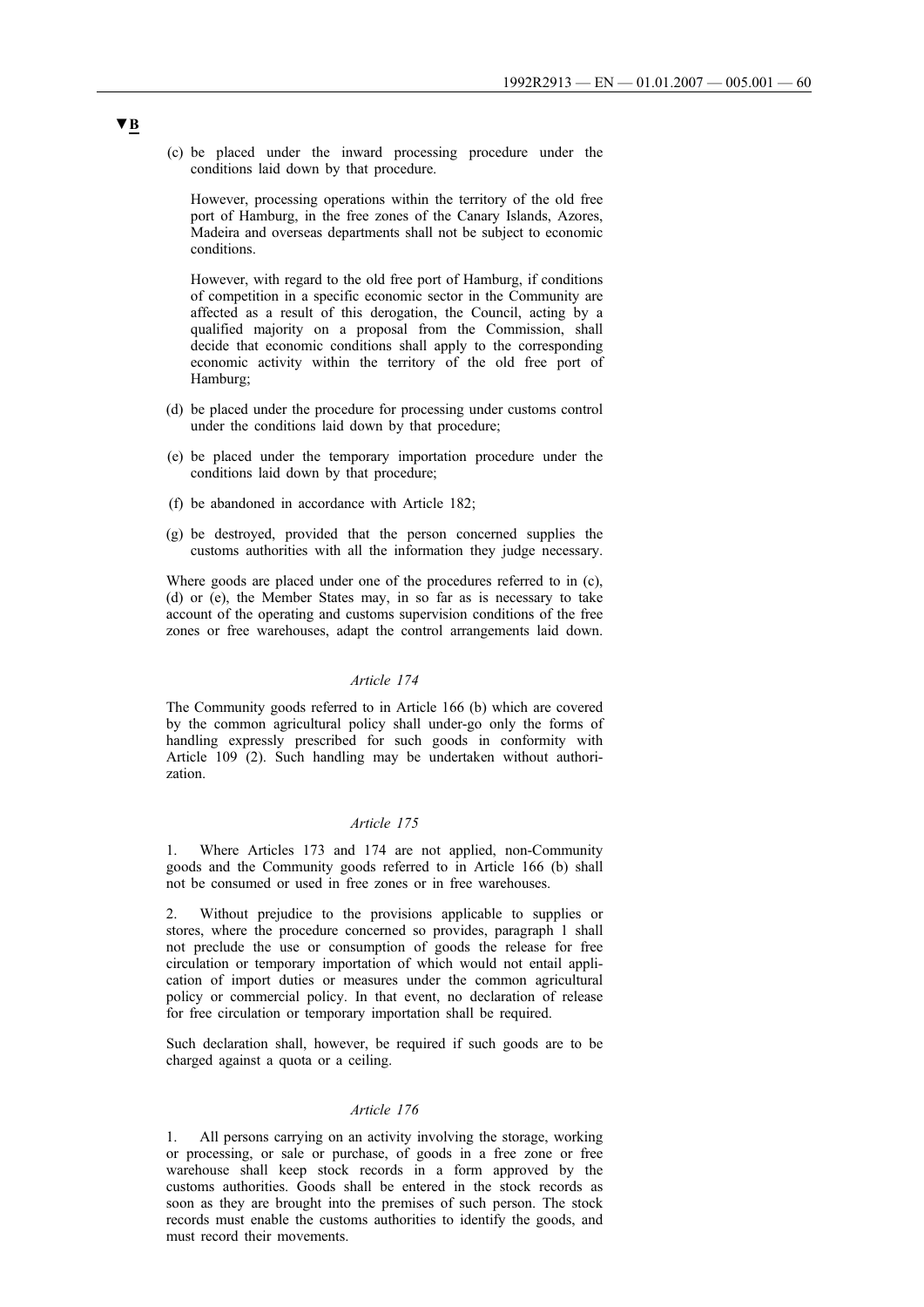2. Where goods are transhipped within a free zone, the records relating to the operation shall be kept at the disposal of the customs authorities. The short-term storage of goods in connection with such transhipment shall be considered to be an integral part of the operation.

For goods brought into a free zone directly from outside the customs territory of the Community or out of a free zone directly leaving the customs territory of the Community, a summary declaration shall be lodged in accordance with Articles 36a to 36c or 182a to 182d, as appropriate.

**▼B**

### D. **Removal of goods from free zones or free warehouses**

# *Article 177*

Without prejudice to special provisions adopted under customs legislation governing specific fields, goods leaving a free zone or free warehouse may be:

— exported or re-exported from the customs territory of the Community, or

— brought into another part of the customs territory of the Community.

The provisions of Title III, with the exception of Articles 48 to 53 where Community goods are concerned, shall apply to goods brought into other parts of that territory except in the case of goods which leave that zone by sea or air without being placed under a transit or other customs procedure.

## *Article 178*

1. Where a customs debt is incurred in respect of non-Community goods and the customs value of such goods is based on a price actually paid or payable which includes the cost of warehousing or of preserving goods while they remain in the free zone or free warehouse, such costs shall not be included in the customs value if they are shown separately from the price actually paid or payable for the goods.

2. Where the said goods have undergone, in a free zone or free warehouse, one of the usual forms of handling within the meaning of Article 109 (1), the nature of the goods, the customs value and the quantity to be taken into consideration in determining the amount of import duties shall, at the request of the declarant and provided that such handling was covered by an authorization granted in accordance with paragraph 3 of that Article, be those which would be taken into account in respect of those goods, at the time referred to in Article 214, had they not undergone such handling. Derogations from this provision may, however, be determined in accordance with the committee procedure.

## *Article 179*

1. Community goods referred to in Article 166 (b) which are covered by the common agricultural policy and are placed in a free zone or free warehouse shall be assigned a treatment or use provided for by the rules under which they are eligible, by virtue of their being placed in a free zone or free warehouse, for measures normally attaching to the export of such goods.

2. Should such goods be returned to another part of the customs territory of the Community, or if no application for their assignment to a treatment or use referred to in paragraph 1 has been made by the expiry of the period prescribed pursuant to Article 171 (2), the customs authorities shall take the measures laid down by the relevant legislation

# **▼M4**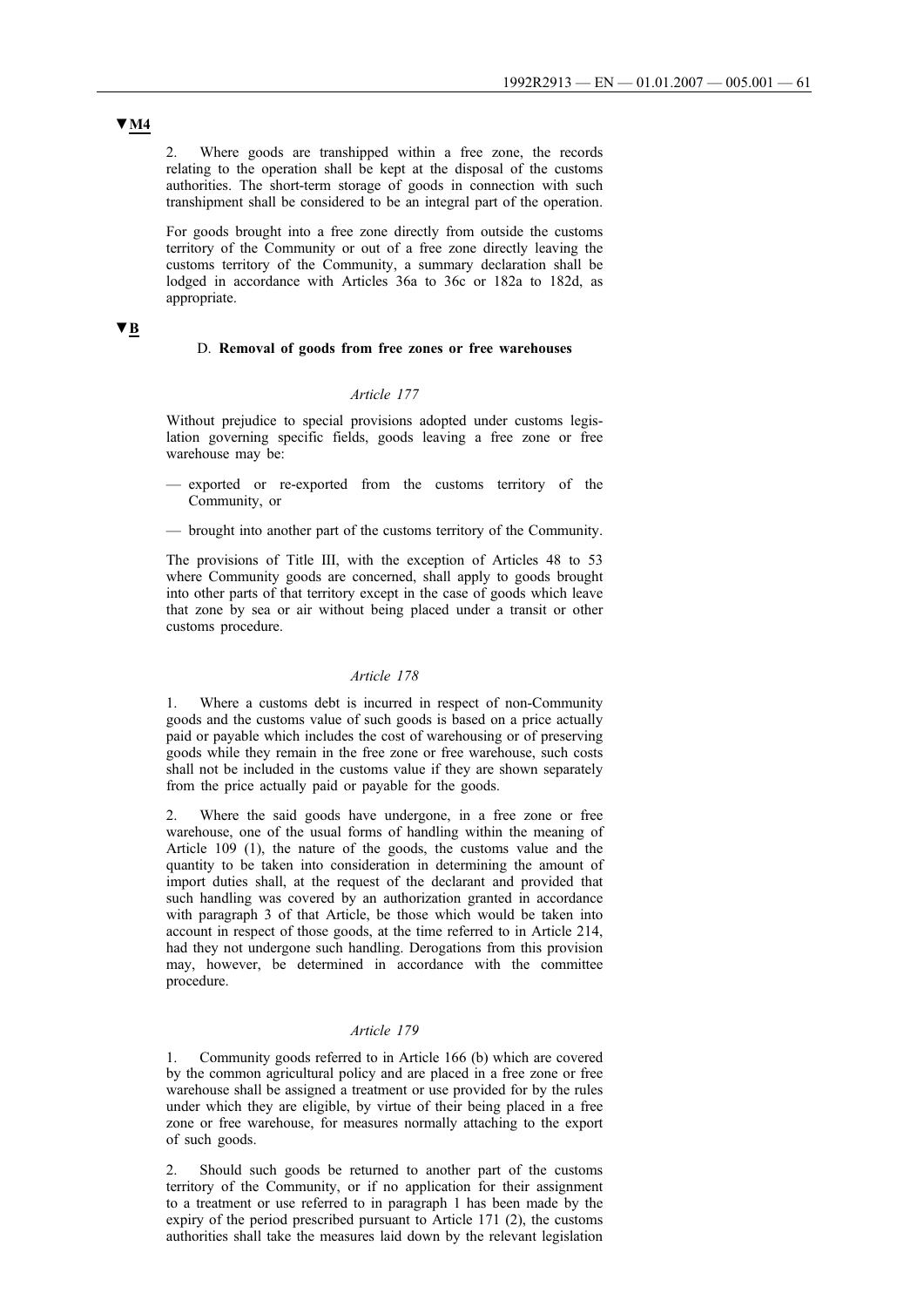governing specific fields relating to failure to comply with the specified treatment or use.

## *Article 180*

1. Where goods are brought into or returned to another part of the customs territory of the Community or placed under a customs procedure, the certificate referred to in Article 170 (4) may be used as proof of the Community or non-Community status of such goods.

2. Where it is not proved by the certificate or other means that the goods have Community or non-Community status, the goods shall be considered to be:

- Community goods, for the purposes of applying export duties and export licences or export measures laid down under the commercial policy;
- non-Community goods in all other cases.

# **▼M4**

# *Article 181*

The customs authorities shall satisfy themselves that the rules governing exportation, outward processing, re-exportation, suspensive procedures or the internal transit procedure, as well as the provisions of Title V, are respected where goods are to leave the customs territory of the Community from a free zone or free warehouse.

## **▼B**

## Section 2

## **Re-exportation, destruction and abandonment**

#### *Article 182*

- 1. Non-Community goods may be:
- re-exported from the customs territory of the Community;
- destroyed;
- abandoned to the exchequer where national legislation makes provision to that effect.

2. Re-exportation shall, where appropriate, involve application of the formalities laid down for goods leaving, including commercial policy measures.

Cases in which non-Community goods may be placed under a suspensive arrangement with a view to non-application of commercial policy measures on exportation may be determined in accordance with the committee procedure.

3. **►M1** Save in cases determined in accordance with the committee procedure, **►M4** \_\_\_\_\_\_\_\_\_\_ ◄ destruction shall be the subject of prior notification of the customs authorities. ◄ The customs authorities shall prohibit re-exportation should the formalities or measures referred to in the first subparagraph of paragraph 2 so provide. Where goods are placed under an economic customs procedure when on Community customs territory are intended for re-exportation, a customs declaration within the meaning of Articles 59 to 78 shall be lodged. In such cases, Article 161 (4) and (5) shall apply.

Abandonment shall be put into effect in accordance with national provisions.

4. Destruction or abandonment shall not entail any expense for the exchequer.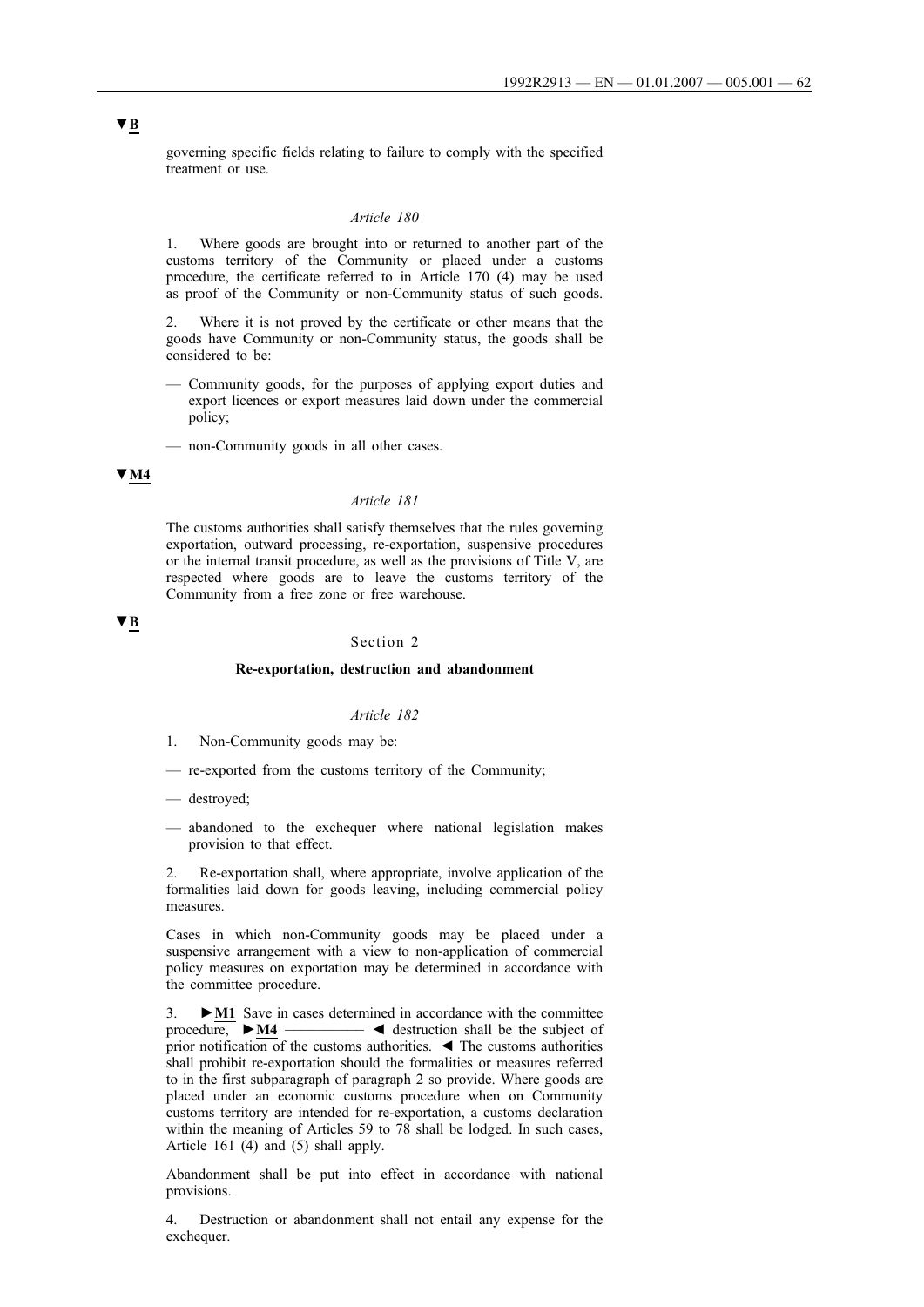5. Any waste or scrap resulting from destruction shall be assigned a customs-approved treatment or use prescribed for non-Community goods.

It shall remain under customs supervision until the time laid down in Article 37 (2).

### TITLE V

## **GOODS LEAVING THE CUSTOMS TERRITORY OF THE COMMUNITY**

# **▼M4**

## *Article 182a*

1. Goods leaving the customs territory of the Community, with the exception of goods carried on means of transport only passing through the territorial waters or the airspace of the customs territory without a stop within this territory, shall be covered either by a customs declaration or, where a customs declaration is not required, a summary declaration.

- 2. The committee procedure shall be used to establish:
- the time limit by which the customs declaration or a summary declaration is to be lodged at the customs office of export before the goods are brought out of the customs territory of the Community,
- the rules for exceptions from and variations to the time limit referred to above,
- the conditions under which the requirement for a summary declaration may be waived or adapted, and
- the cases in which and the conditions under which goods leaving the customs territory of the Community are not subject to either a customs declaration or a summary declaration,

in accordance with the specific circumstances and for particular types of goods traffic, modes of transport and economic operators and where international agreements provide for special security arrangements.

## *Article 182b*

1. Where goods leaving the customs territory of the Community are assigned to a customs approved treatment or use for the purpose of which a customs declaration is required under the customs rules, this customs declaration shall be lodged at the customs office of export before the goods are to be brought out of the customs territory of the Community.

2. Where the customs office of export is different from the customs office of exit, the customs office of export shall immediately communicate or make available electronically the necessary particulars to the customs office of exit.

3. The customs declaration shall contain at least the particulars necessary for the summary declaration referred to in Article 182d(1).

Where the customs declaration is made other than by use of a data processing technique, the customs authorities shall apply the same level of risk management to the data as that applied to customs declarations made using a data processing technique.

#### *Article 182c*

1. Where goods leaving the customs territory of the Community are not assigned to a customs approved treatment or use for which a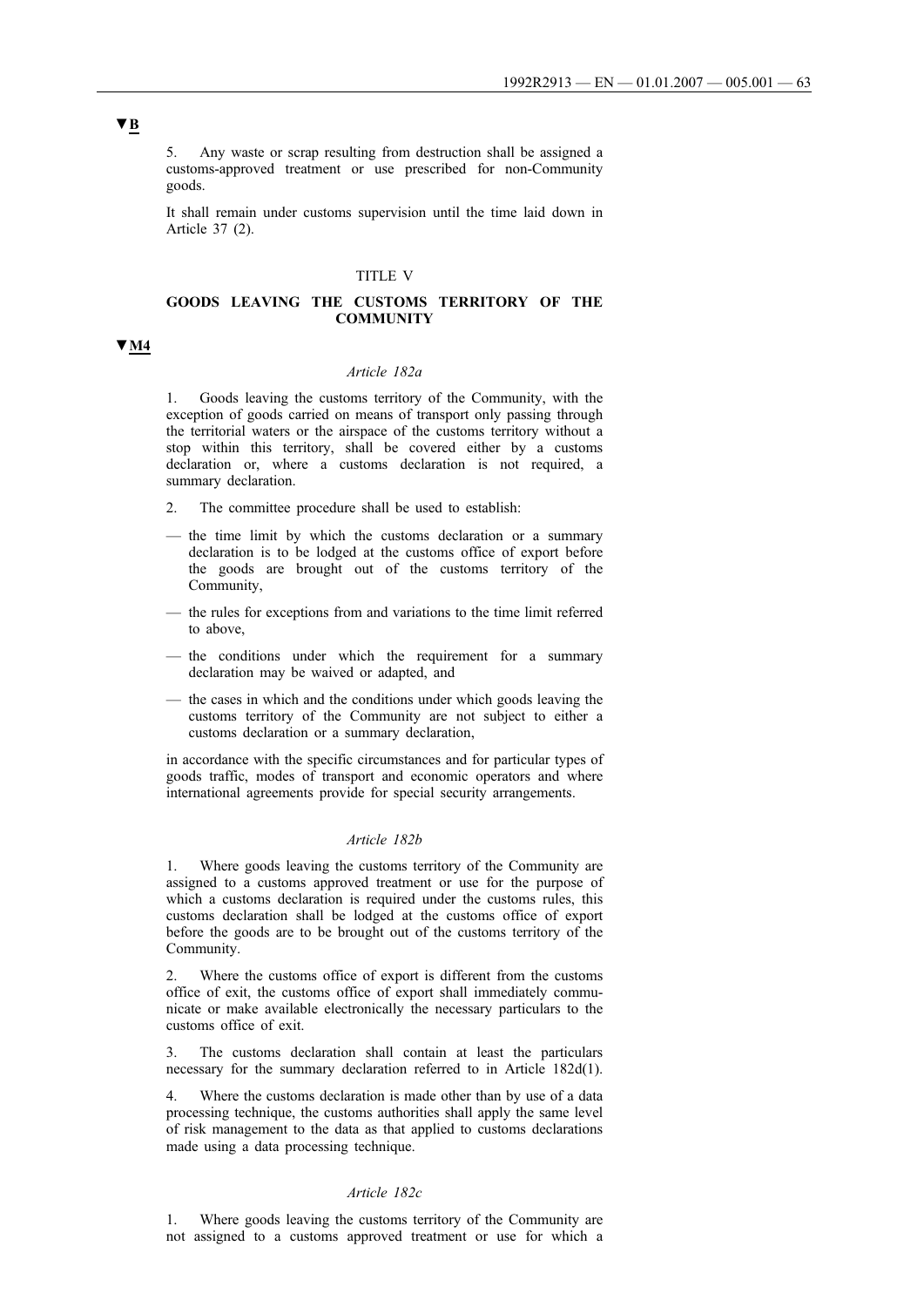customs declaration is required, a summary declaration shall be lodged at the customs office of exit before the goods are to be brought out of the customs territory of the Community.

2. Customs authorities may allow the summary declaration to be lodged at another customs office, provided that this office immediately communicates or makes available electronically the necessary particulars to the customs office of exit.

3. Customs authorities may accept, instead of the lodging of a summary declaration, the lodging of a notification and access to the summary declaration data in the economic operator's computer system.

# *Article 182d*

1. The committee procedure shall be used to establish a common data set and format for the summary declaration, containing the particulars necessary for risk analysis and the proper application of customs controls, primarily for security and safety purposes, using, where appropriate, international standards and commercial practices.

2. The summary declaration shall be made using a data processing technique. Commercial, port or transport information may be used, provided that it contains the necessary particulars.

Customs authorities may accept paper-based summary declarations in exceptional circumstances, provided that they apply the same level of risk management as that applied to summary declarations made using a data processing technique.

- 3. The summary declaration shall be lodged by:
- (a) the person who brings the goods, or who assumes responsibility for the carriage of the goods, out of the customs territory of the Community; or
- (b) any person who is able to present the goods in question or to have them presented to the competent customs authority; or
- (c) a representative of one of the persons referred to in points (a) or (b).

4. The person referred to in paragraph 3 shall, at his request, be authorised to amend one or more particulars of the summary declaration after it has been lodged. However, no amendment shall be possible after the customs authorities:

- (a) have informed the person who lodged the summary declaration that they intend to examine the goods; or
- (b) have established that the particulars in questions are incorrect; or
- (c) have allowed the removal of the goods.

# **▼B**

# *Article 183*

Goods leaving the customs territory of the Community shall be subject to customs supervision. They may be the subject of checks by the customs authorities in accordance with the provisions in force. They shall leave the said territory using, where appropriate, the route determined by the customs authorities and in accordance with the procedures laid down by those authorities.

# **▼M4**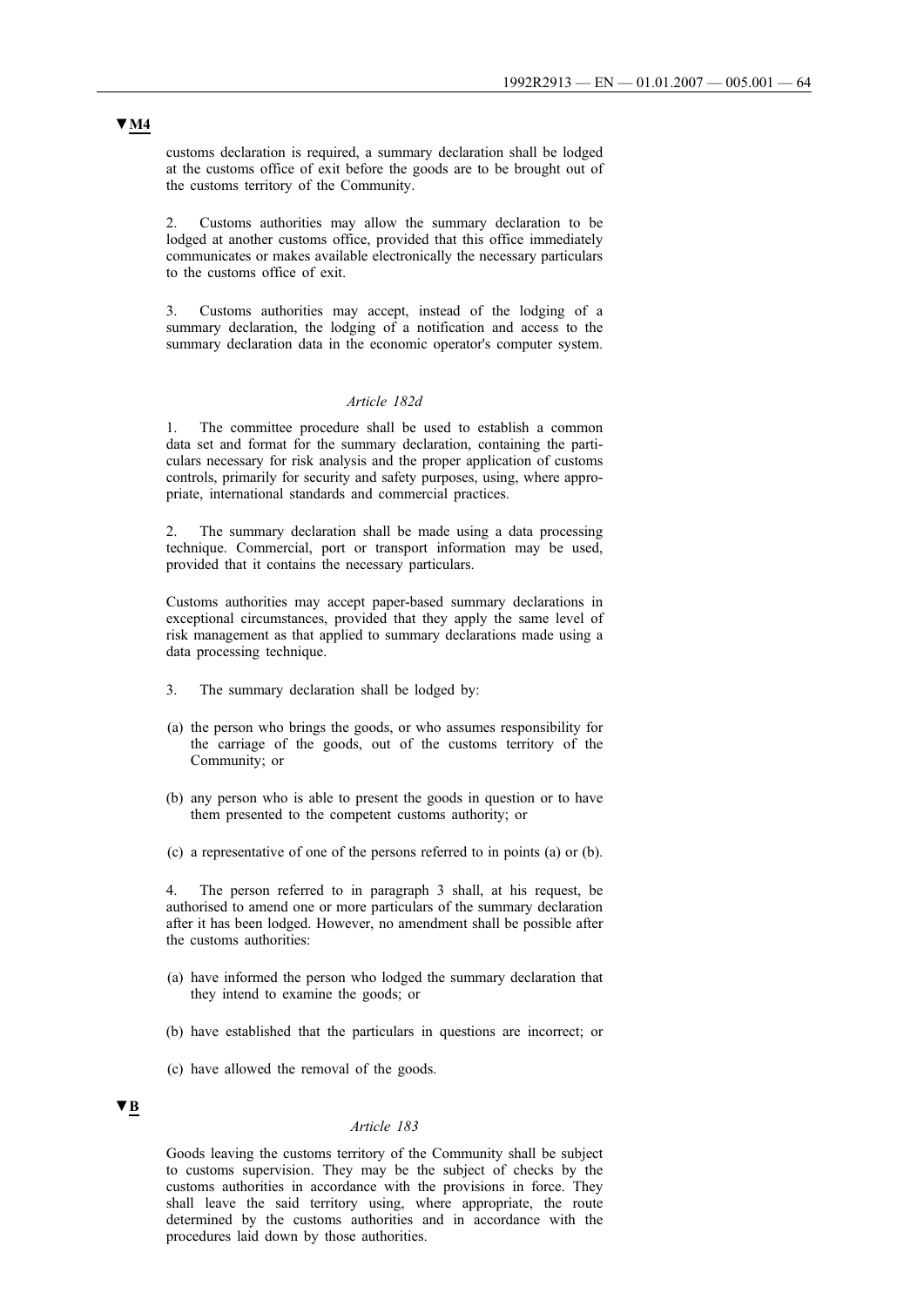## TITLE VI

## **PRIVILEGED OPERATIONS**

#### CHAPTER 1

### **RELIEFS FROM CUSTOMS DUTY**

## *Article 184*

The Council shall, acting by a qualified majority on a proposal from the Commission, determine the cases in which, on account of special circumstances, relief from import duties or export duties shall be granted where goods are released for free circulation or exported.

### CHAPTER 2

# **RETURNED GOODS**

### *Article 185*

1. Community goods which, having been exported from the customs territory of the Community, are returned to that territory and released for free circulation within a period of three years shall, at the request of the person concerned, be granted relief from import duties.

#### However:

- the three-year period may be exceeded in order to take account of special circumstances;
- where, prior to their exportation from the customs territory of the Community, the returned goods had been released for free circulation at reduced or zero import duty because of their use for a particular purpose exemption from duty under paragraph 1 shall be granted only if they are to be re-imported for the same purpose.

Where the purpose for which the goods in question are to be imported is no longer the same, the amount of import duties chargeable upon them shall be reduced by any amount levied on the goods when they were first released for free circulation. Should the latter amount exceed that levied on the entry for free circulation of returned goods, no refund shall be granted.

2. The relief from import duties provided for in paragraph 1 shall not be granted in the case of:

- (a) goods exported from the customs territory of the Community under the outward processing procedure unless those goods remain in the state in which they were exported;
- (b) goods which have been the subject of a Community measure involving their exportation to third countries. The circumstances in which and the conditions under which this requirement may be waived shall be determined in accordance with the procedure of the committee.

#### *Article 186*

The relief from import duties provided for in Article 185 shall be granted only if goods are reimported in the state in which they were exported. The circumstances in which and the conditions under which this requirement may be waived shall be determined in accordance with the procedure of the committee.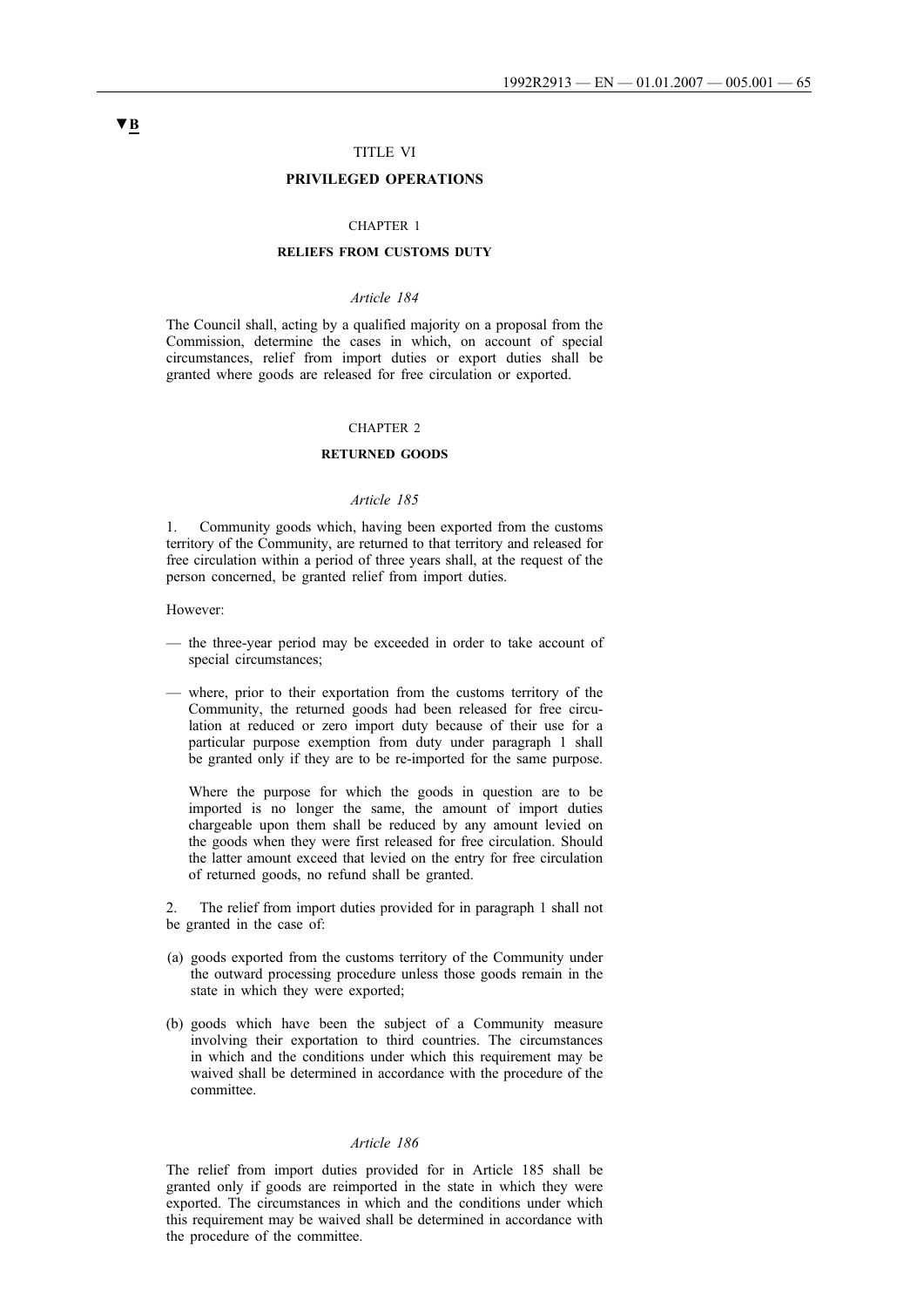Articles 185 and 186 shall apply *mutatis mutandis* to compensating products originally exported or re-exported subsequent to an inward processing procedure.

The amount of import duty legally owed shall be determined on the basis of the rules applicable under the inward processing procedure, the date of re-export being regarded as the date of release for free circulation.

### CHAPTER 3

# **PRODUCTS OF SEA-FISHING AND OTHER PRODUCTS TAKEN FROM THE SEA**

#### *Article 188*

Without prejudice to Article 23 (1) (f), the following shall be exempt from import duties when they are released for free circulation:

- (a) products of sea-fishing and other products taken from the territorial sea of a third country by vessels registered or recorded in a Member State and flying the flag of that state;
- (b) products obtained from products referred to in (a) on board factoryships fulfilling the conditions laid down in that subparagraph.

## TITLE VII

## **CUSTOMS DEBT**

## CHAPTER 1

## **SECURITY TO COVER CUSTOMS DEBT**

#### *Article 189*

1. Where, in accordance with customs rules, the customs authorities require security to be provided in order to ensure payment of a customs debt, such security shall be provided by the person who is liable or who may become liable for that debt.

The customs authorities shall require only one security to be provided in respect of one customs debt.

Where security is provided under a customs procedure which may be used for specific goods in several Member States, that security shall, as laid down in the provisions adopted under the committee procedure, be valid in the Member States concerned.

3. The customs authorities may authorize the security to be provided by a person other than the person from whom it is required.

4. Where the person who has incurred or who may incur a customs debt is a public authority, no security shall be required.

5. The customs authorities may waive the requirement for provision of security where the amount to be secured does not exceed ECU 500.

#### *Article 190*

1. Where customs legislation provides that the provision of security is optional, such security shall be required at the discretion of the customs authorities in so far as they consider that a customs debt which has been or may be incurred is not certain to be paid within the prescribed period.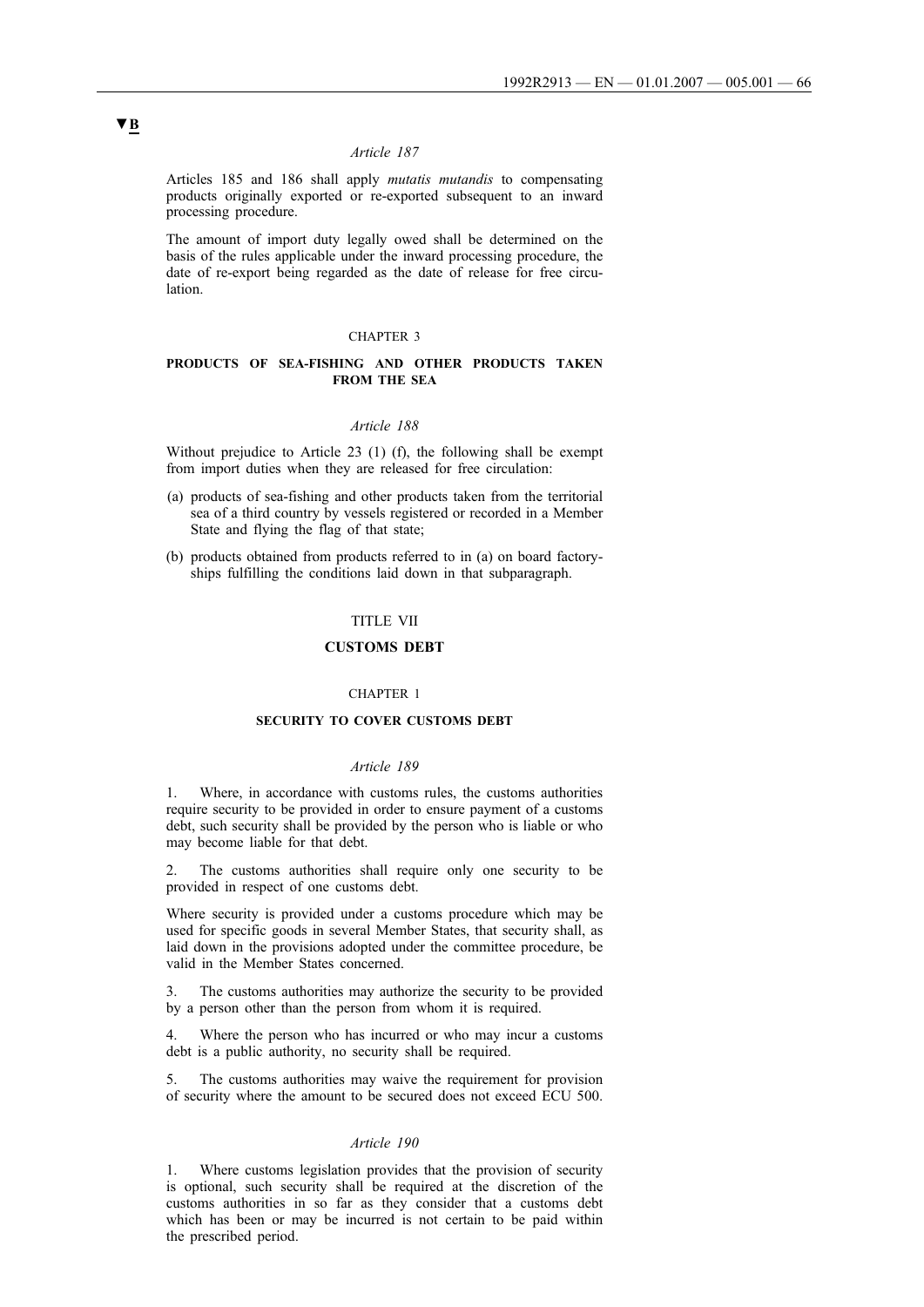Where the security referred to in the preceding subparagraph is not required, the customs authorities may nevertheless require from the person referred to in Article 189 (1) an undertaking to comply with the obligations which that person is legally obliged to fulfil.

2. The security referred to in the first subparagraph of paragraph 1 shall be required:

- at the time of application of the rules requiring such security to be provided, or
- at any subsequent time when the customs authorities find that the customs debt which has been or may be incurred is not certain to be paid within the prescribed period.

## *Article 191*

At the request of the person referred to in Article 189 (1) or (3), the customs authorities shall allow comprehensive security to be provided to cover two or more operations in respect of which a customs debt has been or may be incurred.

## *Article 192*

#### **▼M2**

1. Where customs legislation makes it compulsory for security to be provided, and subject to the specific provisions laid down for transit in accordance with the committee procedure, the customs authorities shall fix the amount of such security at a level equal to:

## **▼B**

- the precise amount of the customs debt or debts in question where that amount can be established with certainty at the time when the security is required,
- in other cases the maximum amount, as estimated by the customs authorities, of the customs debt or debts which have been or may be incurred.

Where comprehensive security is provided for customs debts which vary in amount over time, the amount of such security shall be set at a level enabling the customs debts in question to be covered at all times.

2. Where customs legislation provides that the provision of security is optional and the customs authorities require security to be provided, the amount of the security shall be fixed by those authorities so as not to exceed the level provided for in paragraph 1.

3. The circumstances in which and the conditions under which a flatrate security may be provided shall be determined in accordance with the procedure of the committee.

## *Article 193*

Security may be provided by either:

- a cash deposit, or
- a guarantor.

## *Article 194*

1. A cash deposit shall be made in the currency of the Member State in which the security is required.

The following shall be deemed equivalent to a cash deposit: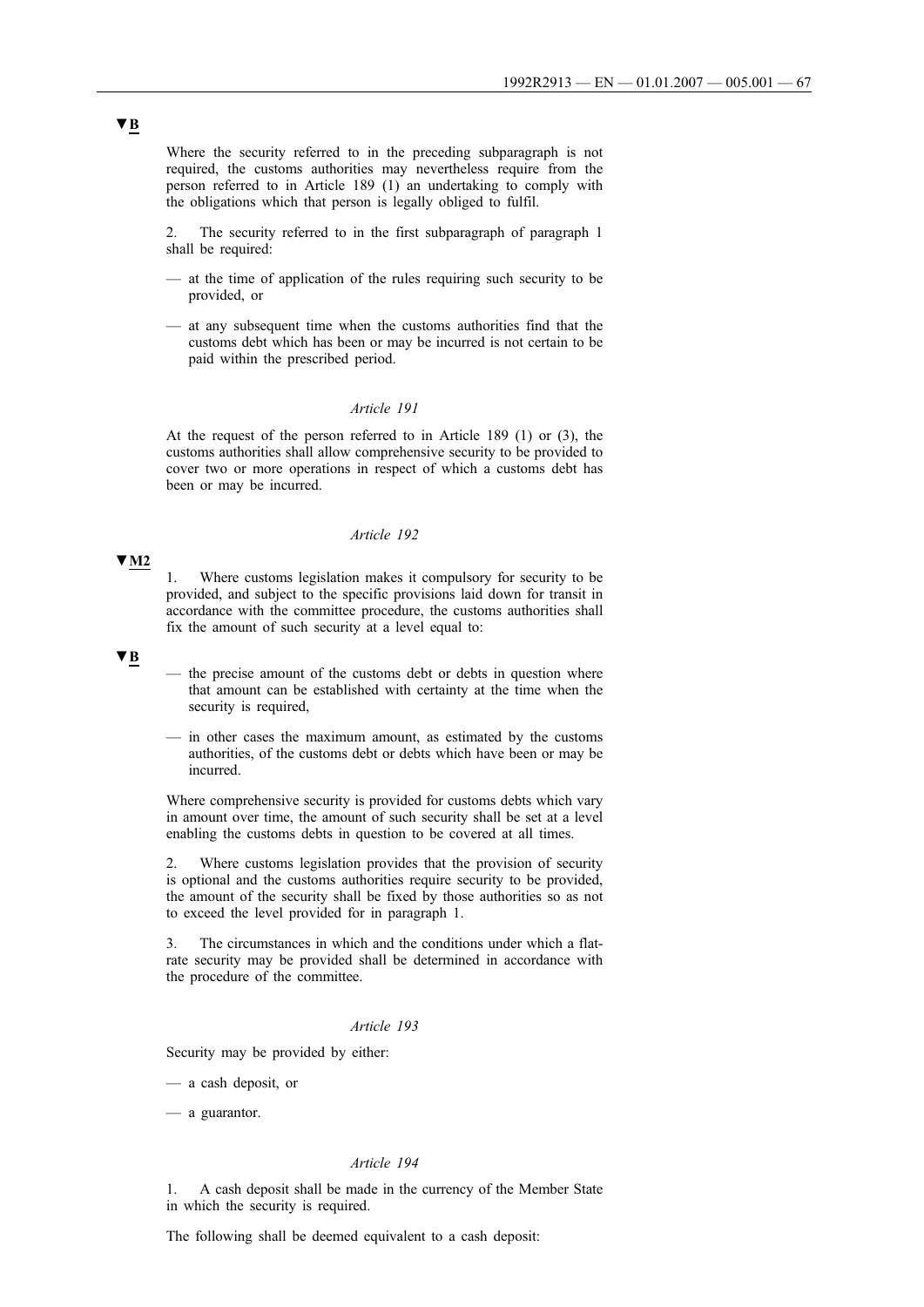- submission of a cheque the payment of which is guaranteed by the institution on which it is drawn in any manner acceptable to the customs authorities,
- submission of any other instrument recognized by those authorities as a means of payment.

2. Security in the form of a cash deposit or payment deemed equivalent to a cash deposit shall be given in accordance with the provisions in force in the Member State in which the security is required.

# *Article 195*

The guarantor shall undertake in writing to pay jointly and severally with the debtor the secured amount of a customs debt which falls to be paid.

The guarantor must be a third person established in the Community and approved by the customs authorities of the Member State.

The customs authorities may refuse to approve the guarantor or type of security proposed where the latter do not appear certain to ensure payment of the customs debt within the prescribed period.

#### *Article 196*

The person required to provide security shall be free to choose between the types of security laid down in Article 193.

However, the customs authorities may refuse to accept the type of security proposed where it is incompatible with the proper functioning of the customs procedure concerned. The same shall apply as regards the security proposed. The customs authorities may require that the type of security chosen be maintained for a specific period.

### *Article 197*

1. Where the rules adopted in accordance with the committee procedure so provide, the customs authorities may accept types of security other than those referred to in Article 193 where they provide equivalent assurance that the customs debt will be paid.

The customs authorities shall refuse the security proposed by the debtor where they do not consider that such security is certain to ensure payment of the customs debt.

2. Subject to the reservation referred to in the second subparagraph of paragraph 1, the customs authorities may accept a cash deposit without the conditions laid down in Article 194 (1) being fulfilled.

## *Article 198*

Where the customs authorities establish that the security provided does not ensure, or is no longer certain or sufficient to ensure, payment of the customs debt within the prescribed period, they shall require the person referred to in Article 189 (1), at his option, to provide additional security or to replace the original security with a new security.

### *Article 199*

1. The security shall not be released until such time as the customs debt in respect of which it was given is extinguished or can no longer arise. Once the customs debt is extinguished or can no longer arise, the security shall be released forthwith.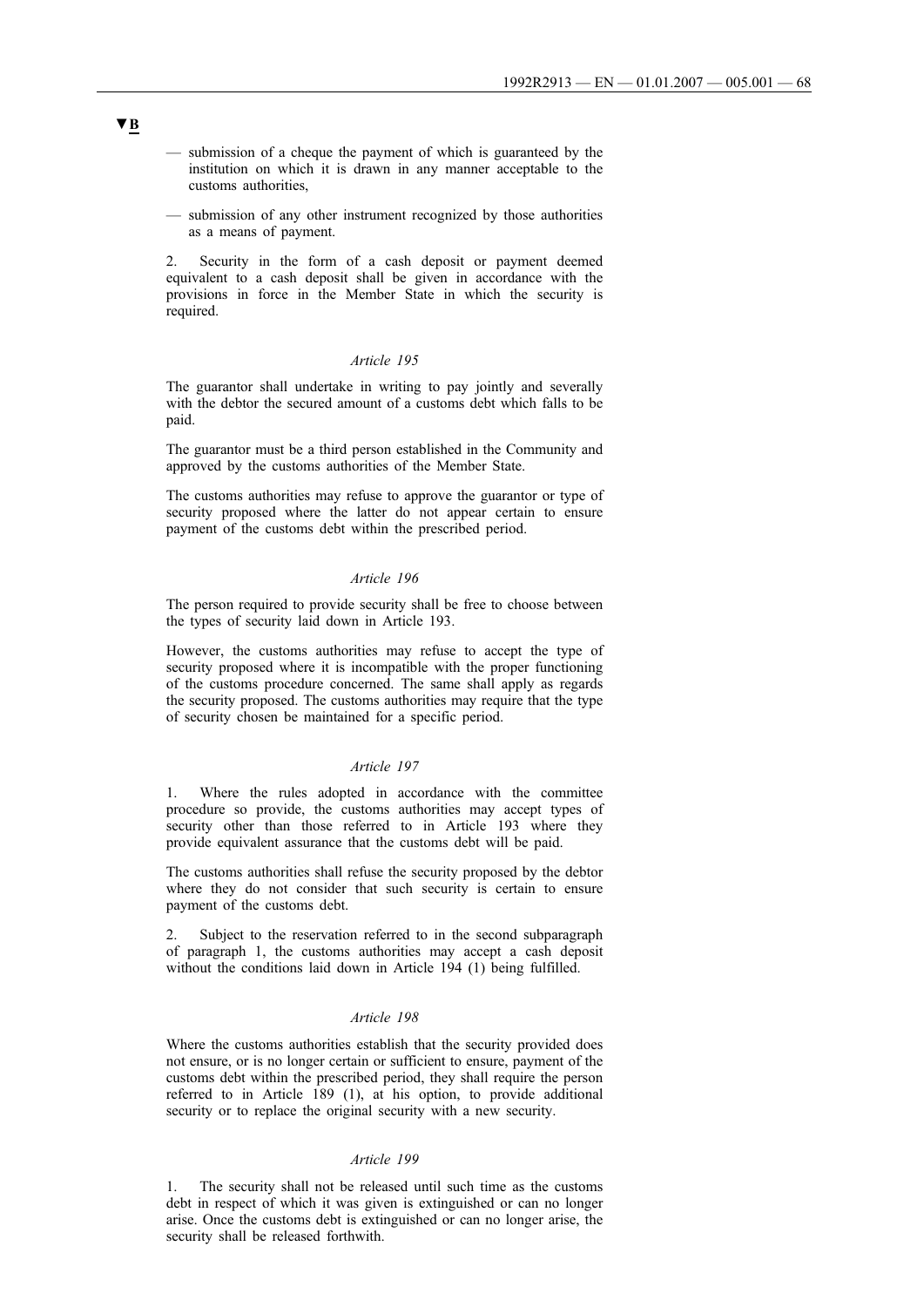2. Once the customs debt has been extinguished in part or may arise only in respect of part of the amount which has been secured, part of the security shall be released accordingly at the request of the person concerned, unless the amount involved does not justify such action.

#### *Article 200*

Provisions derogating from those contained in this chapter shall, where necessary, be adopted in accordance with committee procedure in order to take account of international conventions.

## CHAPTER 2

# **INCURRENCE OF A CUSTOMS DEBT**

# *Article 201*

- 1. A customs debt on importation shall be incurred through:
- (a) the release for free circulation of goods liable to import duties, or
- (b) the placing of such goods under the temporary importation procedure with partial relief from import duties.
- 2. A customs debt shall be incurred at the time of acceptance of the customs declaration in question.

3. The debtor shall be the declarant. In the event of indirect representation, the person on whose behalf the customs declaration is made shall also be a debtor.

Where a customs declaration in respect of one of the procedures referred to in paragraph 1 is drawn up on the basis of information which leads to all or part of the duties legally owed not being collected, the persons who provided the information required to draw up the declaration and who knew, or who ought reasonably to have known that such information was false, may also be considered debtors in accordance with the national provisions in force.

## *Article 202*

- 1. A customs debt on importation shall be incurred through:
- (a) the unlawful introduction into the customs territory of the Community of goods liable to import duties, or
- (b) the unlawful introduction into another part of that territory of such goods located in a free zone or free warehouse.

For the purpose of this Article, unlawful introduction means any introduction in violation of the provisions of Articles 38 to 41 and the second indent of Article 177.

2. The customs debt shall be incurred at the moment when the goods are unlawfully introduced.

- 3. The debtors shall be:
- the person who introduced such goods unlawfully,
- any persons who participated in the unlawful introduction of the goods and who were aware or should reasonably have been aware that such introduction was unlawful, and
- any persons who acquired or held the goods in question and who were aware or should reasonably have been aware at the time of acquiring or receiving the goods that they had been introduced unlawfully.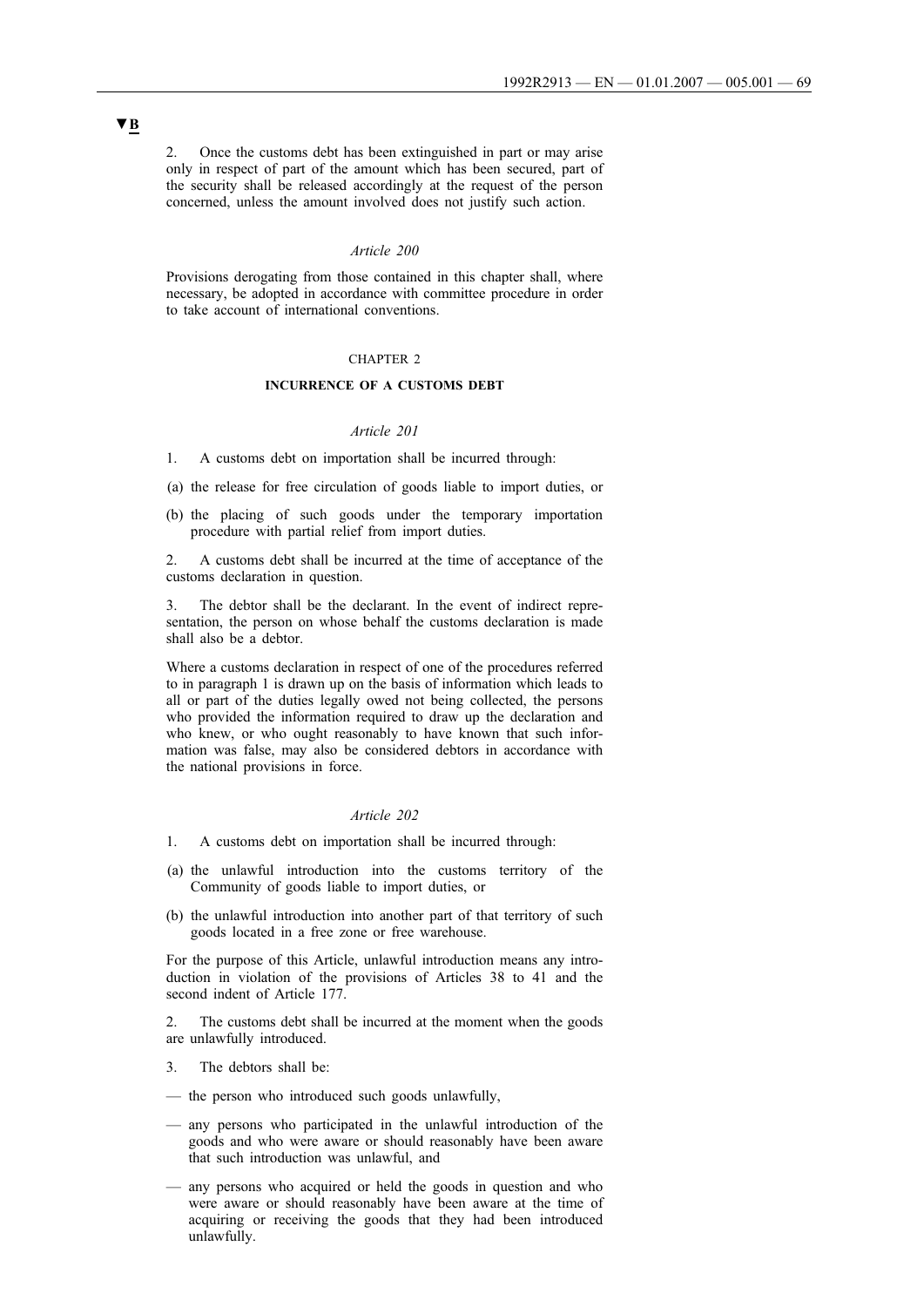- 1. A customs debt on importation shall be incurred through:
- the unlawful removal from customs supervision of goods liable to import duties.
- 2. The customs debt shall be incurred at the moment when the goods are removed from customs supervision.
- 3. The debtors shall be:
- the person who removed the goods from customs supervision,
- any persons who participated in such removal and who were aware or should reasonably have been aware that the goods were being removed from customs supervision,
- any persons who acquired or held the goods in question and who were aware or should reasonably have been aware at the time of acquiring or receiving the goods that they had been removed from customs supervision, and
- where appropriate, the person required to fulfil the obligations arising from temporary storage of the goods or from the use of the customs procedure under which those goods are placed.

### *Article 204*

- 1. A customs debt on importation shall be incurred through:
- (a) non-fulfilment of one of the obligations arising, in respect of goods liable to import duties, from their temporary storage or from the use of the customs procedure under which they are placed, or
- (b) non-compliance with a condition governing the placing of the goods under that procedure or the granting of a reduced or zero rate of import duty by virtue of the end-use of the goods,

in cases other than those referred to in Article 203 unless it is established that those failures have no significant effect on the correct operation of the temporary storage or customs procedure in question.

2. The customs debt shall be incurred either at the moment when the obligation whose non-fulfilment gives rise to the customs debt ceases to be met or at the moment when the goods are placed under the customs procedure concerned where it is established subsequently that a condition governing the placing of the goods under the said procedure or the granting of a reduced or zero rate of import duty by virtue of the end-use of the goods was not in fact fulfilled.

3. The debtor shall be the person who is required, according to the circumstances, either to fulfil the obligations arising, in respect of goods liable to import duties, from their temporary storage or from the use of the customs procedure under which they have been placed, or to comply with the conditions governing the placing of the goods under that procedure.

#### *Article 205*

- 1. A customs debt on importation shall be incurred through:
- the consumption or use, in a free zone or a free warehouse, of goods liable to import duties, under conditions other than those laid down by the legislation in force.

Where goods disappear and where their disappearance cannot be explained to the satisfaction of the customs authorities, those authorities may regard the goods as having been consumed or used in the free zone or the free warehouse.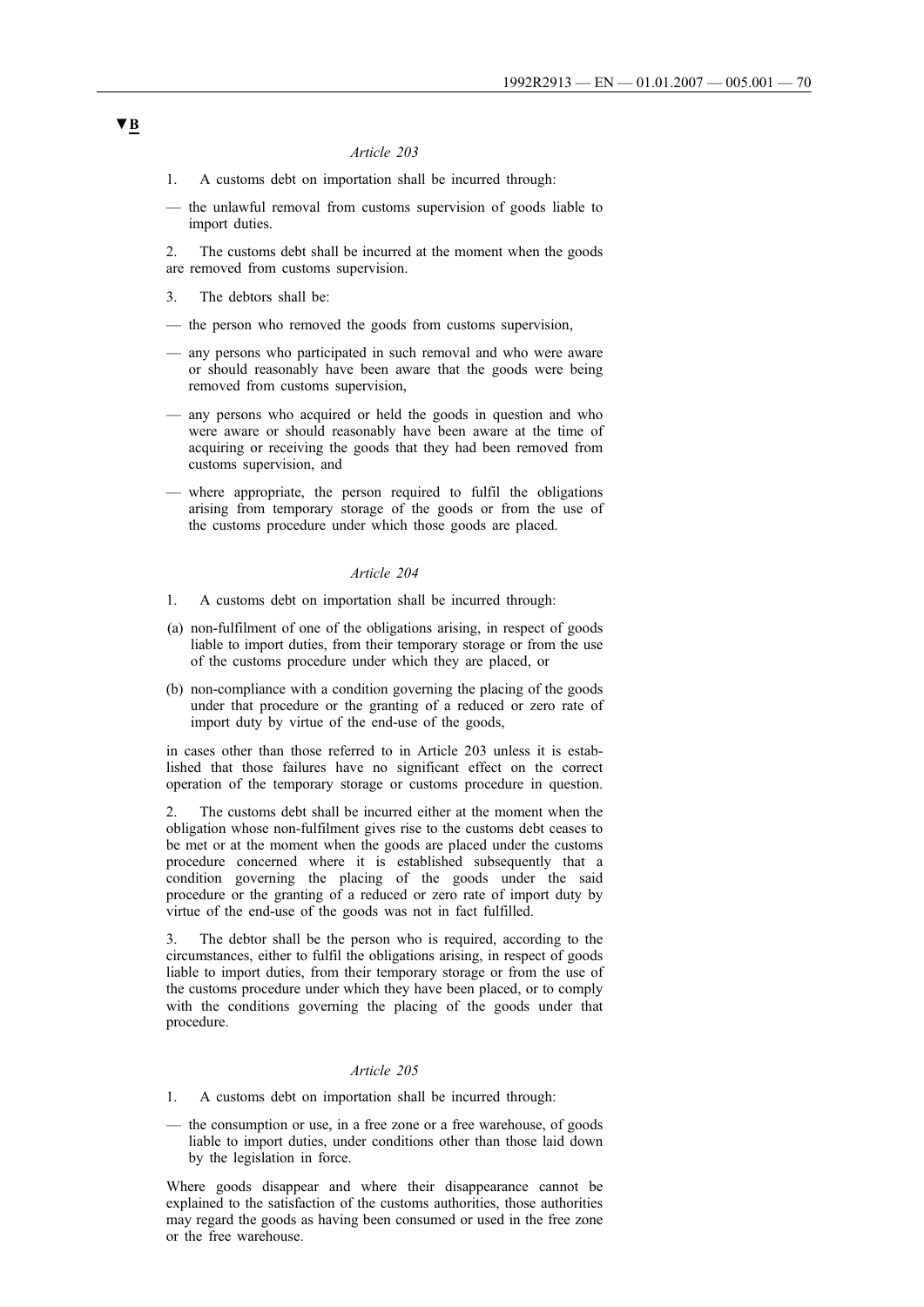2. The debt shall be incurred at the moment when the goods are consumed or are first used under conditions other than those laid down by the legislation in force.

3. The debtor shall be the person who consumed or used the goods and any persons who participated in such consumption or use and who were aware or should reasonably have been aware that the goods were being consumed or used under conditions other than those laid down by the legislation in force.

Where customs authorities regard goods which have disappeared as having been consumed or used in the free zone or the free warehouse and it is not possible to apply the preceding paragraph, the person liable for payment of the customs debt shall be the last person known to these authorities to have been in possession of the goods.

#### *Article 206*

1. By way of derogation from Articles 202 and 204 (1) (a), no customs debt on importation shall be deemed to be incurred in respect of specific goods where the person concerned proves that the non-fulfilment of the obligations which arise from:

- the provisions of Articles 38 to 41 and the second indent of Article 177, or
- keeping the goods in question in temporary storage, or
- the use of the customs procedure under which the goods have been placed,

results from the total destruction or irretrievable loss of the said goods as a result of the actual nature of the goods or unforeseeable circumstances or *force majeure*, or as a consequence of authorization by the customs authorities.

For the purposes of this paragraph, goods shall be irretrievably lost when they are rendered unusable by any person.

2. Nor shall a customs debt on importation be deemed to be incurred in respect of goods released for free circulation at a reduced or zero rate of import duty by virtue of their end-use, where such goods are exported or re-exported with the permission of the customs authorities.

## *Article 207*

Where, in accordance with Article 206 (1), no customs debt is deemed to be incurred in respect of goods released for free circulation at a reduced or zero rate of import duty on account of their end-use, any scrap or waste resulting from such destruction shall be deemed to be non-Community goods.

#### *Article 208*

Where in accordance with Article 203 or 204 a customs debt is incurred in respect of goods released for free circulation at a reduced rate of import duty on account of their end-use, the amount paid when the goods were released for free circulation shall be deducted from the amount of the customs debt.

This provision shall apply *mutatis mutandis* where a customs debt is incurred in respect of scrap and waste resulting from the destruction of such goods.

#### *Article 209*

1. A customs debt on exportation shall be incurred through: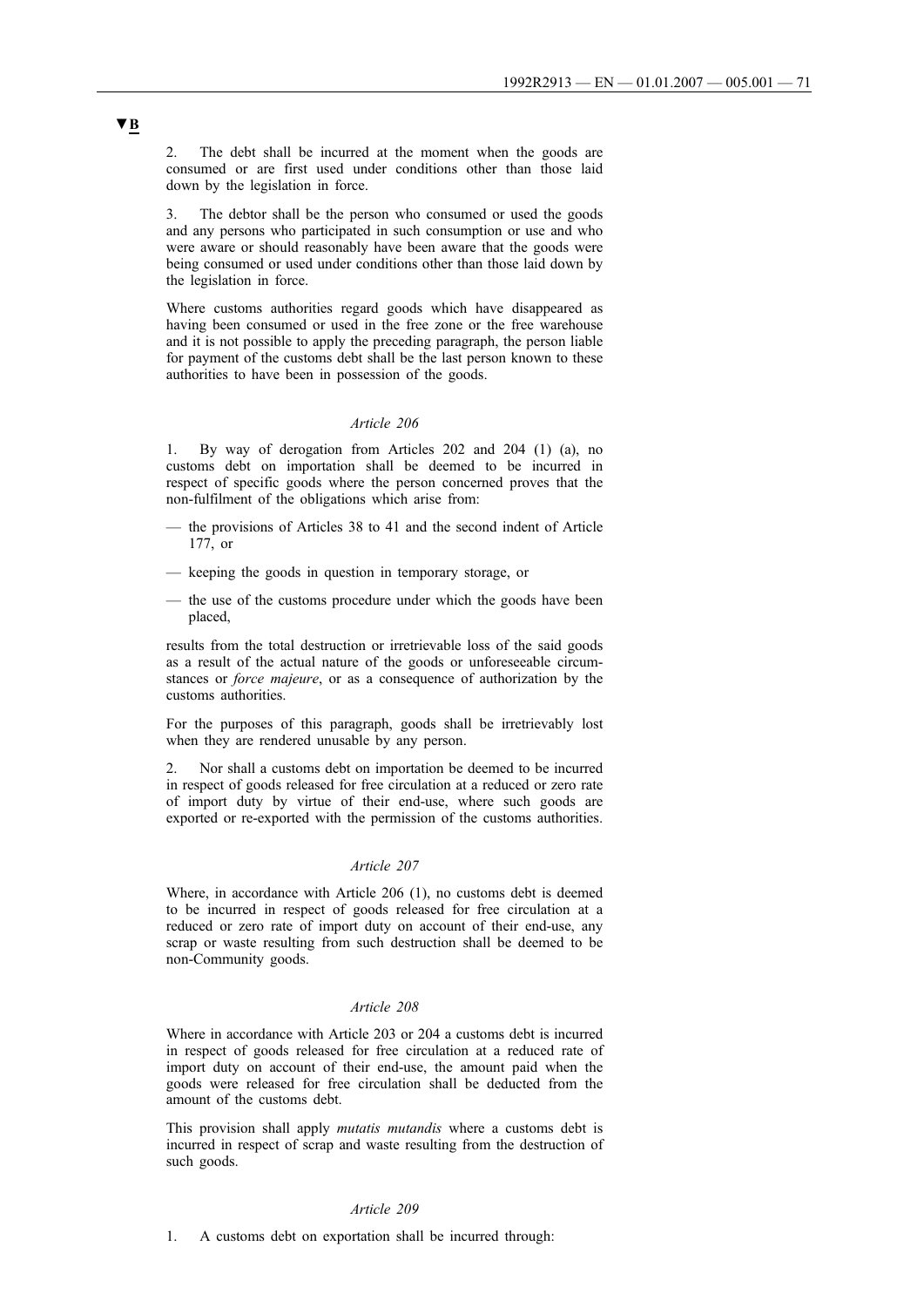— the exportation from the customs territory of the Community, under cover of a customs declaration, of goods liable to export duties.

2. The customs debt shall be incurred at the time when such customs declaration is accepted.

3. The debtor shall be the declarant. In the event of indirect representation, the person on whose behalf the declaration is made shall also be a debtor.

## *Article 210*

- 1. A customs debt on exportation shall be incurred through:
- the removal from the customs territory of the Community of goods liable to export duties without a customs declaration.

2. The customs debt shall be incurred at the time when the said goods actually leave that territory.

- 3. The debtor shall be:
- the person who removed the goods, and
- any persons who participated in such removal and who were aware or should reasonably have been aware that a customs declaration had not been but should have been lodged.

## *Article 211*

- 1. A customs debt on exportation shall be incurred through:
- failure to comply with the conditions under which the goods were allowed to leave the customs territory of the Community with total or partial relief from export duties.

2. The debt shall be incurred at the time when the goods reach a destination other than that for which they were allowed to leave the customs territory of the Community with total or partial relief from export duties or, should the customs authorities be unable to determine that time, the expiry of the time limit set for the production of evidence that the conditions entitling the goods to such relief have been fulfilled.

3. The debtor shall be the declarant. In the event of indirect representation, the person on whose behalf the declaration is made shall also be a debtor.

### *Article 212*

The customs debt referred to in Articles 201 to 205 and 209 to 211 shall be incurred even if it relates to goods subject to measures of prohibition or restriction on importation or exportation of any kind whatsoever. However, no customs debt shall be incurred on the unlawful introduction into the customs territory of the Community of counterfeit currency or of narcotic drugs and psychotropic substances which do not enter into the economic circuit strictly supervised by the competent authorities with a view to their use for medical and scientific purposes. For the purposes of criminal law as applicable to customs offences, the customs debt shall nevertheless be deemed to have been incurred where, under a Member State's criminal law, customs duties provide the basis for determining penalties, or the existence of a customs debt is grounds for taking criminal proceedings.

## **▼M3**

#### *Article 212a*

Where customs legislation provides for favourable tariff treatment of goods by reason of their nature or end-use or for relief or total or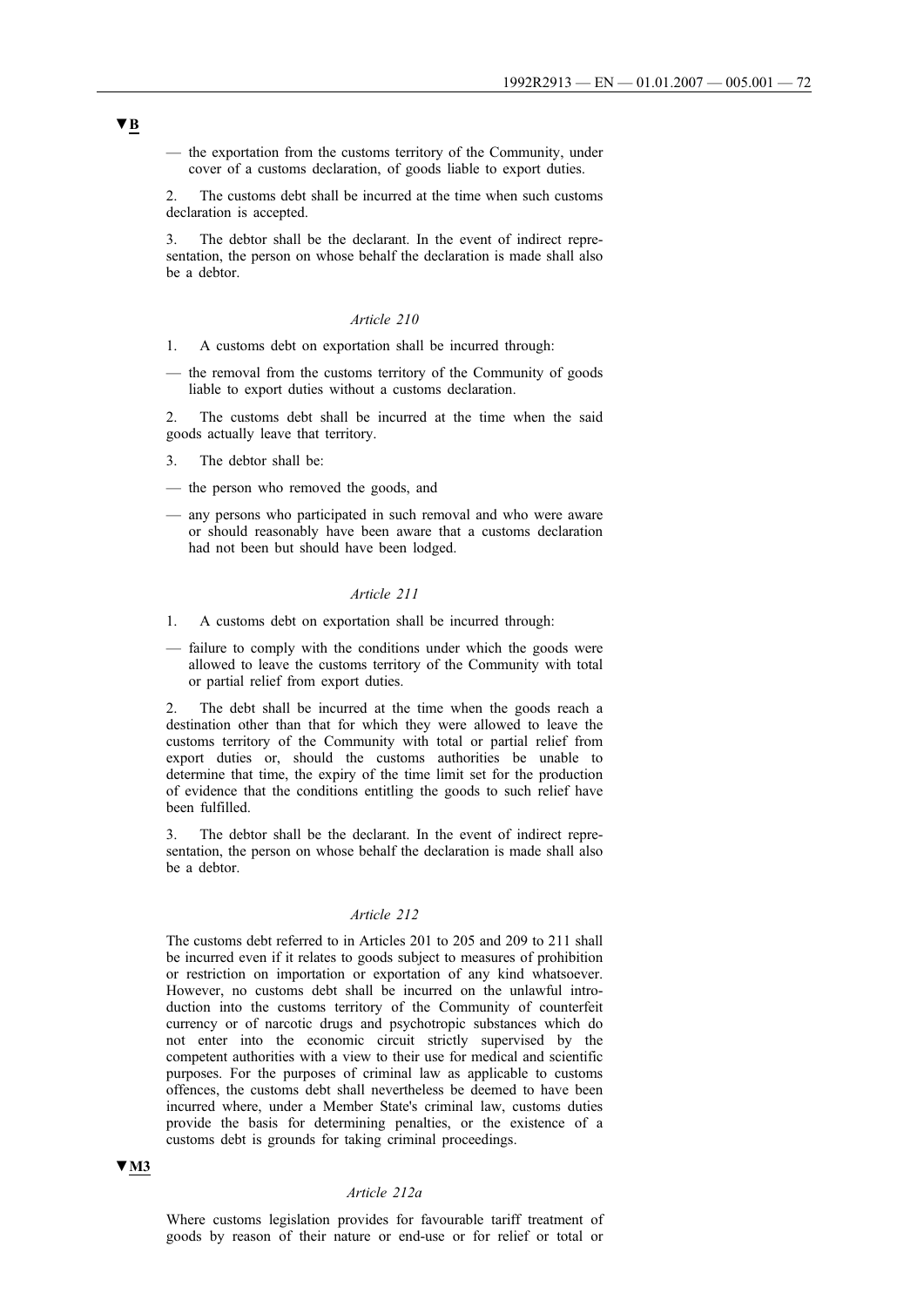**▼M3**

partial exemption from import or export duties pursuant to Articles 21, 82, 145 or 184 to 187, such favourable tariff treatment, relief or exemption shall also apply in cases where a customs debt is incurred pursuant to Articles 202 to 205, 210 or 211, on condition that the behaviour of the person concerned involves neither fraudulent dealing nor obvious negligence and he produces evidence that the other conditions for the application of favourable treatment, relief or exemption have been satisfied.

# **▼B**

#### *Article 213*

Where several persons are liable for payment of one customs debt, they shall be jointly and severally liable for such debt.

### *Article 214*

1. Save as otherwise expressly provided by this Code and without prejudice to paragraph 2, the amount of the import duty or export duty applicable to goods shall be determined on the basis of the rules of assessment appropriate to those goods at the time when the customs debt in respect of them is incurred.

2. Where it is not possible to determine precisely when the customs debt is incurred, the time to be taken into account in determining the rules of assessment appropriate to the goods concerned shall be the time when the customs authorities conclude that the goods are in a situation in which a customs debt is incurred.

However, where the information available to the customs authorities enables them to establish that the customs debt was incurred prior to the time when they reached that conclusion, the amount of the import duty or export duty payable on the goods in question shall be determined on the basis of the rules of assessment appropriate to the goods at the earliest time when existence of the customs debt arising from the situation may be established from the information available.

3. Compensatory interest shall be applied, in the circumstances and under the conditions to be defined in the provisions adopted under the committee procedure, in order to prevent the wrongful acquisition of a financial advantage through deferment of the date on which the customs debt was incurred or entered in the accounts.

## **▼M2**

### *Article 215*

- 1. A customs debt shall be incurred:
- at the place where the events from which it arises occur,
- if it is not possible to determine that place, at the place where the customs authorities conclude that the goods are in a situation in which a customs debt is incurred,
- if the goods have been entered for a customs procedure which has not been discharged, and the place cannot be determined pursuant to the first or second indent within a period of time determined, if appropriate, in accordance with the committee procedure, at the place where the goods were either placed under the procedure concerned or were introduced into the Community customs territory under that procedure.

2. Where the information available to the customs authorities enables them to establish that the customs debt was already incurred when the goods were in another place at an earlier date, the customs debt shall be deemed to have been incurred at the place which may be established as the location of the goods at the earliest time when existence of the customs debt may be established.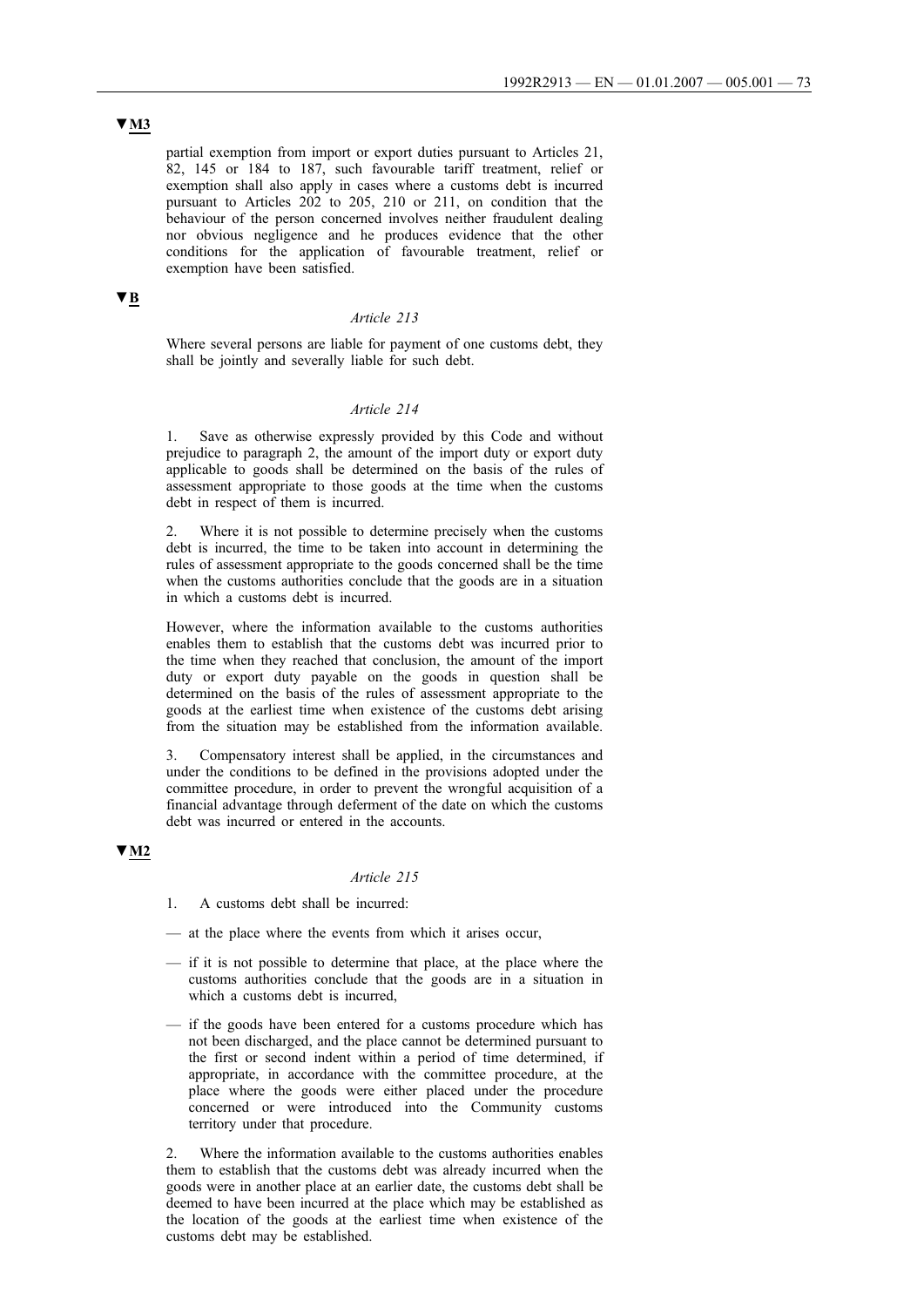3. The customs authorities referred to in Article 217(1) are those of the Member State where the customs debt is incurred or is deemed to have been incurred in accordance with this Article.

## **▼M3**

4. If a customs authority finds that a customs debt has been incurred under Article 202 in another Member State and the amount of that debt is lower than EUR 5 000, the debt shall be deemed to have been incurred in the Member State where the finding was made.

# **▼B** *Article 216*

1. In so far as agreements concluded between the Community and certain third countries provide for the granting on importation into those countries of preferential tariff treatment for goods originating in the Community within the meaning of such agreements, on condition that, where they have been obtained under the inward processing procedure, non-Community goods incorporated in the said originating goods are subject to payment of the import duties payable thereon, the

validation of the documents necessary to enable such preferential tariff treatment to be obtained in third countries shall cause a customs debt on importation to be incurred.

2. The moment when such customs debt is incurred shall be deemed to be the moment when the customs authorities accept the export declaration relating to the goods in question.

3. The debtor shall be the declarant. In the event of indirect representation, the person on whose behalf the declaration is made shall also be a debtor.

4. The amount of the import duties corresponding to this customs debt shall be determined under the same conditions as in the case of a customs debt resulting from the acceptance, on the same date, of the declaration for release for free circulation of the goods concerned for the purpose of terminating the inward processing procedure.

#### CHAPTER 3

### **RECOVERY OF THE AMOUNT OF THE CUSTOMS DEBT**

### Section 1

### **Entry in the accounts and communication of the amount of duty to the debtor**

#### *Article 217*

1. Each and every amount of import duty or export duty resulting from a customs debt, hereinafter called 'amount of duty', shall be calculated by the customs authorities as soon as they have the necessary particulars, and entered by those authorities in the accounting records or on any other equivalent medium (entry in the accounts).

The first subparagraph shall not apply:

(a) where a provisional anti-dumping or countervailing duty has been introduced;

## **▼M1**

(b) where the amount of duty legally due exceeds that determined on the basis of binding information;

## **▼B**

(c) where the provisions adopted in accordance with the committee procedure waive the requirement for the customs authorities to enter in the accounts amounts of duty below a given level.

## **▼M2**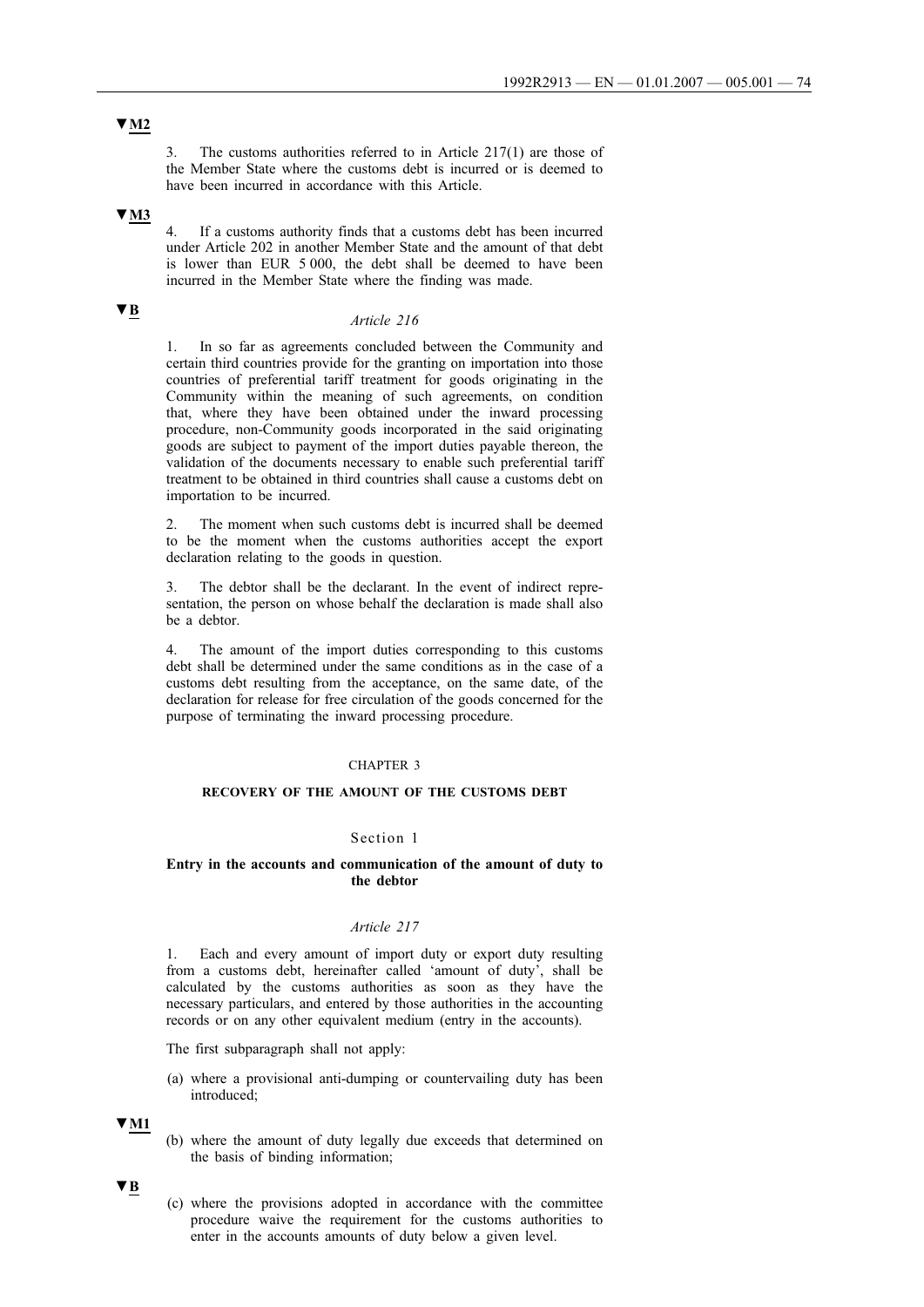The customs authorities may discount amounts of duty which, under Article 221 (3), could not be communicated to the debtor after the end of the time allowed.

2. The Member States shall determine the practical procedures for the entry in the accounts of the amounts of duty. Those procedures may differ according to whether or not, in view of the circumstances in which the customs debt was incurred, the customs authorities are satisfied that the said amounts will be paid.

#### *Article 218*

1. Where a customs debt is incurred as a result of the acceptance of the declaration of goods for a customs procedure other than temporary importation with partial relief from import duties or any other act having the same legal effect as such acceptance the amount corresponding to such customs debt shall be entered in the accounts as soon as it has been calculated and, at the latest, on the second day following that on which the goods were released.

However, provided that payment has been secured, the total amount of duty relating to all the goods released to one and the same person during a period fixed by the customs authorities, which may not exceed 31 days, may be covered by a single entry in the accounts at the end of the period. Such entry in the accounts shall take place within five days of the expiry of the period in question.

Where it is provided that goods may be released subject to meeting certain conditions laid down by Community legislation which govern either determination of the amount of the debt or its collection, entry in the accounts shall take place no later than two days following the day on which the amount of the debt or the obligation to pay the duties resulting from that debt is determined or fixed.

However, where the customs debt relates to a provisional anti-dumping or countervailing duty, that duty shall be entered in the accounts no later than two months following publication in the *Official Journal of the European Communities* of the Regulation establishing a definitive antidumping or countervailing duty.

Where a customs debt is incurred under conditions other than those referred to in paragraph 1, the relevant amount of duty shall be entered in the accounts within two days of the date on which the customs authorities are in a position to:

- (a) calculate the amount of duty in question, and
- (b) determine the debtor.

## *Article 219*

1. The time limits for entry in the accounts laid down in Article 218 may be extended:

- (a) for reasons relating to the administrative organization of the Member States, and in particular where accounts are centralized, or
- (b) where special circumstances prevent the customs authorities from complying with the said time limits.

Such extended time limit shall not exceed 14 days.

The time limits laid down in paragraph 1 shall not apply in unforeseeable circumstances or in cases of *force majeure*.

#### *Article 220*

1. Where the amount of duty resulting from a customs debt has not been entered in the accounts in accordance with Articles 218 and 219 or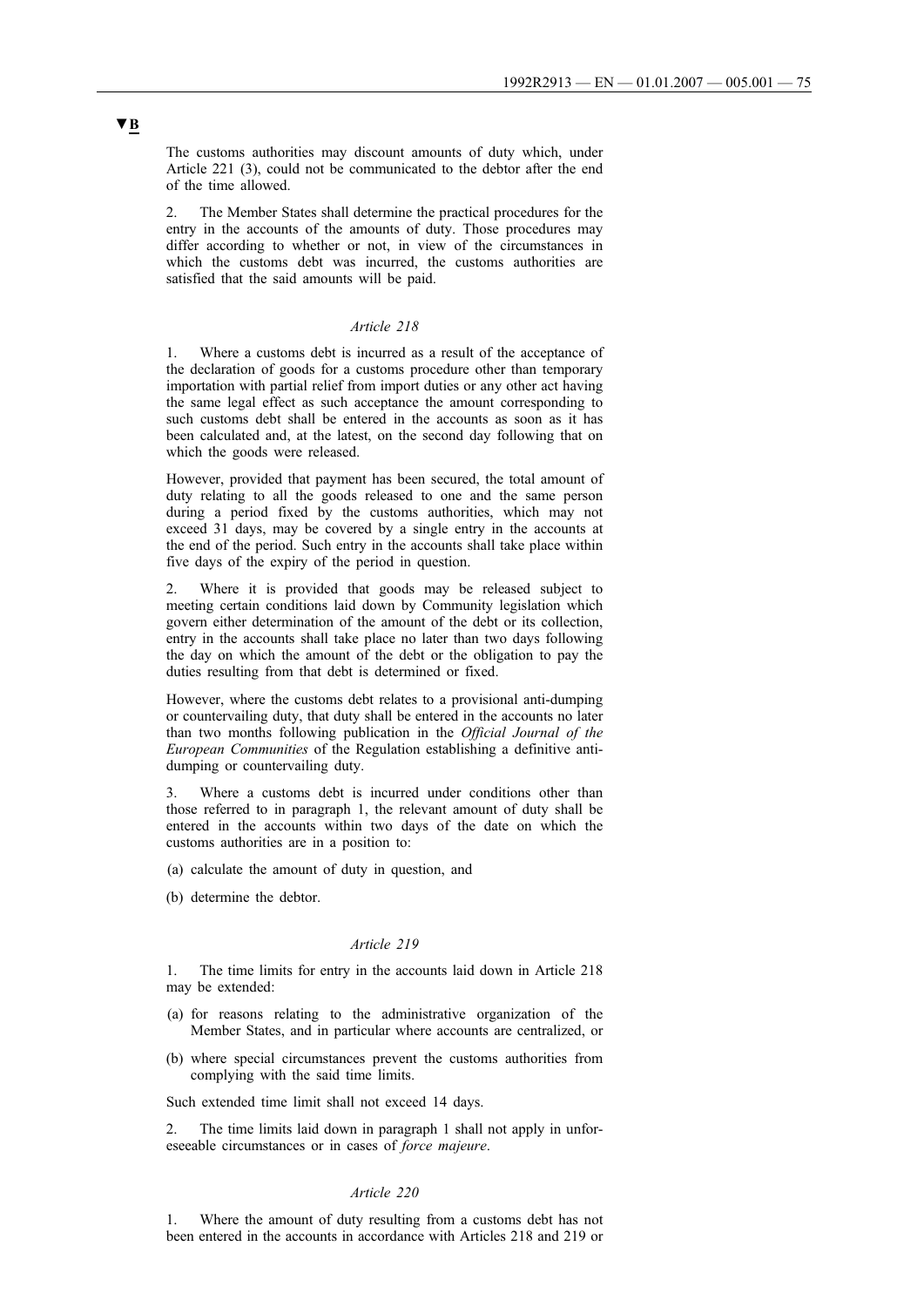has been entered in the accounts at a level lower than the amount legally owed, the amount of duty to be recovered or which remains to be recovered shall be entered in the accounts within two days of the date on which the customs authorities become aware of the situation and are in a position to calculate the amount legally owed and to determine the debtor (subsequent entry in the accounts). That time limit may be extended in accordance with Article 219.

Except in the cases referred to in the second and third subparagraphs of Article 217 (1), subsequent entry in the accounts shall not occur where:

(a) the original decision not to enter duty in the accounts or to enter it in the accounts at a figure less than the amount of duty legally owed was taken on the basis of general provisions invalidated at a later date by a court decision;

## **▼M3**

(b) the amount of duty legally owed was not entered in the accounts as a result of an error on the part of the customs authorities which could not reasonably have been detected by the person liable for payment, the latter for his part having acted in good faith and complied with all the provisions laid down by the legislation in force as regards the customs declaration.

Where the preferential status of the goods is established on the basis of a system of administrative cooperation involving the authorities of a third country, the issue of a certificate by those authorities, should it prove to be incorrect, shall constitute an error which could not reasonably have been detected within the meaning of the first subparagraph.

The issue of an incorrect certificate shall not, however, constitute an error where the certificate is based on an incorrect account of the facts provided by the exporter, except where, in particular, it is evident that the issuing authorities were aware or should have been aware that the goods did not satisfy the conditions laid down for entitlement to the preferential treatment.

The person liable may plead good faith when he can demonstrate that, during the period of the trading operations concerned, he has taken due care to ensure that all the conditions for the preferential treatment have been fulfilled.

The person liable may not, however, plead good faith if the European Commission has published a notice in the *Official Journal of the European Communities*, stating that there are grounds for doubt concerning the proper application of the preferential arrangements by the beneficiary country;

#### **▼B**

(c) the provisions adopted in accordance with the committee procedure exempt the customs authority from the subsequent entry in the accounts of amounts of duty less than a certain figure.

### *Article 221*

1. As soon as it has been entered in the accounts, the amount of duty shall be communicated to the debtor in accordance with appropriate procedures.

2. Where the amount of duty payable has been entered, for guidance, in the customs declaration, the customs authorities may specify that it shall not be communicated in accordance with paragraph 1 unless the amount of duty indicated does not correspond to the amount determined by the authorities.

Without prejudice to the application of the second subparagraph of Article 218 (1), where use is made of the possibility provided for in the preceding subparagraph, release of the goods by the customs autho-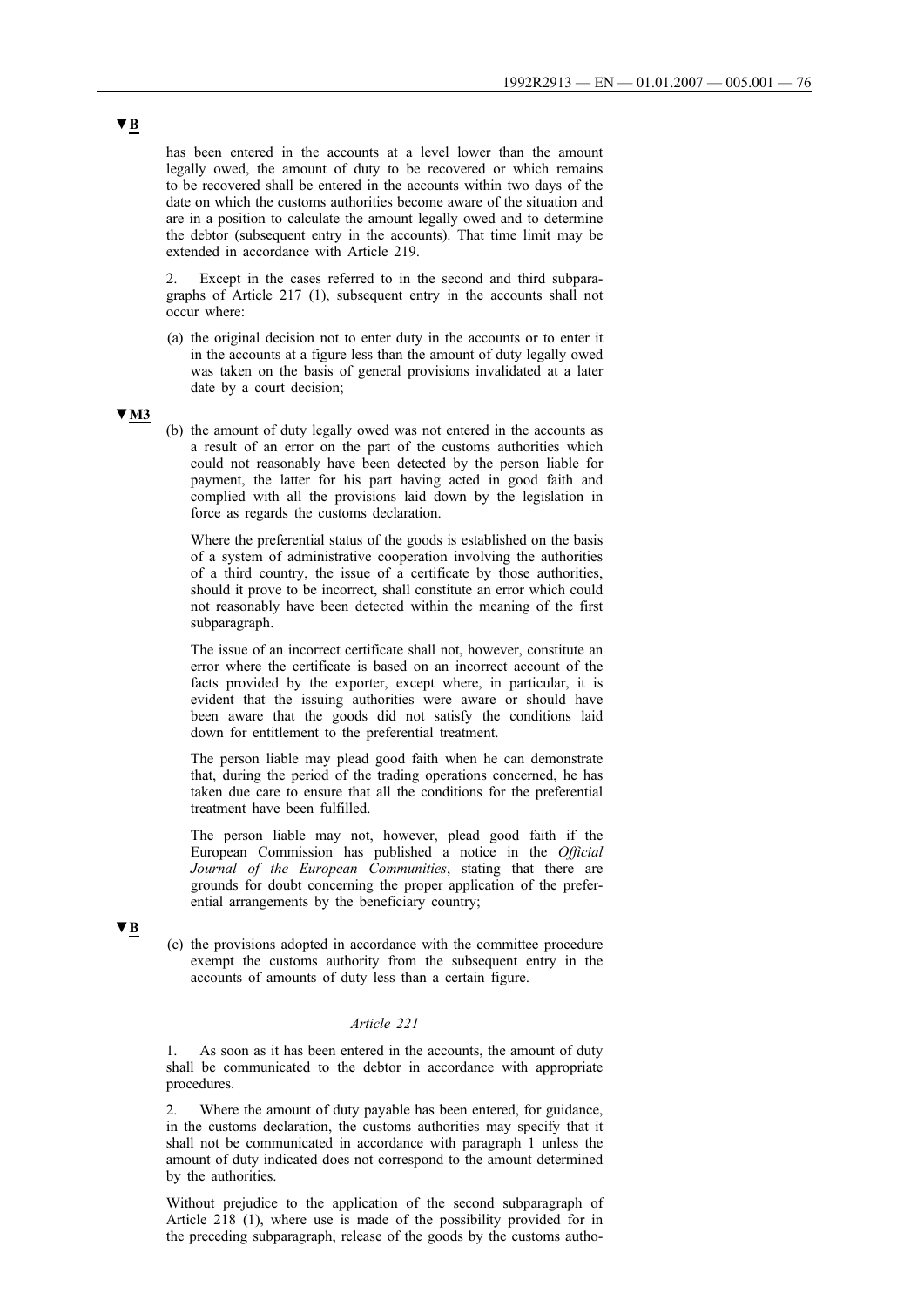rities shall be equivalent to communication to the debtor of the amount of duty entered in the accounts.

## **▼M3**

3. Communication to the debtor shall not take place after the expiry of a period of three years from the date on which the customs debt was incurred. This period shall be suspended from the time an appeal within the meaning of Article 243 is lodged, for the duration of the appeal proceedings.

4. Where the customs debt is the result of an act which, at the time it was committed, was liable to give rise to criminal court proceedings, the amount may, under the conditions set out in the provisions in force, be communicated to the debtor after the expiry of the three-year period referred to in paragraph 3.

## **▼B**

## Section 2

### **Time limit and procedures for payment of the amount of duty**

## *Article 222*

1. Amounts of duty communicated in accordance with Article 221 shall be paid by debtors within the following periods:

(a) if the person is not entitled to any of the payment facilities laid down in Articles 224 to 229, payment shall be made within the period prescribed.

Without prejudice to the second paragraph of Article 244, that period shall not exceed ten days following communication to the debtor of the amount of duty owed and, in the case of aggregation of entries in the accounts under the conditions laid down in the second subparagraph of Article 218 (1), it shall be so fixed as not to enable the debtor to obtain a longer period for payment than if he had been granted deferred payment.

An extension shall be granted automatically where it is established that the person concerned received the communication too late to enable him to make payment within the period prescribed.

Extension of the period may also be granted by the customs authorities at the request of the debtor where the amount of duty to be paid results from action for post-clearance recovery. Without prejudice to Article 229 (a), such extensions shall not exceed the time necessary for the debtor to take the appropriate steps to discharge his obligation;

(b) if the person is entitled to any of the payment facilities laid down in Articles 224 to 229, payment shall be made no later than the expiry of the period or periods specified in relation to those facilities.

## **▼M3**

2. The cases and conditions in which the debtor's obligation to pay duty shall be suspended may also be provided for in accordance with the committee procedure:

- where an application for remission of duty is made in accordance with Article 236, 238 or 239, or
- where goods are seized with a view to subsequent confiscation in accordance with the second indent of point (c) or with point (d) of Article 233, or
- where the customs debt was incurred under Article 203 and there is more than one debtor.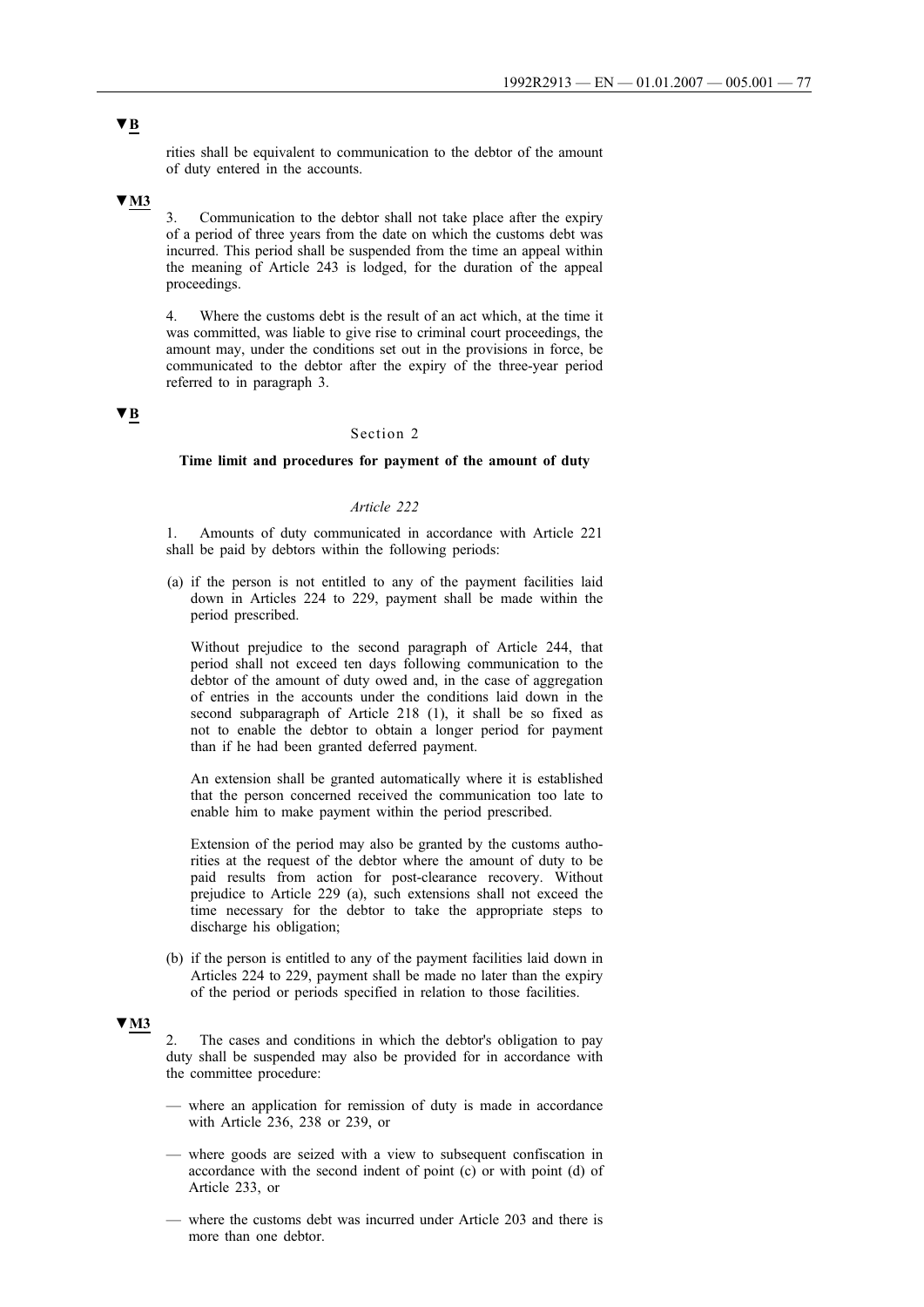Payment shall be made in cash or by any other means with similar discharging effect in accordance with the provisions in force. It may also be made by adjustment of credit balance where the provisions in force so allow.

#### *Article 224*

Provided the amount of duty payable by the person concerned relates to goods declared for a customs procedure which entails the obligation to pay such duty, the customs authorities shall, at that person's request, grant deferment of payment of that amount under the conditions laid down in Articles 225, 226 and 227.

#### *Article 225*

The granting of deferment of payment shall be conditional on the provision of security by the applicant.

In addition, the granting of deferment of payment may give rise to the charging of incidental expenses for the opening of files or for services rendered.

## *Article 226*

The customs authorities shall decide which of the following procedures must be used when granting deferment of payment:

(a) separately in respect of each amount of duty entered in the accounts under the conditions laid down in the first subparagraph of Article 218 (1) or in Article 220 (1);

or

- (b) globally in respect of all amounts of duty entered in the accounts under the conditions laid down in the first subparagraph of Article 218 (1) during a period fixed by the customs authorities not exceeding 31 days; or
- (c) globally in respect of all amounts of duty forming a single entry in accordance with the second subparagraph of Article 218 (1).

#### *Article 227*

1. The period for which payment is deferred shall be 30 days. It shall be calculated as, follows:

(a) where payment is deferred in accordance with Article 226 (a), the period shall be calculated from the day following the date on which the amount of duty is entered in the accounts by the customs authorities.

Where Article 219 is applied, the period of 30 days calculated in accordance with the first subparagraph shall be reduced by the number of days corresponding to the period in excess of two days used to enter the amount in the accounts;

- (b) where payment is deferred in accordance with Article 226 (b), the period shall be calculated from the day following the date on which the aggregation period expires. It shall be reduced by the number of days corresponding to half the number of days in the aggregation period;
- (c) where payment is deferred in accordance with Article 226 (c), the period shall be calculated from the day following the expiry date of the period during which the goods in question were released. It shall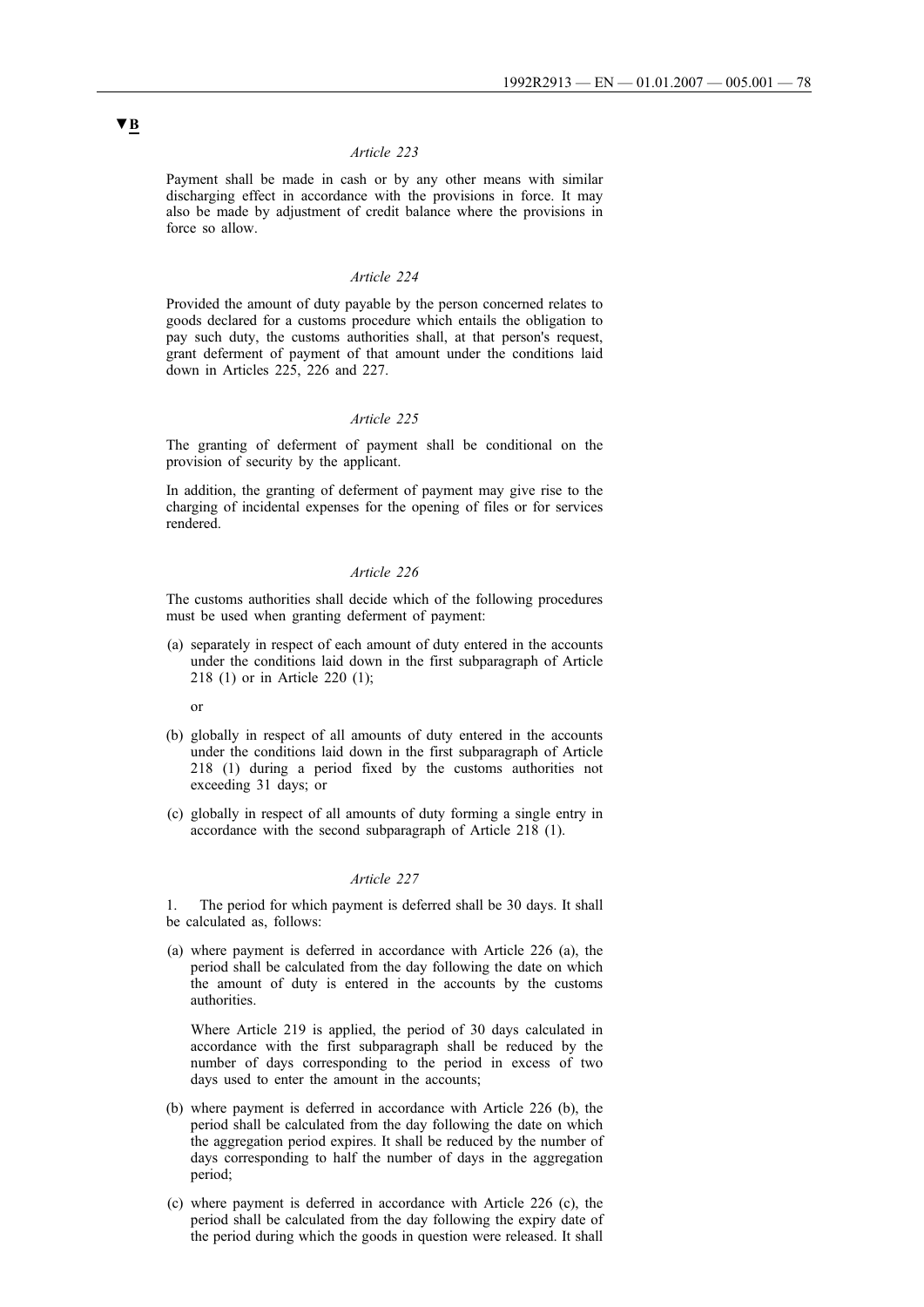be reduced by the number of days corresponding to half the number of days in the period concerned.

2. Where the number of days in the periods referred to in paragraph 1 (b) and (c) is an odd number, the number of days to be deducted from the 30-day period pursuant to paragraph 1 (b) and (c) shall be equal to half the next lowest even number.

3. To simplify matters, where the periods referred to in paragraph 1 (b) and (c) are a calendar week or a calendar month, Member States may provide that the amount of duty in respect of which payment has been deferred shall be paid:

- (a) if the period is a calendar week, on the Friday of the fourth week following that calendar week;
- (b) if the period is a calendar month, by the sixteenth day of the month following that calendar month.

### *Article 228*

1. Deferment of payment shall not be granted in respect of amounts of duty which, although relating to goods entered for a customs procedure which entails the obligation to pay such duty, are entered in the accounts in accordance with the provisions in force concerning acceptance of incomplete declarations, because the declarant has not, by the time of expiry of the period set, provided the information necessary for the definitive valuation of the goods for customs purposes or has not supplied the particulars or the document missing when the incomplete declaration was accepted.

2. However, deferment of payment may be granted in the cases referred to in paragraph 1 where the amount of duty to be recovered is entered in the accounts before the expiry of a period of 30 days from the date on which the amount originally charged was entered in the accounts or, if it was not entered in the accounts, from the date on which the declaration relating to the goods in question was accepted. The duration of the deferment of payment granted in such circumstances shall not extend beyond the date of expiry of the period which, pursuant to Article 227, was granted in respect of the amount of duty originally fixed, or which would have been granted had the amount of duty legally due been entered in the accounts when the goods in question were declared.

#### *Article 229*

The customs authorities may grant the debtor payment facilities other than deferred payment.

The granting of such payment facilities shall:

- (a) be conditional on the provision of security. However, such security need not be required where to require it would, because of the situation of the debtor, create serious economic or social difficulties;
- (b) result in credit interest being charged over and above the amount of duty. The amount of such interest shall be calculated in such a way that it is equivalent to the amount which would be charged for this purpose on the national money or financial market of the currency in which the amount is payable.

The customs authorities may refrain from claiming credit interest where to claim it would, because of the situation of the debtor, create serious economic or social difficulties.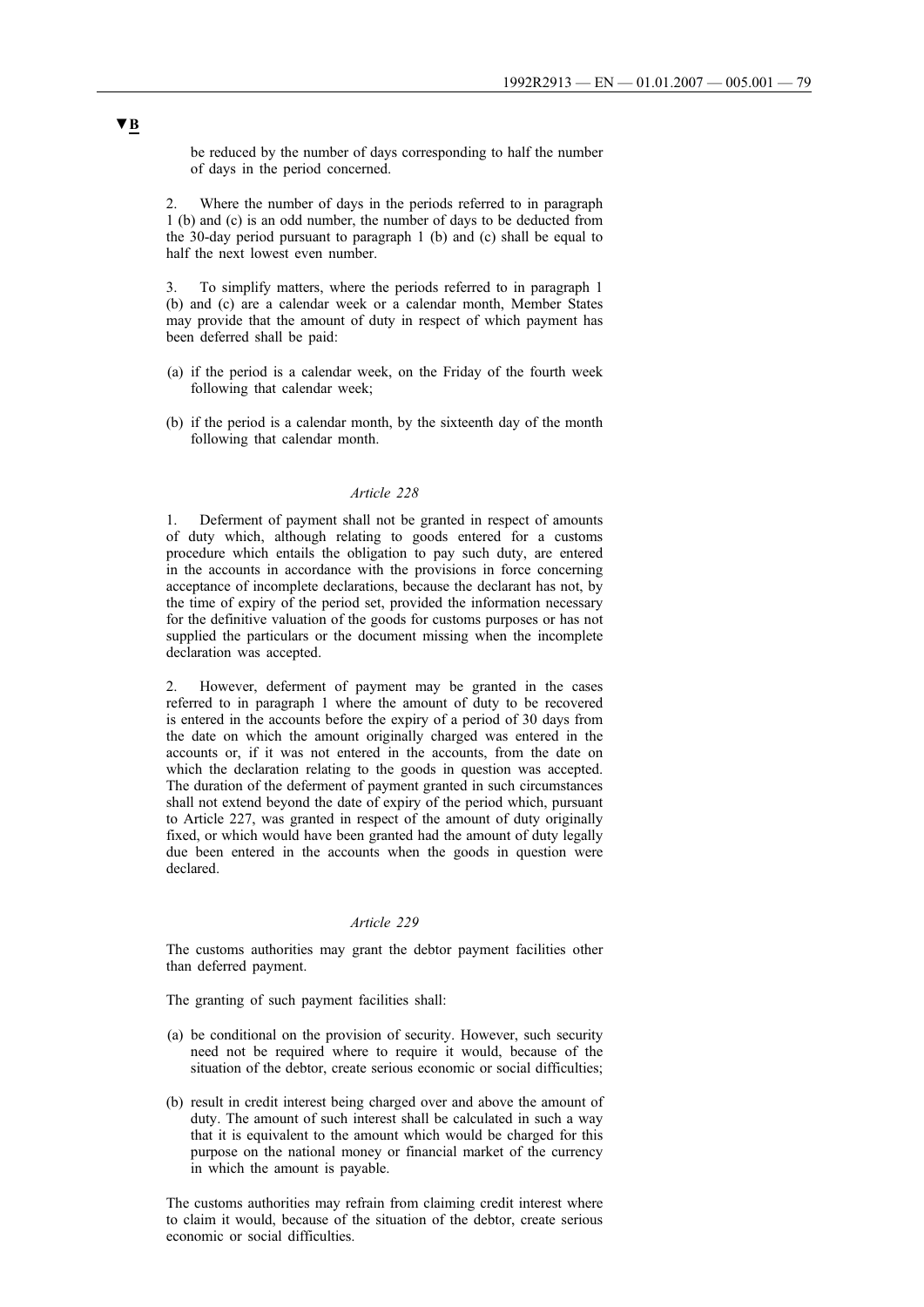Whatever the payment facilities granted to the debtor, the latter may in any case pay all or part of the amount of duty without awaiting expiry of the period he has been granted for payment.

#### *Article 231*

An amount of duty owed may be paid by a third person instead of the debtor.

### *Article 232*

1. Where the amount of duty due has not been paid within the prescribed period:

(a) the customs authorities shall avail themselves of all options open to them under the legislation in force, including enforcement, to secure payment of that amount.

Special provisions may be adopted, in accordance with committee procedure, in respect of guarantors within the framework of the transit procedure;

(b) interest on arrears shall be charged over and above the amount of duty. The rate of interest on arrears may be higher than the rate of credit interest. It may not be lower than that rate.

2. The customs authorities may waive collection of interest on arrears:

- (a) where, because of the situation of the debtor, it would be likely to create serious economic or social difficulties;
- (b) where the amount does not exceed a level fixed in accordance with the committee procedure, or
- (c) if the duty is paid within five days of the expiry of the period prescribed for payment.
- 3. The customs authorities may fix:
- (a) minimum periods for calculation of interest;
- (b) minimum amounts payable as interest on arrears.

#### CHAPTER 4

## **EXTINCTION OF CUSTOMS DEBT**

#### *Article 233*

Without prejudice to the provisions in force relating to the time-barring of a customs debt and non-recovery of such a debt in the event of the legally established insolvency of the debtor, a customs debt shall be extinguished:

- (a) by payment of the amount of duty;
- (b) by remission of the amount of duty;
- (c) where, in respect of goods declared for a customs procedure entailing the obligation to pay duties:
	- the customs declaration is invalidated  $\triangleright M1$  ————————————————
	- the goods, before their release, are either seized and simultaneously or subsequently confiscated, destroyed on the instructions of the customs authorities, destroyed or abandoned in accordance with Article 182, or destroyed or irretrievably lost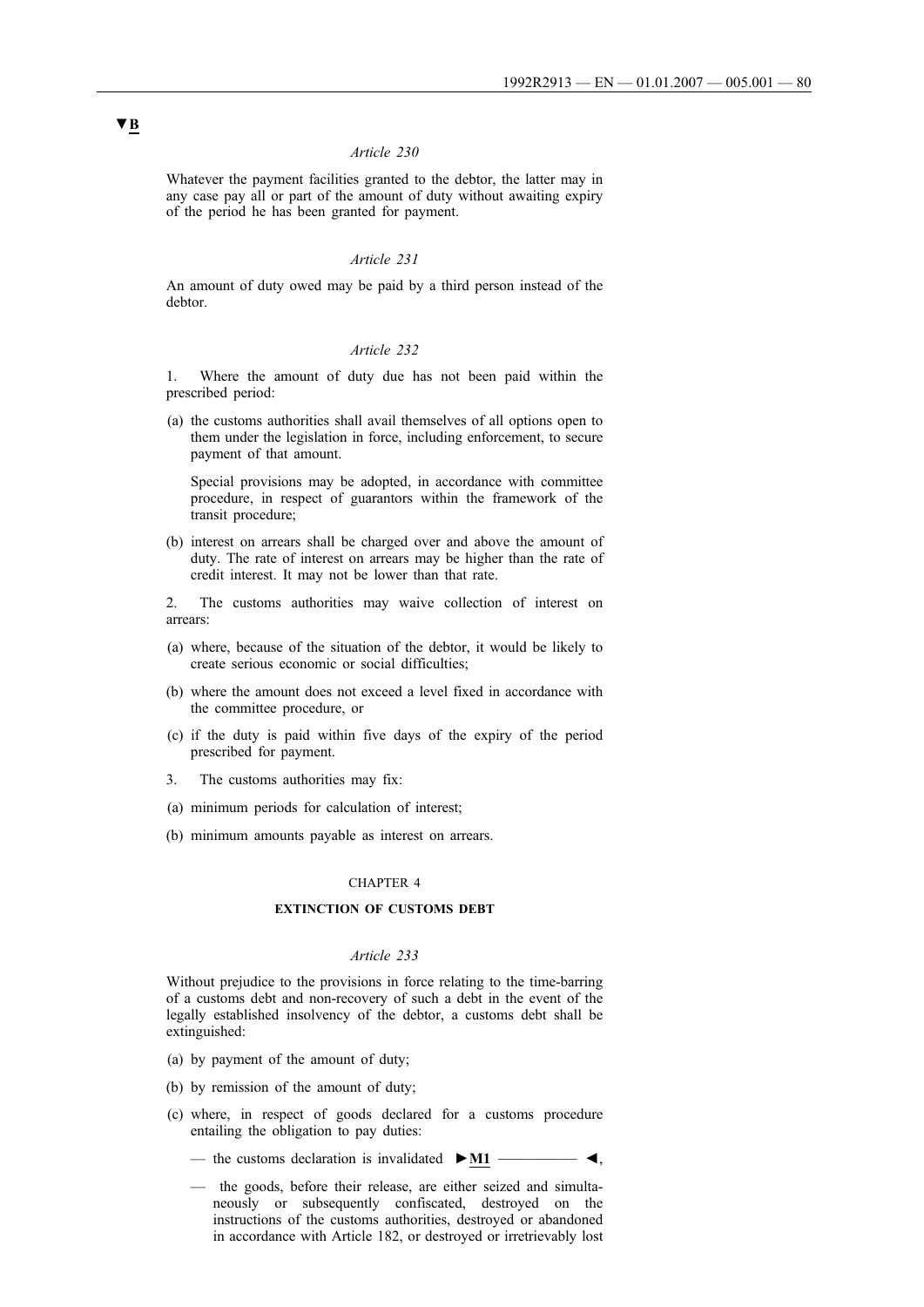as a result of their actual nature or of unforeseeable circumstances or force majeure;

(d) where goods in respect of which a customs debt is incurred in accordance with Article 202 are seized upon their unlawful introduction and are simultaneously or subsequently confiscated.

In the event of seizure and confiscation, the customs debt shall, nonetheless for the purposes of the criminal law applicable to customs offences, be deemed not to have been extinguished where, under a Member State's criminal law, customs duties provide the basis for determining penalties or the existence of a customs debt is grounds for taking criminal proceedings.

## *Article 234*

A customs debt, as referred to in Article 216, shall also be extinguished where the formalities carried out in order to enable the preferential tariff treatment referred to in Article 216 to be granted are cancelled.

### CHAPTER 5

#### **REPAYMENT AND REMISSION OF DUTY**

#### *Article 235*

The following definitions shall apply:

- (a) 'repayment' means the total or partial refund of import duties or export duties which have been paid;
- (b) 'remission' means either a decision to waive all or part of the amount of a customs debt or a decision to render void an entry in the accounts of all or part of an amount of import or export duty which has not been paid.

#### *Article 236*

1. Import duties or export duties shall be repaid in so far as it is established that when they were paid the amount of such duties was not legally owed or that the amount has been entered in the accounts contrary to Article 220 (2).

Import duties or export duties shall be remitted in so far as it is established that when they were entered in the accounts the amount of such duties was not legally owed or that the amount has been entered in the accounts contrary to Article 220 (2).

No repayment or remission shall be granted when the facts which led to the payment or entry in the accounts of an amount which was not legally owed are the result of deliberate action by the person concerned.

Import duties or export duties shall be repaid or remitted upon submission of an application to the appropriate customs office within a period of three years from the date on which the amount of those duties was communicated to the debtor.

That period shall be extended if the person concerned provides evidence that he was prevented from submitting his application within the said period as a result of unforeseeable circumstances or force majeure.

Where the customs authorities themselves discover within this period that one or other of the situations described in the first and second subparagraphs of paragraph 1 exists, they shall repay or remit on their own initiative.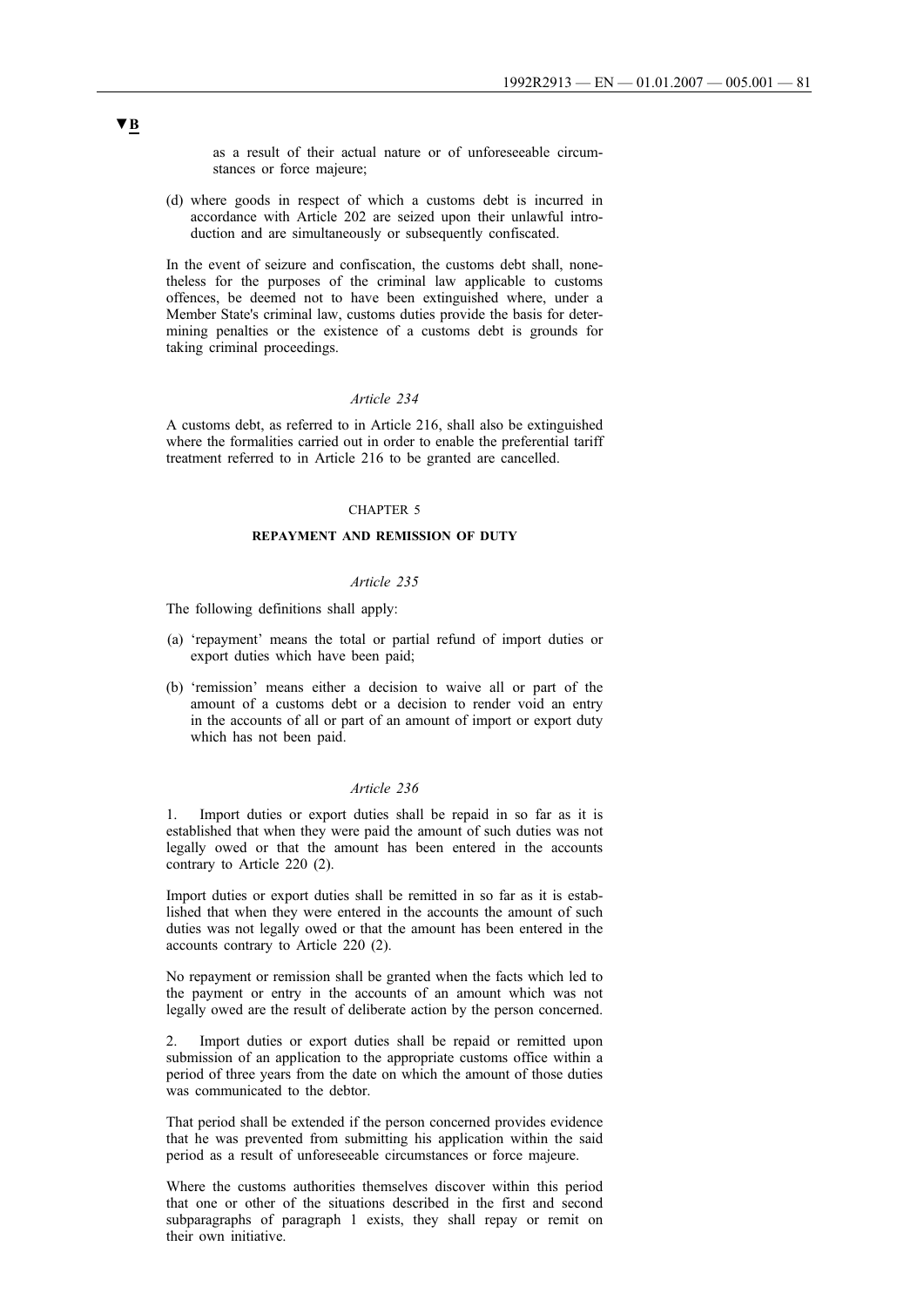Import duties or export duties shall be repaid where a customs declaration is invalidated and the duties have been paid. Repayment shall he granted upon submission of an application by the person concerned within the periods laid down for submission of the application for invalidation of the customs declaration.

#### *Article 238*

Import duties shall be repaid or remitted in so far as it is established that the amount of such duties entered in the accounts relates to goods placed under the customs procedure in question and rejected by the importer because at the point in time referred to in Article 67 they are defective or do not comply with the terms of the contract on the basis of which they were imported.

Defective goods, within the meaning of the first subparagraph, shall be deemed to include goods damaged before their release.

2. Repayment or remission of import duties shall be granted on condition that:

- (a) the goods have not been used, except for such initial use as may have been necessary to establish that they were defective or did not comply with the terms of the contract;
- (b) the goods are exported from the customs territory of the Community.

At the request of the person concerned, the customs authorities shall permit the goods to be destroyed **►C1** or to be placed, with a view to re-export, under the ◄ external transit procedure or the customs warehousing procedure or in a free zone or free warehouse, instead of being exported.

For the purposes of being assigned one of the customs-approved treatments or uses provided for in the preceding subparagraph, the goods shall be deemed to be non-Community goods.

3. Import duties shall not be repaid or remitted in respect of goods which, before being declared to customs declaration, were imported temporarily for testing, unless it is established that the fact that the goods were defective or did not comply with the terms of the contract could not normally have been detected in the course of such tests.

Import duties shall be repaid or remitted for the reasons set out in paragraph 1 upon submission of an application to the appropriate customs office within twelve months from the date on which the amount of those duties was communicated to the debtor.

However, the customs authorities may permit this period to be exceeded in duly justified exceptional cases.

#### *Article 239*

1. Import duties or export duties may be repaid or remitted in situations other than those referred to in Articles 236, 237 and 238:

- to be determined in accordance with the procedure of the committee;
- resulting from circumstances in which no deception or obvious negligence may be attributed to the person concerned. The situations in which this provision may be applied and the procedures to be followed to that end shall be defined in accordance with the committee procedure. Repayment or remission may be made subject to special conditions.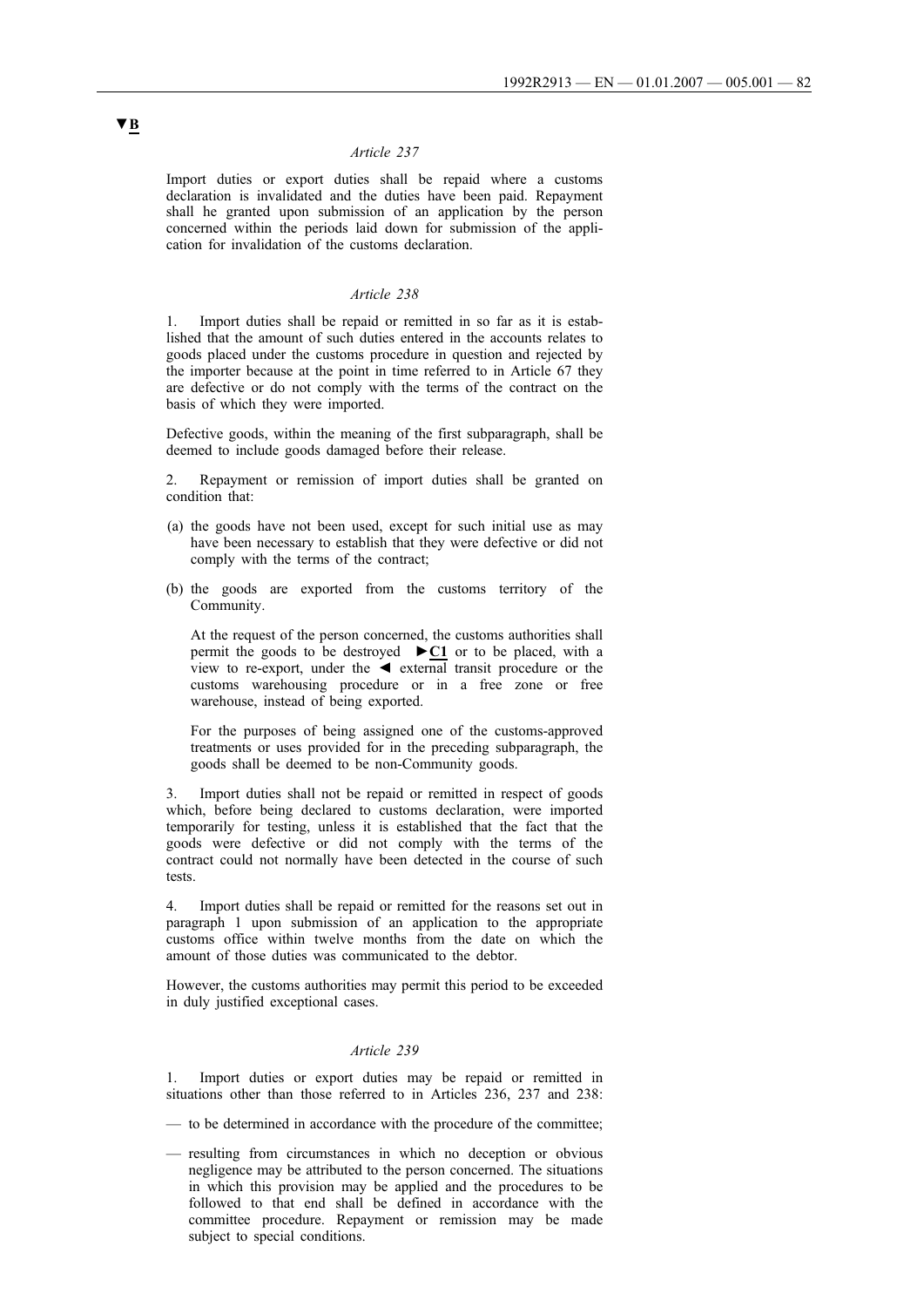2. Duties shall be repaid or remitted for the reasons set out in paragraph 1 upon submission of an application to the appropriate customs office within 12 months from the date on which the amount of the duties was communicated to the debtor.

However, the customs authorities may permit this period to be exceeded in duly justified exceptional cases.

## *Article 240*

Import or export duties shall be repaid or remitted under the conditions laid down in this chapter only if the amount to be repaid or remitted exceeds an amount fixed in accordance with the procedure of the committee.

However, the customs authorities may also grant an application for repayment or remission in respect of a lower amount.

### *Article 241*

Repayment by the competent authorities of amounts of import duties or export duties or of credit interest or interest on arrears collected on payment of such duties shall not give rise to the payment of interest by those authorities. However, interest shall be paid:

- where a decision to grant a request for repayment is not implemented within three months of the date of adoption of that decision,
- where national provisions so stipulate.

The amount of such interest shall be calculated in such a way that it is equivalent to the amount which would be charged for this purpose on the national money or financial market.

### *Article 242*

Where a customs debt has been remitted or the corresponding amount of duty repaid in error, the original debt shall again become payable. Any interest paid under Article 241 must be reimbursed.

## TITLE VIII

### **APPEALS**

### *Article 243*

1. Any person shall have the right to appeal against decisions taken by the customs authorities which relate to the application of customs legislation, and which concern him directly and individually.

Any person who has applied to the customs authorities for a decision relating to the application of customs legislation and has not obtained a ruling on that request within the period referred to in Article 6 (2) shall also be entitled to exercise the right of appeal.

The appeal must be lodged in the Member State where the decision has been taken or applied for.

- 2. The right of appeal may be exercised:
- (a) initially, before the customs authorities designated for that purpose by the Member States;
- (b) subsequently, before an independent body, which may be a judicial authority or an equivalent specialized body, according to the provisions in force in the Member States.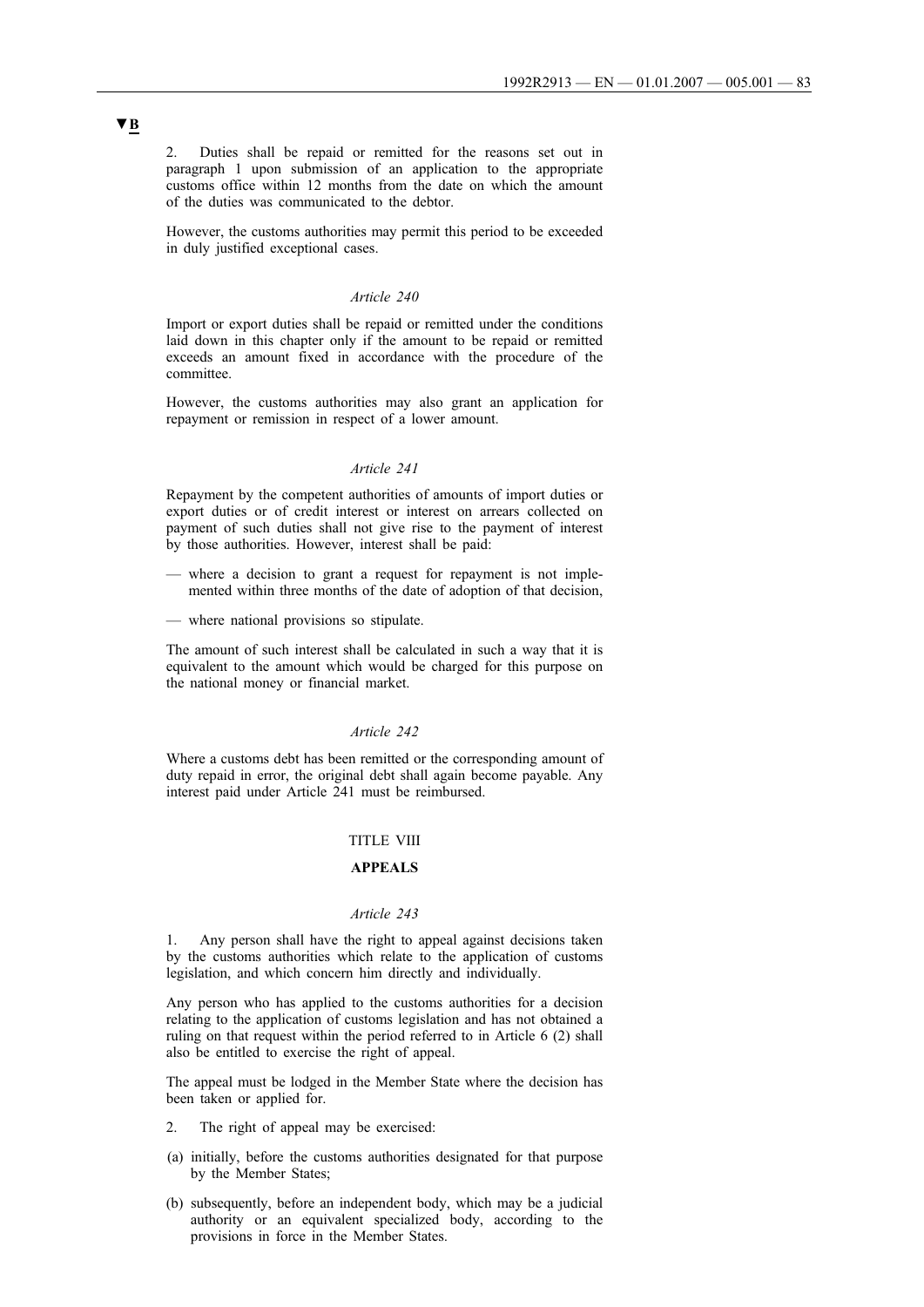The lodging of an appeal shall not cause implementation of the disputed decision to be suspended.

The customs authorities shall, however, suspend implementation of such decision in whole or in part where they have good reason to believe that the disputed decision is inconsistent with customs legislation or that irreparable damage is to be feared for the person concerned.

Where the disputed decision has the effect of causing import duties or export duties to be charged, suspension of implementation of that decision shall be subject to the existence or lodging of a security. However, such security need not be required where such a requirement would be likely, owing to the debtor's circumstances, to cause serious economic or social difficulties.

## *Article 245*

The provisions for the implementation of the appeals procedure shall be determined by the Member States.

#### *Article 246*

This title shall not apply to appeals lodged with a view to the annulment or revision of a decision taken by the customs authorities on the basis of criminal law.

#### TITLE IX

## **FINAL PROVISIONS**

#### CHAPTER 1

### **CUSTOMS CODE COMMITTEE**

## **▼M3**

#### *Article 247*

The measures necessary for the implementation of this Regulation, including implementation of the Regulation referred to in Article 184, except for Title VIII and subject to Articles 9 and 10 of Regulation (EEC) No 2658/87 (1) and to Article 248 of this Regulation shall be adopted in accordance with the regulatory procedure referred to in Article 247a(2) in compliance with the international commitments entered into by the Community.

#### *Article 247a*

1. The Commission shall be assisted by a Customs Code Committee (hereinafter referred to as 'the Committee').

2. Where reference is made to this paragraph, Articles 5 and 7 of Decision 1999/468/EC shall apply, having regard to the provisions of Article 8 thereof.

The period laid down in Article 5(6) of Decision 1999/468/EC shall be set at three months.

3. The Committee shall adopt its rules of procedure.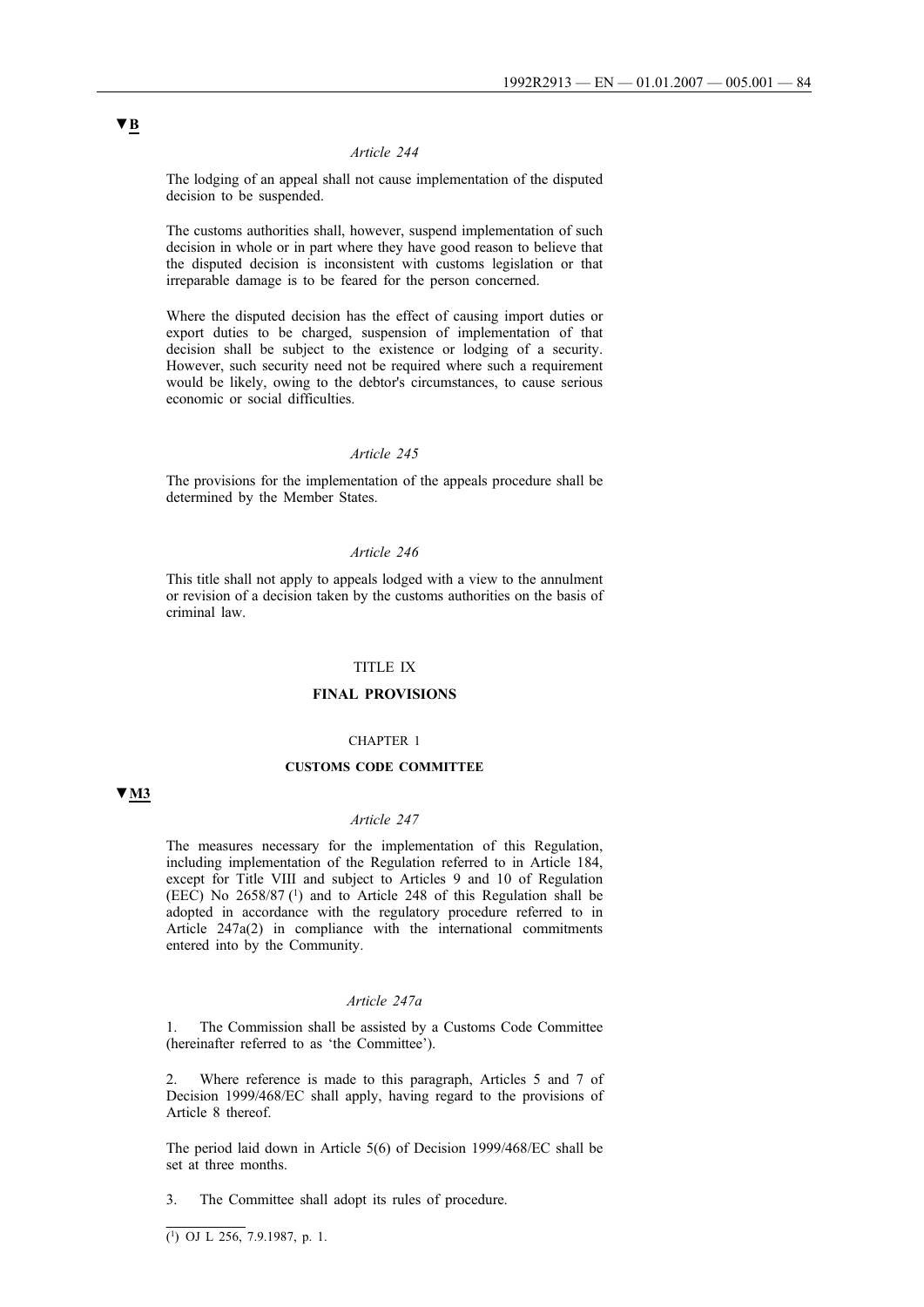The measures necessary for implementing Articles 11, 12 and 21 shall be adopted in accordance with the management procedure referred to in Article 248a(2).

#### *Article 248a*

1. The Commission shall be assisted by a Customs Code Committee, hereinafter referred to as 'the Committee'.

2. Where reference is made to this paragraph, Articles 4 and 7 of Decision 1999/468/EC shall apply.

The period laid down in Article 4(3) of Decision 1999/468/EC shall be set at three months.

3. The Committee shall adopt its rules of procedure.

## *Article 249*

The Committee may examine any question concerning customs legislation which is raised by its chairman, either on his own initiative or at the request of a Member State's representative.

## **▼B**

#### CHAPTER 2

### **LEGAL EFFECTS IN A MEMBER STATE OF MEASURES TAKEN, DOCUMENTS ISSUED AND FINDINGS MADE IN ANOTHER MEMBER STATE**

## *Article 250*

Where a customs procedure is used in several Member States,

- the decisions, identification measures taken or agreed on, and the documents issued by the customs authorities of one Member State shall have the same legal effects in other Member States as such decisions, measures taken and documents issued by the customs authorities of each of those Member States;
- the findings made at the time controls are carried out by the customs authorities of a Member State shall have the same conclusive force in the other Member States as the findings made by the customs authorities of each of those Member States.

#### CHAPTER 3

## **OTHER FINAL PROVISIONS**

## *Article 251*

- 1. The following Regulations and Directives are hereby repealed:
- Council Regulation (EEC) No 802/68 of 27 June 1968 on the common definition of the concept of the origin of goods (1), as last amended by Regulation (EEC) No  $456/91$  (2);
- Council Regulation (EEC) No 754/76 of 25 March 1976 on the customs treatment applicable to goods returned to the customs territory of the Community  $(3)$ , as last amended by Regulation (EEC) No 1147/86 (4);

# **▼M3**

<sup>(1)</sup> OJ No L 148, 28.6.1968, p. 1.

<sup>(2)</sup> OJ No L 54, 28.2.1991, p. 4.

<sup>(3)</sup> OJ No L 89, 2.4.1976, p. 1.

 $(4)$  OJ No L 105, 22.4.1986, p. 1.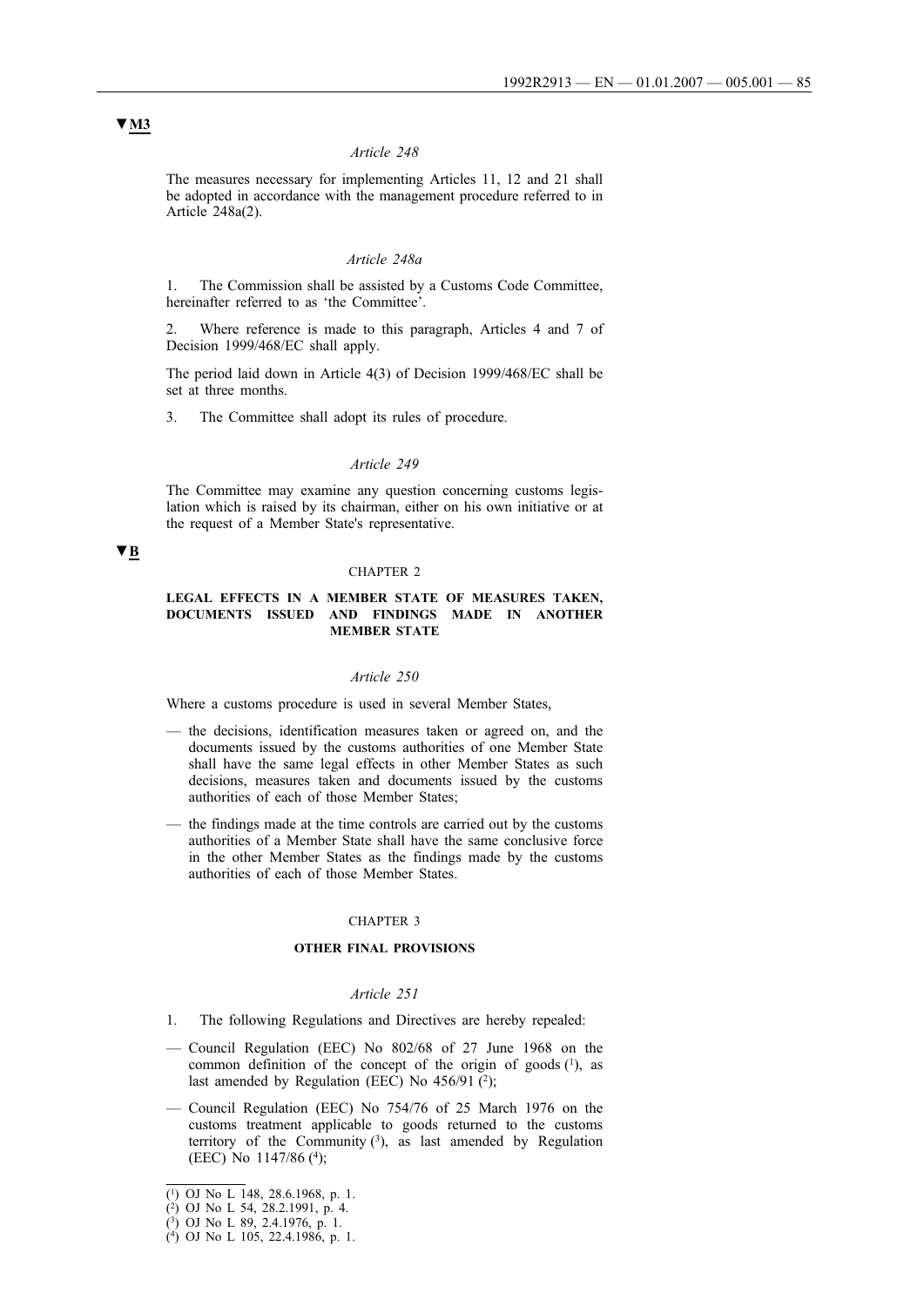- Council Regulation (EEC) No 2779/78 of 23 November 1978 on the procedure for applying the European unit of account (EUA) to legal acts adopted in the customs sphere  $(1)$ , as amended by Regulation (EEC) No 289/84 (2);
- Council Regulation (EEC) No 1430/79 of 2 July 1979 on the repayment or remission of import or export duties  $(3)$ , as last amended by Regulation (EEC) No  $1854/89$  ( $4$ );
- Council Regulation (EEC) No 1697/79 of 24 July 1979 on the postclearance recovery of import duties or export duties which have not been required of the person liable for payment on goods entered for a customs procedure involving the obligation to pay such duties  $(5)$ , as last amended by Regulation (EEC) No  $1854/89$  ( $6$ );
- Council Directive 79/695/EEC of 24 July 1979 on the harmonization of procedures for the release of goods for free circulation  $(7)$ , as last amended by Directive 90/504/EEC (<sup>8</sup>);
- Council Regulation (EEC) No 1224/80 of 28 May 1980 on the valuation of goods for customs purposes  $(9)$ , as last amended by the Regulation (EEC) No  $4046/89$  ( $10$ );
- Council Directive 81/177/EEC of 24 February 1981 on the harmonization of procedures for the export of Community goods  $(11)$ , as last amended by Regulation (EEC) No  $1854/89$  ( $^{12}$ );
- Council Regulation (EEC) No 3599/82 of 21 December 1982 on temporary importation arrangements (13), as last amended by Regulation (EEC) No 1620/85 (<sup>14</sup>);
- Council Regulation (EEC) No 2763/83 of 26 September 1983 on arrangements permitting goods to be processed under customs control before being put into free circulation (15), as last amended by Regulation (EEC) No 720/91 (16);
- Council Regulation (EEC) No 2151/84 of 23 July 1984 on the customs territory of the Community  $(17)$ , as last amended by the Act of Accession of Spain and Portugal;
- Council Regulation (EEC) No 1999/85 of 16 July 1985 on inward processing relief arrangements (18);
- Council Regulation (EEC) No 3632/85 of 12 December 1985 defining the conditions under which a person may be permitted to make a customs declaration  $(19)$ ;
- Council Regulation (EEC) No 2473/86 of 24 July 1986 on outward processing relief arrangements and the standard exchange system  $(20)$ ;
- Council Regulation (EEC) No 2144/87 of 13 July 1987 on customs

- $(11)$  OJ No L 83, 30.3.1981, p. 40.
- (12) OJ No L 186, 30.6.1989, p. 1. (13) OJ No L 376, 31.12.1982, p. 1.

(15) OJ No L 272, 5.10.1985, p. 1.

- (17) OJ No L 197, 27.7.1984, p. 1.
- (18) OJ No L 188, 20.7.1985, p. 1.
- (19) OJ No L 350, 27.12.1985, p. 1.
- (20) OJ No L 212, 2.8.1986, p. 1.

<sup>(1)</sup> OJ No L 333, 30.11.1978, p. 5.

<sup>(2)</sup> OJ No L 33, 4.2.1984, p. 2.

 $(3)$  OJ No L 175, 12.7.1979, p. 1.

<sup>(4)</sup> OJ No L 186, 30.6.1989, p. 1.

<sup>(5)</sup> OJ No L 197, 3.8.1979, p. 1.

<sup>(6)</sup> OJ No L 186, 30.6.1989, p. 1.

 $(7)$  OJ No L 205, 13.8.1979, p. 19.

<sup>(8)</sup> OJ No L 281, 12.10.1990, p. 28.

<sup>(9)</sup> OJ No L 134, 31.5.1980, p. 1.

 $(10)$  OJ No L 388, 30.12.1989, p. 24

<sup>(14)</sup> OJ No L 155, 14.6.1985, p. 54.

 $(16)$  OJ No L 78, 26.3.1991, p. 9.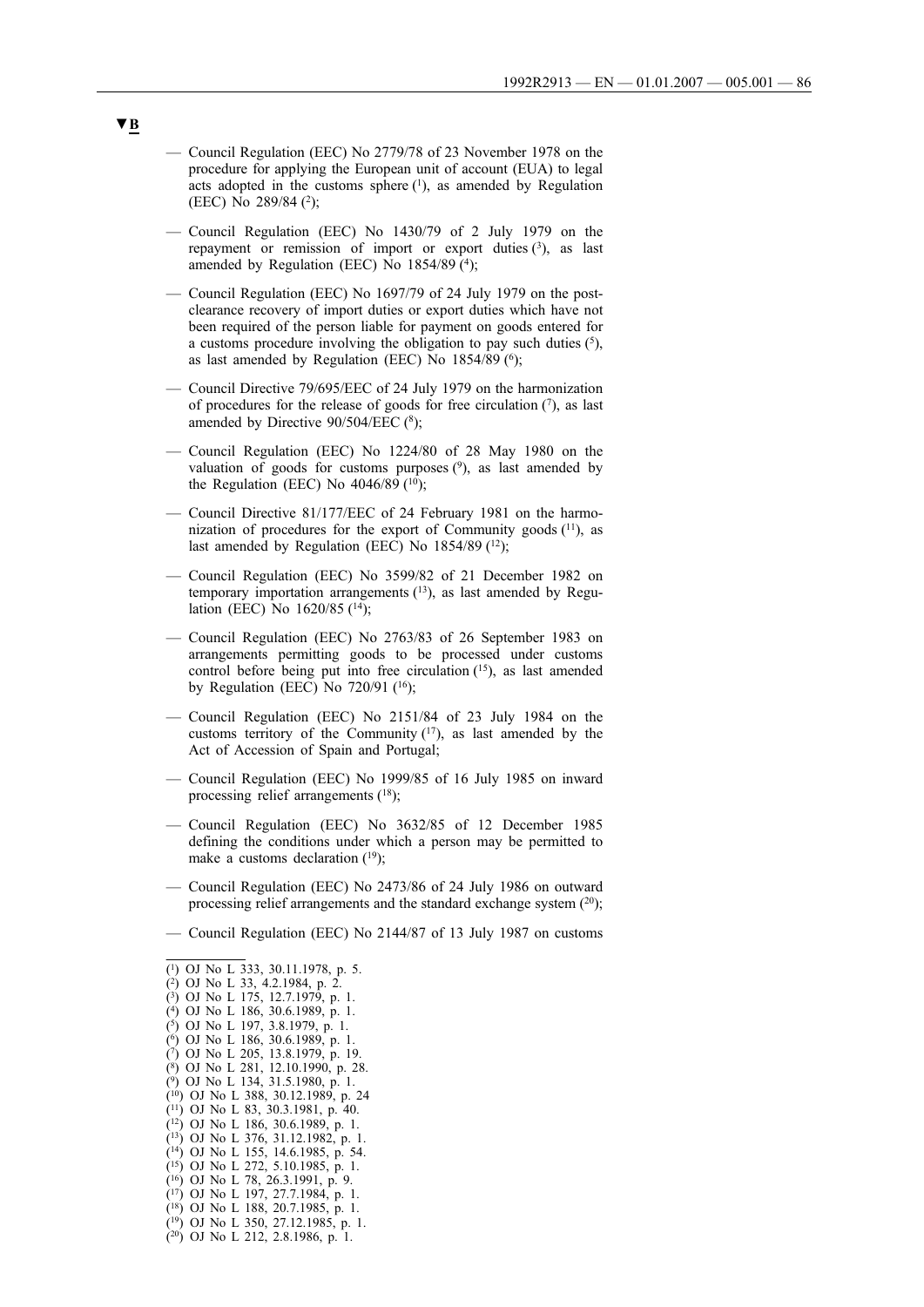debt  $(1)$ , as last amended by Regulation (EEC) No 4108/88  $(2)$ ;

- Council Regulation (EEC) No 1031/88 of 18 April 1988 determining the persons liable for payment of a customs debt  $(3)$ , as last amended by Regulation (EEC) No  $1716/90$  (4);
- Council Regulation (EEC) No 1970/88 of 30 June 1988 concerning triangular traffic under the outward processing relief arrangements and the standard exchange system  $(5)$ ;
- Council Regulation (EEC) No 2503/88 of 25 July 1988 on customs warehouses  $(6)$ , as amended by Regulation (EEC) No 2561/90  $(7)$ ;
- Council Regulation (EEC) No 2504/88 of 25 July 1988 on freezones and free ware-houses  $(^{8})$ , as amended by Regulation (EEC) No 1604/92 (9);
- Council Regulation (EEC) No 4151/88 of 21 December 1988 laying down the provisions applicable to goods brought into the customs territory of the Community  $(10)$ ;
- Council Regulation (EEC) No 1854/89 of 14 June 1989 on the entry in the accounts and terms of payment of the amounts of the import duties or export duties resulting from a customs debt  $(11)$ ;
- Council Regulation (EEC) No 1855/89 of 14 June 1989 on the temporary importation of means of transport  $(12)$ ;
- Council Regulation (EEC) No 3312/89 of 30 October 1989 on the temporary importation of containers  $(13)$ ;
- Council Regulation (EEC) No 4046/89 of 21 December 1989 on the security to be given to ensure payment of a customs debt  $(14)$ ;
- Council Regulation (EEC) No 1715/90 of 20 June 1990 on the information provided by the customs authorities of the Member States concerning the classification of goods in the customs nomenclature  $(^{15})$ ;
- Council Regulation (EEC) No 2726/90 of 17 September 1990 on Community transit  $(^{16})$   $\blacktriangleright$  **M1**  $\longrightarrow$   $\blacktriangleleft$ ,
- Council Regulation (EEC) No 717/91 of 21 March 1991 concerning the Single Administrative Document  $(17)$ ;
- Council Regulation (EEC) No 719/91 of 21 March 1991 on the use in the Community of TIR carnets and ATA carnets as transit documents (18).

In all Community acts where reference is made to the Regulations or Directives referred to in paragraph 1, that reference shall be deemed to refer to this Code.

<sup>(1)</sup> OJ No L 201, 22.7.1987, p. 15. (2) OJ No L 361, 29.12.1988, p. 2. (3) OJ No L 102, 21.4.1988, p. 5. (4) OJ No L 160, 26.6.1990, p. 6.  $(5)$  OJ No L 174, 6.7.1988, p. 1. (6) OJ No L 225, 15.8.1988, p. 1. (7) OJ No L 246, 10.9.1990, p. 1. (8) OJ No L 225, 15.8.1988, p. 8. (9) OJ No L 173, 26.6.1992, p. 30. (10) OJ No L 367, 31.12.1988, p. 1. (11) OJ No L 186, 30.6.1989, p. 1.  $(12)$  OJ No L 186, 30.6.1989, p. 8.  $(13)$  OJ No L 321, 4.11.1989, p. 5.  $(14)$  OJ No L 388, 30.12.1989, p. 1. (15) OJ No L 160, 26.6.1990, p. 1. (16) OJ No L 262, 26.9.1990, p. 1. (17) OJ No L 78, 26.3.1991, p. 1. (18) OJ No L 78, 26.3.1991, p. 6.